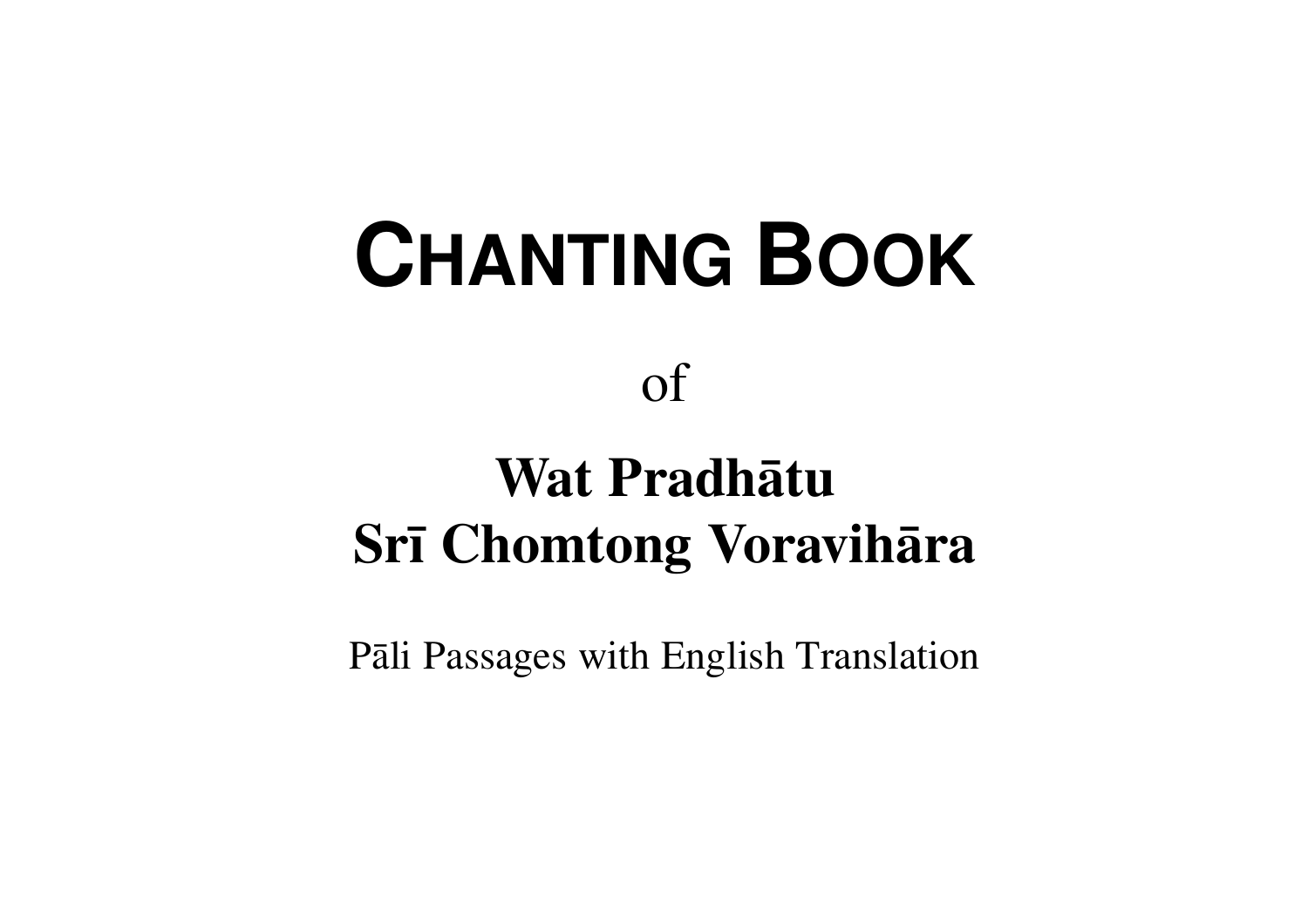#### **Chanting Book of Wat Phra Dhātu Srī Chomtong Voravihāra**

Pāli Passages with English Translation

Compiled, partly translated & edited

by

Phra Claus Pabhaïkaro (Dr. Claus Sandler)

<span id="page-1-0"></span>Chomtong (Thailand),

1st edition, September 2003 2nd edition (Version 2.0), corrected  $\&$  slightly expanded, October 2003<sup>[1](#page-1-0)</sup> Version 2.1: Götzenhain (Germany), December 2003 Version 2.2 (slightly improved): Götzenhain (Germany), February 2004

<sup>|&</sup>lt;br>1 Thanks for the donations from Jonathan Preboy (100 Baht), Maggy (400 Baht), and Pra Noah Yuttadhammo (80 Baht).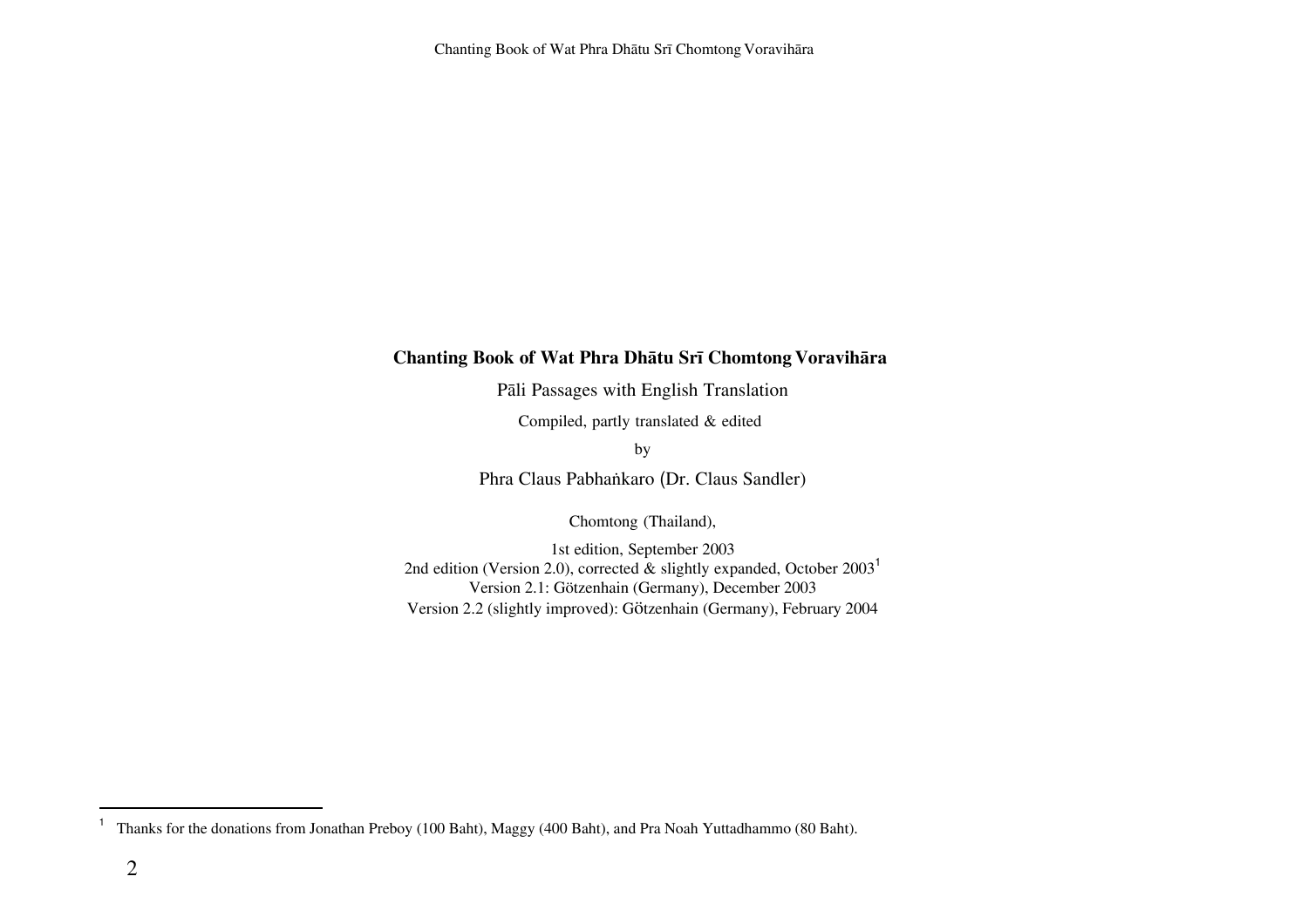## **Table of Contents**

*The page numbers of the Thai Edition are given in brackets.* 

| PREFACE           |                                                                                    | 9  |
|-------------------|------------------------------------------------------------------------------------|----|
|                   | <b>CHANTING</b>                                                                    | 11 |
| $\lceil 1 \rceil$ | Paying Respect To Buddha's Relic At Wat Phra Dhātu Srī Chomtong Voravihāra         | 11 |
| $\lceil 1 \rceil$ | Paying Respect To Luang-Pho Phet Buddha Image                                      | 11 |
|                   | <b>Morning Chanting</b>                                                            | 12 |
| $\lceil 2 \rceil$ | Paying Respect To The Triple Gem                                                   | 12 |
| $\lceil 2 \rceil$ | Pubbabhāga-Namakāra-Pātha<br>Preliminary Passage In Homage (To The Buddha)         | 13 |
| $\lceil 3 \rceil$ | Buddhābhithutim Praise For Buddha                                                  | 13 |
| [3]               | Dhammābhithutim Praise For Buddha's Teaching                                       | 14 |
| $\lceil 3 \rceil$ | Sanghabhithutim Praise For The Sangha                                              | 14 |
| [4]               | Salutation to the Triple Gem & Passage Expressing A Sense Of Urgency               | 15 |
| [4]               | Ratanattayappanāma-gāthā Salutation To The Triple Gem                              | 15 |
| [5]               | Samvega-parikittana-pātha Passage Expressing A Sense Of Urgency                    | 16 |
| [6]               | Tan-khanika-paccavekkhana-vidhī Reflection at the Moment (of Using the Requisites) | 18 |
| [6]               | Dhātu-paṭikūla-paccavekkhaṇa-vidhī Reflection On The Elements And Loathsomeness    | 19 |
| [7]               | Devatā-pattidāna-gāthā Offering Merit To The Devas                                 | 20 |
| [8]               | KAAM GRUAT NAAM BÄP PÜN MÜANG Offering Merit (Northern Thai Style)                 | 21 |
| [9]               | Offering Merit By SOMDET PHRAPHUT AJAAN (AAJ AASABHA Mahāthera)                    | 22 |
| [9]               | WAN DAA LUANG Asking For Forgiveness From The Triple Gems And All Devas            | 23 |
|                   | [10] WAN DAA NOI Asking For Forgiveness From The Abbot                             | 24 |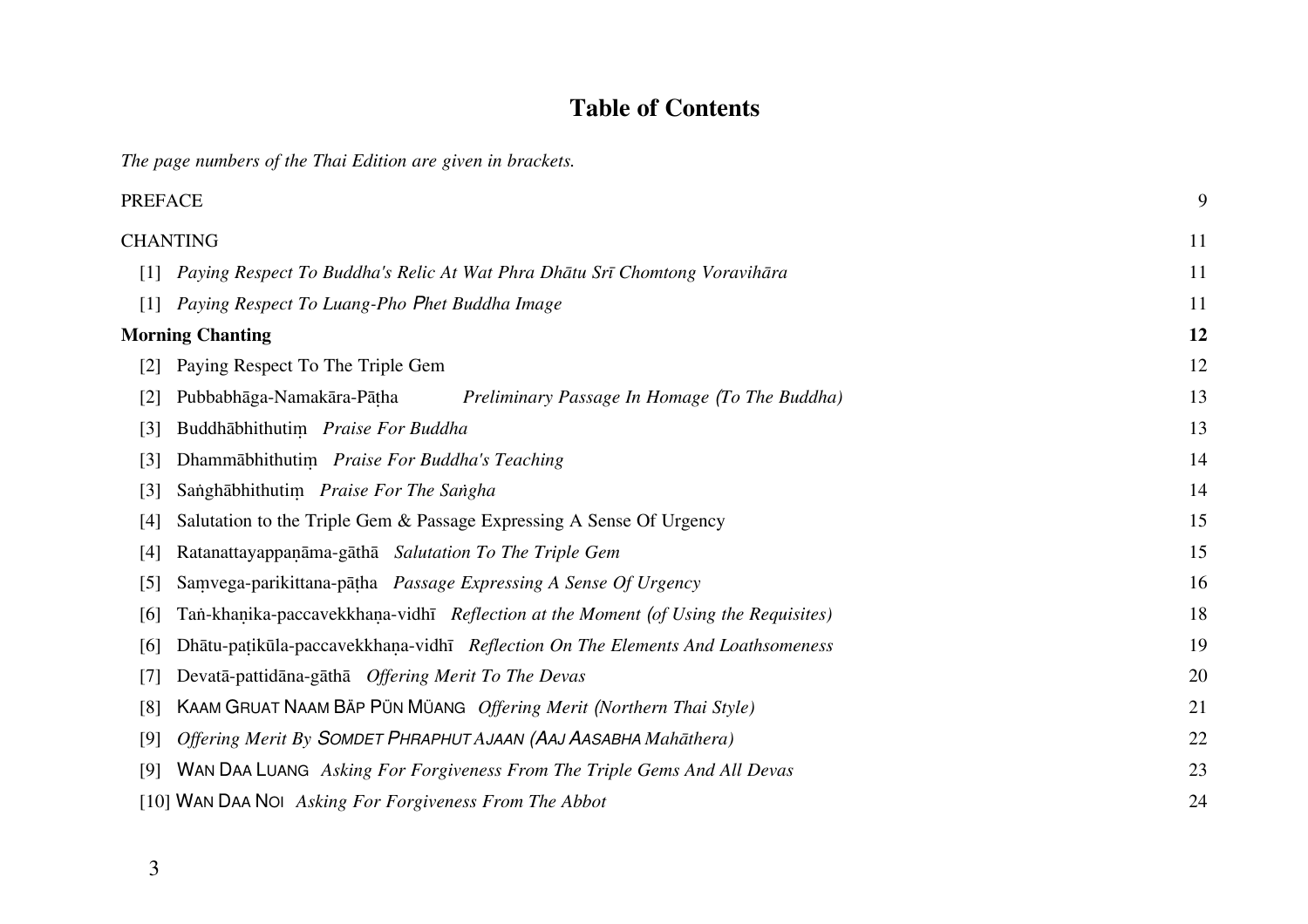| <b>Evening Chanting</b>                                                                        | 24 |
|------------------------------------------------------------------------------------------------|----|
| [10] Paying Respect To The Triple Gem                                                          | 24 |
| [11] Pubbabhāga-Namakāra-Pāṭha Preliminary Passage In Homage (to the Buddha)                   | 25 |
| [11] Buddhānussati A Guide To The Recollection Of The Buddha                                   | 25 |
| [11] Buddhābhigītim Verses In Celebration Of The Buddha                                        | 26 |
| [12] Dhammānussati A Guide To The Recollection Of The Dhamma                                   | 27 |
| [12] Dhammābhigītim Verses In Celebration Of The Dhamma                                        | 27 |
| [13] Sanghānussati A Guide To The Recollection Of The Sangha                                   | 28 |
| [13] Sanghābhigītim Verses In Celebration Of The Sangha                                        | 29 |
| [14] Atīta-paccavekkhaṇa-vidhī Reflection After Using (The Requisites)                         | 30 |
| [15] Uddisanādhitthāna-gāthā Offering Merit                                                    | 31 |
| [16] Buddha-mangala-gāthā The Auspicious Awakened Ones                                         | 32 |
| [16] Dasa-Dhamma-Sutta Ten (Recommended) Conducts (For Monks)                                  | 34 |
| Special Chanting for Nuns & Laypeople at the Evening before the 'Buddhist Holy Day' (WAN GOON) | 35 |
| [20] Ratana-ttaya-kāra-pātha (Brief) Salutation Of The Triple Gem                              | 35 |
| [20] Pubbabhāga-Namakāra-Pāṭha Preliminary Passage in Homage (to the Buddha)                   | 35 |
| [18] Arādhanā-tisarana-attha-sīla Requesting the Three Refuges and the Eight Precepts          | 36 |
| [18] Pubbabhāga-Namakāra-Pāṭha Preliminary Passage in Homage (to the Buddha)                   | 36 |
| [18] Sarana-Gamana-Pāṭha Going to the Three Refuges                                            | 36 |
| [19] Attha-Sīla Eight Precepts                                                                 | 37 |
| [19] Ārādhanā-dhamma-desanā Invitation To Teach Dhamma                                         | 38 |
| Asking Forgiveness To The Triple Gem<br>$[-]$                                                  | 39 |
| <b>Formal Requests</b>                                                                         | 41 |
| [18] $\bar{A}$ rādhanā-sīla Requesting The (Five) Precepts                                     | 41 |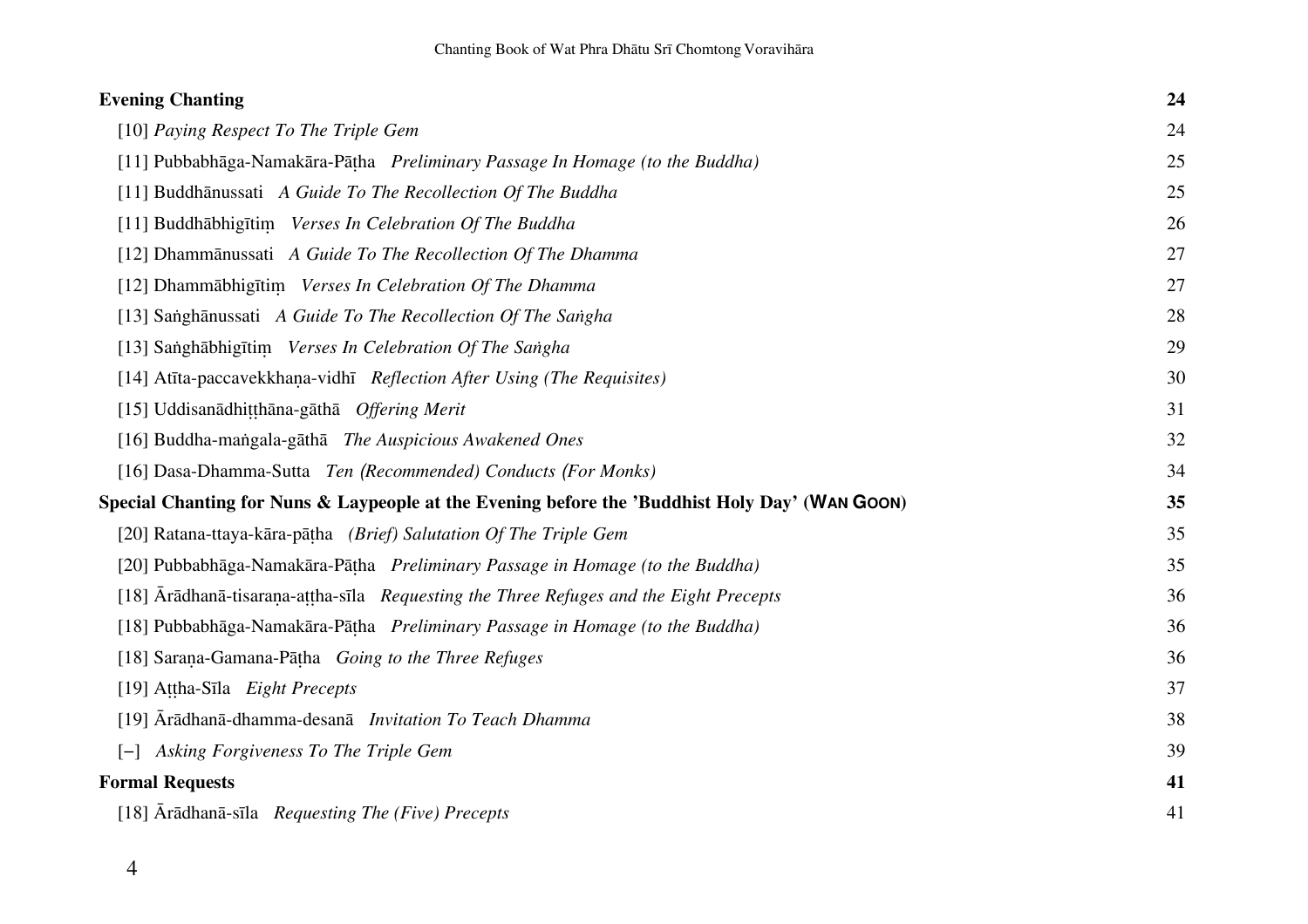| [19] Arādhanā-uposatha-sīla Requesting The Precepts On Uposatha Days                    | 43 |
|-----------------------------------------------------------------------------------------|----|
| [21] Ārādhanā Paritta Requesting Blessings                                              | 43 |
| [21] Invitation To The Devas 1                                                          | 44 |
| [22] Invitation To The Devas 2 (Samantā Cakkavāļesu  From All Round The World-Systems)  | 44 |
| <b>Parittas - Protective Blessings</b>                                                  |    |
| [23] Namakāra-siddhi-gāthā The Verses On Success Through Homage                         | 46 |
| [24] Sambuddhe The Buddhas                                                              | 47 |
| [24] Namo-kāra-atthaka The Homage Octet                                                 | 47 |
| [25] Mangala-sutta The Discourse on Good Fortune                                        | 48 |
| [26] BODKHAT-ratana-sutta                                                               | 49 |
| [27] Cha-ratana-paritta-gāthā The Six Protective Verses from the Discourse on Treasures | 50 |
| [29] Karanīya-metta-sutta The Discourse on Lovingkindness                               | 52 |
| [30] Khandha-paritta-gāthā The Group Protection                                         | 54 |
| [30] Vattaka-paritta The Baby Quail's Protection                                        | 55 |
| [31] Mora-paritta The Peacock's Protection                                              | 55 |
| [32] Atānātiya-paritta Homage to the Seven Past Buddhas                                 | 56 |
| [32] Angulimāla-paritta (Venerable) Angulimāla's Protection                             | 57 |
| [33] Bojjhanga-paritta The Factor-of-Awakening Protection                               | 57 |
| [34] Abhaya-paritta The Danger-free Protection                                          | 58 |
| [34] "Sakkatvā buddha-ratanam " "Having revered the jewel of the Buddha "               | 59 |
| [35] Maha-mangala-cakkavāļa The Great Sphere Of Blessings                               | 60 |
| [36] "Nakkhattayakkha " Power Of Protection                                             | 62 |
| [36] Dhajagga-paritta The Top-of-the-Banner-Staff Protection                            | 62 |
| [37] Buddha-jaya-mangala-gāthā The Verses Of The Buddha's Auspicious Victories          | 63 |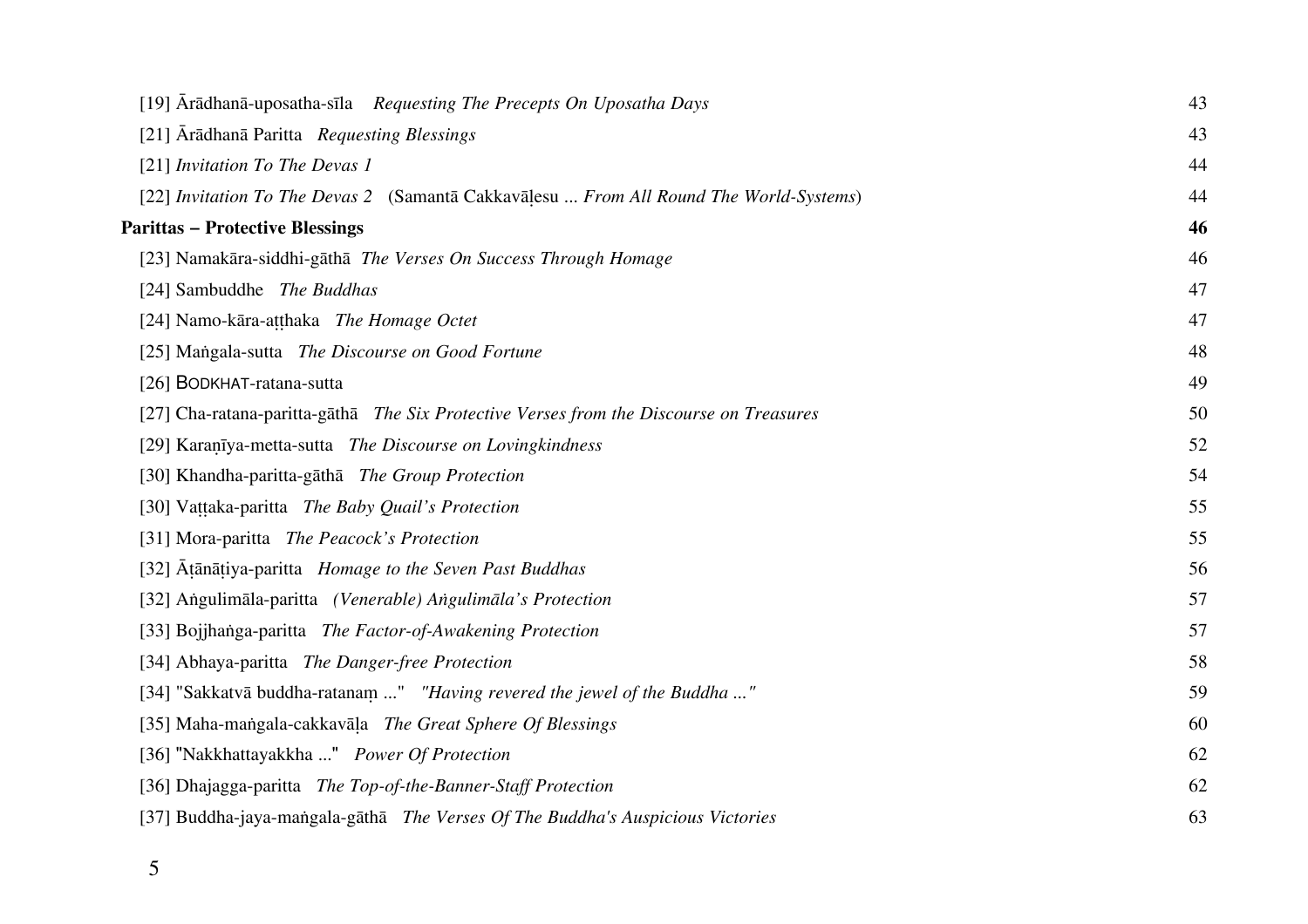| [38] Jaya-paritta The Victory Protection                                                  | 64 |
|-------------------------------------------------------------------------------------------|----|
| [39] Sumangala-gāthā Verses Of Excellent Blessing                                         | 65 |
| <b>Discourses</b>                                                                         | 66 |
| [39] Dhajagga-sutta The Discourse on the Crest of Banners                                 | 66 |
| [42] Dhamma-cakka-ppavattana-sutta The Discourse on Setting the Wheel of Dhamma in Motion | 69 |
| [47] Anatta-lakkhana-sutta The Discourse on the Not-self Characteristic                   | 76 |
| [50] Dhamma-niyama-sutta The Discourse on the Orderliness of the Dhamma                   | 81 |
| Gāthās etc. – Verses (& Dependent Origination)                                            | 83 |
| [51] Unhassa vijaya-gāthā Verses On The Victory Over Heat                                 | 83 |
| [51] "Bhesajjam"  "Medicine"                                                              | 83 |
| [52] Pabbatopama-gāthā The Mountain                                                       | 84 |
| [53] Ariya-dhana-gāthā Noble Wealth                                                       | 85 |
| [53] Tilakkhanādi-gāthā Compounded Things                                                 | 85 |
| [54] Paticca-samuppāda-pātha Dependent Origination                                        | 86 |
| [54] Buddha-udāna-gāthā The Buddha Inspired Verses                                        | 87 |
| [55] Bhaddekaratta-gāthā An Auspicious Day                                                | 88 |
| Abhidhamma                                                                                | 89 |
| [55] Dhammasanginī-mātikā Matrix of the Dhammasanganī                                     | 89 |
| [57] Mahāpatthāna-mātika-pātha Passage On The Matrix Of The Patthāna                      | 91 |
| [57] Dhammasangini Enumeration Of Phenomena                                               | 91 |
| [57] Vibhanga Classification (of Phenomena)                                               | 92 |
| [58] Dhātukathā Discussion of Elements                                                    | 92 |
| [58] Puggala-pañati Description Of Persons                                                | 93 |
| [58] Kathāvatthu Points Of Controversy                                                    | 93 |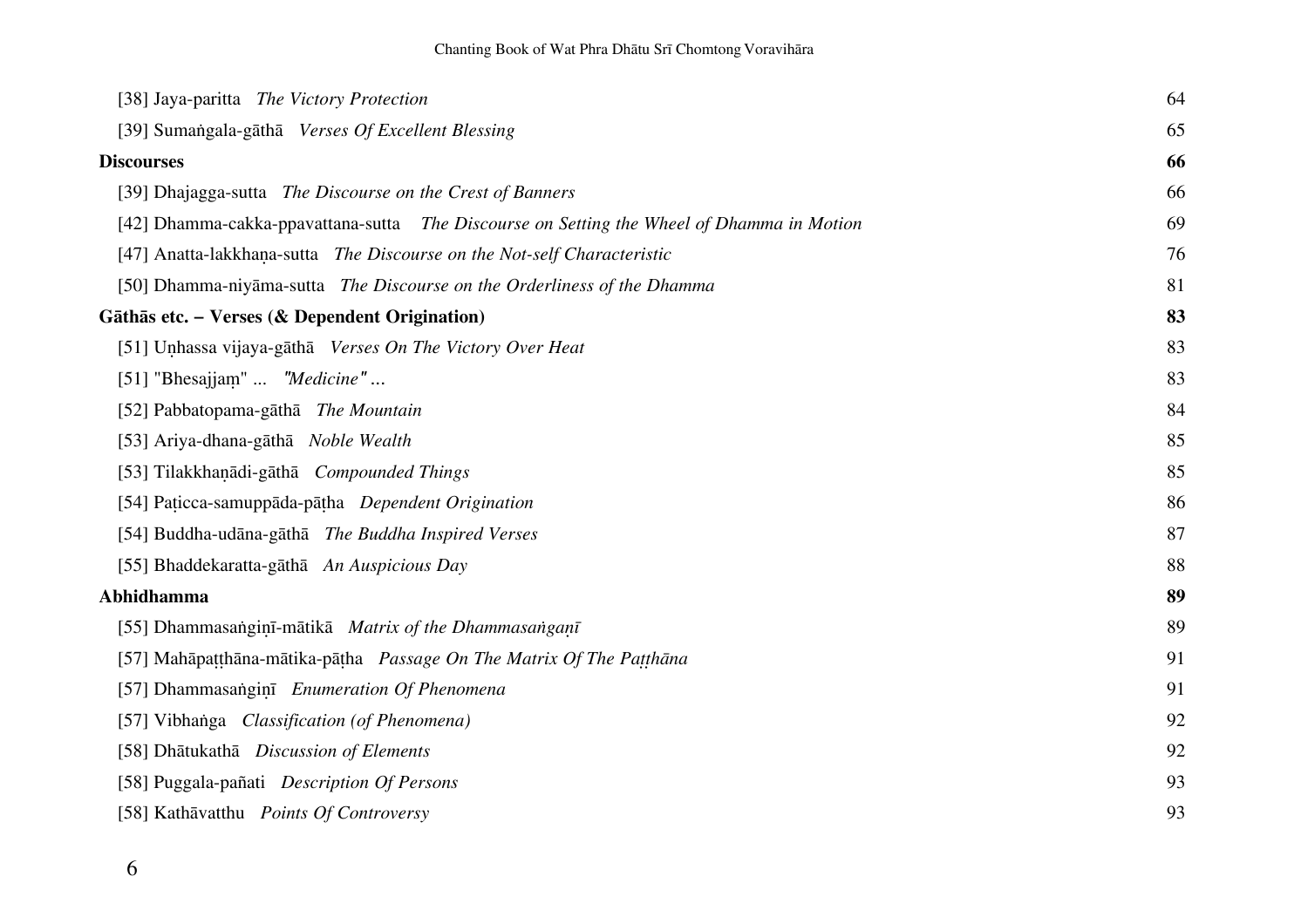| [59] Yamaka (The Book Of) Pairs                                                                | 94  |
|------------------------------------------------------------------------------------------------|-----|
| [59] Patthāna (Matrix Of The Book On) Origination                                              | 94  |
| <b>Miscellaneous Verses I</b>                                                                  | 95  |
| [59] Dukkha-ppattādi-gāthā or Devatā-uyyojana-gāthā Verses on 'Having Got Suffering and so on' | 95  |
| [60] Pamsukūlatāya (Compounded Things)                                                         | 96  |
| [60] Pamsukūla-gāthā Verses (for Recitation while taking) Pamsukūla (Robes)                    | 96  |
| [60] Tiro-kudda-kandha-pacchima-bhāga (Adāsi-me-ādi-gāthā Verses on 'He Gave to Me', etc.)     | 96  |
| [60] Atthavīsati-buddha-paritta ("Namo me" ) The Protective Blessing Of The 28 Buddhas         | 97  |
| Anumodanā – Thanksgiving & Transfering of Merit                                                | 98  |
| [62] Anumodanā-vidhī ("Yathā vārivahā pūrā ") Means Of Blessing                                | 98  |
| [62] Culla-mangala-cakka-vāla The Lesser Sphere Of Blessings                                   | 98  |
| [63] Ratana-ttayānubhavādi-gāthā Verses on the Power of the Triple Gem                         | 99  |
| [63] Keniyānumodana-gāthā Verses Of Benediction In The Kenīyāsutta                             | 100 |
| [64] Kāla-dāna-sutta-gāthā Verses Of Benediction On Timely Offering                            | 100 |
| [64] Aggappasāda-sutta-gāthā The Verses from the Discourse on the Supreme (Objects of) Faith   | 101 |
| [64] Bhojana-dānānumodana-gāthā Verses (of the Discourse) on Rejoicing in the Gift of Food     | 101 |
| [65] Devatādissa-dakkhiņānumodana-gāthā Verses for Sharing of Merit with Devas                 | 102 |
| [65] Adiya-sutta-gāthā Discourse on Edibles                                                    | 102 |
| [65] Vihāradāna-gāthā Verses on the Gift of a Dwelling-place                                   | 103 |
| <b>Miscellaneous Verses II</b>                                                                 | 104 |
| [66] Khemākhema-sarana-gamana-paridīpikā-gāthā Secure & Unsecure Refuge                        | 104 |
| [66] "Sukho"  "Happy"                                                                          | 105 |
| [67] "Buddho mangala-sambhūto"  "The Buddha has arisen due to good fortune"                    | 106 |
| [67] Jaya-pañjara-pannarasa-gāthā The Victor's Cage                                            | 106 |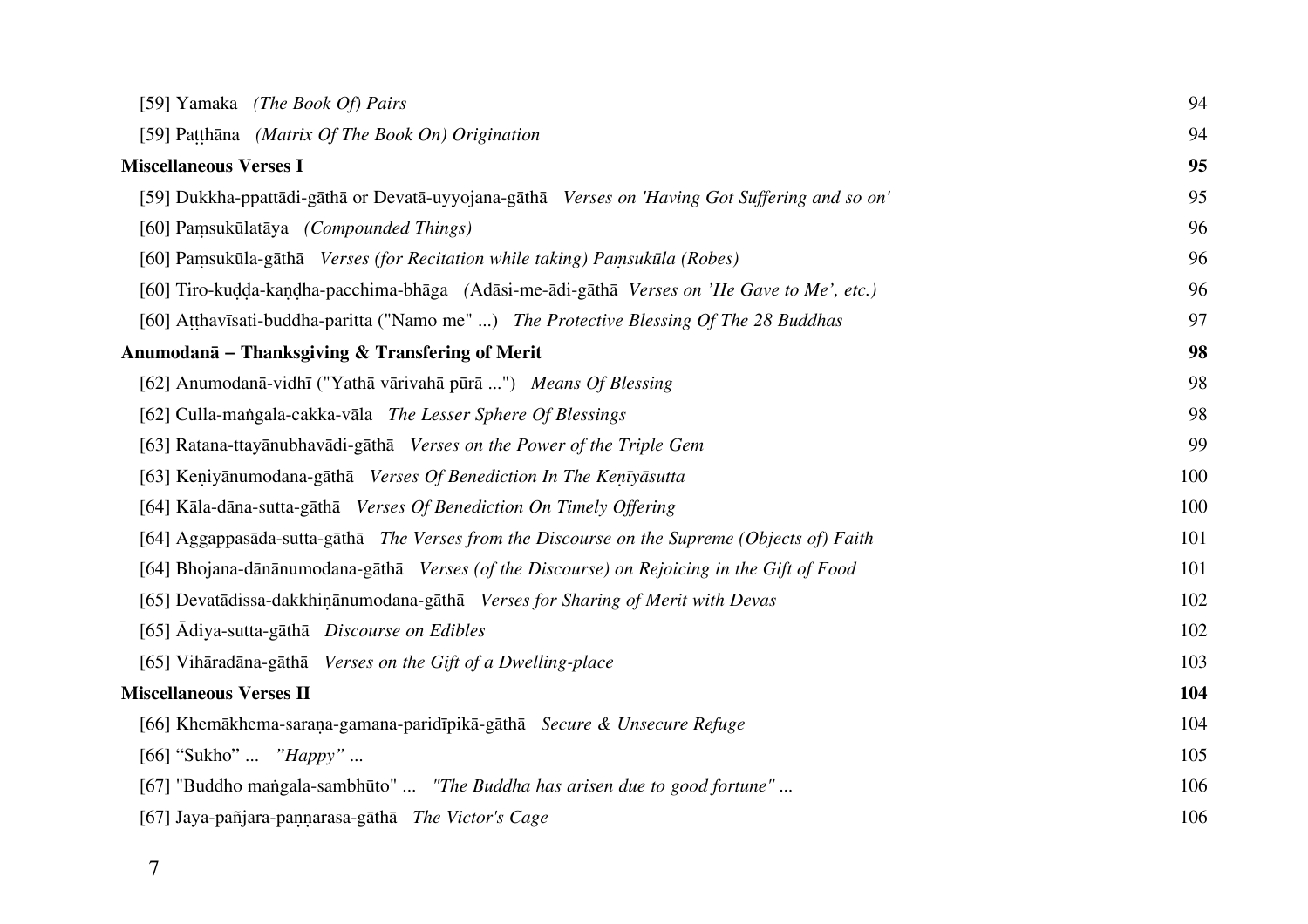Chanting Book of Wat Phra Dhātu Srī Chomtong Voravihāra

| The (Ten) Perfections (Of The Buddha)<br>Pāramī<br>$[-]$                                               | 108        |
|--------------------------------------------------------------------------------------------------------|------------|
| Paying Respect To The Buddha With A Flower Bouquet, Incents & Candles On Buddhist Holy Days (WAN PHRA) | <b>108</b> |
| [76] Paying Respect To The Buddha With Offerings                                                       | 115        |
| <b>Special Chants for Monks</b>                                                                        | 115        |
| [87] Before Reciting the Pātimokkha                                                                    | 115        |
| After Reciting the Pāṭimokkha<br>$ - $                                                                 | 116        |
| [90] Vassāvāsa Rains-Residence                                                                         | 118        |
| [90] Khamāpana-kamma Asking for Forgiveness                                                            | 119        |
| [92] KHAAM-LAA-Sikkhā Disrobing                                                                        | 119        |
| <b>APPENDIX</b>                                                                                        | 120        |
| <b>Pronunciation Rules For Pali &amp; Thai</b>                                                         | 120        |
| <b>Major Thai Buddhist Festivals</b>                                                                   | 122        |
| The Various Uses of Paritta                                                                            |            |
| <b>Index To The Beginning Of The Pali Chants</b>                                                       |            |
| <b>Abbreviations &amp; Literature</b>                                                                  |            |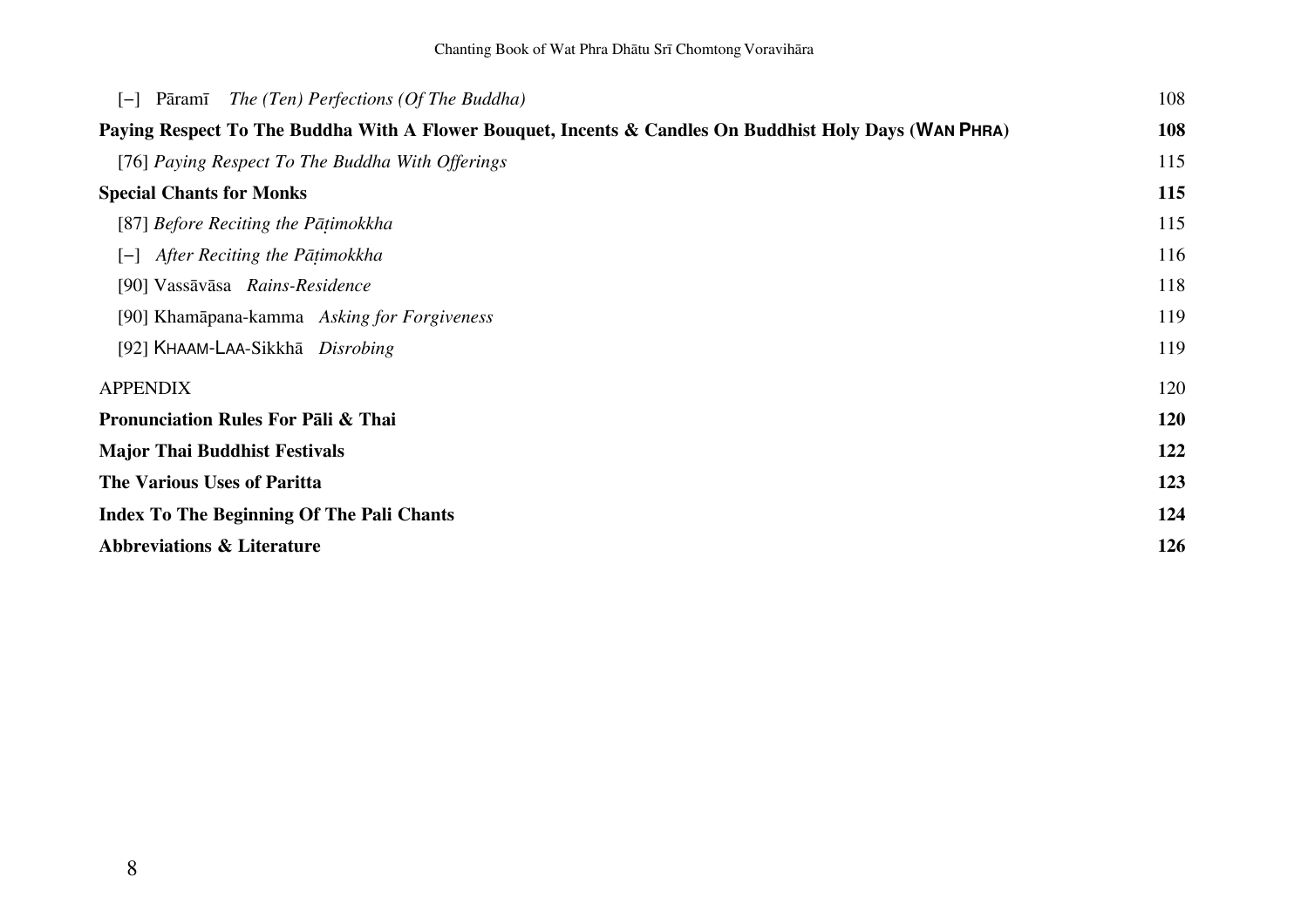## **Preface**

<span id="page-8-0"></span>On the auspicious occasion of the eightieth birthday of our great teacher PHRA RAACHA PHROM **AJAAN THONG** (Sirimaïgalo) I express my joy by publishing this Chanting Book, which contains most of the texts chanted at Wat Phra Dhātu Srī Chomtong Voravihāra with English translation.

This book is mainly a compilation of different sources (see 'Abbreviations & Literature'), which I occasionally tried to improve a bit. When I was not able to find an English translation for the Pāli, I attempted to produce one myself to get an idea of the content. Though I tried my best, some of them might need some corrections and improvements in the future.

The reader won't find many explanations of names and technical terms. For this purpose I suggest to make use of the Dictionary of Pali Proper Names (BPPN) and the Buddhist Dictionary (BudDic).

Thanks to Phra Noah (Yuttadhammo) who initiated this Chanting Book, collected many of the internet resources and allowed me to regularly use the computer in his Kuti. He also translated the Thai-Version of the '*Invitation To Teach Dhamma*' and together with Phra Dhammapālo (Norawee) − thanks also to him − the Thai passages of the '*Paying Respect To The Buddha With A Flower Bouquet...*' [76]. Furthermore he corrected some of my English. Thank you also to Mr. Prajuab Lakruji (formally Phra Prajuab) who transcribed and translated the Thai passages of '*Offering Merit*' [9] into English.

Contrary to Pāli there exists no international standard for transcribing Thai with Roman letters. So Mr. Prajuab Lakruji and Phra Noah used somewhat different transcriptions, which I again changed a bit for the purpose of homogenization and economization. Now the Thai transcription makes use of the pronunciation rules for the Pāli. Thereby three new letters for vowels are added (see 'Appendix, Pronunciation Rules For Pāli & Thai'). To distinguish Thai passages from Pāli, Thai words are written with CAPITALS.

As everything in this world this book isn't perfect. So I apologize for any shortcomings and would welcome criticism & corrections for future improvements.

May all beings be happy and peaceful!

**Phra Claus** (Pabhaïkaro, Dr. Claus Sandler) Chomtong (Thailand), September 2003 (e-mail: dhammaclaus@freenet.de)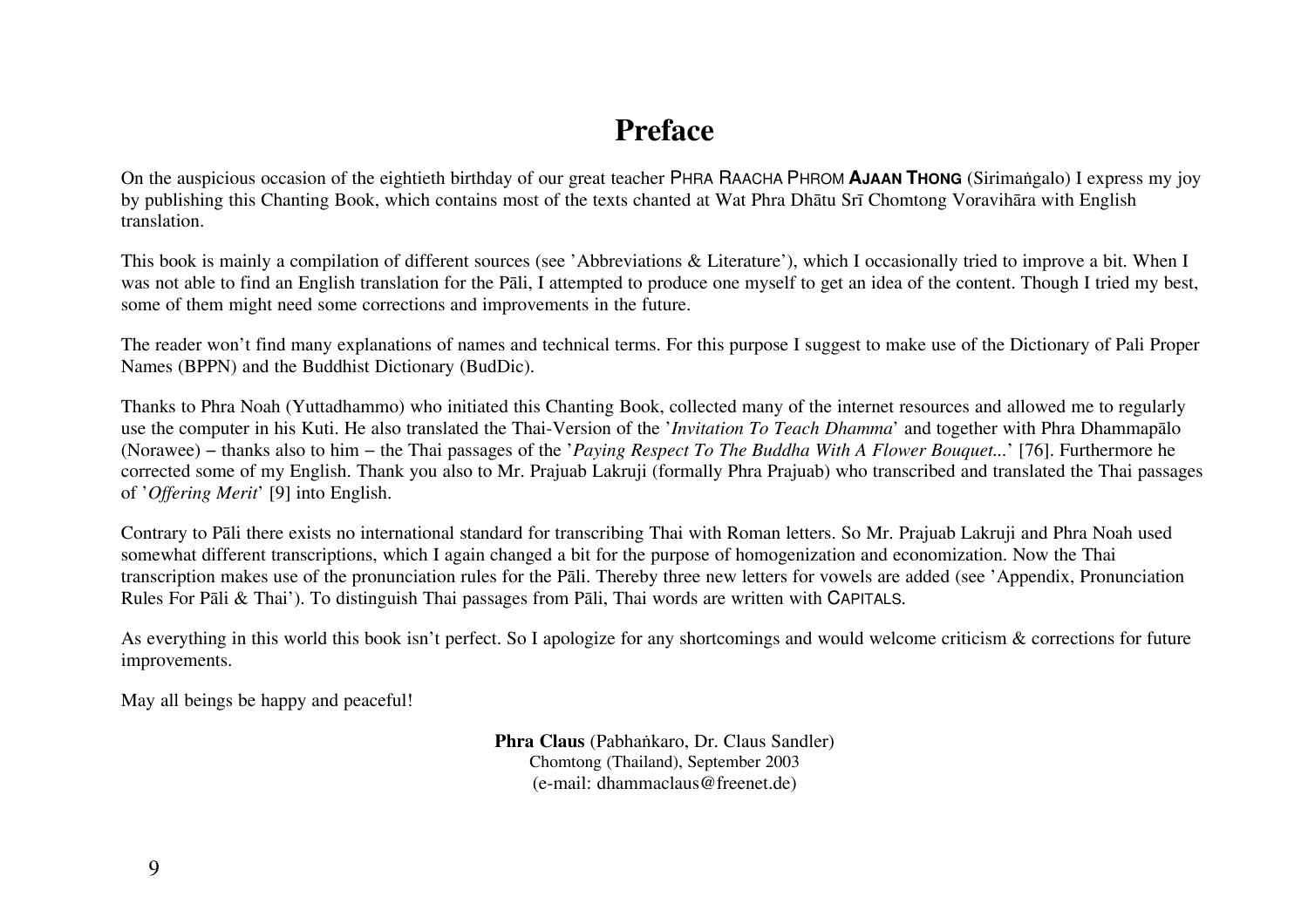Chanting Book of Wat Phra Dhātu Srī Chomtong Voravihāra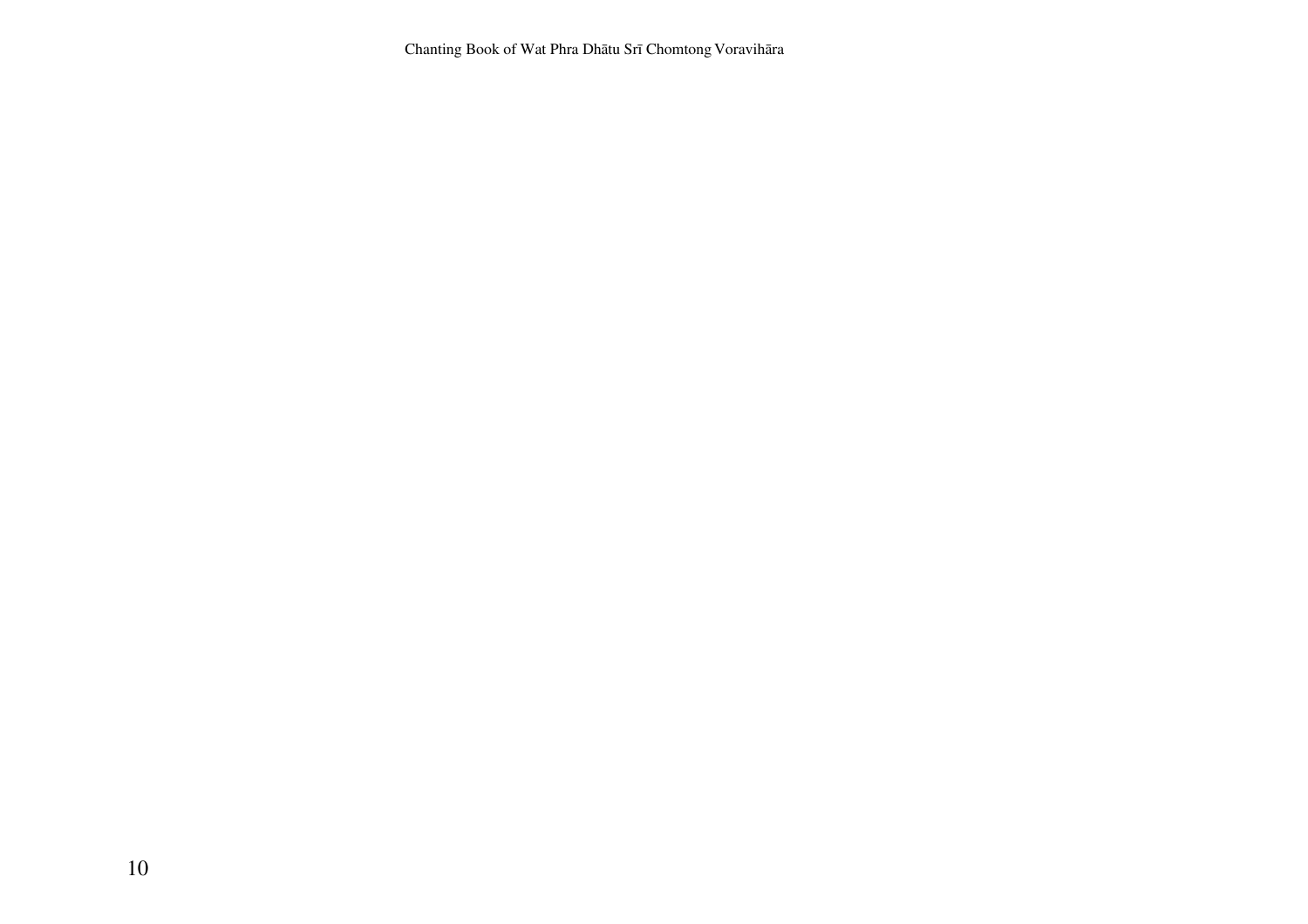## **Chanting**

## **[1]** *Paying Respect To Buddha's Relic At Wat Phra Dhātu Srī Chomtong Voravihāra*

<span id="page-10-0"></span>

| Namo buddhāya;        |                                                           | Homage to the Buddha.                                                                       |  |
|-----------------------|-----------------------------------------------------------|---------------------------------------------------------------------------------------------|--|
| Namāmi tiloka-molī    | loha-kūte patit thitam                                    | I pay homage to (the Dakkhinamoli <sup>3</sup> relic, a piece of bone of the right side of) |  |
| Pūjitam sabbalokehi   | kittimantam manoharam                                     | the crown of (his) head (revered) in the three worlds, placed in a metallic                 |  |
|                       |                                                           | spire, honored, & renowned by all peoples, & charming.                                      |  |
| Aham vandāmi sabbadā  |                                                           | $I(will)$ always revere it.                                                                 |  |
|                       | Angavahaye pure ramme kovilāragga-pabbate                 | Near the beautiful town Angavahaya, on the mountaintop, where the tree                      |  |
|                       | Sahi-hema-gūhā <sup>2</sup> gabbhe dakkhina-molī-dhātuyo; | Bauhinia variegate $(grows)^4$ , is enshrined within a golden cavern the                    |  |
|                       |                                                           | Dakkhinamolī relic.                                                                         |  |
| Aham vandāmi sabbadā. |                                                           | $I(will)$ always revere it.                                                                 |  |

## **[1]** *Paying Respect To Luang-Pho Phet Buddha Image*

Kāyena vācāya va cetassa vā vajiram nāma patimam iddhi-pātihāriyakaram buddha-rūpam aham vandāmi sabbaso; sadā sotthī bhavantu me.

<span id="page-10-4"></span><span id="page-10-3"></span><span id="page-10-2"></span><span id="page-10-1"></span>*By body, by speech, & by mind I* (will) always revere the image named diamond<sup>5</sup>[,](#page-10-4) *the Buddha statue, working wonders of psychic power. May I be blessed forevermore.* 

j

<sup>1</sup> **koviļāra** *Bauhinia variegata*; a tree in the devaloka ... (PED)

<sup>2</sup> **guhā** *f* a hiding place, a cave, cavern ... (PED)

<sup>3</sup> **dakkhiņa** *Adj* right; **moli** *m n* crest, crown of the head (cf. cPED, PED)

<sup>4</sup> In the 'Chronicle' (p. 54) the part Ron the mountaintop, where the tree *Bauhinia variegate* (grows) $\tilde{a}$  is translated as Ron the summit of Doi [= mountain] Chomtong $\tilde{a}$ .

<sup>5</sup> »In naming this Lord Buddha image after the most valuable of precious stones, the Thai people express the faithful veneration and high respect they hold for the image the call "Luang Poh Petch." $\tilde{a}$  (Chronicle, p. 239)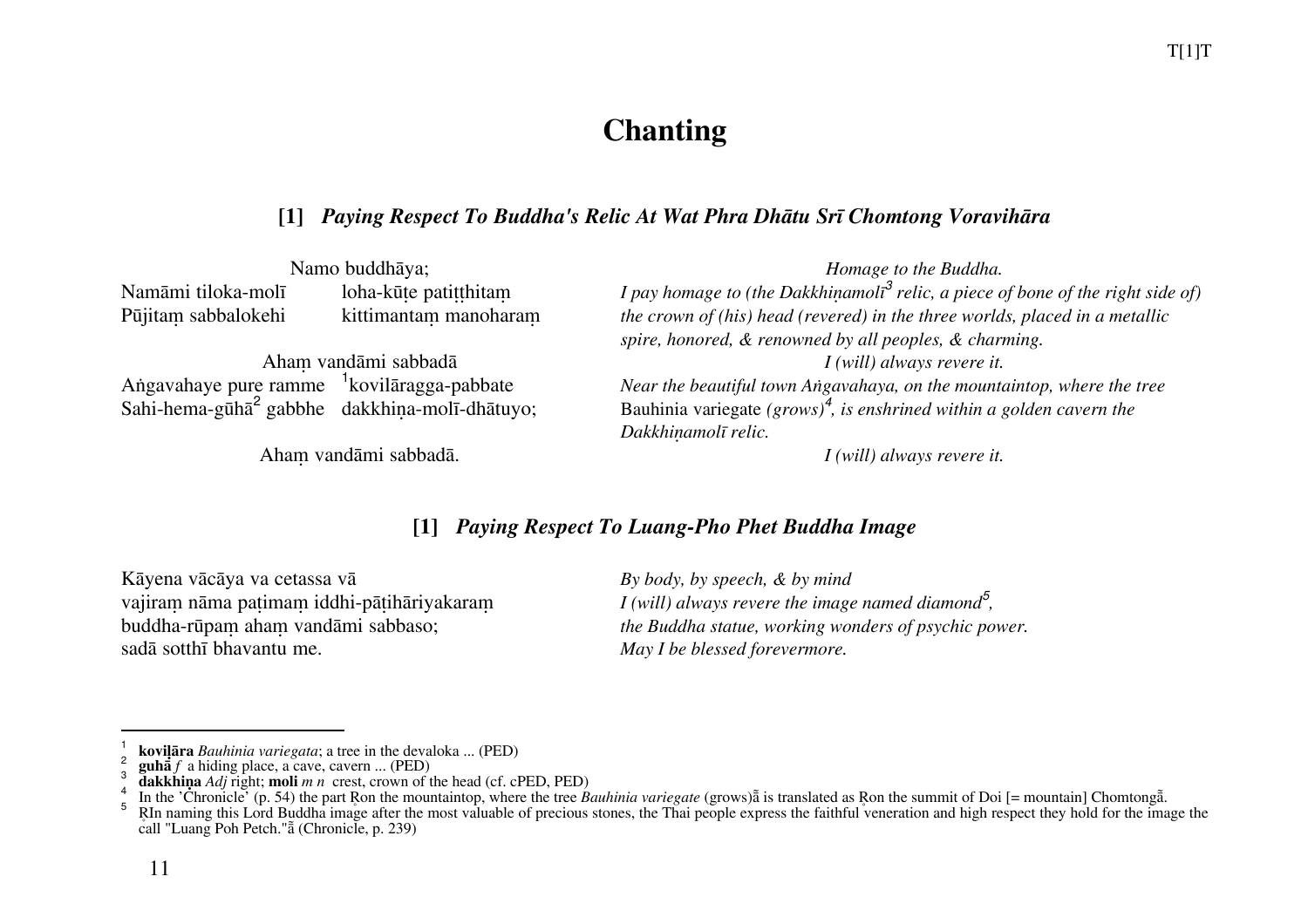## *Morning Chanting*

## **[2] Paying Respect To The Triple Gem**

svākkhāto yena bhagavatā dhammo *Well-Proclaimed is the Holy Teaching of the Blessed One.*  supatipanno yassa bhagavato sāvaka-saṅgho. *Perfectly Practiced are the Holy Disciples of the Blessed One.* tam ayam bhagavantam sa-dhammam sa-sañgham *To the Blessed One, to the Dhamma and to the Sañgha,* imehi sakkārehi yathāraham āropitehi abhipūjayāma. *with these properly presented offerings, we pay homage.* sādhu no bhante bhagavā sucira-parinibbuto pi, pacchimājanatānukampa-mānasā, ime sakkāre duggata-pannākārabhūte patiganhātu, amhākam dīgha-rattam hitāya sukhāya. *for our long-term welfare & happiness.* 

(PROSTRATE 1 TIME)

dhammam namassāmi. *To* the Dhamma I pay Homage.

(PROSTRATE 1 TIME)

saṅgham namāmi. *I bow low to the Saṅgha*.

(PROSTRATE 1 TIME)

<span id="page-11-0"></span>Yo so bhagavā araham sammā-sambuddho *He truly is the Blessed One, The Accomplished One, the Perfectly Enlightened (Buddha). May the Blessed One, even through he has long since entered Total Nibbāna, please accept these meager offerings with a heart of sympathy for later generations,* 

Arahaü sammā-sambuddho bhagavā; *Blessed is He, the Accomplished One, the Perfectly Enlightened One.*  buddham bhagavantam abhivādemi. *To the Buddha, the Blessed One, I pay homage.* 

Svākkhāto bhagavatā dhammo; *Well-Proclaimed is the Teaching of the Blessed One.* 

Supatipanno bhagavato sāvaka-saṅgho; *Perfectly Practiced are the Disciples of the Blessed One.*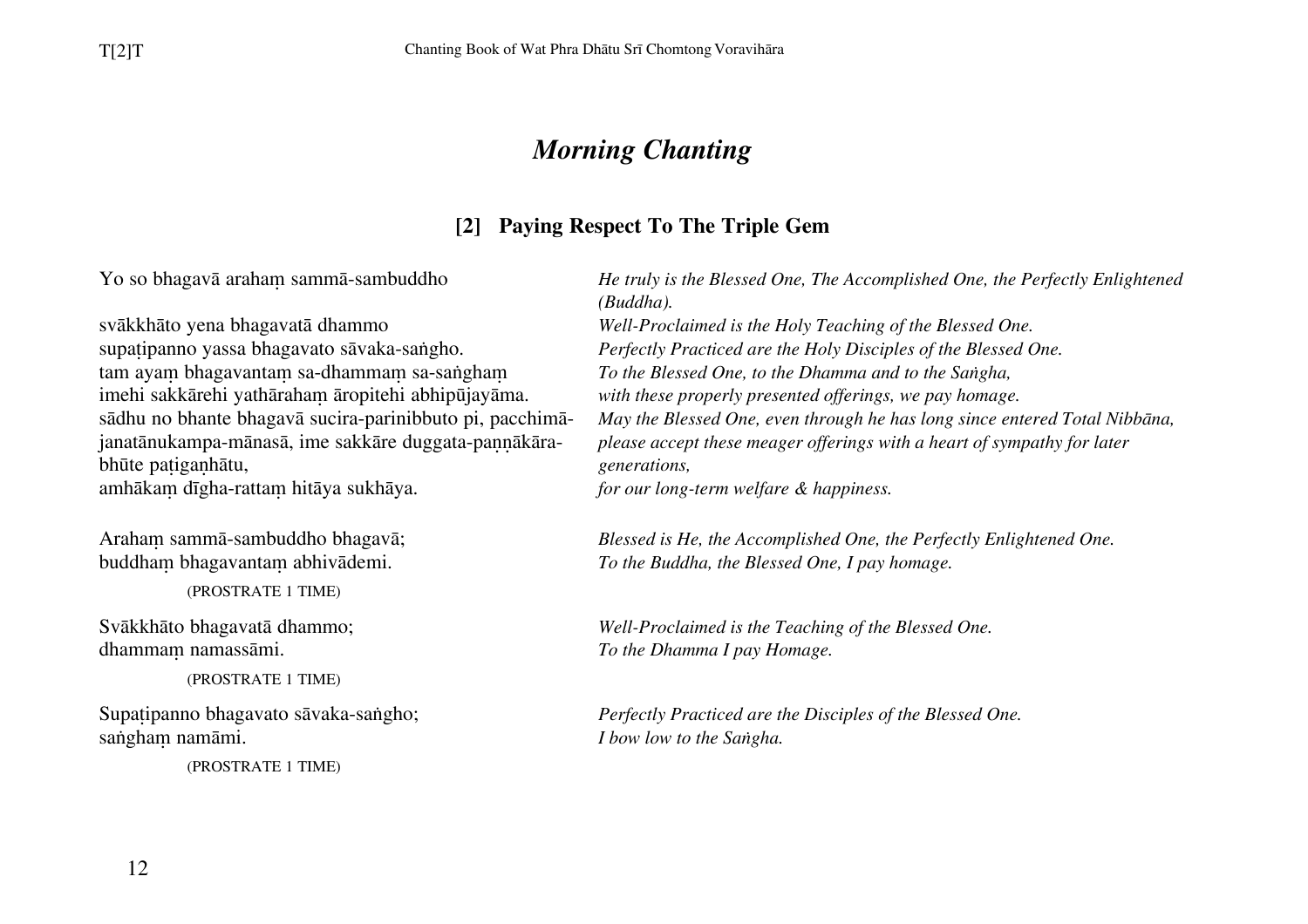## **[2] Pubbabhāga-Namakāra-Pāñha** *Preliminary Passage In Homage (To The Buddha)*

## <span id="page-12-0"></span>(LEADER:)

Handa mayam buddhassa bhagavato pubbabhāganamakāram karomase.

## $(ALL:$

*Now let us chant the preliminary (passage in) homage to the Blessed One.*

Namo tassa bhagavato arahato sammā- sambuddhassa; *Homage to the Blessed One, the Worthy One, the Perfectly Self-awakened One.* namo tassa bhagavato arahato sammā- sambuddhassa; *Homage to the Blessed One, the Worthy One, the Perfectly Self-awakened One.* namo tassa bhagavato arahato sammā- sambuddhassa. *Homage to the Blessed One, the Worthy One, the Perfectly Self-awakened One.*

## **[3] Buddhābhithutiü** *Praise For Buddha*

## (LEADER:)

## $(ALL:$

anuttaro purisa-damma-sārathi satthā deva-manussānam buddho bhagavā;

yo imam lokam sa-devakam sa-mārakam sa-brahmakam, sa-ssamana-brāhmanim pajam sadeva-manussam sayam abhiññā sacchikatvā pavedesi

yo dhammam desesi ādi-kalyānam majjhe-kalyānam pariyosāna-kalyānam

sāttham sa-byañjanam kevala-paripunnam parisuddham brahma-cariyam pakāsesi:

tam aham bhagavantam abhipūjayāmi, *I worship most highly that Blessed One,* 

(PROSTRATE 1 TIME)

Handa mayam buddhābhithutim karomase. *Now let us give high praise to the Awakened One:* 

[Yo so tathāgato] arahaü sammā-sambuddho, *He who has attained the truth, the Worthy One, Perfectly Self-awakened,* vijjā-caraña-sampanno sugato lokavidū, *consummate in knowledge & conduct, one who has gone the good way, knower of the cosmos,*

> *unexcelled trainer of those who can be taught, teacher of human & divine beings; awakened; blessed;*

*who made known − having realized it through direct knowledge − this world with its devas, māras, & brahmas, its generations with their contemplatives & priests, their rulers & common people;*

*who explained the Dhamma fine in the beginning, fine in the middle, fine in the end;*

*who expounded the holy life both in its particulars & in its essence, entirely complete, surpassingly pure:*

tam aham bhagavantam sirasā namāmi. *To that Blessed One I bow my head down.*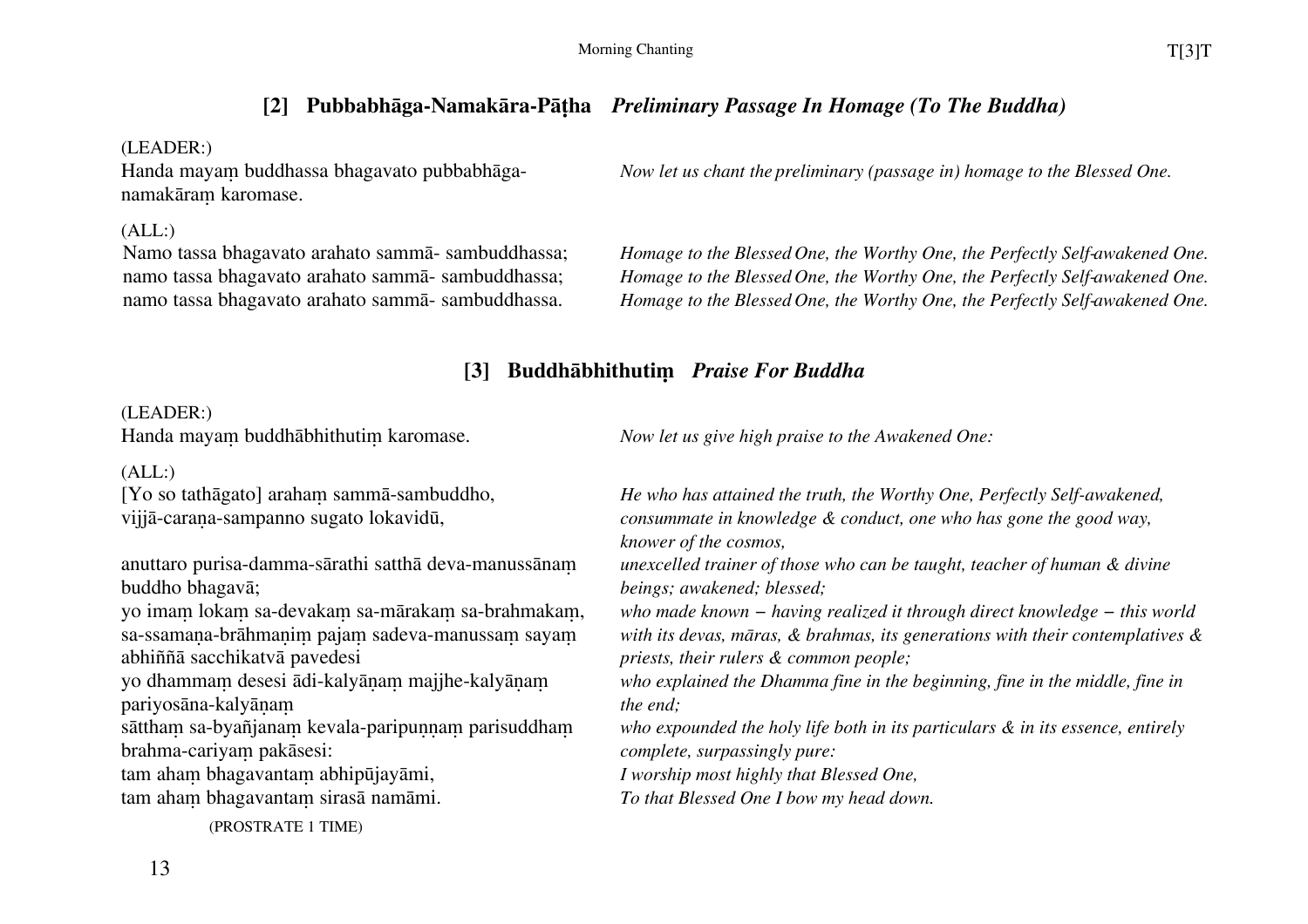## **[3] Dhammābhithutiü** *Praise For Buddha's Teaching*

## <span id="page-13-0"></span>(LEADER:)

Handa mayam dhammābhithutim karomase. *Now let us give high praise to the Dhamma:* 

## $(ALL:$

tam aham dhammam abhipūjayāmi, tam aham dhammam sirasā namāmi.

(PROSTRATE 1 TIME)

[Yo so svākkhāto] bhagavatā dhammo, *The Dhamma well-expounded by the Blessed One,*  sanditthiko akāliko ehipassiko, *to be seen here & now, timeless, inviting all to come & see,* opanayiko paccattaü veditabbo viññūhi, *leading inward, to be seen by the wise for themselves: I worship most highly that Dhamma, To that Dhamma I bow my head down.* 

## **[3] Saïghābhithutiü** *Praise For The Saïgha*

#### (LEADER:)

Handa mayam sanghābhithutim karomase. *Now let us give high praise to the Sangha: Now let us give high praise to the Sangha:* 

## $(ALL:$

yad idaü cattāri purisa-yugāni aññha purisa-puggalā; *i.e., the four pairs − the eight types − of Noble Ones:* esa bhagavato sāvaka-saïgho āhuneyyo pāhuneyyo dakkhineyyo añjali-karanīyo, anuttaram puññakkhettam lokassa; *the incomparable field of merit for the world:* tam aham saṅgham abhipūjayāmi,  $\tan$  aham  $[4]$  sangham sirasā namāmi.

[Yo so supatipanno] bhagavato sāvaka-saṅgho, *The Saṅgha of the Blessed One's disciples who have practiced well,* uju-patipanno bhagavato sāvaka-saṅgho, *the Saṅgha of the Blessed One's disciples who have practiced straightforwardly,* ñāya-pañipanno bhagavato sāvaka-saïgho, *the Saïgha of the Blessed One's disciples who have practiced methodically,* sāmīci-patipanno bhagavato sāvaka-saṅgho, *the Saṅgha of the Blessed One's disciples who have practiced masterfully, That is the Saïgha of the Blessed One's disciples − worthy of gifts, worthy of hospitality, worthy of offerings, worthy of respect, I worship most highly that Saïgha, To that Saïgha I bow my head down.*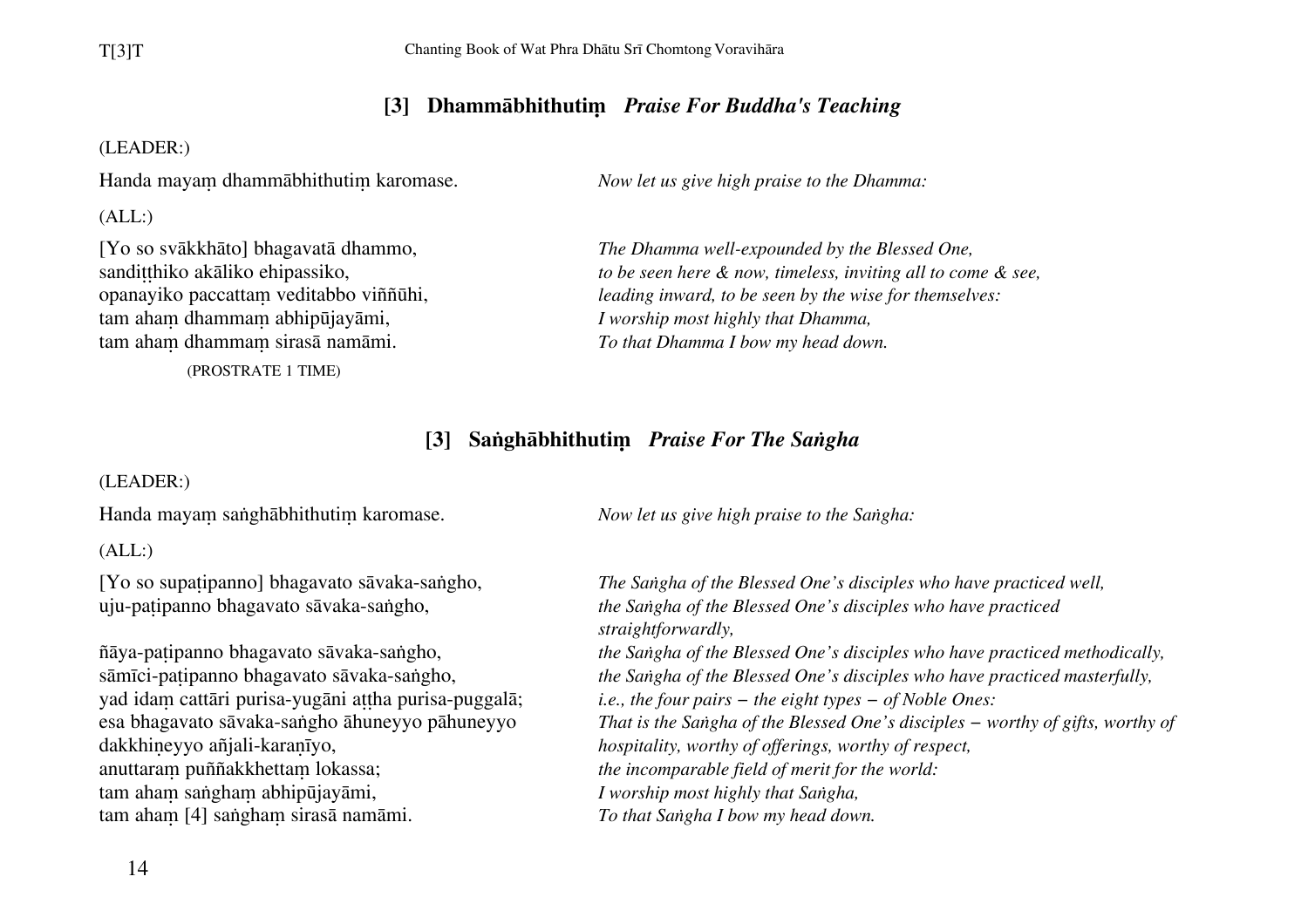## **[4] Salutation to the Triple Gem & Passage Expressing A Sense Of Urgency**

## <span id="page-14-0"></span>(LEADER:)

Handa mayam ratana-ttaya-ppañama-gāthāyo c' eva samvega-vatthu-paridīpaka-pāthañ ca bhanāmase.

Now let us recite the stanzas in salutation to the Triple Gem together with the passage on the topics inspiring a sense of chastened dispassion:

## **[4] Ratanattayappaõāma-gāthā** *Salutation To The Triple Gem*

## $(ALL:$

Buddho susuddho karunā-mahannavo, Yo 'ccanta-suddhabbara-ñāna-locano, Lokassa pāpūpakilesa-ghātako: Vandāmi buddham aham ādarena tam.

Dhammo padīpo viya tassa satthuno, Yo magga-pākāmata-bhedabhinnako, Lokuttaro yo ca tad-attha-dīpano: Vandāmi dhammam aham ādarena tam.

Sangho sukhettābhyatikhetta-saññito, Yo dittha-santo sugatānubodhako, Lolappahīno ariyo sumedhaso: Vandāmi saṅgham aham ādarena tam.

Icc evam ekant'abhipūjaneyyakam, Vatthuttayam vandayatābhisañkhatam, Puññam mayā yam mama sabbupaddavā, Mā hontu ve tassa pabhāva-siddhiyā.

*The Buddha, well-purified, with ocean-like compassion, Possessed of the eye of knowledge completely purified, Destroyer of the evils & corruptions of the world: I revere that Buddha with devotion.*

*The Teacher's Dhamma, like a lamp, divided into Path, Fruition, & the Deathless, both transcendent (itself) & showing the way to that goal: I revere that Dhamma with devotion.*

*The Saïgha, called a field better than the best, who have seen peace, awakening after the one gone the good way, who have abandoned carelessness − the noble ones, the wise: I revere that Saïgha with devotion.*

*By the power of the merit I have made in giving reverence to the Triple Gem worthy of only the highest homage, may all my obstructions cease to be.*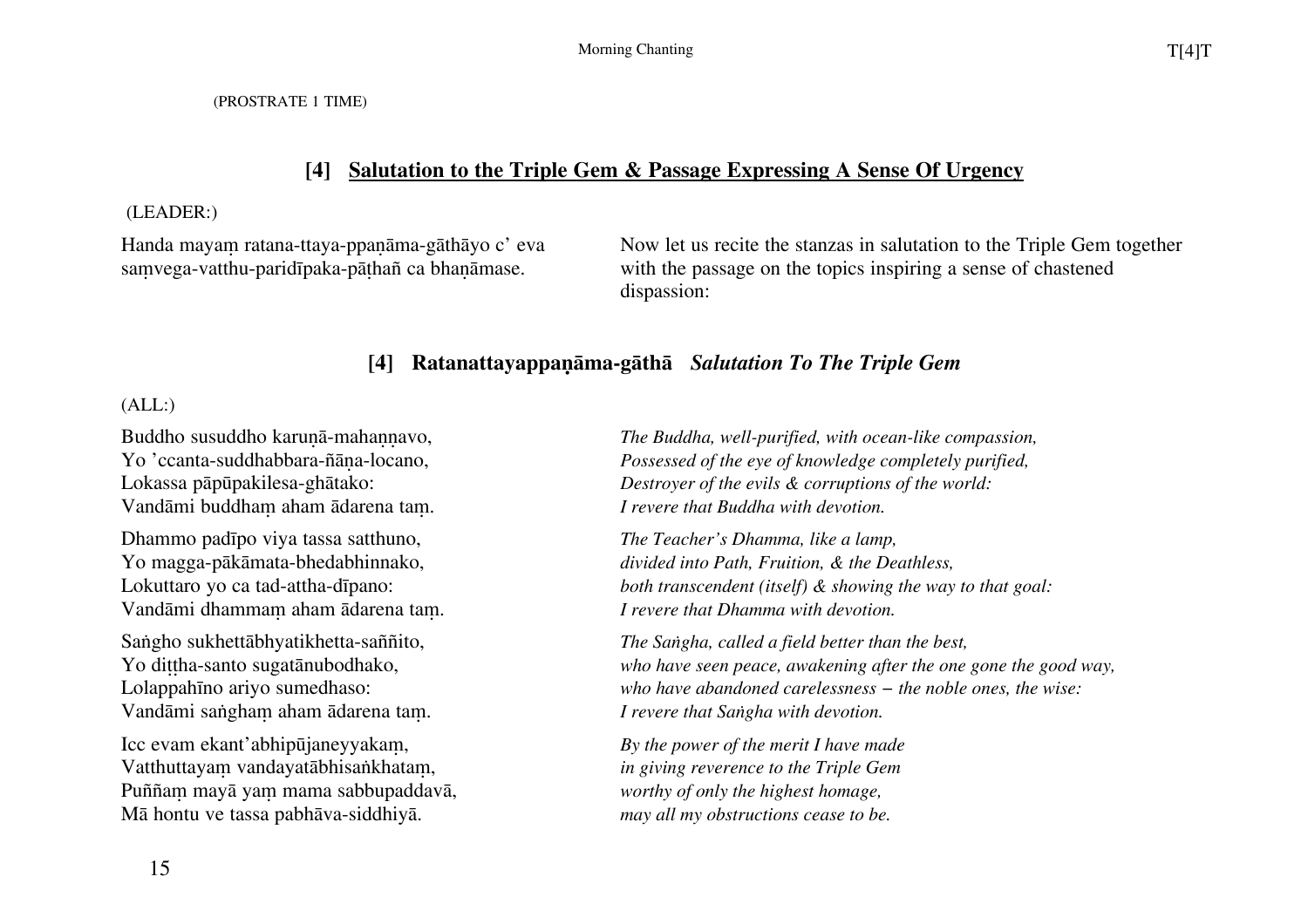## **[5] Saüvega-parikittana-pāñha** *Passage Expressing A Sense Of Urgency*

<span id="page-15-0"></span>Idha tathāgato loke uppanno araham sammā-sambuddho, Here, One attained to the Truth, Worthy & Perfectly Self-awakened, has *appeared in the world,* Dhammo ca desito niyyāniko upasamiko parinibbāniko sambodhagāmī sugata-ppavedito. *And Dhamma is explained, leading out (of Saüsāra), calming, tending toward total Nibbāna, going to self-awakening, declared by one who has gone the good way.*  Mayan tam dhammam sutvā evam jānāma: *Having heard the Dhamma, we know this:* Jāti pi dukkhā jarā pi dukkhā maranam pi dukkham, *Birth is stressful, aging is stressful, death is stressful,* soka-parideva-dukkha-domanassupāyāsā pi dukkhā, *Sorrow, lamentation, pain, distress, & despair are stressful,* Appiyehi sampayogo dukkho piyehi vippayogo dukkho yam p' iccham na labhati tam pi dukkham. *Association with things disliked is stressful, separation from things liked is stressful, not getting what one wants is stressful.* Saïkhittena pañc-upādāna-kkhandhā dukkhā, *In short, the five clinging-aggregates are stressful,* seyyath<del>idam:</del> *Namely: Namely:* Rūpūpādāna-kkhandho, *Form as a clinging-aggregate,* vedanūpādāna-kkhandho, *feeling as a clinging-aggregate,* saññūpādāna-kkhandho, *perception as a clinging-aggregate,* saïkhārūpādāna-kkhandho, *mental processes as a clinging-aggregate,* viññāõūpādāna-kkhandho. *consciousness as a clinging-aggregate.* Yesam pariññāya, dharamāno so bhagavā, evam bahulam sāvake vineti; evam bhāgā ca pan' assa bhagavato sāvakesu anusāsanī, bahulam pavattati: *So that they might fully understand this, the Blessed One, while still alive, often instructed his listeners in this way; many times did he emphasize this part of his admonition:* "Rūpam aniccam, "Rūpam aniccam" **"Form is inconstant**," vedanā aniccā, *feeling is inconstant,* saññā aniccā, *perception is inconstant,* saïkhārā aniccā, *mental processes are inconstant,* viññānam aniccam, *consciousness is inconstant*, rūpaü anattā, *form is not-self,* vedanā anattā, *feeling is not-self,* saññā anattā, *perception is not-self,* saïkhārā anattā, *mental processes are not-self,*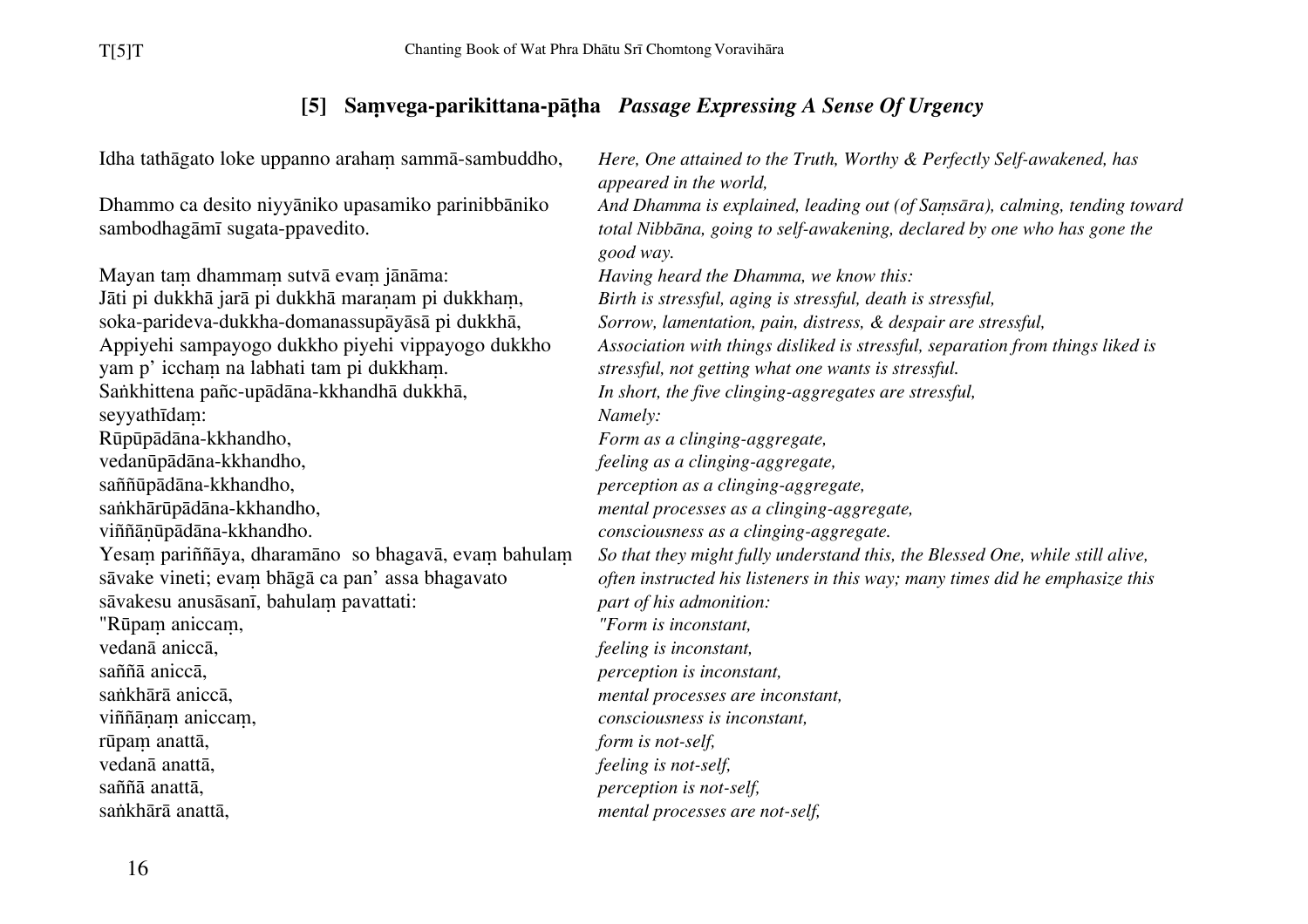<span id="page-16-1"></span><span id="page-16-0"></span>

| viññānam anattā,<br>sabbe saṅkhārā aniccā,<br>sabbe dhammā anattā ti."<br>Te <sup>1</sup> mayam, otinnāmha jātiyā jarā-maranena, sokehi<br>paridevehi dukkhehi domanassehi upāyāsehi, dukkh'<br>otinnā dukkha-paretā,<br>"App eva nām' imassa kevalassa dukkha-kkhandhassa<br>antakiriyā paññāyethāti!"         | consciousness is not-self;<br>all processes are inconstant,<br>all phenomena are not-self."<br>All of us, beset by birth, aging, & death, by sorrows, lamentations, pains,<br>distresses, & despairs, beset by stress, overcome with stress, (consider),<br>"O, that the end of this entire mass of suffering & stress might be known!"                                                                                             |
|-----------------------------------------------------------------------------------------------------------------------------------------------------------------------------------------------------------------------------------------------------------------------------------------------------------------|-------------------------------------------------------------------------------------------------------------------------------------------------------------------------------------------------------------------------------------------------------------------------------------------------------------------------------------------------------------------------------------------------------------------------------------|
| (ONLY MONKS & NOVICES:)                                                                                                                                                                                                                                                                                         |                                                                                                                                                                                                                                                                                                                                                                                                                                     |
| Cira-parinibbutam pi tam bhagavantam uddissa arahantam<br>sammā-sambuddham, saddhā agārasmā anagāriyam<br>pabbajitā.<br>Tasmim bhagavati brahmacariyam carāma<br>(bhikkhūnam sikkhā-sājīva-samāpannā). <sup>2</sup><br>Tam no brahmacariyam imassa kevalassa dukkha-<br>kkhandhassa antakiriyāya samvattatū ti. | Though the total Liberation of the Blessed One, the Worthy One, the Perfectly<br>Self-awakened One, was long ago, we have gone forth in faith from home to<br>homelessness in dedication to him.<br>We practice that Blessed One's holy life<br>(fully endowed with the Bhikkhus' training & livelihood).<br>May this holy life of ours bring about the end of this entire mass of suffering<br>& stress.                           |
| (OTHERS:)<br>Cira-parinibbutam pi tam bhagavantam saranam gatā,<br>dhammañ ca bhikkhu-sanghañ ca,<br>Tassa bhagavato sāsanam [6] yathā-sati yathā-balam<br>manasikaroma, anupatipajjāma,<br>sā sā no patipatti, imassa kevalassa dukkha-kkhandhassa<br>antakiriyāya samvattatū ti.                              | Though the total Liberation of the Blessed One, the Worthy One, the Perfectly<br>Self-awakened One, was long ago, we have gone for refuge in him, in the<br>Dhamma, & in the Bhikkhu Sangha,<br>We attend to the instruction of the Blessed One, as far as our mindfulness $\&$<br>strength will allow, and we practice accordingly.<br>May this practice of ours bring about the end of this entire mass of suffering<br>& stress. |
|                                                                                                                                                                                                                                                                                                                 |                                                                                                                                                                                                                                                                                                                                                                                                                                     |

<sup>&</sup>lt;sup>1</sup> WOMEN: Tā<br><sup>2</sup> NOVICES omitt this line.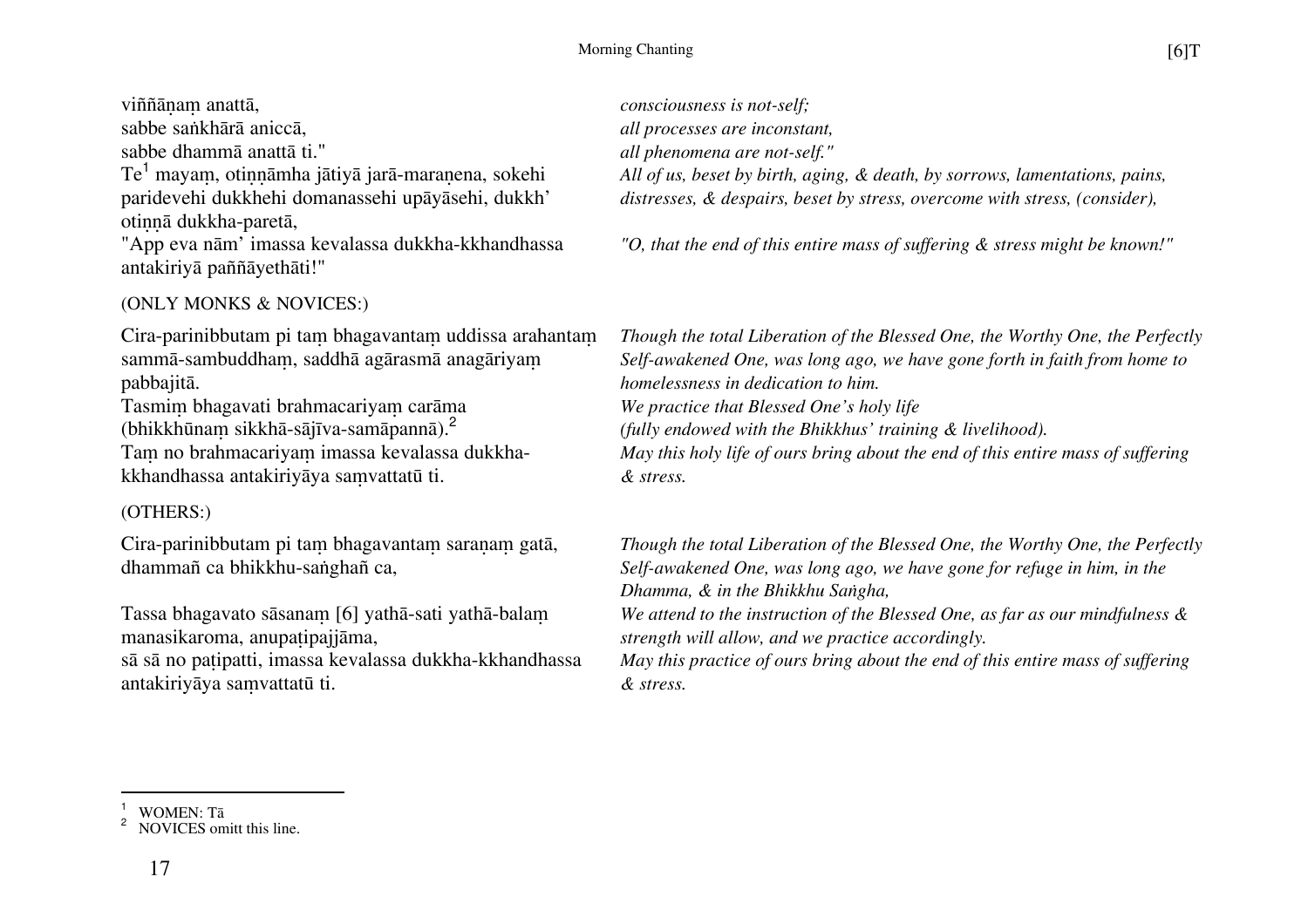## **[6] Taï-khaõika-paccavekkhaõa-vidhī** *Reflection at the Moment (of Using the Requisites)*

## <span id="page-17-0"></span>(LEADER:)

Handa mayam taṅkhanika-paccavekkhana-pātham bhanāmase:

## $(ALL:$

Patisankhā yoniso cīvaram patisevāmi, *Considering it thoughtfully, I use the robe,* yāvad eva sītassa pañighātāya, *simply to counteract the cold,* uõhassa pañighātāya, *to counteract the heat,* damsa-makasa-vātātapa-sirimsapa-samphassānam patighātāya, yāvad eva hiri-kopina-paticchādan'- attham.

Patisankhā yoniso pindapātam patisevāmi, *Considering it thoughtfully, I use alms food,* 

yāvad eva imassa kāyassa thitiyā yāpanāya

vihimsuparatiyā brahmacariyānuggahāya,

iti purānañ ca vedanam patihankhāmi, navañ ca vedanam na uppādessāmi;

yātrā ca me bhavissati anavajjatā ca phāsuvihāro cā ti. *I will maintain myself, be blameless, & live in comfort.*

yāvad eva sītassa pañighātāya, *simply to counteract the cold,*

damsa-makasa-vātātapa-sirimsapa-samphassānam patighātāya,

yāvad eva utu-parissaya-vinodanam patisallānārām'attham.

Patisankhā yoniso gilāna-paccaya-bhesajja-parikkhāram patisevāmi,

*Now let us recite the passage for reflection at the moment (of using the requisites):*

*to counteract the touch of flies, mosquitoes, wind, sun, & reptiles; Simply for the purpose of covering the parts of the body that cause shame.*

neva davāya na madāya na mandanāya na vibhūsanāya, *not playfully, nor for intoxication, nor for putting on bulk, nor for beautification, but simply for the survival & continuance of this body, for ending its afflictions, for the support of the holy life, (thinking,) thus will I destroy old feelings (of hunger) and not create new feelings (from overeating).*

Patisankhā yoniso senāsanam patisevāmi, *Considering it thoughtfully, I use the lodging,* uõhassa pañighātāya, *to counteract the heat,*

*to counteract the touch of flies, mosquitoes, wind, sun, & reptiles;*

*simply for protection from the inclemencies of weather and for the enjoyment of seclusion.*

*Considering them thoughtfully, I use medicinal requisites for curing the sick,*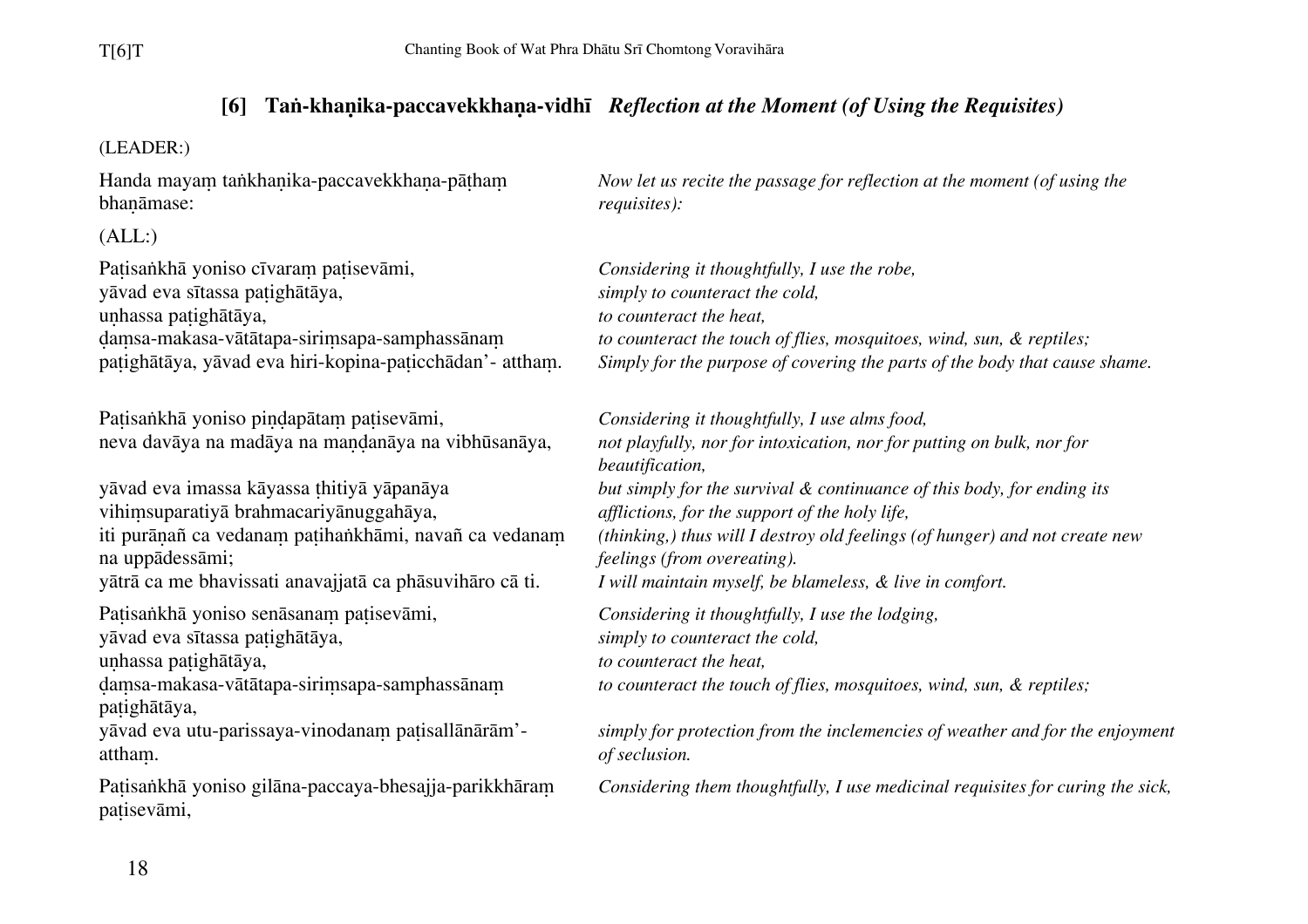<span id="page-18-0"></span>yāvad eva uppannānam veyyābādhikānam vedanānam patighātāya, abyāpajjha-paramatāyā ti. *and for maximum freedom from disease.*

*simply to counteract any pains of illness that have arisen,*

## **[6] Dhātu-paṭikūla-paccavekkhaṇa-vidhī** *Reflection On The Elements And Loathsomeness*<sup>[1](#page-18-1)</sup>

## (LEADER:)

Handha mayam dhātu-patikūla-paccavekkhana-pātham bhanāmase

## $(ALL:$

yad idam cīvaram, tad upabhuñjako ca puggalo dhātumattako nissatto nijjīvo suñño; sabbāni [7] pana imāni cīvarāni ajigucchanīyāni imam pūti-kāyam patvā ativiya jigucchanīyāni jāyanti.

Yathā-paccayam pavattamānam dhātu-mattam ev' etam yad idam pindapāto, tad upabhuñjako ca puggalo dhātumattako nissatto nijiīvo suñño; sabbo pan' āyam pindapāto ajigucchanīyo imam pūti-kāyam patvā ativiya jigucchanīyo jāyati.

Yathā-paccayam pavattamānam dhātu-mattam ev' etam yad idam senāsanam, tad upabhuñjako ca puggalo dhātumattako nissatto nijjīvo suñño; sabbāni pana imāni senāsanāni ajigucchanīyāni imam pūti-kāyam patvā ativiya jigucchanīyāni jāyanti.

<span id="page-18-1"></span>*Now let us recite the passage for reflection on the elements and loathsomeness (of using the requisites):* 

Yathā-paccayam pavattamānam dhātu-mattam ev' etam Dependent upon and existing through its causes merely by the combination of *various elements are both this robe and the person who uses it; only elements, not a being, not possessing a permanent life principle, being void of self or soul. All these robes are not yet loathsome but having touched this putrid body, become exceedingly loathsome.* 

> *Dependent upon and existing through its causes merely by the combination of various elements are both this alms food and the person who uses it; only elements, not a being, not possessing a permanent life principle, being void of self or soul. All this alms food is not yet loathsome but having touched this putrid body, becomes exceedingly loathsome.*

> *Dependent upon and existing through its causes merely by the combination of various elements are both this lodging and the person who uses it; only elements, not a being, not possessing a permanent life principle, being void of self or soul. All this lodgings are not yet loathsome but having touched this putrid body, become exceedingly loathsome.*

Yathā-paccayam pavattamānam dhātu-mattam ev' etam *Dependent upon and existing through its causes merely by the combination of* 

 1 Pūjā p. 34 ff.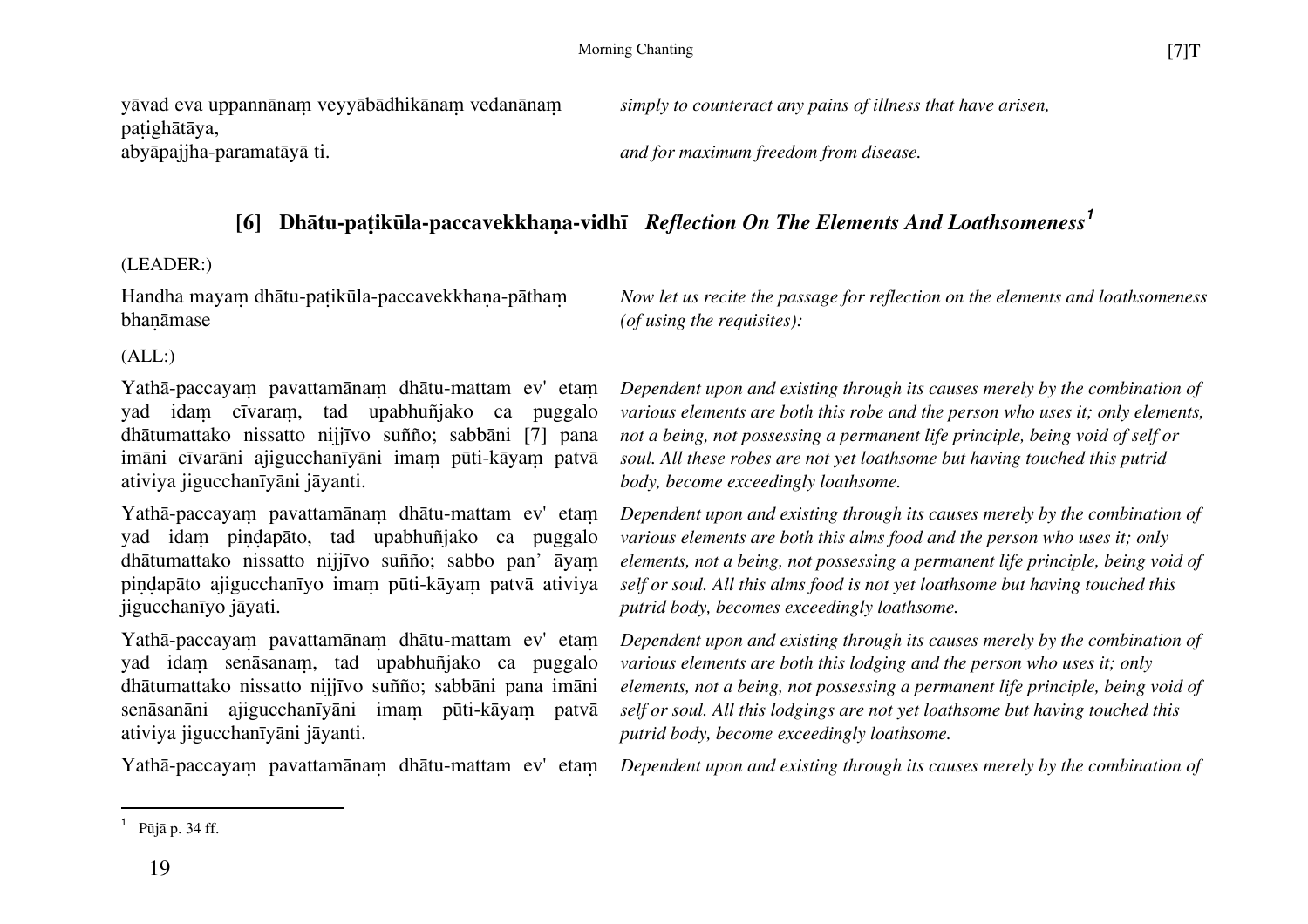<span id="page-19-0"></span>yad idam gilāna-paccaya-bhesajja-parikkhāro, tad upabhuñjako ca puggalo dhātumattako nissatto nijjīvo suñño; sabbo panāyam gilāna-paccaya-bhesajja-parikkhāro ajigucchanīyo imam pūti-kāyam patvā ativiya jigucchanīyo jāyati.

*various elements are both this medicinal requisites for curing the sick and the person who uses it; only elements, not a being, not possessing a permanent life principle, being void of self or soul. All these medicinal requisites for curing the sick are not yet loathsome but having touched this putrid body, become exceedingly loathsome.* 

## **[7] Devatā-pattidāna-gāthā** *Offering Merit To The Devas*

#### (LEADER:)

Handa mayam pattidāna-gāthāyo bhanāmase: *Let us recite the verse for dedicating merit:* 

 $(ALL:$ 

Ya devatā santi vihāra-vāsinī thūpe ghare bodhi-ghare tahim tahim tā dhamma-dānena bhavantu pūjitā sotthim karontedha vihāra-mandale.

therā ca majjhā navakā ca bhikkhavo sārāmikā dānapatī upāsakā gāmā ca desa nigamā ca issarā sappāna-bhūtā sukhitā bhavantu te.

Jalābu-jā ye pi ca anda-sambhavā  $[8]$  samseda-jātā atha v' opapātikā niyyānikam dhamma-varam paticca te sabbe pi dhukkhassa karontu sankhayam.

 $\tilde{a}$ hātu ciram satam dhammo dhamma-ddharā ca

amhe rakkhatu saddhammo sabbe pi dhamma-

 puggalā cārino

*May the devas dwelling in the temple, here and there in the stupa, the buildings, the Bodhi tree enclosure, be honored with the gift of Dhamma. May they bring about well-being here in the monastery.* 

> *Elder, intermediate, and new monks, temple attendants, donors, lay followers; towns, cities, and principalities: may all sentient beings be happy.*

*Whether born from a womb, from an egg, from slime, or spontaneously arising: may they all, in dependence on the foremost Dhamma for leading out, make an end to suffering and stress.* 

*May the Dhamma stand firm for long, along with those individuals who maintain it.*  sangho hotu samaggo va atthāya ca hitāya ca *May the Sangha live in harmony,* for our welfare and benefit. *May the true Dhamma protect us, together with all who practice the Dhamma.*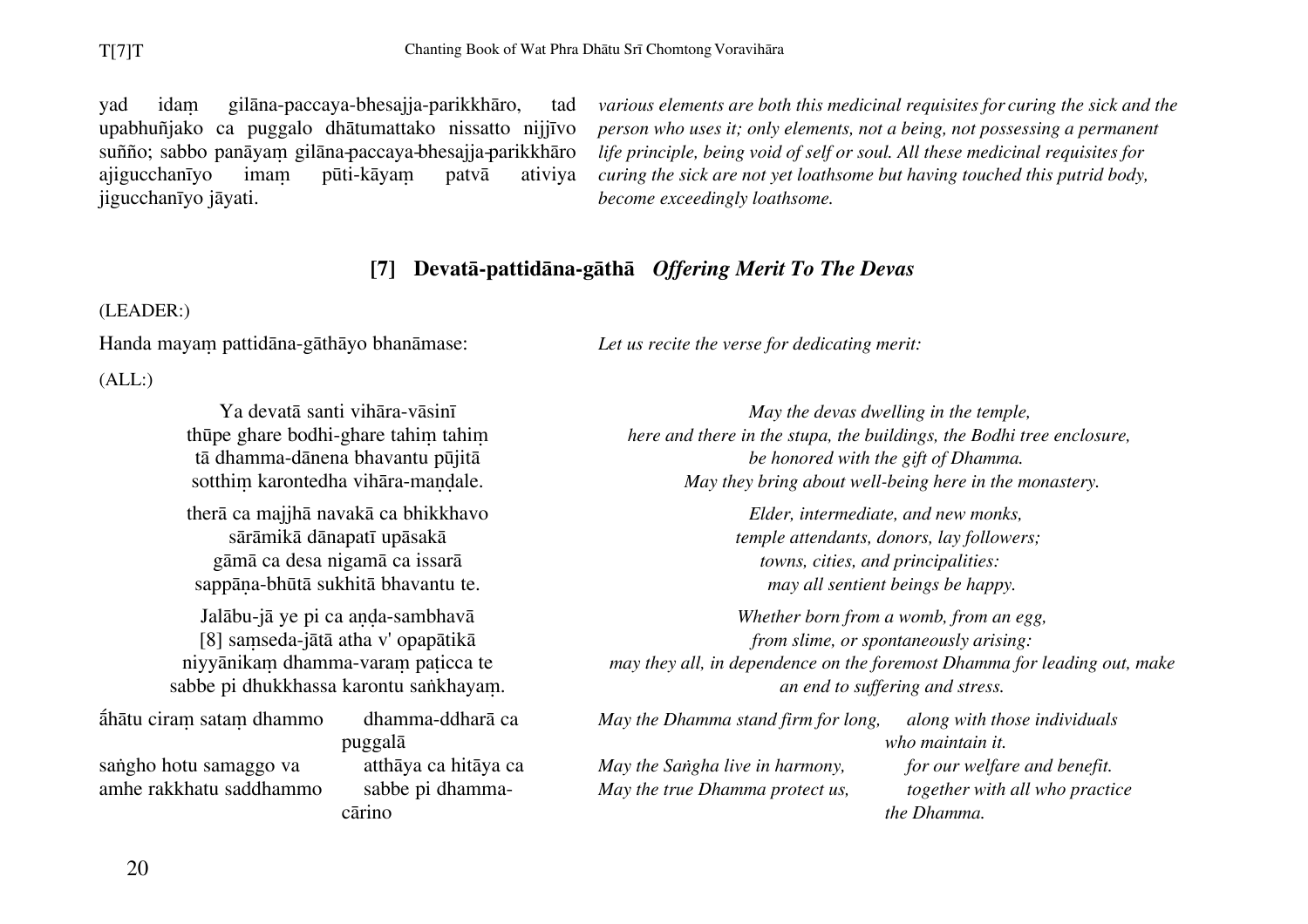<span id="page-20-0"></span>

| vuddhim sampāpuneyyāma   | dhamme ariya-             | May we flourish in the Dhamma                                       | taught by the Noble Ones.            |
|--------------------------|---------------------------|---------------------------------------------------------------------|--------------------------------------|
|                          | ppavedite.                |                                                                     |                                      |
| Pasannā hontu sabbe pi   | pānino buddha-sāsane      | May all beings have faith                                           | in the Buddha's teaching.            |
| sammā dhāram pavecchanto | kāle devo pavassatu       | May rain fall in season,                                            | in moderate streams.                 |
| vuddhi-bhāvāya sattānam  | samiddham netu            | May it lead the prosperous earth                                    | to the flourishing of living beings. |
|                          | medhanim                  |                                                                     |                                      |
| mātā pitā ca atrajam     | niccam rakkhanti puttakam | Just as mother and father always                                    | protect their own children,          |
| evam dhammena rājāno     | pajam rakkhantu sabbadā.  | In the same way may the government always protect its citizens with |                                      |
|                          |                           |                                                                     | righteousness.                       |

Usually the Morning Chanting continues now on page 46 with the **[22] Pubbabhāga-Namakāra-Pāñha** *The Preliminary Passagge In Homage (To The Buddha)*, and the [22] Sarana-Gamana-Pāṭha *Going to the Three Refuges*. Next follows a chant, the Thai page of which has been announced before the Morning Chanting started and then **[66] "***Sukho buddhānam uppādo ...***"** (p. 107). Thereafter might follow a Dhammatalk and a short meditation period (10 min. walking, 10 min. sitting). Then the Morning Chanting continues as follows.

## <span id="page-20-2"></span>**[8] KAAM GRUAT NAAM BÄP PÜN MÜANG** *Offering Merit (Northern Thai Style)***[1](#page-20-1)**

| Idam dāna-kammam nibbāna-paccayo hotu, no niccam;              | May this action (kamma) of giving be for us continuously a condition for<br>Nibbāna. |
|----------------------------------------------------------------|--------------------------------------------------------------------------------------|
| idam sīla-kammam nibbāna-paccayo hotu, no niccam;              | May this action (kamma) of virtue be for us continuously a condition for<br>Nibbāna. |
| idam bhāvanā-kammam nibbāna-paccayo hotu, no                   | May this action (kamma) of meditation be for us continuously a condition for         |
| niccam.                                                        | Nibbāna.                                                                             |
| Yam kiñci kusalam kattabbam kammam sabbehi katehi              | Whatever wholesome action (kamma) will be done (by us), may they (the                |
| katam puññam no anumodantu, sunantu bhonto ye devā             | following beings) rejoice in the merit produced by all (these) deeds; listen,        |
| asamim <sup>2</sup> thāne adhigatā dīghāyukā sadā hontu sabba- | Lords! May the devas who stay at this place always have a long life, and live        |
| sattānam sukhī attānam pariharantu;                            | happily for themselves and (the benefit) of all beings.                              |

<span id="page-20-1"></span>j 1 This chant is not included on the CD-Rom of the VRI, nor in any of the consulted Chanting Books (BBC, CG, CGI, PBC, Pūja, SP). 2  $as a min = as min$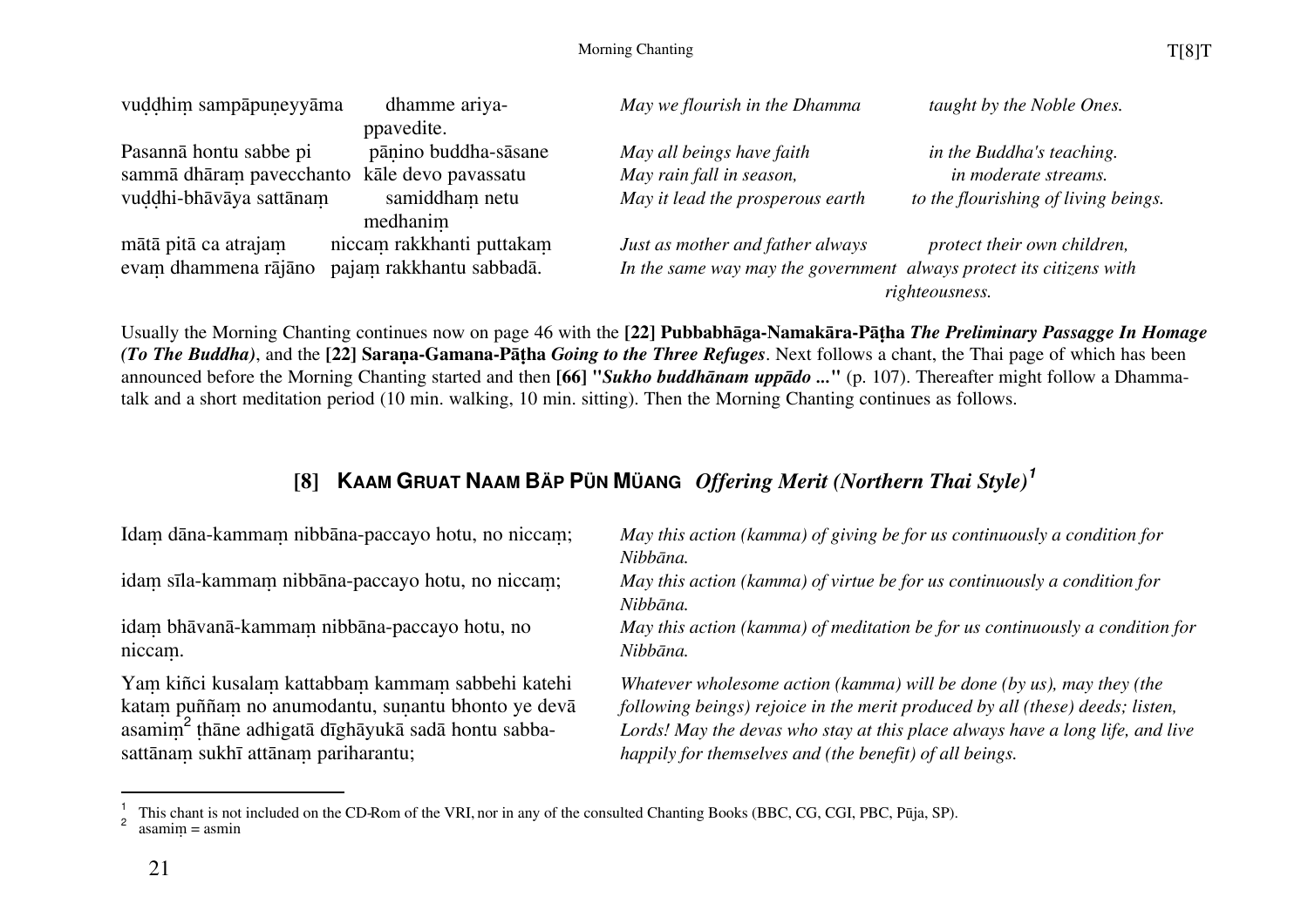[9] sabbe pisā sabbe yakkhā sabbe petā sukhitā hontu dukkhā pamuñcantu;

sabbe devā sukhitā hontu dukkhā pamuñcantu; *May all devas be happy and liberated from all suffering.* 

sabbe ācariyūpajjhāyā sukhitā hontu dukkhā pamuñcantu; sabba-sampattīnam samijihantu vo.

<span id="page-21-0"></span>mātā-pitā sukhitā hontu dukkhā pamuñcantu; *May (my) mother & father be happy and liberated from all suffering.*  sabbe ñātikā sukhitā hontu dukkhā pamuñcantu; *May all (my) relatives be happy and liberated from all suffering.*  sabbe añātikā sukhitā hontu dukkhā pamuñcantu; *May all (who are) not (my) relatives be happy and liberated from all suffering.* 

> *May all goblins, all demons and all ghosts be happy and liberated from all suffering.*

sabbe nakkhattā sukhitā hontu dukkhā pamuñcantu; *May all (beings of the) stars be happy and liberated from all suffering.* 

*May all teachers & preceptors be happy and liberated from all suffering. May all (their) good fortune prosper.* 

(PROSTRATE 1 TIME)

## **[9]** *Offering Merit By* **SOMDET PHRAPHUT AJAAN** *(A***AJ AASABHA** *Mahāthera)* **[1](#page-21-1)**

Idam no puñña-bhāgam rājādīnañ c' eva issarānam mātā-pitu-ādīnañ ca piya-janānam sabba-sattānañ ca niyyādema.

KHA PHRA PHUTTHA JAO THANG PUANG KHONOM THAVAI SUAN *May all of us offer all the merits to the free and senior people,*  GUSON DÄ ITSARACHON KHON PHU YAI THANG LAAI MI ONG PHRA MAHAAGASAT PHUU PEN PRAMUK KHONG CHAAT, ONG SOMDET PHRA SANG KHARAAT PHUU PEN PRAMUK KHONG SATSANAA LÄ KHANA RATHA BAAN PHUU BORIHAAN PRADET PEN TON, KHO PHÄ SUAN KUSON NII HAI KÄ PIYACHON KHON DII RAK THANG LAI MII BITAA MAANTAA PUU YAA TAA YAI LÄ KHRUU UPATCHA AJAAN THANG LAI PEN TON, KHO PHÄ SUAN KUSON NII HAI KÄ SAPA SAT THANG LAI THUK CHAAT

CHAN VANA THUK SATSANAA THUK PHAASAA THII YUU THUA THUK - MUM HÄNG LOOK.

*This, our share of merit, we dedicate to the king etc., the rulers, mother & father etc., to beloved people, and all beings.* 

*who include the king, who is the leader of the nation, the royal patriarch, who is the leader of the religion, and the cabinet, who runs the country.* 

*May we offer all merits to lovable people who include mother and father, grandmothers and grandfathers, as well as all teachers and preceptors.* 

<span id="page-21-1"></span>*May we offer all merits to all creatures in all countries, levels, castes, religions, and languages everywhere in the world.* 

 $\overline{a}$ 1 This chant is usually omitted for the *Evening Chanting*. This one and the next two chants (WAN DAA LUANG & WAN DAA NOI) are not included on the CD-Rom of the VRI, nor in any of the consulted Chanting Books (BBC, CG, CGI, PBC, Pūja, SP).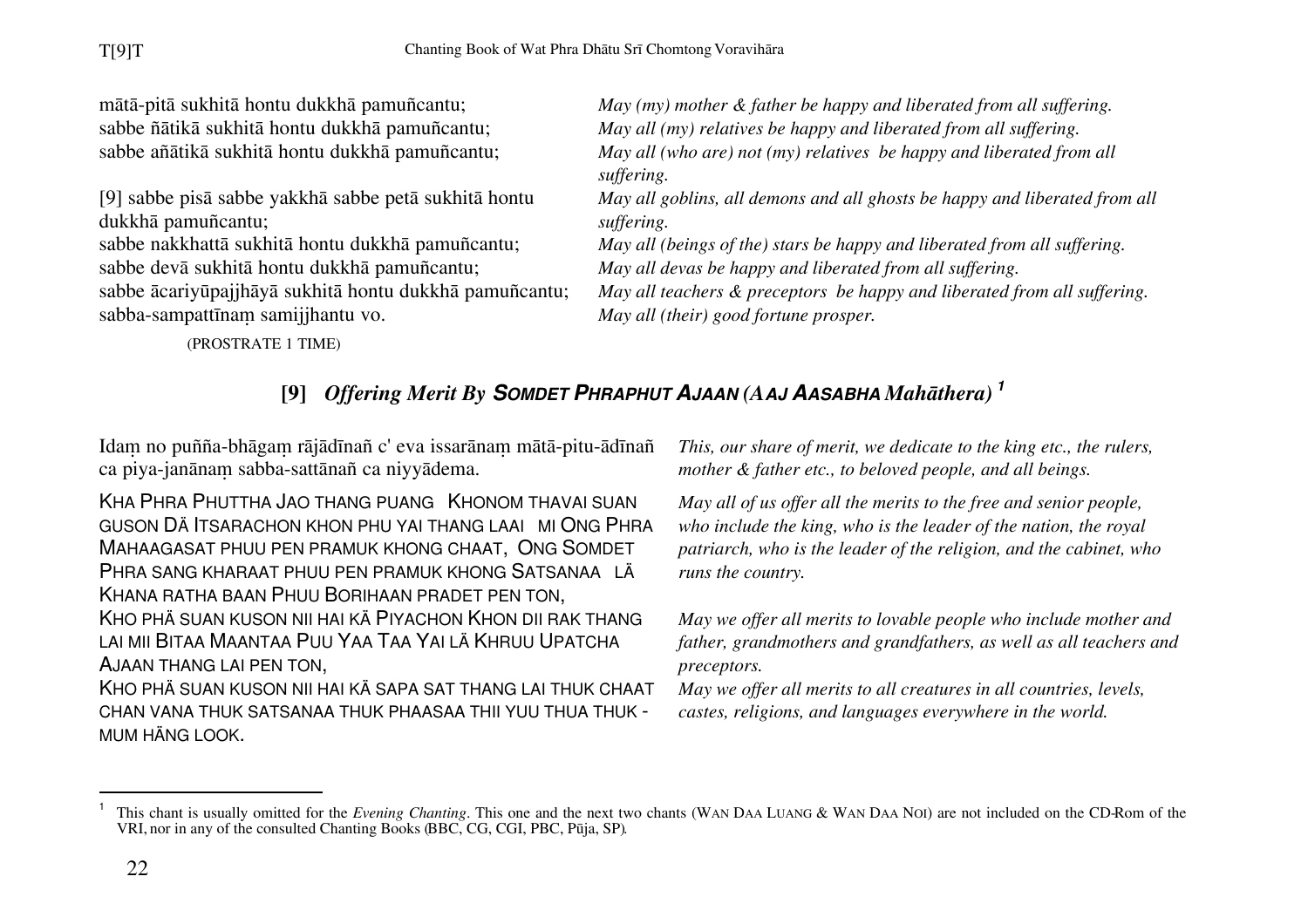<span id="page-22-0"></span>Sabbe sattā puñña-bhāgino hontu. *May all beings share in our merit.* 

KHO HAI SABA SAT THANG LAI JONG PEN PHUU MII SUAN HÄNG BUN KUSON RUAM KAP KHAABHA JAO THUK TON THUK KHON THÖÖN.

*May all creatures share the merits with us all.* 

## **[9] WAN DAA LUANG** *Asking For Forgiveness From The Triple Gems And All Devas*

## (SIT ON YOUR HEELS AND SAY TOGETHER:)

Vandāmi buddham sabbam me dosam khamatha me bhante; *I revere the Buddha. Forgive me all my faults, Venerable Sir.* vandāmi dhammam sabbam me dosam khamatha me bhante; *I revere the Dhamma. Forgive me all my faults, Venerable Sir.* vandāmi saṅgham sabbam me dosam khamatha me bhante. *I revere the Saṅgha. Forgive me all my faults, Venerable Sir.* 

Vandāmi gurūpajjhāyācariye sabbam me dosam khamatha me bhante;

[10] vandāmi kamma-tthānam sabbam me dosam khamatha me bhante;

vandāmi ārāme baddha-sīmāyam sabbam me dosam khamatha me bhante;

vandāmi cetiyam sabbam sabba-tthānesu patit thitā sarīradhātu mahā-bhodhim buddha-rūpam sakkatam sadā nāgaloke deva-loke brahma-loke jambu-dīpe lankā-dīpe sarīradhātuyo kesā-dhātuyo arahanta-dhātuyo cetiyam gandhakutim catur-āsiti-sahassa-dhamma-kkhandhe sabbesam pāda-cetiyam aham vandāmi sabbaso. (PROSTRATE 3 TIMES)

*I revere (my spiritual) teachers, preceptor & teacher. Forgive me all my faults, Venerable Sir. I revere the meditation-object. Forgive me all my faults, Venerable Sir.* 

*I revere the consecration ground in the monastery. Forgive me all my faults, Venerable Sir.* 

<span id="page-22-2"></span><span id="page-22-1"></span>*I revere every stupa [chedi], established in every place, (every) relic of the (Buddha's) body, (every) great Bodhi tree, (every) Buddha image, always honored in the Nāga world, Deva world & Brahma world, in India & Sri Lanka; bodily relics, hair relics & relics of Arahats, the stupa [chedi], the perfumed room (occupied by the Buddha statue), the 84 000 chapters on Dhamma and every footprint-shrine*[2](#page-22-2) *, I revere them always.* 

j 1 Inspired by a similar passage in the CGI (Veneration) I read *sakkatam* [pp. of *sakkaroti*] 'honored' instead of *sakalam* 'all, whole, entire', which makes more sense here. 2 A holy or miraculous footprint left on the ground by a holy man, especially the Buddha (cf. PED)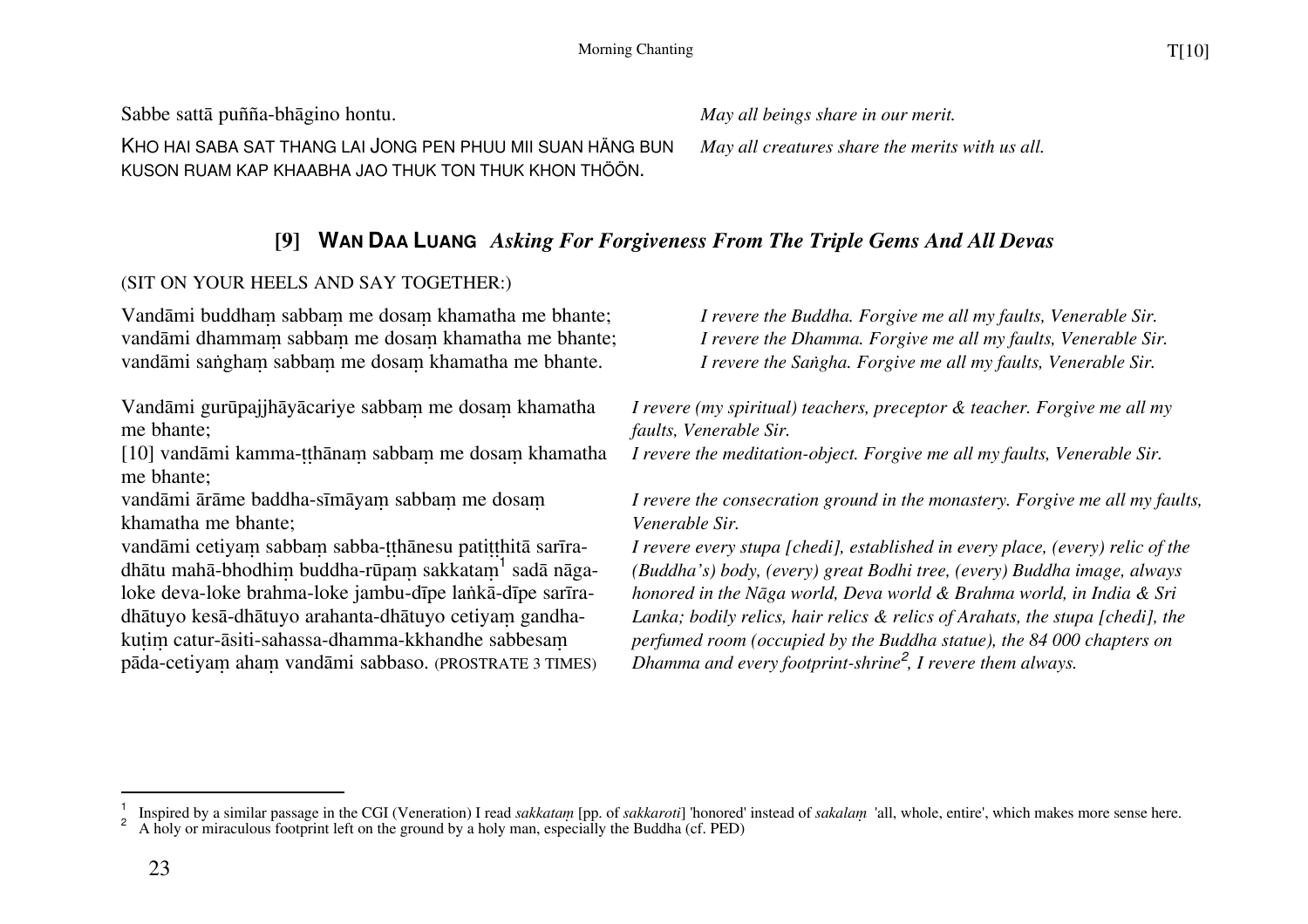## **[10] WAN DAA NOI** *Asking For Forgiveness From The Abbot*

#### <span id="page-23-0"></span>(SIT ON YOUR HEELS AND SAY TOGETHER:)

Vandāmi bhante; sabbam aparādham khamatha me bhante; mayā katam puññam sāminā anumoditabbam; sāminā katam puññam mayham dātabbam; sādhu sādhu anumodāmi.

(ABBOT:)

(RESPOND:) Sādhu!, sādhu!, sādhu! *Well (said)! Well (said)! Well (said)!*

(PROSTRATE 3 TIMES)

*I revere you, Venerable Sir. May you forgive me all my guilt, Venerable Sir. May the master rejoice in the merit I have done. May the master transmit the merit to me, he has done. Well! Well! I rejoice in it.* 

Cattāro dhammā vaddhanti āyu vanno sukham balam. *Four (may) qualities increase: long life, beauty, happiness, strength.* 

## *Evening Chanting*

## **[10]** *Paying Respect To The Triple Gem*

| Yo so bhagavā araham sammā-sambuddho                     | He truly is the Blessed One, The Accomplished One, the Perfectly Enlightened |
|----------------------------------------------------------|------------------------------------------------------------------------------|
|                                                          | (Buddha).                                                                    |
| svākkhāto yena bhagavatā dhammo                          | Well-Proclaimed is the Holy Teaching of the Blessed One.                     |
| supatipanno yassa bhagavato sāvaka-sangho.               | Perfectly Practiced are the Holy Disciples of the Blessed One.               |
| tam ayam bhagavantam sa-dhammam sa-sangham               | To the Blessed One, to the Dhamma and to the Sangha,                         |
| imehi sakkārehi yathāraham āropitehi abhipūjayāma.       | with these properly presented offerings, we pay homage.                      |
| sādhu no bhante bhagavā sucira-parinibbuto pi, pacchimā- | May the Blessed One, even through he has long since entered Total Nibbāna,   |
| janatānukampa-mānasā, ime sakkāre duggata-pannākāra-     | please accept these meager offerings with a heart of sympathy for later      |
| bhūte patiganhātu,                                       | generations,                                                                 |
| amhākam dīgha-rattam hitāya sukhāya.                     | for our long-term welfare & happiness.                                       |
| Araham sammā-sambuddho bhagavā;                          | Blessed is He, the Accomplished One, the Perfectly Enlightened One.          |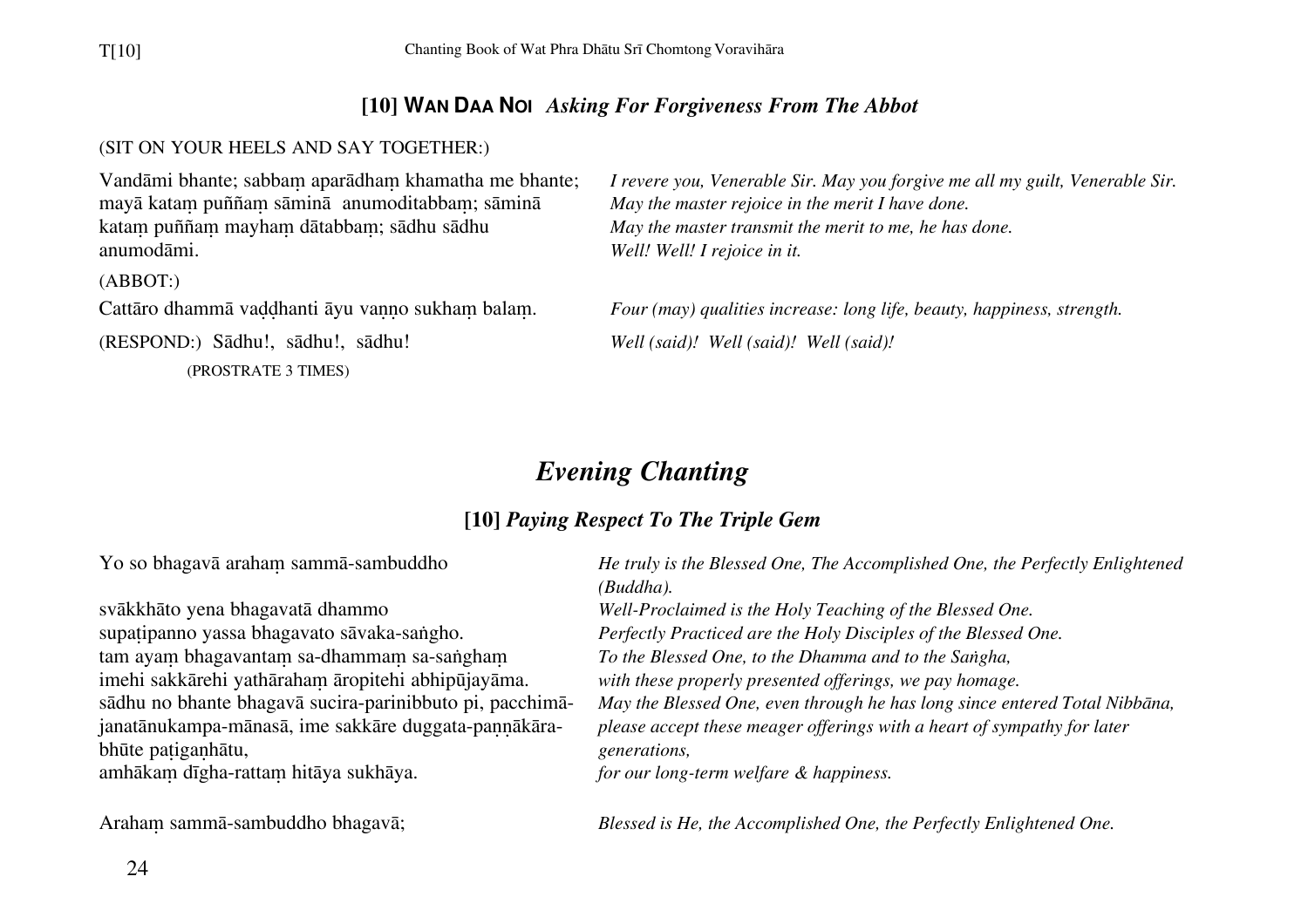(PROSTRATE 1 TIME)

dhammam namassāmi. *To* the Dhamma I pay Homage.

(PROSTRATE 1 TIME)

saṅgham namāmi. *I bow low to the Saṅgha*.

(PROSTRATE 1 TIME)

## (LEADER:)

Handa mayam buddhassa bhagavato pubbabhāga-namakārañ c' eva buddhānussati-nayañ ca karomase.

## $(ALL:$

<span id="page-24-0"></span>buddham bhagavantam abhivādemi. *To the Buddha, the Blessed One, I pay homage.* 

Svākkhāto bhagavatā dhammo; *Well-Proclaimed is the Teaching of the Blessed One.* 

Supatipanno bhagavato sāvaka-saṅgho; *Perfectly Practiced are the Disciples of the Blessed One.* 

*Now let us chant the preliminary passage in homage to the Blessed One, together with the guide to the recollection of the Buddha.*  **[11] Pubbabhāga-Namakāra-Pāñha** *Preliminary Passage In Homage (to the Buddha)*

Namo tassa bhagavato arahato sammā- sambuddhassa; *Homage to the Blessed One, the Worthy One, the Perfectly Self-awakened One.* namo tassa bhagavato arahato sammā- sambuddhassa; *Homage to the Blessed One, the Worthy One, the Perfectly Self-awakened One.* namo tassa bhagavato arahato sammā- sambuddhassa. *Homage to the Blessed One, the Worthy One, the Perfectly Self-awakened One.*

## **[11] Buddhānussati** *A Guide To The Recollection Of The Buddha*

| [Tam kho pana bhagavantam] evam kalyāno kitti-saddo<br>abbhuggato: | This fine report of the Blessed One's reputation has spread far & wide:  |
|--------------------------------------------------------------------|--------------------------------------------------------------------------|
|                                                                    |                                                                          |
| Iti pi so bhagavā araham sammā-sambuddho                           | He is a Blessed One, a Worthy One, a Perfectly Self-awakened One,        |
| vijjā-carana-sampanno sugato lokavidū                              | consummate in knowledge & conduct, one who has gone the good way,        |
|                                                                    | knower of the cosmos,                                                    |
| anuttaro purisa-damma-sārathi satthā deva-manussānam               | unexcelled trainer of those who can be taught, teacher of human & divine |
| buddho bhagavāti.                                                  | beings; awakened; blessed.                                               |
|                                                                    |                                                                          |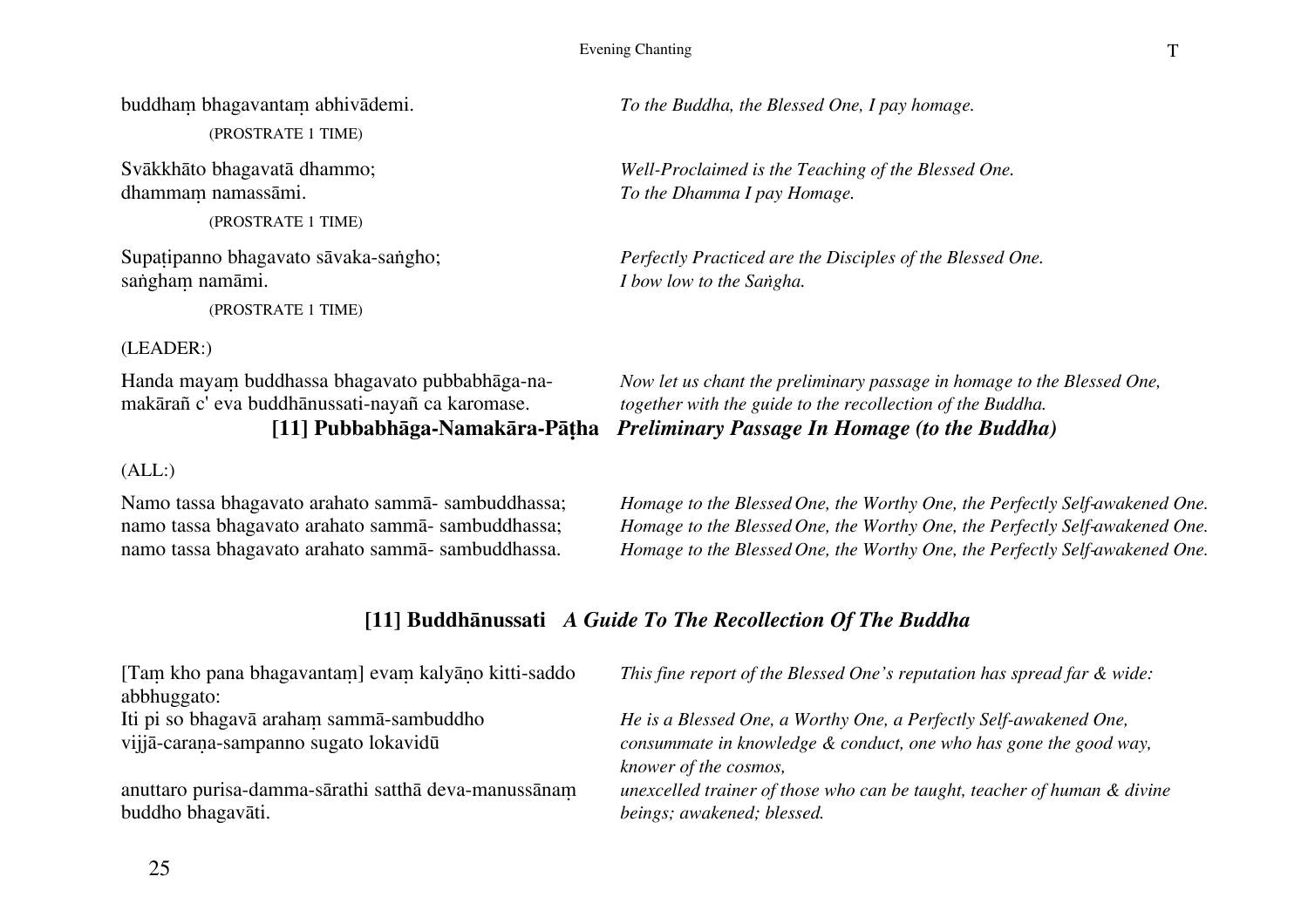## **[11] Buddhābhigītiü** *Verses In Celebration Of The Buddha*

#### <span id="page-25-0"></span>(LEADER:)

 $(ALL:$ 

Buddho yo sabbapānīnam saranam khemamuttamam Pathamānussatitthānam vandāmi tam sirenaham, *The first theme for recollection: I revere him with my head.* Buddhassāhasmi dāso [1](#page-25-1) [12] Buddhassāhaü niyyādemi sarīrañ jīvitañ c'idaü. *To the Buddha I dedicate this body & this life of mine.* Vandanto 'ham<sup>[2](#page-25-2)</sup> carissāmi buddhass' eva subodhitam. N' atthi me saranam aññam, buddho me sarañam varam; Buddham me vandamānena $3$  yam puññam pasutam idha, Sabbe pi antarāyā me māhesum tassa tejasā.

Handa mayam buddhābhigītim karomase. *Now let us chant in celebration of the Buddha*:

[Buddhavārahanta]-varatādiguõābhiyutto, *The Buddha, endowed with such virtues as highest worthiness:*  Suddhābhiñāna-karunāhi samāgatatto, *In him, purity, supreme knowledge, & compassion converge.* 

Bodhesi yo sujanatam kamalam va sūro, *He awakens good people like the sun does the lotus.* Vandām'aham tam-aranam sirasā jinendam. *I revere with my head that Peaceful One, the Conqueror Supreme. The Buddha who for all beings is the secure, the highest refuge,*

va buddho me sāmikissaro. *I am the Buddha's servant, the Buddha is my sovereign master,* Buddho dukkhassa ghātā ca vidhātā ca hitassa me. *The Buddha is a destroyer of suffering & a provider of welfare for me. I will fare with reverence for the Buddha's genuine Awakening.*

<span id="page-25-3"></span><span id="page-25-2"></span><span id="page-25-1"></span>*I have no other refuge, the Buddha is my foremost refuge;*

Etena sacca-vajiena vaddheyyam satthu-sāsane. *By* the *speaking of this truth, may I grow in the Teacher's instruction. Through the power of the merit here produced by my reverence for the Buddha,* 

*May all my obstructions cease to be.*

 $\overline{a}$ 1 WOMEN: dāsī

<sup>2</sup> WOMEN: Vandantī'ham 3

WOMEN; vandamānāya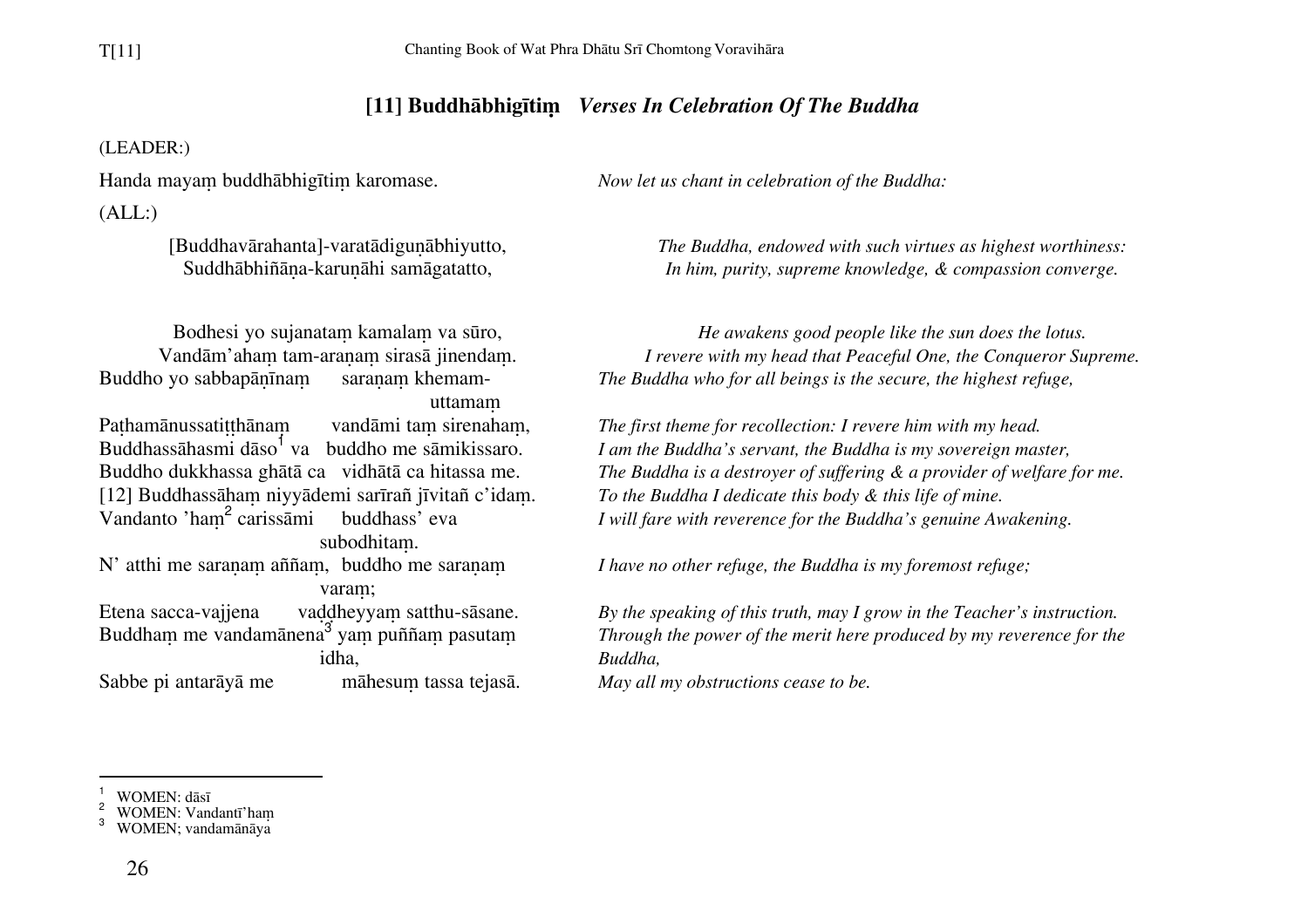#### <span id="page-26-0"></span>(BOW DOWN AND SAY:)

Kāyena vācāya va cetasā vā, Buddhe kukammam pakatam mayā yam, Buddho patigganhatu accayantam, Kālantare samvaritum va buddhe.

*Whatever bad kamma I have done to the Buddha by body, by speech, or by mind, may the Buddha accept my admission of it, so that in the future I may show restraint toward the Buddha.* 

## **[12] Dhammānussati** *A Guide To The Recollection Of The Dhamma*

(LEADER:)

 $(ALL:$ 

Handa mayam dhammānussati-nayam karomase. *Now let us recite the guide to the recollection of the Dhamma.* 

[Svākkhāto] bhagavatā dhammo, *The Dhamma is well-expounded by the Blessed One,*  sanditthiko akāliko ehipassiko, *to be seen here & now, timeless, inviting all to come & see,* opanayiko paccattaü veditabbo viññūhīti. *leading inward, to be seen by the wise for themselves.*

**[12] Dhammābhigītiü** *Verses In Celebration Of The Dhamma*

## (LEADER:)

 $(ALL:$ 

Dhammo yo sabba-pāñinam sarañam khemamuttamam

Handa mayam dhammābhigītim karomase. *Now let us chant in celebration of the Dhamma*.

[Svākkhātatā]diguõa-yogavasena seyyo, *Superior, through having such virtues as being well-expounded,*  Yo magga-pāka-pariyatti-vimokkha-bhedo, *Divided into Path & Fruit, study & emancipation,*  Dhammo kuloka-patanā tad-adhāri-dhārī. *The Dhamma protects those who hold to it from falling into miserable*  Vandām' aham tama-haram vara-dhammam etam. *worlds. I revere that foremost Dhamma, the destroyer of darkness. The Dhamma that for all beings is the secure, the highest refuge,*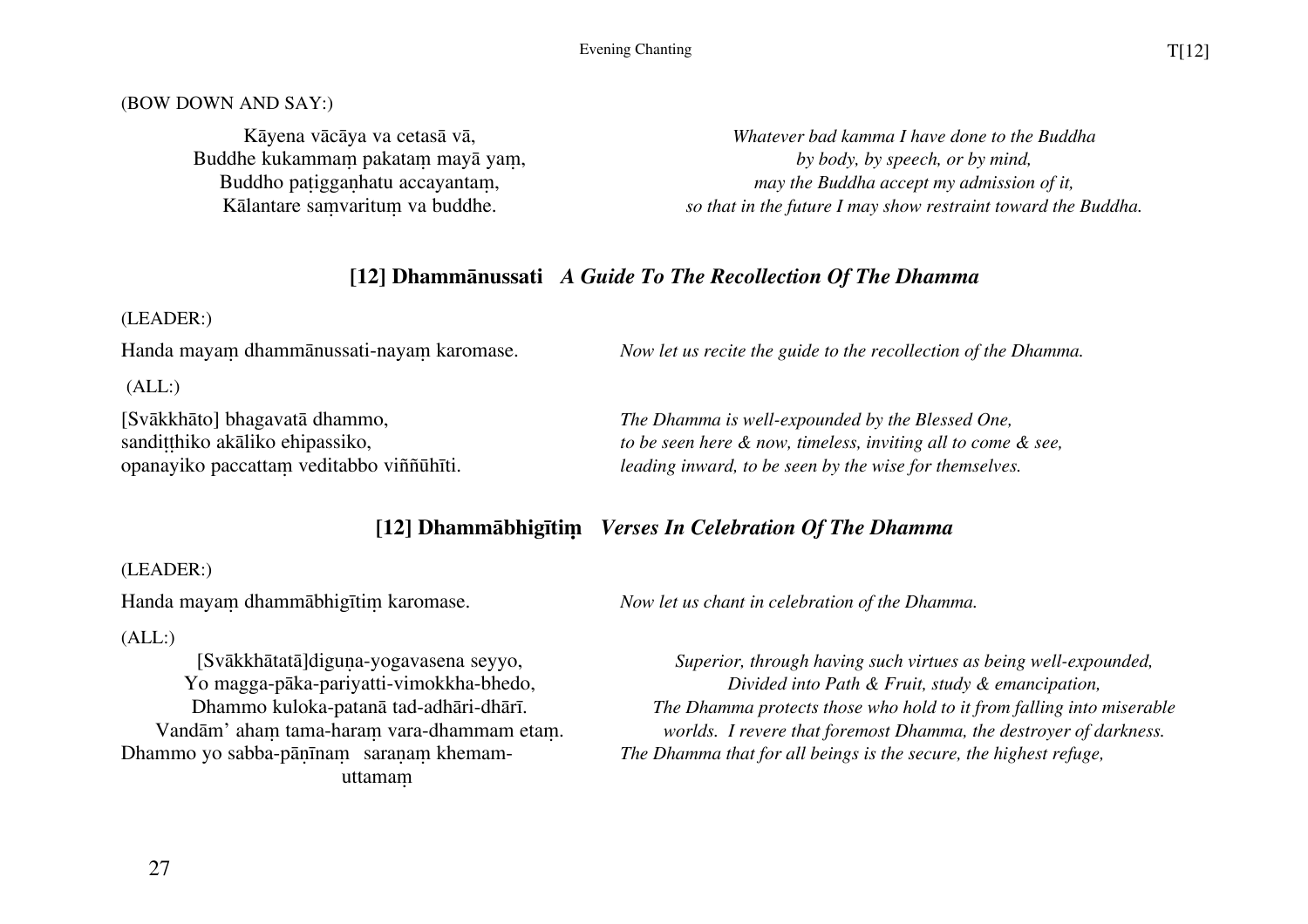| Dutiyānussatit thānam<br>vandāmi tam sirenaham<br>Dhammassāhasmi dāso <sup>1</sup> va<br>dhammo me sāmikissaro<br>Dhammo dukkhassa ghātā ca vidhātā ca hitassa me.<br>Dhammassāham niyyādemi<br>sarīrañ jīvitañ c' idam.<br>Vandanto'ham <sup>2</sup> carissāmi<br>dhammass' eva su-<br>dhammatam. | The second theme for recollection: I revere it with my head.<br>I am the Dhamma's servant, the Dhamma is my sovereign master,<br>The Dhamma is a destroyer of suffering & a provider of welfare for me.<br>To the Dhamma I dedicate this body & this life of mine.<br>I will fare with reverence for the Dhamma's genuine rightness. |
|----------------------------------------------------------------------------------------------------------------------------------------------------------------------------------------------------------------------------------------------------------------------------------------------------|--------------------------------------------------------------------------------------------------------------------------------------------------------------------------------------------------------------------------------------------------------------------------------------------------------------------------------------|
| [13] N' atthi me saranam aññam, dhammo me<br>saranam varam                                                                                                                                                                                                                                         | I have no other refuge, the Dhamma is my foremost refuge:                                                                                                                                                                                                                                                                            |
| Etena sacca-vajjena<br>vaddheyyam satthu-sāsane.                                                                                                                                                                                                                                                   | By the speaking of this truth, may $I$ grow in the Teacher's instruction.                                                                                                                                                                                                                                                            |
| Dhammam me vandamānena <sup>3</sup><br>yam puññam                                                                                                                                                                                                                                                  | Through the power of the merit here produced by my reverence for the                                                                                                                                                                                                                                                                 |
| pasutam idha,                                                                                                                                                                                                                                                                                      | Dhamma,                                                                                                                                                                                                                                                                                                                              |
| māhesum tassa tejasā.<br>Sabbe pi antarāyā me                                                                                                                                                                                                                                                      | May all my obstructions cease to be.                                                                                                                                                                                                                                                                                                 |
| (BOW DOWN AND SAY):                                                                                                                                                                                                                                                                                |                                                                                                                                                                                                                                                                                                                                      |

Kāyena vācāya va cetasā vā, Dhamme kukammam pakatam mayā yam, Dhammo patigganhatu accayantam, Kālantare samvaritum va dhamme.

<span id="page-27-2"></span><span id="page-27-1"></span><span id="page-27-0"></span>*Whatever bad kamma I have done to the Dhamma by body, by speech, or by mind, may the Dhamma accept my admission of it, so that in the future I may show restraint toward the Dhamma.* 

## **[13] Saïghānussati** *A Guide To The Recollection Of The Saïgha*

## (LEADER:)

Handa mayam saṅghānussati-nayam karomase. *Now let us recite the guide to the recollection of the Saṅgha: Now let us recite the guide to the recollection of the Saṅgha:* 

 $\overline{a}$ 1 WOMEN: dāsī

<sup>2</sup> WOMEN: Vandantī'ham

<sup>3</sup> WOMEN: vandamānāya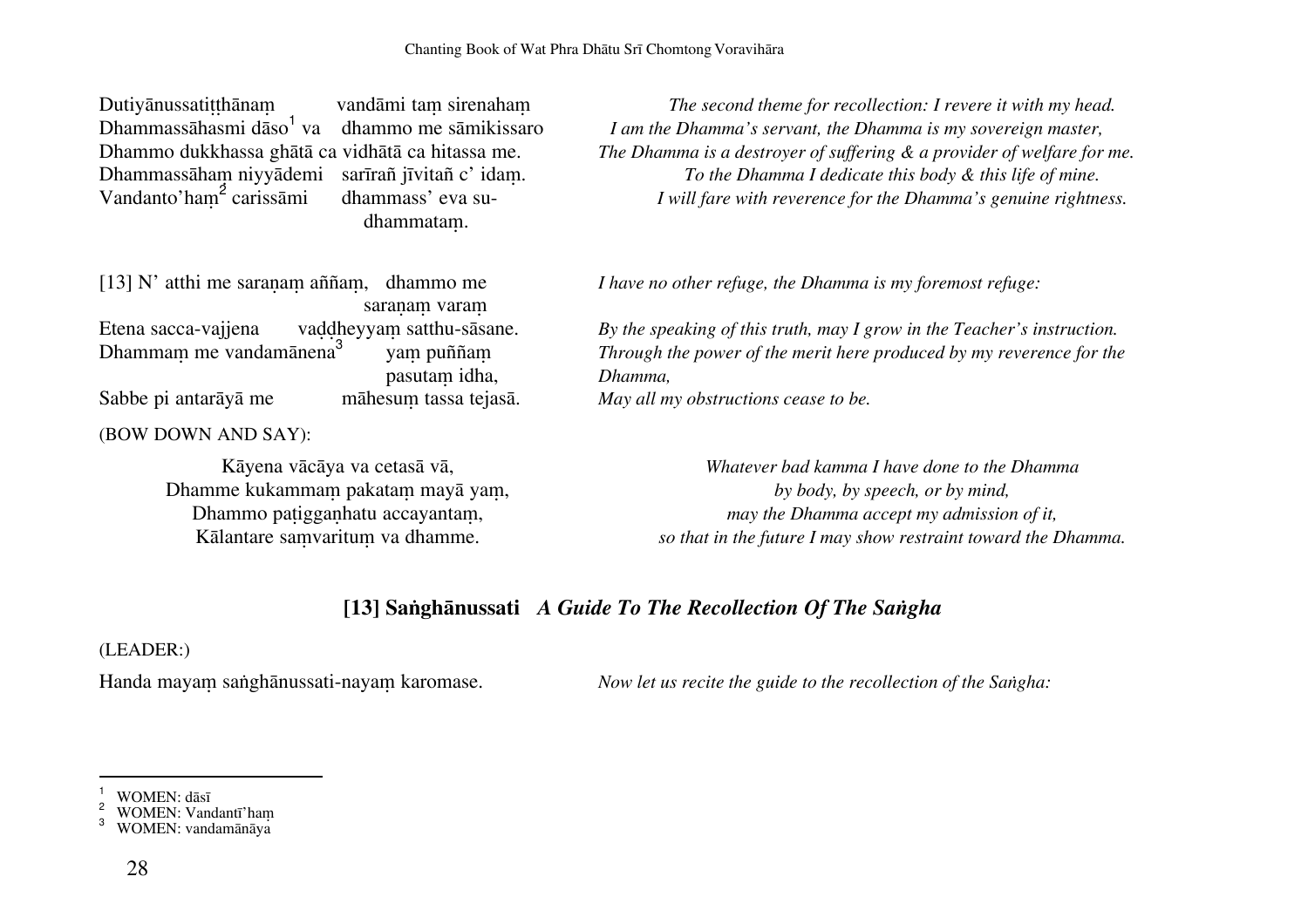## <span id="page-28-0"></span> $(ALL:$

ñāya-patipanno bhagavato sāvaka-sañgho, sāmīci-patipanno bhagavato sāvaka-sangho,

yad idaü cattāri purisa-yugāni aññha purisa-puggalā, *i.e., the four pairs − the eight types − of Noble Ones:* anuttaram puñña-kkhettam lokass<del>ā ti. *the incomparable field of merit for the world.*</del>

[Supañipanno] bhagavato sāvaka-saïgho, *The Saïgha of the Blessed One's disciples who have practiced well,*  uju-patipanno bhagavato sāvaka-saṅgho, *the Saṅgha of the Blessed One's disciples who have practiced straightforwardly, the Saïgha of the Blessed One's disciples who have practiced methodically, the Saïgha of the Blessed One's disciples who have practiced masterfully,*

esa bhagavato sāvaka-saïgho *That is the Saïgha of the Blessed One's disciples − worthy of gifts,*  āhuneyyo pāhuneyyo dakkhiõeyyo añjali-karaõīyo, *worthy of hospitality, worthy of offerings, worthy of respect,*

## **[13] Saïghābhigītiü** *Verses In Celebration Of The Saïgha*

## (LEADER:)

Handa mayam sanghābhigītim karomase. *Now let us chant in celebration of the Sangha: Now let us chant in celebration of the Sangha:* 

 $(ALL:$ 

Sangho yo sabba-pānīnam saranam khemam uttamam. Tatiyānussatitthānam vandāmi tam sirena 'ham, *The third theme for recollection: I revere it with my head.* Sanghassāhasmi dāso<sup>[1](#page-28-1)</sup> [14] Saïghassāhaü niyyādemi sarīrañ jīvitañ c' idaü *To the Saïgha I dedicate this body & this life of mine.* Vandanto 'ham<sup>[1](#page-28-2)</sup> carissāmi sanghassopatipannatam.

<span id="page-28-2"></span><span id="page-28-1"></span>

[Saddhammajo] supatipatti-gunādiyutto, *Born of the true Dhamma, endowed with such virtues as good practice,* Yotthābbidho ariya-puggala-saṅgha-settho, *The supreme Sangha formed of the eight types of Noble Ones,* Sīlādidhamma-pavarāsaya-kāya-citto: *Guided in body & mind by such principles as morality:*  Vandām' aham tam ariyāna-ganam susuddham. *I revere that group of Noble Ones well-purified. The Saïgha that for all beings is the secure, the highest refuge,*

va saïgho me sāmikissaro. *I am the Saïgha's servant, the Saïgha is my sovereign master,* Saïgho dukkhassa ghātā ca vidhātā ca hitassa me. *The Saïgha is a destroyer of suffering & a provider of welfare for me.* carissāmi saïghassopañipannataü. *I will fare with reverence for the Saïgha's good practice.*

j 1 WOMEN: dāsī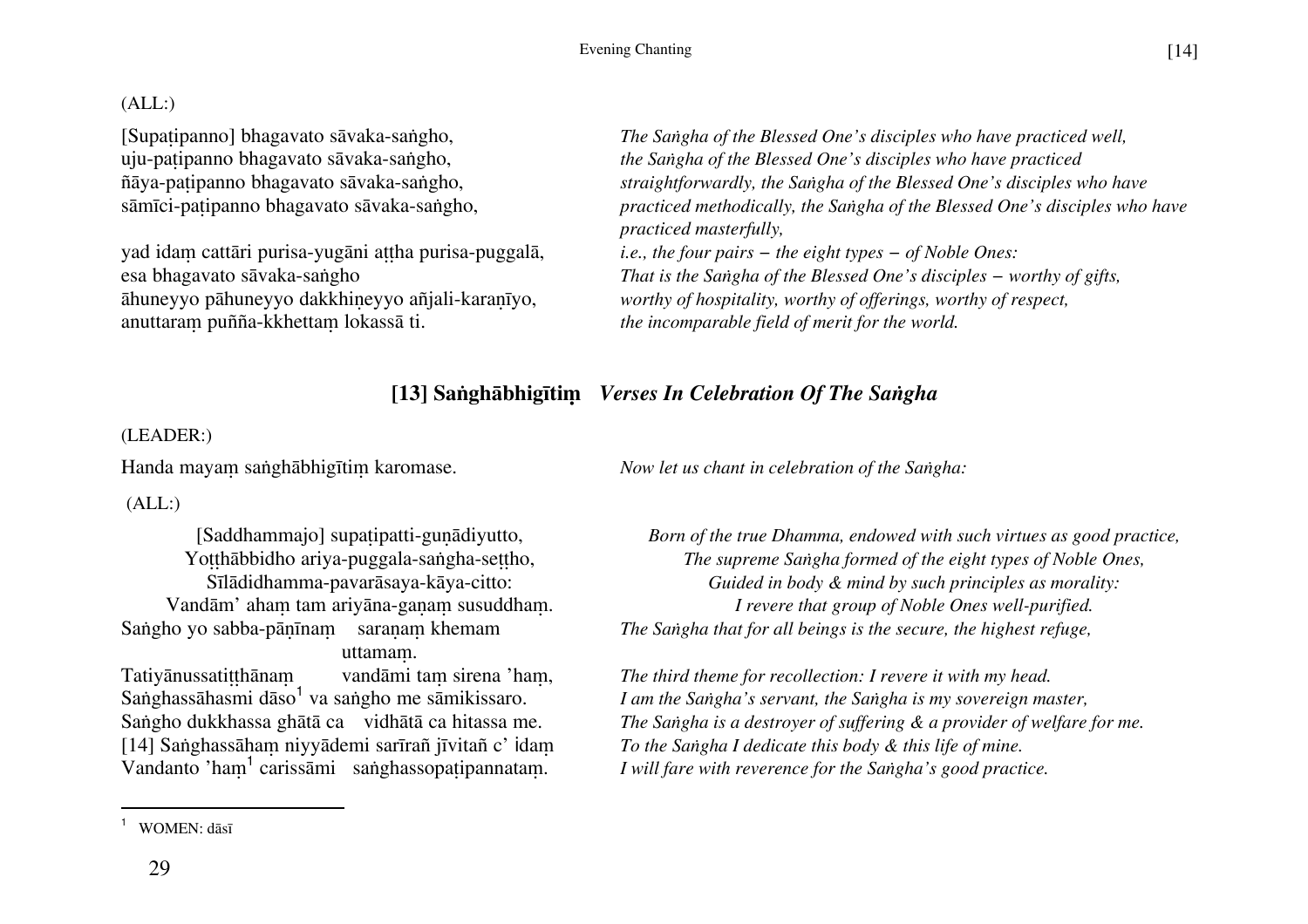<span id="page-29-0"></span>

| N' atthi me saranam aññam, sangho me saranam<br>varam;                                                                                 | I have no other refuge, the Sangha is my foremost refuge;                                                                                                                                     |
|----------------------------------------------------------------------------------------------------------------------------------------|-----------------------------------------------------------------------------------------------------------------------------------------------------------------------------------------------|
| vaddheyyam satthu-sāsane.<br>Etena sacca-vajjena<br>Sangham me vandamānena <sup>2</sup> yam puññam pasutam<br>idha,                    | By the speaking of this truth, may I grow in the Teacher's instruction.<br>Through the power of the merit here produced by my reverence for the<br>Sangha,                                    |
| Sabbe pi antarāyā me<br>māhesum tassa tejasā.                                                                                          | May all my obstructions cease to be.                                                                                                                                                          |
| (BOW DOWN AND SAY:)                                                                                                                    |                                                                                                                                                                                               |
| Kāyena vācāya va cetasā vā,<br>Sanghe kukammam pakatam mayā yam,<br>Sangho patigganhatu accayantam,<br>Kālantare samvaritum va sanghe. | Whatever bad kamma I have done to the Sangha<br>by body, by speech, or by mind,<br>may the Sangha accept my admission of it,<br>so that in the future I may show restraint toward the Sangha. |
| (YOU CAN SIT NOW IN A RESPECTFUL SIDEWARD SITTING POSITION.)                                                                           |                                                                                                                                                                                               |

## **[14] Atīta-paccavekkhaõa-vidhī** *Reflection After Using (The Requisites)*

## (LEADER:)

 $(ALL:$ 

[Ajja mayā] apaccavekkhitvā yam cīvaram paribhuttam, tam yāvad eva sītassa patighātāya, unhassa patighātāya, damsa-makasa-vātātapa-sirimsapa-samphassānam paṭighātāya, yāvad eva hiri-kopina-paṭicchādan' attham.

Handa mayam atīta-paccavekkhana-pātham bhanāmase. Now let us recite the passage for reflection on the past (use of the requisites).

<span id="page-29-1"></span>*Whatever robe I used today without consideration, was simply to counteract the cold, to counteract the heat,* 

*to counteract the touch of flies, mosquitoes, wind, sun, & reptiles; simply for the purpose of covering the parts of the body that cause shame.*

 $\overline{a}$ 1 WOMEN: Vandantī'ham 2

WOMEN: vandamānāya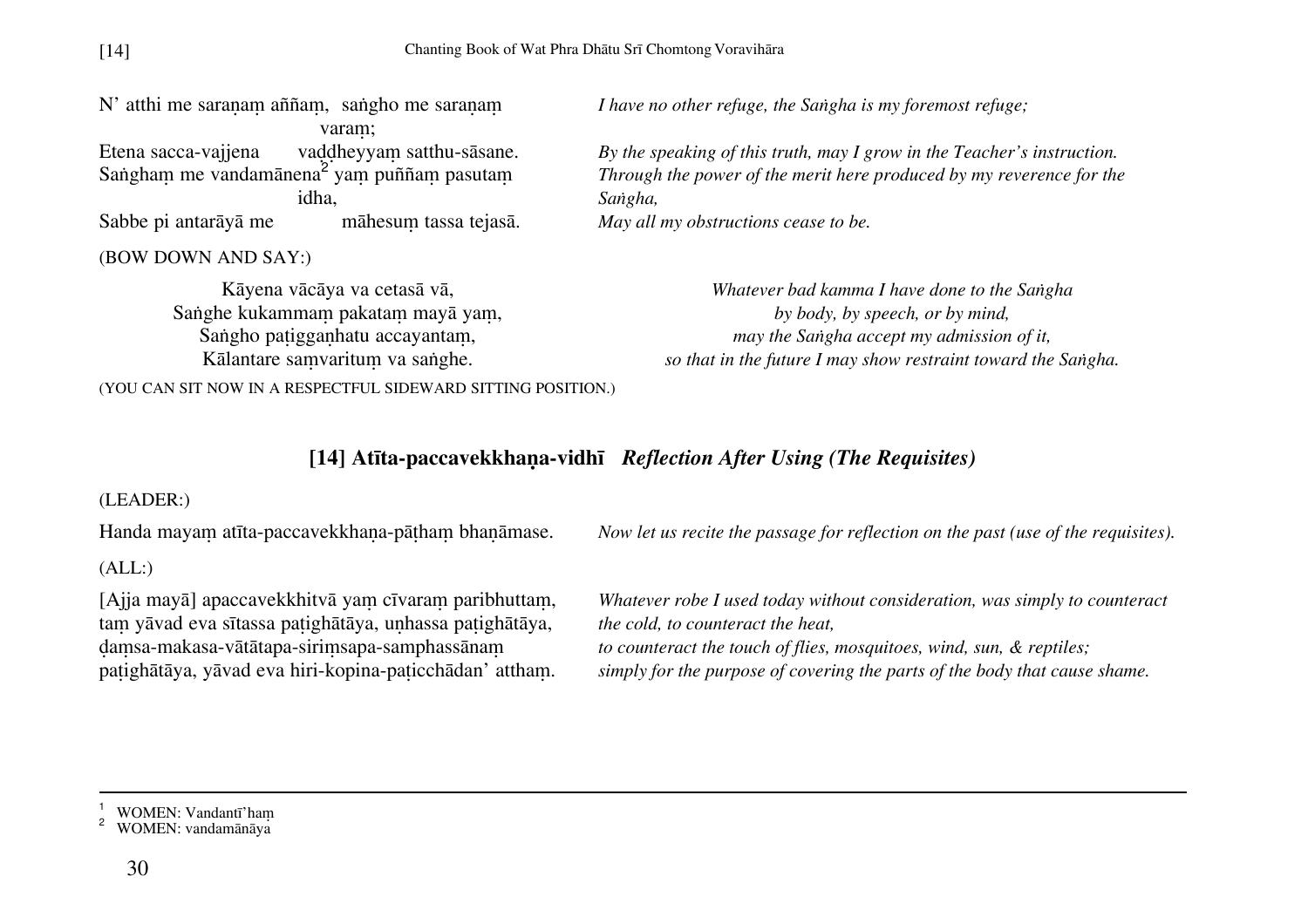<span id="page-30-0"></span>Ajja mayā apaccavekkhitvā yo pindapatto paribhutto, so neva davāya na madāya na mandanāya na vibhūsanāya, yāvad eva imassa kāyassa thitiyā yāpanāya vihimsuparatiyā brahmacariyānuggahāya, iti [15] purānañ ca vedanam patihañkhāmi navañ ca vedanam na uppādessāmi, yātrā ca me bhavissati anavajjatā ca phāsuvihāro cā ti.

Ajja mayā apaccavekkhitvā yam senāsanam paribhuttam, tam yāvad eva sītassa patighātāya, unhassa patighātāya, damsa-makasa-vātātapa-sirimsapa-samphassānam patighātāya, yāvad eva utuparissaya-vinodanam patisallānārām'attham.

Ajja mayā apaccavekkhitvā yo gilāna-paccaya-bhesajjaparikkhāro paribhutto, so yāvad eva uppannānam veyyābādhikānam vedanānam patighātāya, abyāpajjhaparamatāyāti.

*Whatever alms food I used today without consideration, was not used playfully, nor for intoxication, nor for putting on bulk, nor for beautification, but simply for the survival & continuance of this body, for ending its afflictions, for the support of the holy life,* 

<span id="page-30-1"></span>*(thinking,) thus will I destroy old feelings (of hunger) and not create new feelings (from overeating). I will maintain myself, be blameless, & live in comfort.*

*Whatever lodging I used today without consideration, was simply to counteract the cold, to counteract the heat, to counteract the touch of flies, mosquitoes, wind, sun, & reptiles;* 

*simply for protection from the inclemencies of weather and for the enjoyment of seclusion.*

*Whatever medicinal requisite for curing the sick I used today without consideration, was simply to counteract any pains of illness that had arisen, and for maximum freedom from disease.*

## **[[1](#page-30-1)5] Uddisanādhiṭṭhāna-gāthā** *Offering Merit<sup>1</sup>*

## (LEADER:)

Handa mayam uddisanādhiṭṭhāna-gāthāyo bhanāmase *Let us now recite the verse of dedication & determination*.

## $(ALL:$

Iminā puñña-kammena upajjhāyā gunuttarā *By this act of merit, may my highly virtuous preceptors,* ācāriyūpakārā ca mātā-pitā ca ñātakā *teachers, benefactors, mother, father, & relatives,*  suriyo candimā rājā guņavantā narā pi ca *the gods of the sun & moon, virtuous people,* brahma-mārā ca indā ca lokapālā ca devatā *Brahmas, Māras, & Indras, devas who are protectors of the cosmos,* 

j 1 BBC p. 61 f.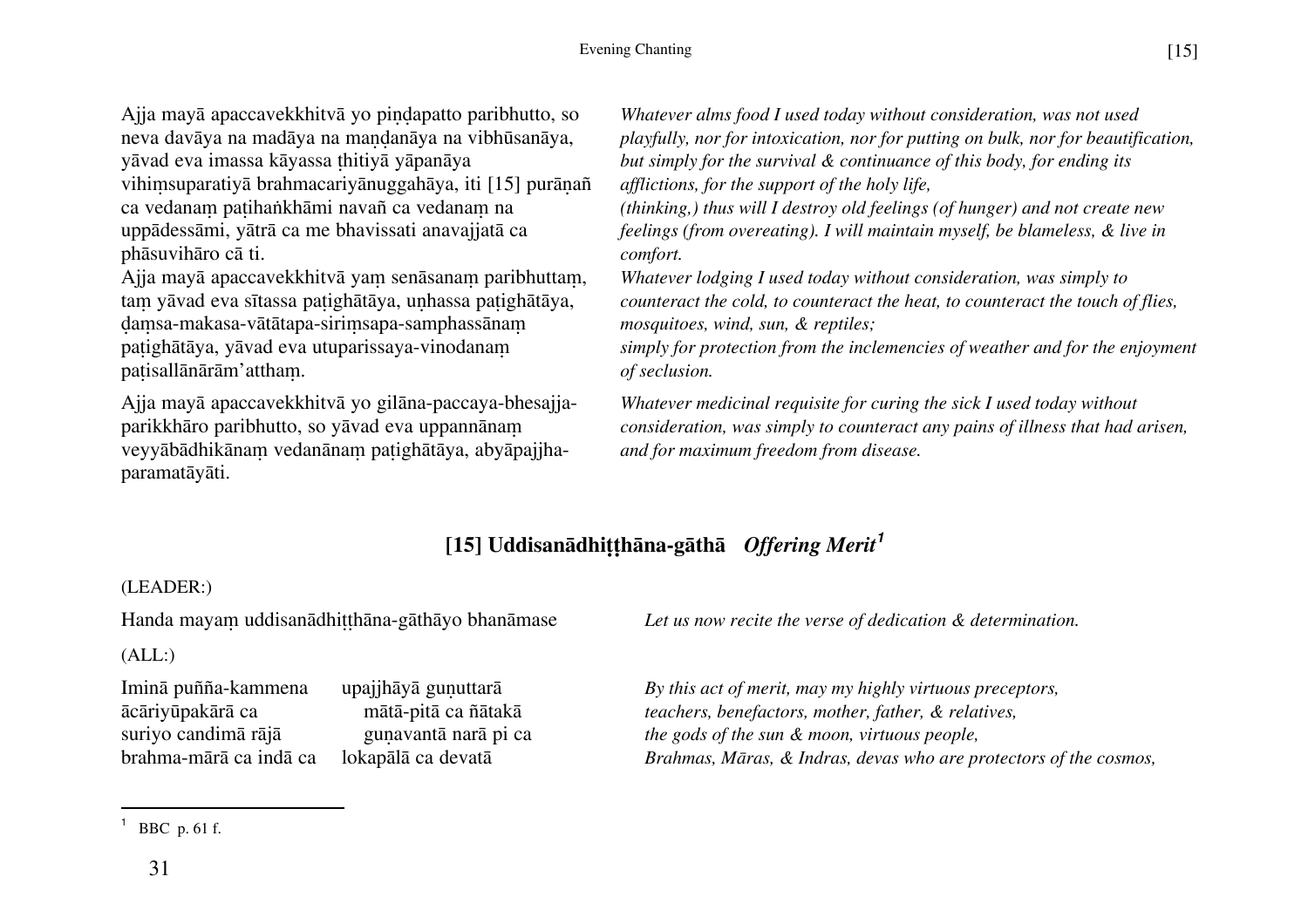<span id="page-31-0"></span>yamo mittā manussā ca nassantu sabbadā yeva yattha jāto bhave bhave uju-cittam sati-paññā sallekho viriyamhinā

majihattā verikā<sup>[1](#page-31-1)</sup> pi ca

tesottamānubhāvena mār' okasam labhantu mā.

buddhādi-pavaro nātho dhammo nātho varuttamo nātho pacceka-buddho ca saṅgho nāthottaro mamam

pi ca *Yama, human beings friendly, neutral, & hostile:*  sabbe sattā sukhī hontu puññāni pakatāni me *may all beings be happy. May the meritorious deeds done by me*  sukham ca tividham dentu khippam pāpetha vo matam *give threefold happiness.<sup>[2](#page-31-2)</sup> May you all quickly attain your wish.* iminā puñña-kammena iminā uddisena ca *Through this act of merit, through this dedication,*  khippāham sulabhe c' eva tanh'-upādāna-chedanam *may I be quickly & easily cutting through craving & clinging.* ye santāne hinā dhammā yāva nibbānato mamam *As long as I am on the way to Liberation, may any low qualities in my character be entirely destroyed, wherever I am born in one state after another. May I have an upright mind, mindfulness, discernment, strictness, persistence.* 

mārā labhantu n' okāsam kātuñ ca viriyesu me [16] *Through my effort, may Māra have no chance to do anything to me. The Buddha is my foremost mainstay, the Dhamma my excellent, high mainstay; private Buddhas are my mainstay, the Saïgha my superior mainstay. Through their power, may Māra get no opportunity.*

## **[16] Buddha-maïgala-gāthā** *The Auspicious Awakened Ones*

#### (LEADER:)

Handa mayam sarabhaññena buddha-mañgala-gāthāyo bhanāmase.

#### $(ALL:$

kondañño pubba-bhāge ca sārīputto ca dakkhine haratiye<sup>[4](#page-31-4)</sup> upālī ca

 $\bar{a}$ ganeyye  $3c$  $3c$ a kassapo

<span id="page-31-4"></span><span id="page-31-3"></span><span id="page-31-2"></span><span id="page-31-1"></span>*Let us recite, in the Sārabhañña mode, the verse of the auspicious awakened ones.* 

Sambuddho dipadam settho nisinno c' eva majjhime *The Buddha, foremost of two-footed beings, is seated in the middle* ca kassapo *Koõóañño to the east, Kassapa to the southeast,*  upālī ca *Sārīputta to the south, Upālī to the southwest,*  pacchime pi ca ānando bāyabbe ca gavampati *Ānanda to the west, Gavampati to the northwest,*  moggallāno ca uttare īsāne pi ca rāhulo; *Moggallāna to the north, Rāhulā to the northeast.* 

j 1 BBC: *verakā*

<sup>2</sup> *threefold happiness:* in this life, in future lives & liberation (BBC S. 61)

<sup>3</sup> CGI: *āgneyye*

<sup>4</sup> BBC: *haratiyā*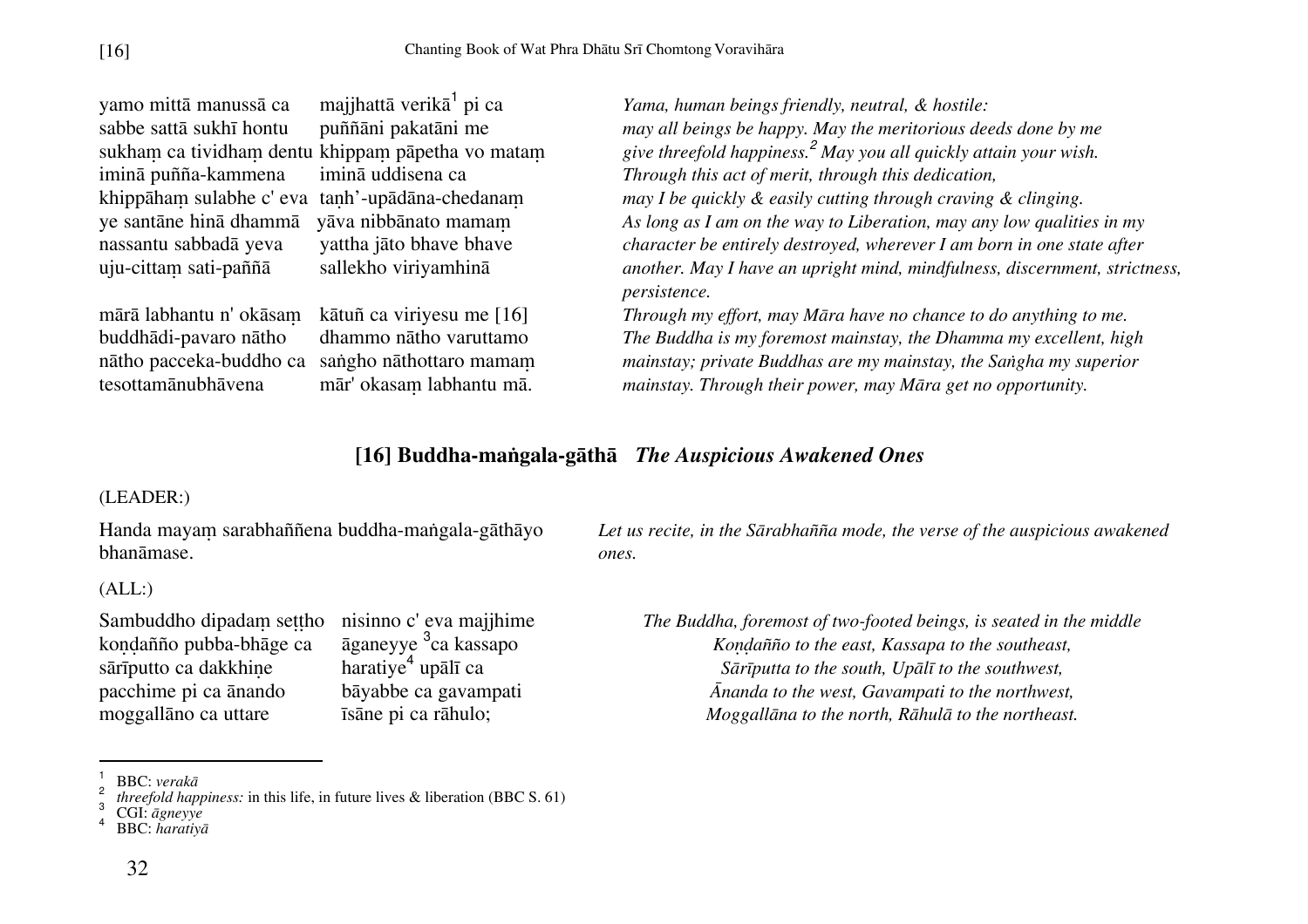ime kho mangalā buddhā sabbe idha patit thitā vanditā te ca amhehi sakkārehi ca pūjitā etesam anubhāvena sabba-sotthī bhavantu no.

Icc evam accanta-namassa-neyyam namassamāno ratana-ttayam yam puññābhisandam vipulam alattham tassānubhāvena hat' antarāyo.

*These auspicious awakened ones are all established here, venerated by us, honored with offerings. By their power may all prosperity be ours.* 

> *In paying homage thus to the Triple Gem, worthy of the highest homage, a vast amount of merit is accumulated: By its power, may danger be destroyed.*

Usually the Evening Chanting continues now on page 45 f. [21 f.] with an *Invitation To The Devas* (which is chanted by one monk only), the [22] Pubbabhāga-Namakāra-Pāṭha The Preliminary Passagge In Homage (To The Buddha), and the [22] Saraṇa-Gamana-Pāṭha Going to *the Three Refuges* (p. 46).

Next follows a chant, the Thai page of which has been announced before the Evening Chanting started, and then optionally **[66] "***Sukho* buddhānam uppādo ..." (p. 107) or, especially on Buddha Days (WAN PHRA), the [59] Dukkha-ppattādi-gāthā ... (p. 97) and the [39] **Sumaïgala-gāthā** (p. 66 f.).

Then there might follow a Dhamma-talk and a short meditation period (10 min. walking, 10 min. sitting). Thereafter the Evening Chanting will end with [8] KAAM GRUAD NAAM ..., [9] WAN DAA LUANG ..., and [10] WAN DAA NOI ... (p. 22 ff.).

On Buddha Days (WAN PHRA) laypeople and nuns take the **Eight Precepts** (p. 36: "Araham sammā-sambuddho" ...; p. 37 ff. [18 f.]), usually before the Dhamma-talk, and thereafter there will be the [76] Paying Respect To The Buddha With A Flower Bouquet, Incents & Candles ... (p. 110 ff.).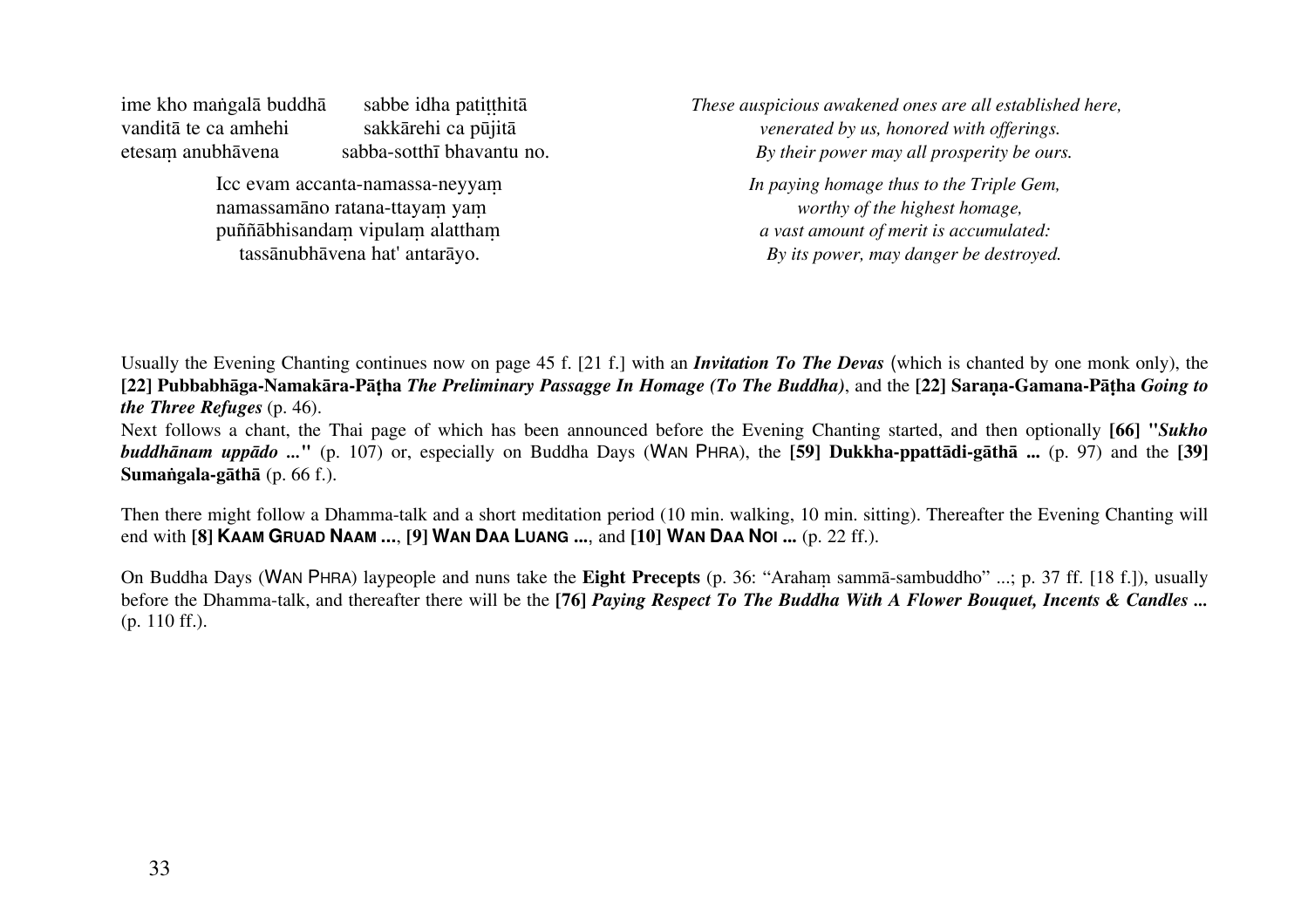## **[16] Dasa-Dhamma-Sutta** *Ten (Recommended) Conducts (For Monks)*

## (LEADER:)

 $(ALL:$ 

- 1. Vevanniyamhi ajjhūpagato. *I have left the social order.*
- 
- 3. [17] Añño me ākappo karañvo ti. *I must change the way I behave.*
- 4. Kacci nu kho me attā sīlato na upavadatī ti? *Can I fault myself with regard to the precepts?*
- 5. Kacci nu kho mam anuvicca viññū sabrahma-cārī sīlato na upavadantī ti?
- 6. Sabbehi me piyehi manāpehi nānā-bhāvo vinā-bhāvo ti.
- 7. Kammassako 'mhi kamma-dāyādo kamma-yoni kamma-bandhu kamma-patisarano. Yam kammam karissāmi kalyānam vā pāpakam vā tassa dāyādo bhavissāmī ti.
- 8. Katham-bhūtassa me rattin-divā vītipatantī ti? *What am I becoming as the days & the nights fly past?*
- 9. Kacci nu kho'haü suññāgāre abhiramāmī ti? *Is there an empty dwelling in which I delight?*
- 10. Atthi nu kho me uttari-manussa-dhammā, alamariya-ñāna-dassana-viseso adhigato, so 'ham pacchime kāle sabrahma-cārīhi puttho, na manku bhavissāmī ti?

Ime kho $^{\rm 1}$  $^{\rm 1}$  $^{\rm 1}$  dasa dhammā pabbajitena abhiṇhaṃ paccavekkhitabbā.

Handa mayaü dasa-dhamma-suttaü bhanāmase. *Now let us recite the discourse on the ten (recommended) conducts (for monks).* 

2. Parapañibaddhā me jīvikā ti. *My life needs the support of others. Can my knowledgeable fellows in the holy life, on close examination, fault me with regard to the precepts? I will grow different, separate from all that is dear & appealing to me.*

> <span id="page-33-0"></span>*I am the owner of my actions, heir to my actions, born of my actions, related through my actions, and live dependent on my actions. Whatever I do, for good or for evil, to that will I fall heir.*

*Have I attained a superior human state, a truly noble knowledge & vision, such that when my fellows in the holy life ask me near the hour of my death, I will not feel ashamed?* 

*These are the ten things on which those gone forth should frequently reflect.* 

j 1 Orig. inserts *bhikkhave*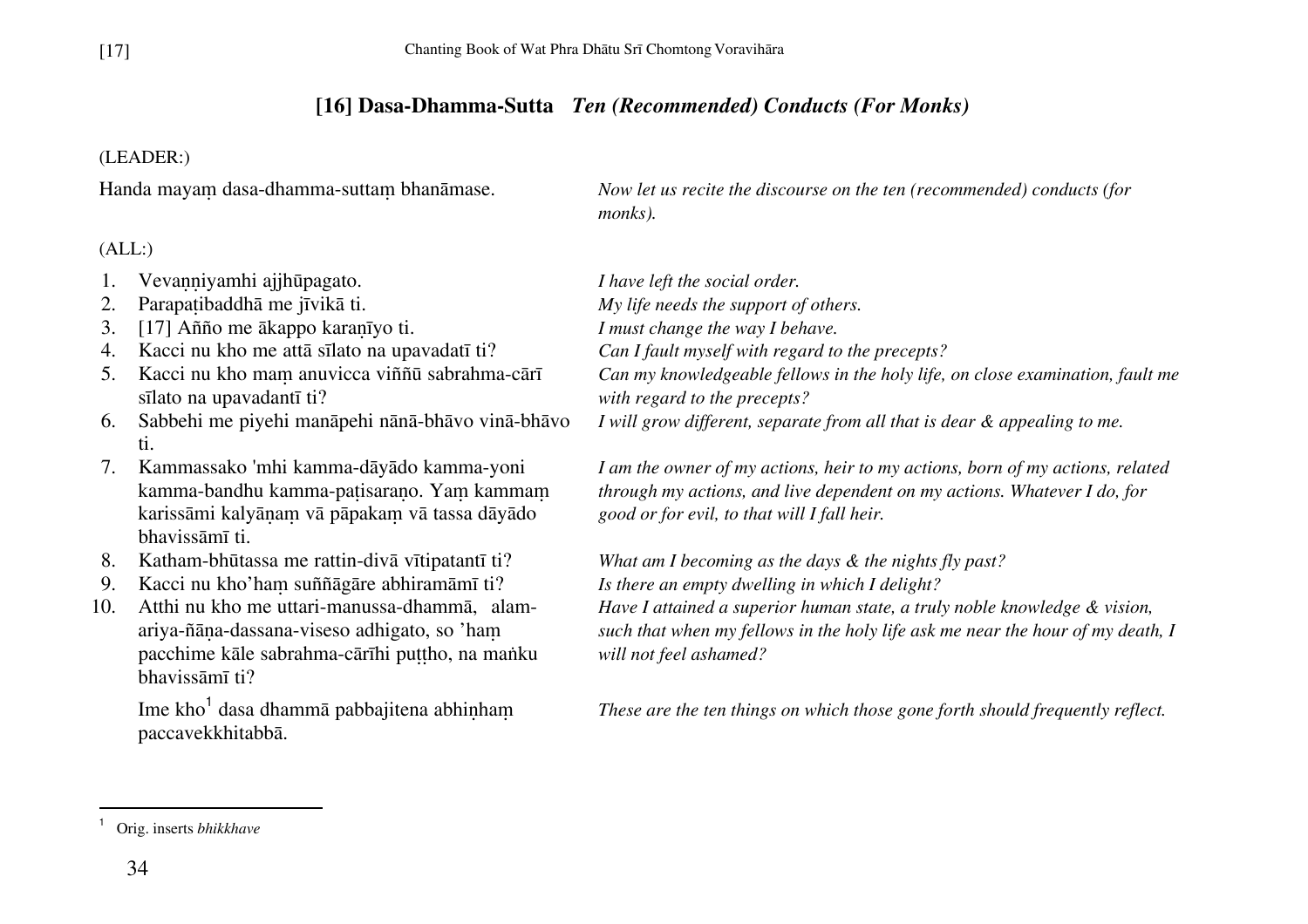## <span id="page-34-0"></span>*Special Chanting for Nuns & Laypeople at the Evening before the 'Buddhist Holy Day' (***WAN** GOON or Kesoropaṇa-divasa)

**[20] Ratana-ttaya-kāra-pāñha** *(Brief) Salutation Of The Triple Gem*

#### (FIRST PROSTRATE 3 TIMES, THEN ALL SAY:)

(PROSTRATE 1 TIME)

dhammam namassāmi. *To the Dhamma I pay Homage.* 

(PROSTRATE 1 TIME)

saṅgham namāmi. *I bow low to the Saṅgha*.

(PROSTRATE 1 TIME)

Iminā sakkārena buddham abhipūjāyami *With these offerings, I pay respect to the Buddha*. Iminā sakkārena dhammam abhipūjayāmi *With these offerings, I pay respect to the Dhamma.* Iminā sakkārena saïgham abhipūjayāmi *With these offerings, I pay respect to the Saïgha.* 

Arahaü sammā-sambuddho bhagavā; *Blessed is He, the Accomplished One, the Perfectly Enlightened One.*  buddham bhagavantam abhivādemi. *To the Buddha, the Blessed One, I pay homage.* 

Svākkhāto bhagavatā dhammo; *Well-Proclaimed is the Teaching of the Blessed One.* 

Supatipanno bhagavato sāvaka-saṅgho; *Perfectly Practiced are the Disciples of the Blessed One.* 

## **[20] Pubbabhāga-Namakāra-Pāñha** *Preliminary Passage in Homage (to the Buddha)*

#### (LEADER:)

Handa mayam buddhassa bhagavato pubbabhāganamakāram karomase.

*Now let us chant the preliminary (passage in) homage to the Blessed One.*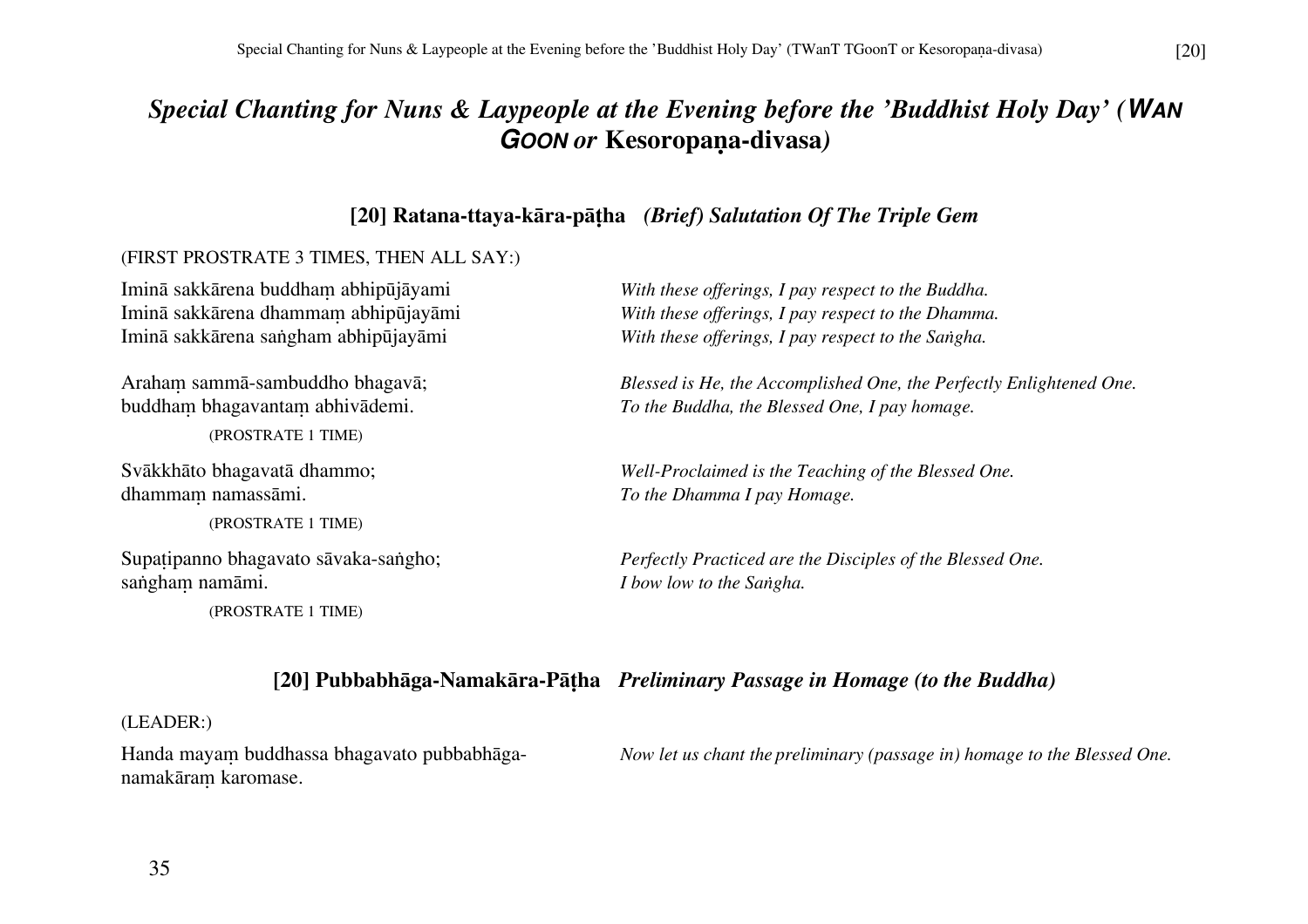<span id="page-35-0"></span>

 $(ALL:$ 

Namo tassa bhagavato arahato sammā- sambuddhassa. ( 3 *Homage to the Blessed One, the Worthy One, the Perfectly Self-awakened One.* TIMES)

## **Taking The Eight Precepts**

## **[18] Ārādhanā-tisaraõa-aññha-sīla** *Requesting the Three Refuges and the Eight Precepts*

| Mayam bhante ti-saranena saha attha-sīlāni yācāma.    | Venerable Sir, we request the Three Refuges together with the Eight Precepts. |
|-------------------------------------------------------|-------------------------------------------------------------------------------|
| Dutiyam pi mayam bhante ti-saranena saha attha silani | Venerable Sir, a second time we request the Three Refuges together with the   |
| yācāma.                                               | Eight Precepts.                                                               |
| Tatiyam pi mayam bhante ti-saranena saha attha silani | Venerable Sir, a third time we request the Three Refuges together with the    |
| yācāma.                                               | Eight Precepts.                                                               |

## **[18] Pubbabhāga-Namakāra-Pāñha** *Preliminary Passage in Homage (to the Buddha)*

#### (REPEAT AFTER THE LEADER:)

Namo tassa bhagavato arahato sammā-sambuddhassa. ( 3 *Homage to the Blessed One, the Worthy One, the Perfectly Self-awakened One.* TIMES)

## **[18] Saraõa-Gamana-Pāñha** *Going to the Three Refuges*

| Buddham saranam gacchāmi            |  |
|-------------------------------------|--|
| Dhammam saranam gacchāmi            |  |
| Sangham saranam gacchāmi            |  |
| Dutiyam pi buddham saranam gacchāmi |  |

To the Buddha I go for *refuge*. *To the Dhamma I go for refuge.* To the Sangha I go for *refuge*. **For the second time to the Buddha I go for refuge.**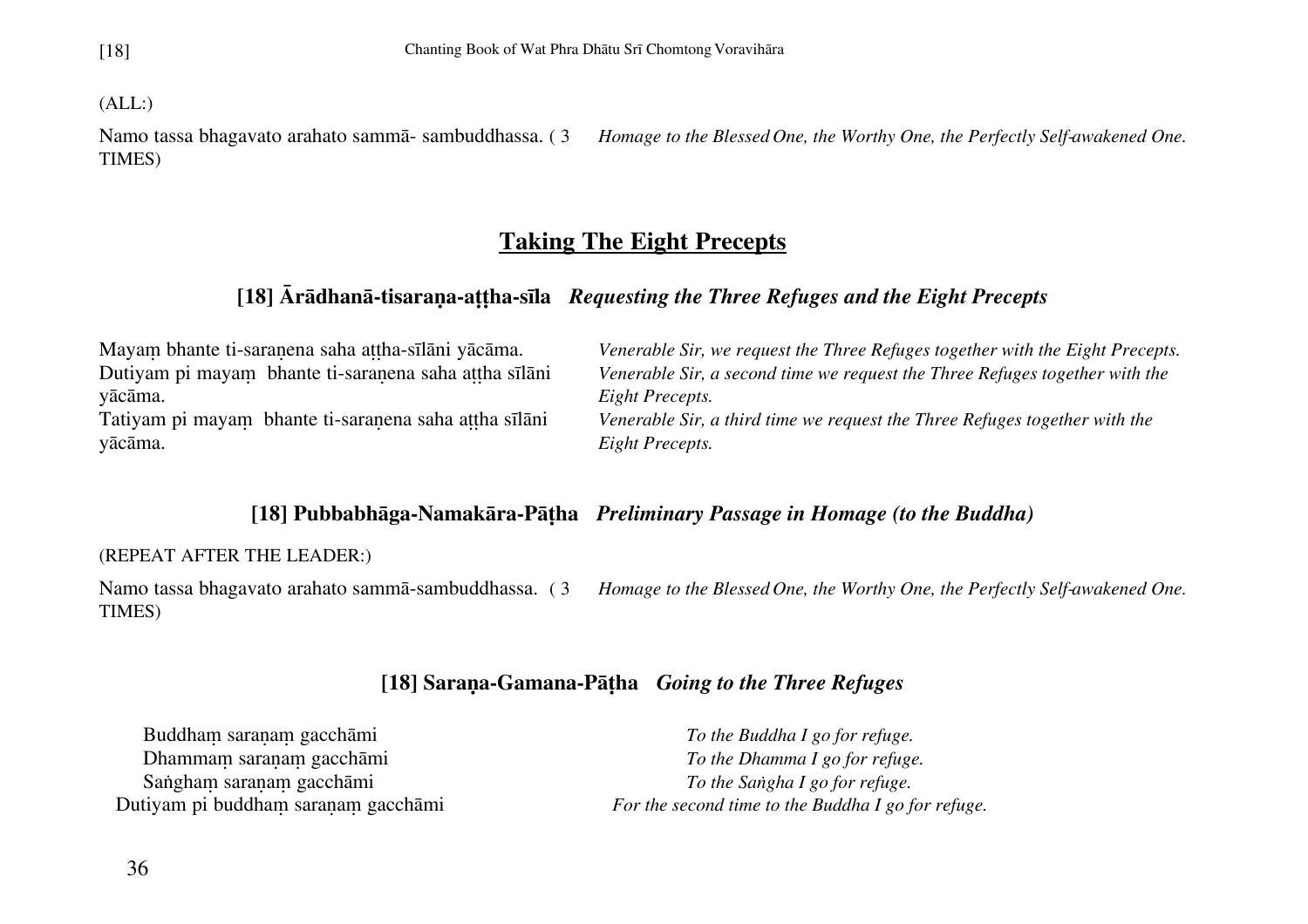Tatiyam pi buddham saranam gacchāmi *For* the *third time to the Buddha I go for refuge.* Tatiyam pi saṅgham saranam gacchāmi *For the third time to the Sangha I go for refuge.* 

(LEADER:) Ti-sarana-gamanam nitthitam. *This completes going to the three refuges.* 

(ALL:) Āma bhante. *Yes, Venerable Sir.* 

Dutiyam pi dhammam saranam gacchāmi *For* the second *time* to the Dhamma I go for refuge. Dutiyam pi sangham saranam gacchāmi *For* the second *time* to the Sangha I go for *refuge*. Tatiyam pi dhammam saraṇaṃ gacchāmi *For the third time to the Dhamma I go for refuge.* 

# **[19] Aññha-Sīla** *Eight Precepts*

#### (REPEAT AFTER THE LEADER:)

- 
- 2. Adinnādānā veramanī sikkhā-padam samādiyāmi. *I undertake the rule of training to refrain from stealing*.
- 3. Abrahma-cariyā veramanī sikkhā-padam samādiyāmi. *I undertake the rule of training to refrain from uncelibacy*.
- 
- 5. Surā-meraya-majja-pamādatthānā veramanī sikkhā-padam samādiyāmi.
- 
- 7. Nacca-gīta-vādita-visūka-dassana-mālā-gandha-vilepanadhārana-mandana-vibhūsanatthānā veramanī sikkhā-padam samādiyāmi.
- 8. Uccāsayana-mahāsayanā veramanī sikkhā-padam samādiyāmi.

### (LEADER:)

Imāni attha sikkhā-padāni samādiyāmi. *I undertake these eight rules of training*.

1. Pānātipātā veramanī sikkhā-padam samādiyāmi. *I undertake the rule of training to refrain from killing living beings.* 

- 
- 
- 4. Musā-vādā veramanī sikkhā-padam samādiyāmi. *I undertake the rule of training to refrain from false speech (lying). I undertake the rule of training to refrain from intoxicating liquors that lead to carelessness.*

6. Vikāla-bhojanā veramaõī sikkhā-padaü samādiyāmi. *I undertake the rule of training to refrain from eating at the wrong time.*[30](#page-36-0)

> <span id="page-36-0"></span>*I undertake the rule of training to refrain from dancing, singing, music, watching shows, wearing garlands, beautifying myself with perfumes & cosmetics.*

> *I undertake the rule of training to refrain from high & luxurious seats & beds.*

 30 *Eating at the wrong time* means eating solid food after noon & before dawn.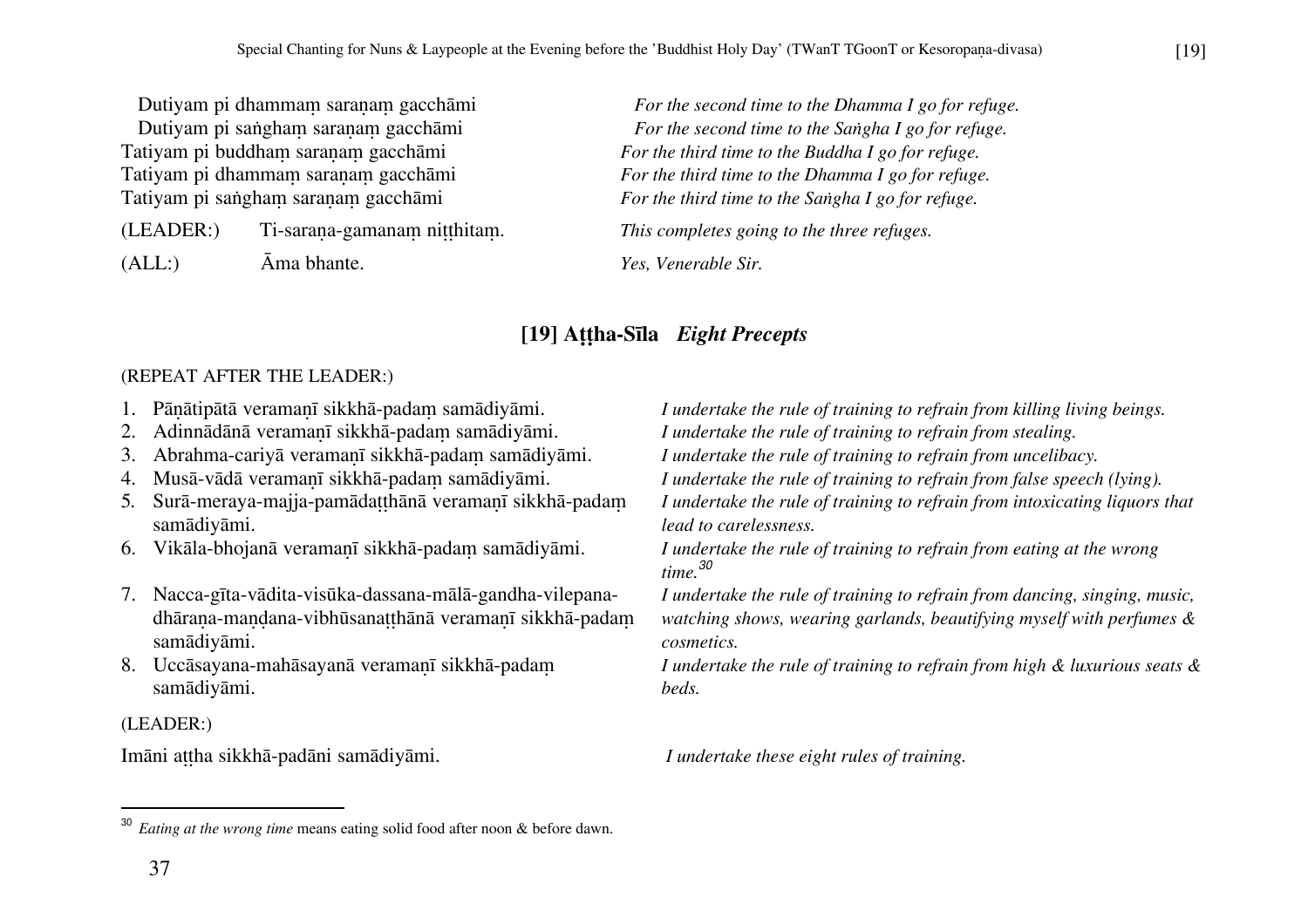(RESPOND 3 TIMES:)

Imāni attha sikkhā-padāni samādiyāmi. *I undertake these eight rules of training*.

#### (THE LEADER THEN CONCLUDES WITH THE FOLLOWING:)

(RESPOND:) Sādhu!, sādhu!, sādhu! *Well (said)! Well (said)! Well (said)!* (PROSTRATE THREE TIMES)

Imāni attha-sikkhā-padāni. *These are the eight training rules.* Sīlena sugatim yanti.  $\blacksquare$  **Through virtue they go to a good destination.** Sīlena bhoga-sampadā. **Through virtue** is wealth attained. Sīlena nibbutim yanti. **Through virtue** *Through virtue they go to Liberation.* Tasmā sīlam visodhaye. **Therefore** we should purify our virtue.

### **[19] Ārādhanā-dhamma-desanā** *Invitation To Teach Dhamma*

| Brahmā ca lokādhipatī sahampati   | The Brahma Sahampati, Lord of the World,                        |
|-----------------------------------|-----------------------------------------------------------------|
| kat' añjalī andhivaram ayācatha:  | With hands palm-to-palm before his heart, requested a blessing: |
| santīdha sattāpparajakkha-jātikā  | There are beings here with only a little dust in their eyes.    |
| desetu dhammam anukampimam pajam. | Please teach the Dhamma out of compassion for them.             |

#### **[−]** *Invitation To Teach Dhamma In Thai*

| <b>THAO SAHAMBADII PHROM</b><br>THONG RIT THI SAKDAA | PHEN BOROM NAI PHROMA<br><b>GWAA BORISAT THUK MUU</b><br><b>PHROM</b> | Lord Sahampati Brahma, the highest of the Brahmas,<br>holding power and might more than the assembly of all Brahmas together, |
|------------------------------------------------------|-----------------------------------------------------------------------|-------------------------------------------------------------------------------------------------------------------------------|
| NOM HAT NAMASAKAAN                                   | PRADISATHAAN NA THII SOM                                              | bowed down with hands in homage and set himself respectfully in a suitable<br>place.                                          |
| GUAN LÃO JÜNG BANG KOM CHULII BAAT PHRA SAA-         | <b>SADAA</b>                                                          | Having thus paid proper homage, with hands palm-to-palm, he spoke in verse<br>to the Venerable Teacher (Buddha):              |
| KO PHON AN PRASÖÖD                                   | <b>WORALÖÖD MAHOLAAN</b>                                              | "We ask a blessing, a precious thing an exceptional, magnificent boon!                                                        |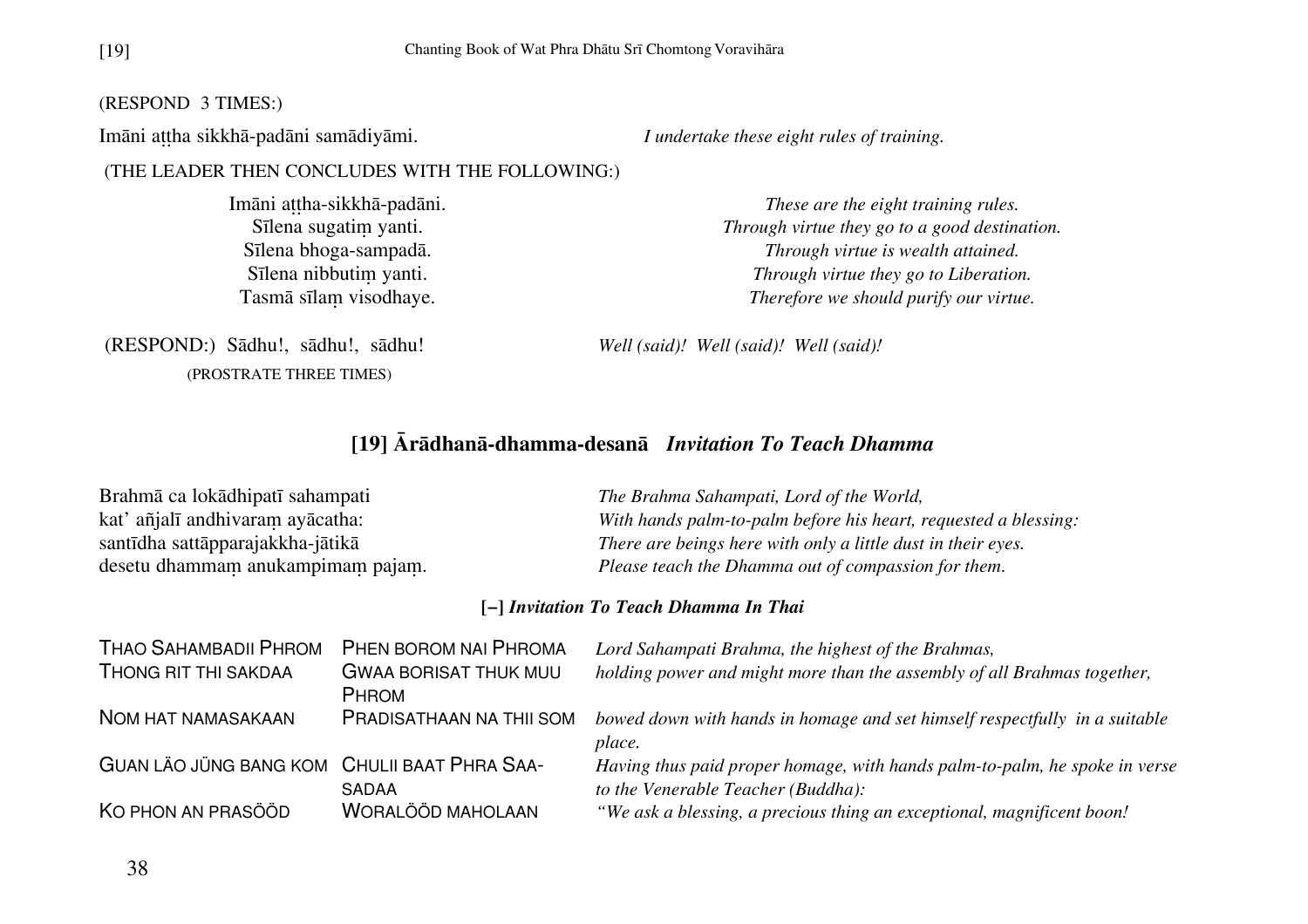| PUANG SAT NAI LOGA        | KILET NOI KO YANG MIL             | Of all beings in the world, there still are those with few defilements!                    |
|---------------------------|-----------------------------------|--------------------------------------------------------------------------------------------|
| KO ONG PHRA JOM PRAAT     | SU THAM MAAT AN RUJII             | May He, the Holy Unrivaled Sage, having attained the precious truth, a<br>beautiful thing, |
| PROD PUANG PRACAA NII     | THAAN JONG PROD SÄ-<br>DÄÄNG THAM | please, for all of these people, Venerable Sir, may you please make known the<br>truth!    |
| NIMON THAAN JAO KHAA      | PHUU PRIICAA ON LÖD LAAM          | I invite you, Venerable Lord, Sir, Knower of such an exceedingly magnificent<br>thing,     |
| PROD SÄDÄÄNG PHRA SATTHAM | <b>DESANAA PRA WAATHII</b>        | please make known the beneficial truth, this ancient teaching,                             |
| PHÜA HAI SAAMRET PHON GÄ  | PUANG CON BADAA NII               | in order to give the fruits of success to each and every one of these                      |
| SOP SUK GESAM SRII        | SOM DANG JETANA THÖN              | beings - beauty, happiness, harmony and splendor! Please fulfill their good                |
| ARAD DANANG GALOMA.       |                                   | intentions! We respectfully make this invitation.                                          |

## **[−]** *Asking Forgiveness To The Triple Gem*

(LEADING NUN:)

Handa mayam sādhu-kāram karomase. Let us give our approval.

 $(ALL:$ 

Sadhu! sadhu! sadhu! *Well (said)! Well (said)! Well (said)!*  Aham buddhañ ca dhammañ ca sanghañ ca saranam gatā  $(FEMALE)$  / saranam gato  $(MALE)$ ; *I have gone to the Buddha, Dhamma, and Saïgha for refuge.* upāsikattam (FEMALE) / upāsakattam (MALE) desesim bhikkhu-sanghassa sammukhā. *I have now made known my status of Lay Disciple in front of the Community of Monks.*  Etam me saranam khemam, etam saranam uttamam *This is my safe refuge; this is the highest refuge.* etam saranam āgamma sabba-dukkhā pamuccaye. *Through this act of taking refuge, may all suffering cease!* Yathā-balam careyyāham sammā-sambuddha-sāsanam *May I fare according to my strength in the dispensation of the Perfectly Enlightened Buddha.* dukkha-nissaranass' eva bhāginissam (FEMALE) / bhāgī assam (MALE) anāgate. *May I one day share in the escape from suffering.*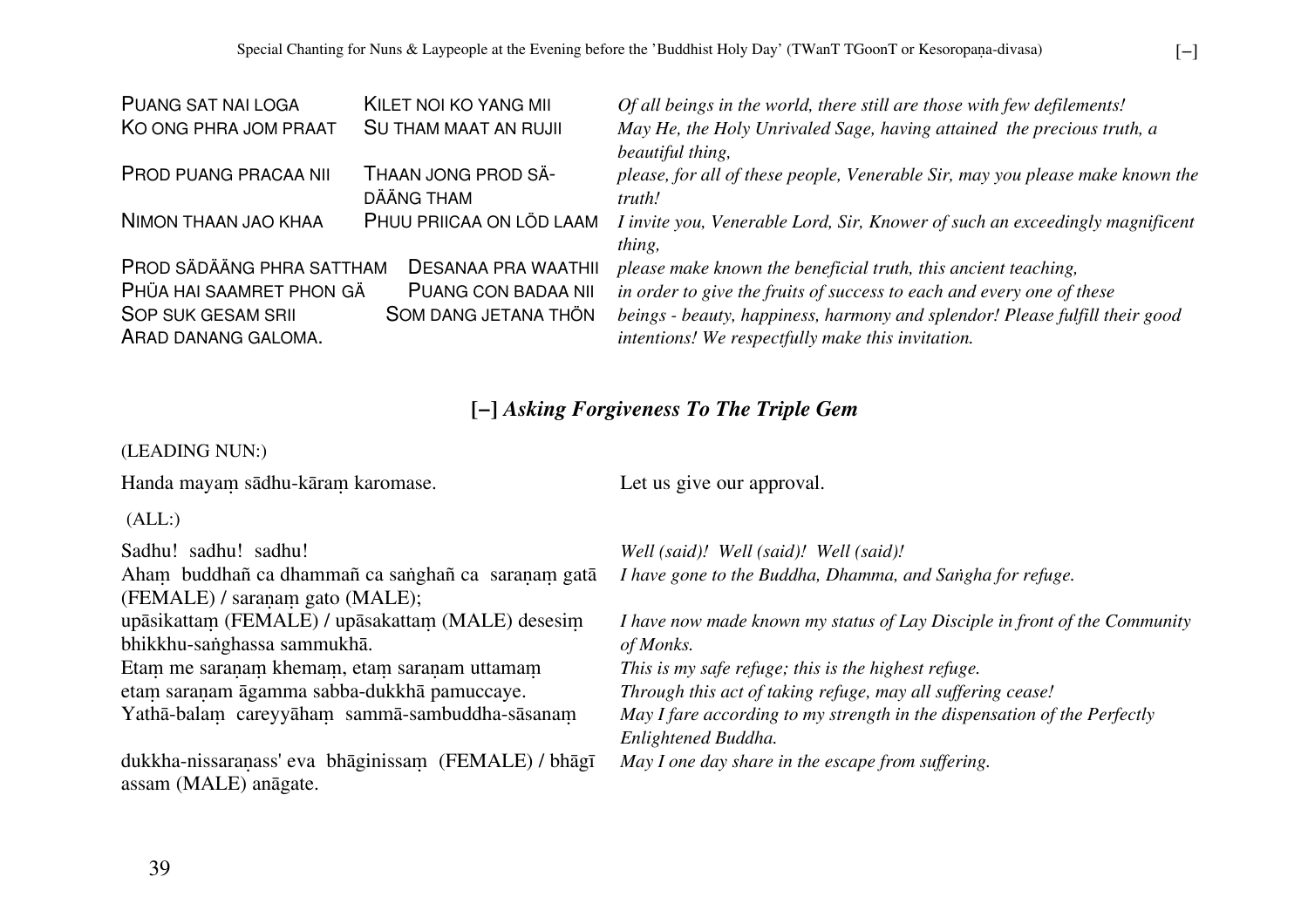Kāyena vācāya va cetasā vā *Whether by body, speech or mind* 

(PROSTRATE)

Kāyena vācāya va cetasā vā *Whether by body, speech or mind* 

(PROSTRATE)

Kāyena vācāya va cetasā vā *Whether by body, speech or mind* 

(PROSTRATE)

buddhe kukammam pakatam mayā yam *Whatever wrong actions I have performed against the Buddha* **buddho patigghanhātu accayantam** *May the Buddha forgive me for all wrong doing* kālantare samvaritum va buddhe *That I may develop restraint regarding the Buddha* 

dhamme kukammam pakatam mayā yam<br>Whatever *wrong* actions I have *performed* against the Dhamma dhammo patigghanhātu accayantam *May the Dhamma forgive me for all wrong doing* kālantare samvaritum va dhamme *That I may develop restraint regarding the Dhamma* 

sanghe kukammam pakatam mayā yam *Whatever wrong actions I have performed against the Sangha* sangho patigghanhātu accayantam *May the Sangha forgive me for all wrong doing* kālantare samvaritum va sanghe *That I may develop restraint regarding the Sangha*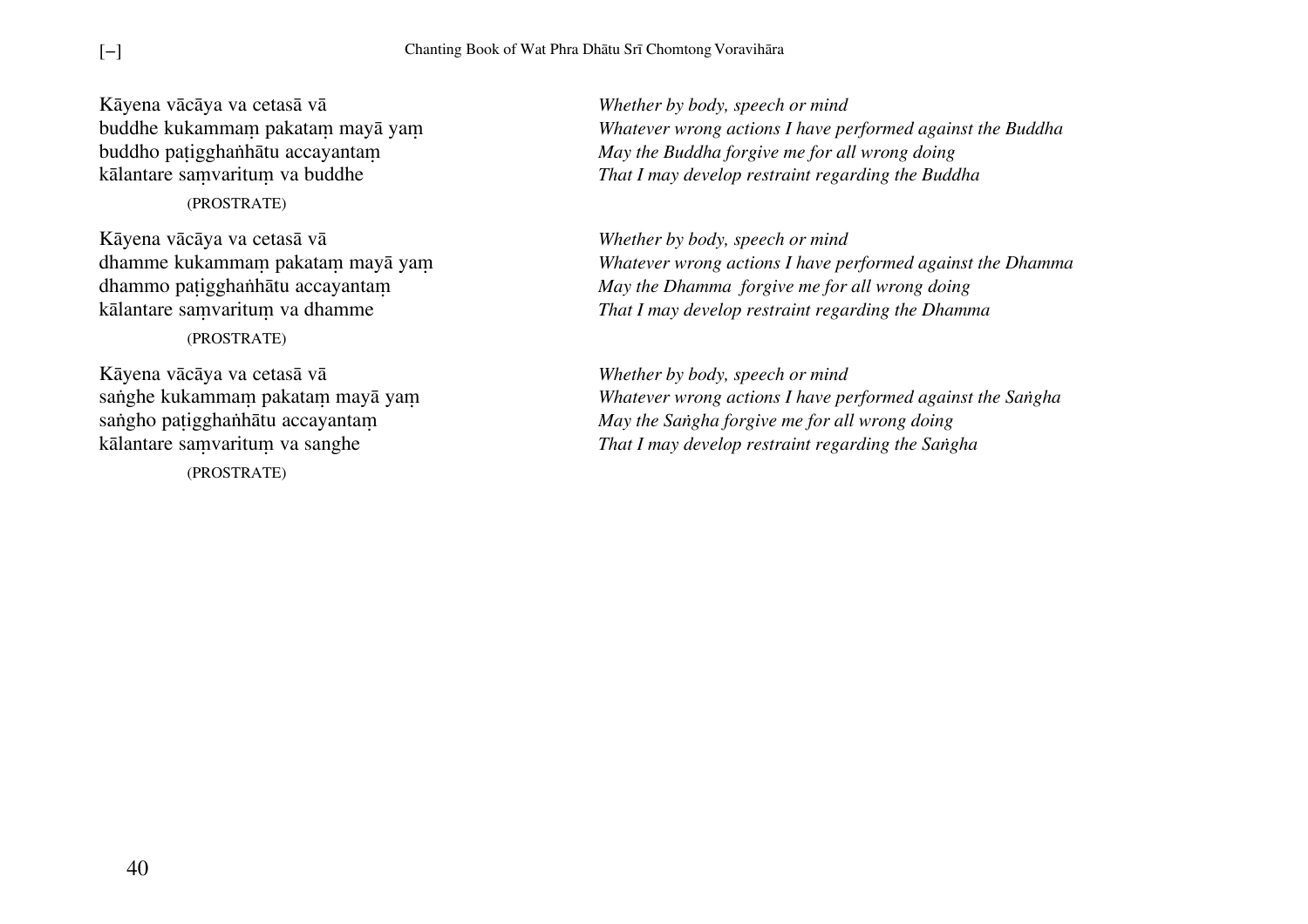# *Formal Requests*

# **[18] Ārādhanā-sīla** *Requesting The (Five) Precepts*

#### **[18] Ārādhanā-tisaraõa-pañca-sīla** *Requesting The Three Refuges And The Five Precepts*

 $(ALL:)^{31}$  $(ALL:)^{31}$  $(ALL:)^{31}$ 

| Mayam bhante ti-saranena saha pañca-sīlāni yācāma. | Venerable Sir, we request the Three Refuges & the Five Precepts. |
|----------------------------------------------------|------------------------------------------------------------------|
| Dutiyam pi mayam bhante                            | Venerable Sir, a second time we request                          |
| Tatiyam pi mayam bhante                            | Venerable Sir, a third time we request                           |

#### **[18] Pubbabhāga-Namakāra-Pāñha** *Preliminary Passagge**In Homage (To The Buddha)*

#### (REPEAT AFTER THE LEADER:)

| Namo tassa bhagavato arahato sammā-sambuddhassa. | Homage to the Blessed One, the Worthy One, the Perfectly Self-awakened |
|--------------------------------------------------|------------------------------------------------------------------------|
| (THREE TIMES)                                    | One.                                                                   |

#### **[18] Saraõa-Gamana-Pāñha** *Going To The Three Refuges*

| Buddham saranam gacchāmi            | To the Buddha I go for refuge                      |
|-------------------------------------|----------------------------------------------------|
| Dhammam saranam gacchāmi            | To the Dhamma I go for refuge                      |
| Sangham saranam gacchāmi            | To the Sangha I go for refuge                      |
| Dutiyam pi buddham saranam gacchāmi | For the second time to the Buddha I go for refuge. |
| Dutiyam pi dhammam saranam gacchāmi | For the second time to the Dhamma I go for refuge. |
| Dutiyam pi sangham saranam gacchāmi | For the second time to the Sangha I go for refuge. |

<span id="page-40-0"></span> $\overline{\phantom{a}}$ <sup>31</sup> If the request is made by one person, change **mayam** (we) to aham (I), and yajāma (we request) to yajāmi (I request). To request for eight precepts, change pañca (five) to **ațțha** (eight).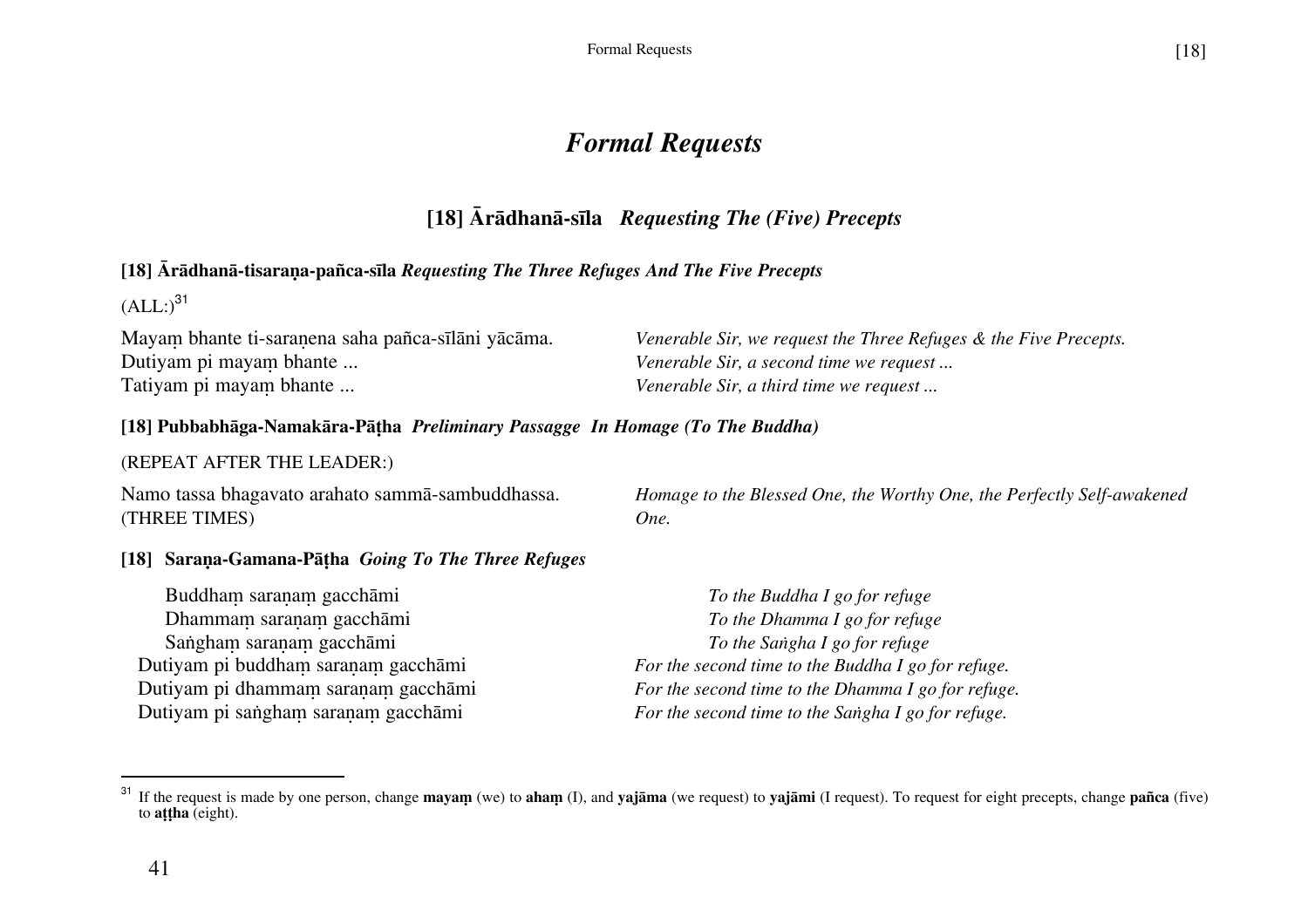Tatiyam pi buddham saranam gacchāmi *For* the *third time to the Buddha I go for refuge.* 

(LEADER:) Ti-sarana-gamanam nitthitam. *This ends the going to the three refuges.* (ALL:) Āma bhante. *Yes, Venerable Sir.* 

Tatiyam pi dhammam saranam gacchāmi *For the third time to the Dhamma I go for refuge.* Tatiyam pi sangham saranam gacchāmi. *For the third time to the Sangha I go for refuge.* 

#### **[19] Pañca-Sīla** *(Receiving) The Five Precepts*

(THE LEADER THEN RECITES THE PRECEPTS LINE BY LINE, WITH THE LAY PEOPLE RECITING THEM LINE BY LINE AFTER  $HIM:$ 

- 
- 2. Adinnādānā veramanī sikkhā-padam samādiyāmi *I undertake the rule of training to refrain from stealing*.
- 3. Kāmesu micchācārā veramanī sikkhā-padam samādiyāmi.
- 
- 5. Surā-meraya-majja-pamādatthānā veramanī sikkhāpadam samādiyāmi

#### (THE LEADER THEN CONCLUDES WITH THE FOLLOWING:)

(RESPOND:)

(PROSTRATE 3 TIMES)

1. Pāṇātipātā veramaṇī sikkhā-padaṃ samādiyāmi *I undertake the rule of training to refrain from killing living beings. I undertake the rule of training to refrain from sexual misconduct.*

4. Musā-vādā veramaõī sikkhā-padaü samādiyāmi *I undertake the rule of training to refrain from false speech (= lying). I undertake the rule of training to refrain from intoxicating liquors that lead to carelessness.* 

> Imāni pañca-sikkhā-padāni. *These are the five training rules.*  Sīlena sugatim yanti. **Through virtue they go to a good destination**. Sīlena bhoga-sampadā. *Through virtue is wealth attained.*  Sīlena nibbutim yanti. **Through virtue** *Through virtue they go to Liberation.* Tasmā sīlam visodhaye. **Therefore** *we should purify our virtue. Therefore we should purify our virtue.*

Sādhu!, sādhu!, sādhu! *Well (said)! Well (said)! Well (said)!*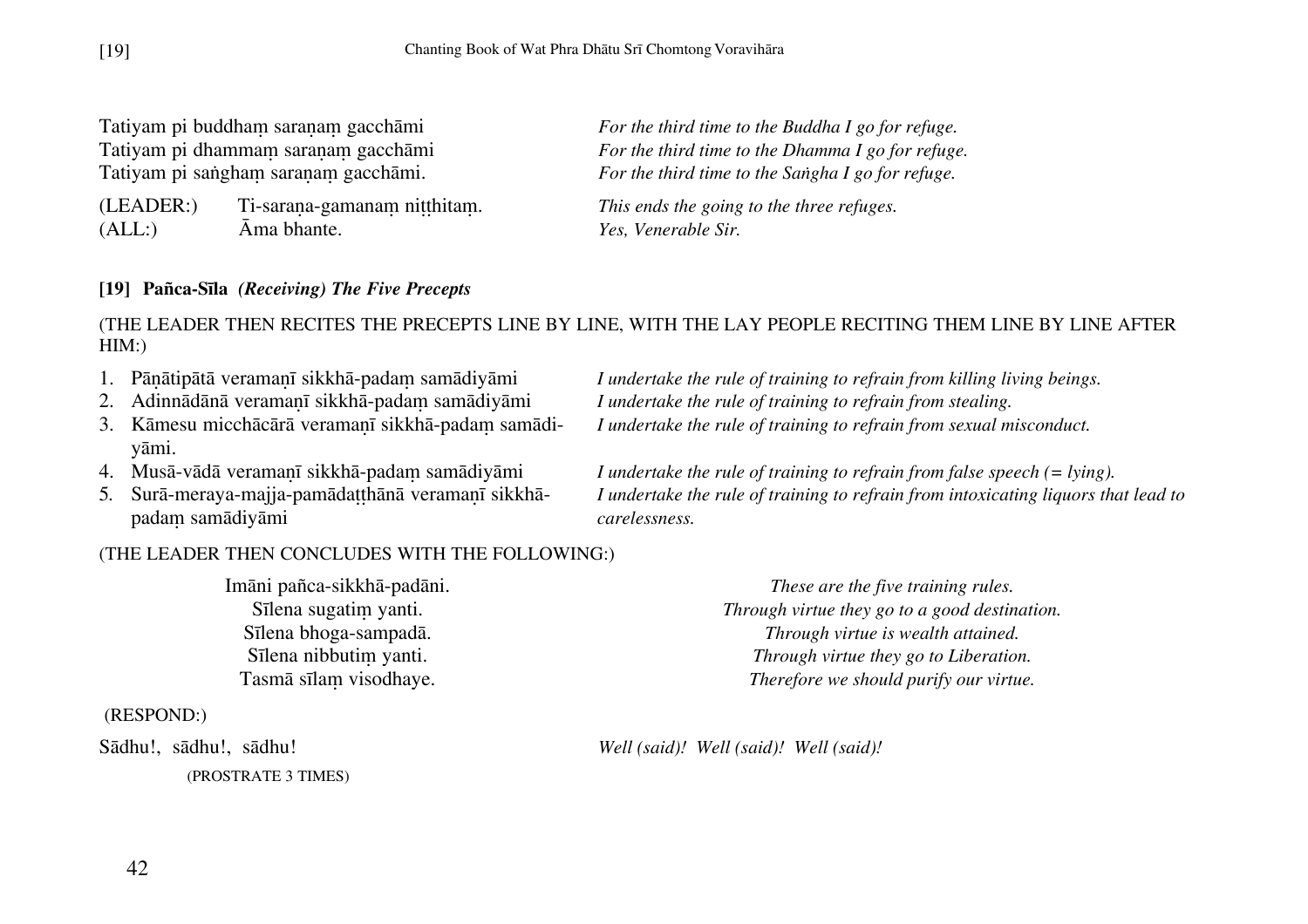| Mayam bhante ti-saranena saha atthanga-samannagatam | We, Venerable Sir, request together with the Three Refuges the Eight |
|-----------------------------------------------------|----------------------------------------------------------------------|
| uposatham yācāma.                                   | (Precepts) for the Uposatha Day.                                     |
| Dutiyam pi mayam bhante ti-saranena saha atthanga-  | Venerable Sir, a second time                                         |
| samannāgatam uposatham yācāma.                      |                                                                      |
| Tatiyam pi mayam bhante ti-saranena saha atthanga-  | Venerable Sir, a third time                                          |
| samannāgatam uposatham yācāma.                      |                                                                      |
|                                                     |                                                                      |
|                                                     |                                                                      |

 $[20]$  Imam atthanga-samannāgatam buddha-paññattam uposatham imañ ca rattim imañ ca divasam sammad eva abhirakkhitum samādiyāmi.

Imāni attha sikkhā-padāni uposatha-sīla-vasena sādhukam katvā appamādena rakkhitabbāni.

*I undertake the Eight (Precepts) of the Uposatha Day, declared by the Buddha, (with the intention) to perfectly keep them during the day and night.*

*These eight rules of training should be kept carefully due to the influence the Precepts of the Uposatha Day have, if carried out well.*

## **[21] Ārādhanā Paritta** *Requesting Blessings*

Vipatti-pañibāhāya sabba-sampatti-siddhiyā, Sabba-dukkha-vināsāya parittam brūtha mangalam. Vipatti-pañibāhāya sabba-sampatti-siddhiyā, Sabba-**bhaya**-vināsāya parittam brūtha mangalam. Vipatti-pañibāhāya sabba-sampatti-siddhiyā, Sabba-**roga**-vināsāya parittam brūtha mangalam.

<span id="page-42-0"></span>*For warding off misfortune, for the achievement of all good fortune, For the dispelling of all pain, may you chant a blessing & protection. For warding off misfortune, for the achievement of all good fortune, For the dispelling of all danger, may you chant a blessing & protection. For warding off misfortune, for the achievement of all good fortune, For the dispelling of all illness, may you chant a blessing & protection.*

 $\overline{\phantom{0}}$  $32$  This request is not included on the CD-Rom of the VRI, nor in any of the consulted Chanting Books (BBC, CG, CGI, PBC, Pūja, SP).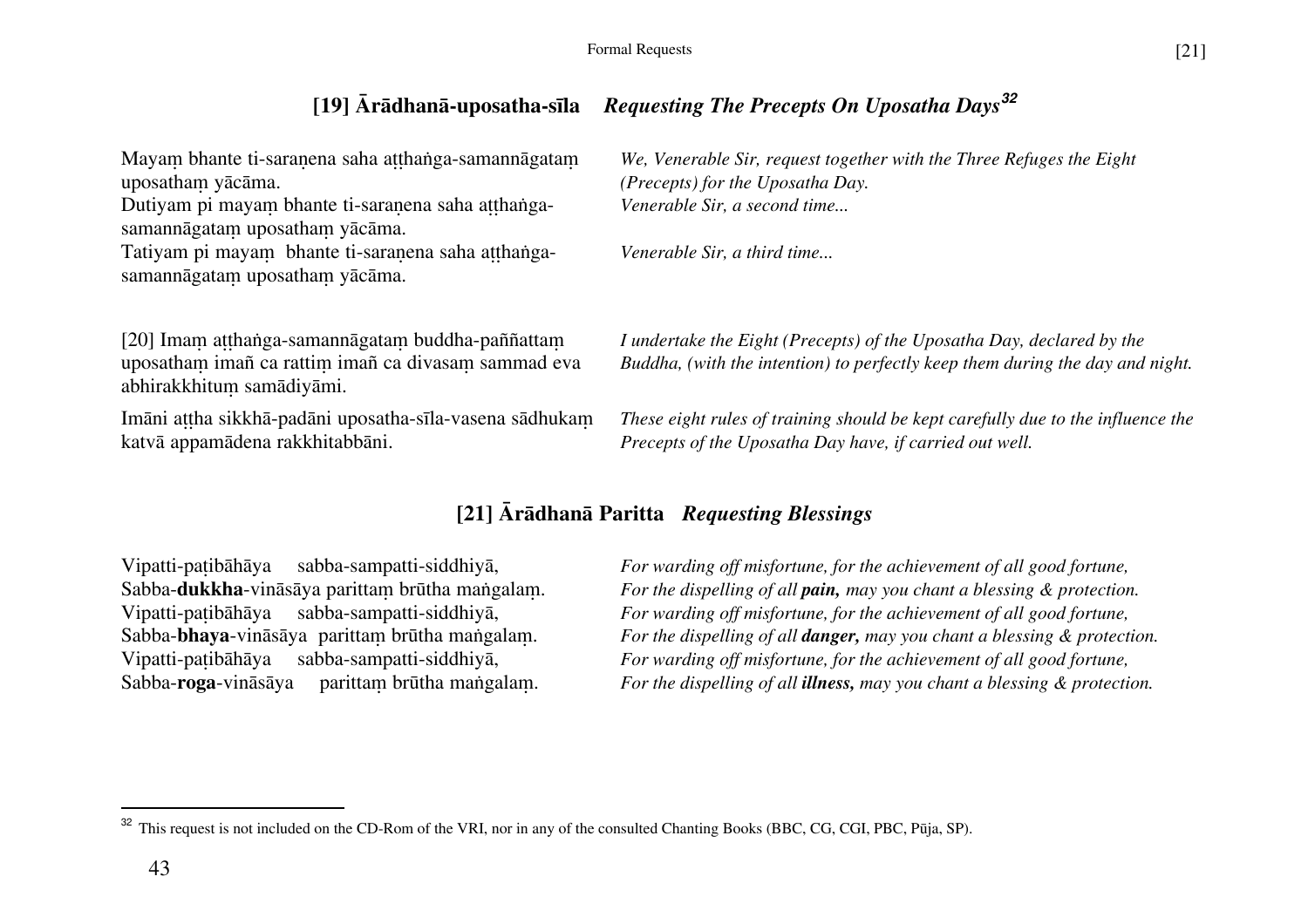## <span id="page-43-0"></span>**[21]** *Invitation To The Devas 1***[33](#page-43-0)**

#### (MONK:)

(Sarajiam sasenam sabandhum narindam parittānubhāvo sadā rakkhatūti) *The King − together with his kingdom, his army, and his relatives − may always be protected by the power of the blessing.*  Pharitvāna mettam sa-metta bhadhantā *Kind, venerable sirs: having spread thoughts of good will,* avikkhitta-citta parittam bhanantu. *listen* to the chant with undistracted mind. Sagge kāme ca rūpe *Those in the heavens of sensuality & form,*  giri-sikharatañe c'antalikkhe vimāne *On peaks & mountain precipices, in palaces floating in the sky,*  dīpe ratthe ca gāme *In islands, countries, & towns,*  taruvana-gahane geha-vatthumhi khette *In groves of trees & thickets, around home sites & fields.*  bhummā cāyantu devā *And the earth-devas, spirits, heavenly minstrels, & nāgas*  jala-thala-visame yakkha-gandhabba-nāgā *In water, on land, in badlands, & nearby:*  [22] tithanta santike yam *May* they come & listen with approval muni-vara-vacanam sādhavo me sunantu. As I recite *the word of the excellent sage*. Dhamma-ssavana-kālo ayam bhadantā; *This is the time to listen to the Dhamma, Venerable Sirs.*  dhamma-ssavana-kālo ayam bhadantā; *This is the time to listen to the Dhamma, Venerable Sirs.*  dhamma-ssavana-kālo ayam bhadantā. *This is the time to listen to the Dhamma, Venerable Sirs.* 

# [22] Invitation To The Devas 2 (Samantā Cakkavāļesu ... From All Round The World-Systems)<sup>[34](#page-43-1)</sup>

Samantā cakka-vāëesu atrāgacchantu devatā *From all round the world-systems may the devas come here −* sad-dhammam muni-rājassa sunantu sagga-mokkhadam. *the True Dhamma of the King of Munis they may here, leading to heaven and* 

<span id="page-43-1"></span>*liberation.* 

(AND THEN CONTINUE AS ABOVE IN '**Invitation to the Devas 1**':)

Sagge kāme ca rūpe ... *Those in the heavens of sensuality & form, ...* 

 $\overline{\phantom{a}}$  $^{33}_{24}$  Cf. CG, BBC p. 74; PCT p. 7

 $34$  This is an alternative 'Invitation to the Devas' (CG, PCT p. 7).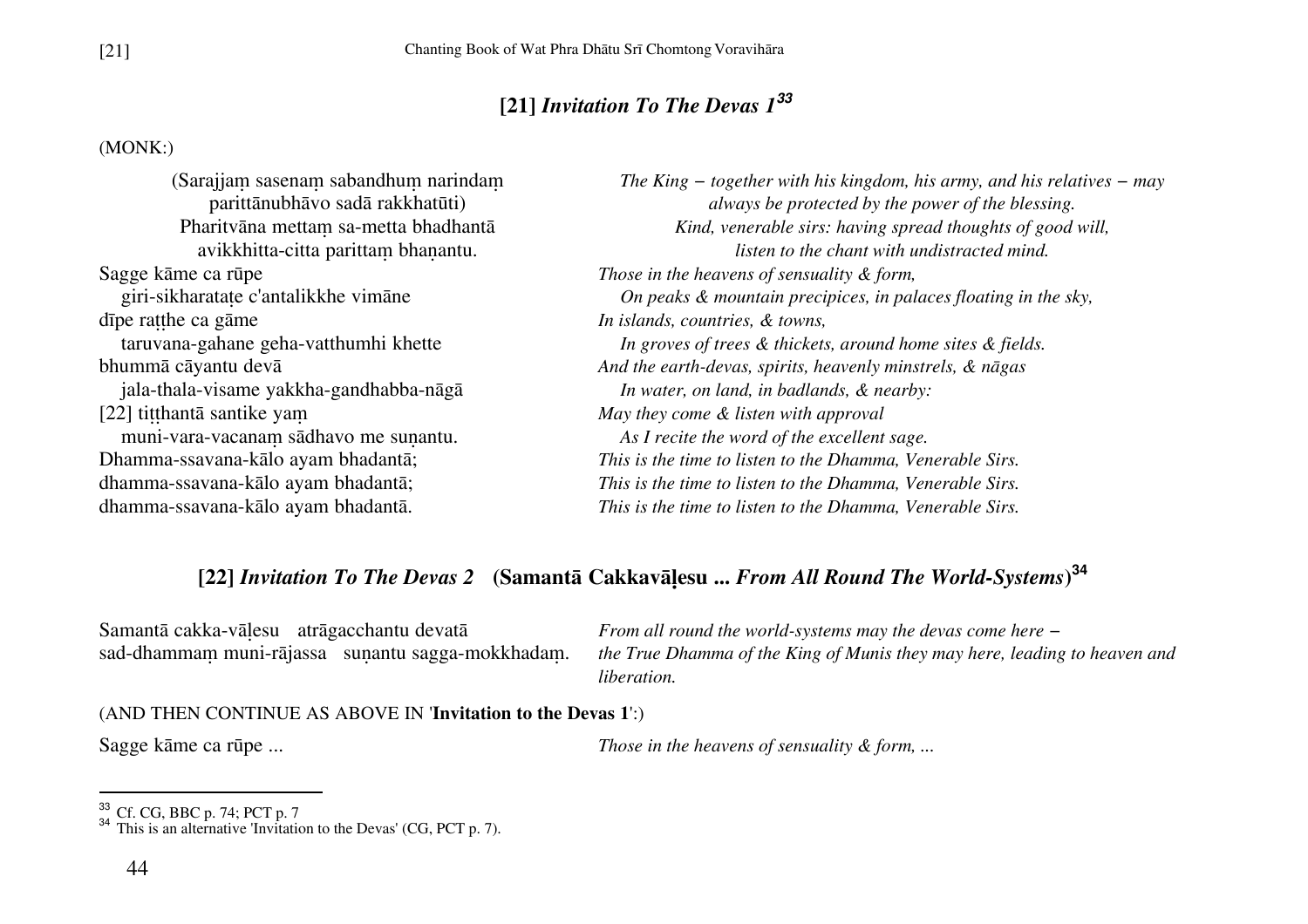#### **[22] Pubbabhāga-Namakāra-Pāñha** *Preliminary Passage In Homage (To The Buddha)*

#### $(ALL:$

Namo tassa bhagavato arahato sammā-sambuddhassa. *Homage to the Blessed One, the Worthy One, the Perfectly Self-awakened One.* 

(3 TIMES)

#### **[22] Saraõa-Gamana-Pāñha** *Going To The Three Refuges*

Buddham saranam gacchāmi *To* the Buddha I go for *refuge* Dhammam saranam gacchāmi *To the Dhamma I go for refuge* Sañgham sarañam gacchāmi *To the Sañgha I go for refuge* Tatiyam pi sangham saranam gacchāmi *For the third time to the Sangha I go for refuge.* 

Dutiyam pi buddham saranam gacchāmi *For the second time to the Buddha I go for refuge.* Dutiyam pi dhammam saranam gacchāmi *For the second time to the Dhamma I go for refuge.* Dutiyam pi saṅgham saraṇaṃ gacchāmi *For the second time to the Saṅgha I go for refuge.* Tatiyam pi buddham saraṇam gacchāmi *For the third time to the Buddha I go for refuge.* Tatiyam pi dhammam saranam gacchāmi *For the third time to the Dhamma I go for refuge.*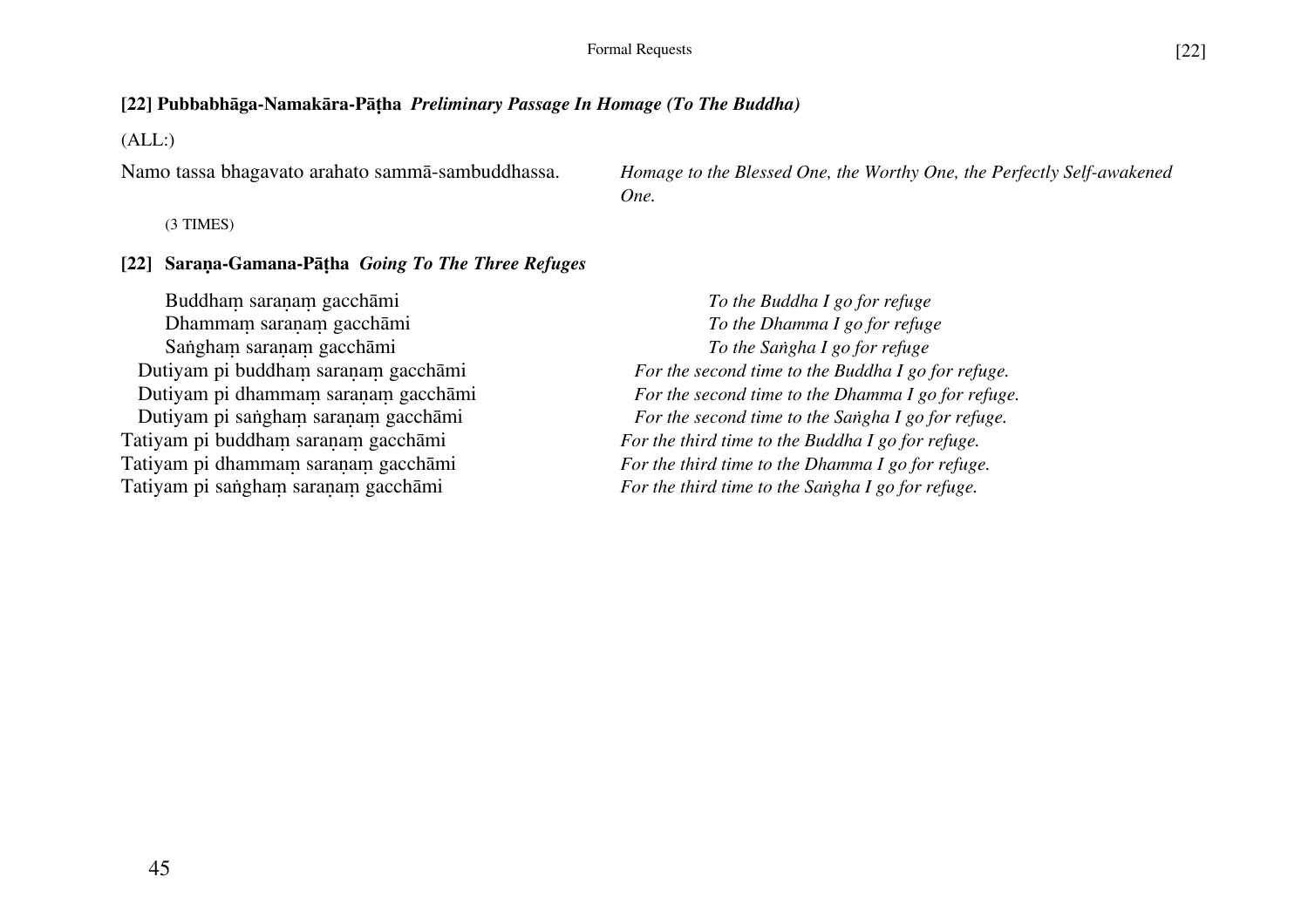# <span id="page-45-0"></span>*Parittas − Protective Blessings*

## **[23] Namakāra-siddhi-gāthā** *The Verses On Success Through Homage***[35](#page-45-0)**

Yo cakkhumā moha-malāpakattho *The One with Vision, with the stain of delusion removed,* sāmam va buddho sugato vimutto *Self-awakened, Well-Gone, & Released,* mārassa pāsā vinimocayanto *Freed from the snares of Mortal Temptation,*  pāpesi khemam janatam vineyyam. *He* leads humanity from evil to security. Buddham varantam sirasā namāmi *I pay homage with my head to that excellent Buddha*, lokassa nāthañ ca vināyakañ ca. *The Protector & Mentor for the world,*  tan-tejasā te jaya-siddhi hotu *By the power of this, may you have triumph & success,*  sabb'antarāyā ca vināsamentu. *And may all your dangers be destroyed.*  Dhammo dhajo yo viya tassa satthu *The Teacher' s Dhamma, like a banner,*  dassesi lokassa visuddhi-maggam *Shows the path of purity to the world.* niyyāniko dhamma-dharassa dhārī *Leading out, upholding those who uphold it*  sātāvaho santikaro sucinno. *Rightly accomplished, it brings pleasure, makes peace.* Dhammam varantam sirasā namāmi *I pay homage with my head to that excellent Dhamma,* mohappadālam upasanta-dāham. **Which** *pierces delusion and makes fever grow calm.* **Which** *pierces delusion and makes fever grow calm.* tan-tejasā te jaya-siddhi hotu *By the power of this, may you have triumph & success,*  sabb'antarāyā ca vināsamentu. *And may all your dangers be destroyed.*  Sad-dhamma-senā sugatānugo yo *The True Dhamma's army, following the One Well-Gone,*  lokassa pāpūpakilesa-jetā *Is victor over the evils & corruptions of the world.*  santo sayam santi-niyojako ca *Self-calmed, it is calming & without fetter,* svākkhāta-dhammam viditam karoti. *And makes the well-taught Dhamma be known. And makes the well-taught Dhamma be known.* Sangham varantam sirasā namāmi *I pay homage with my head to that excellent Sangha,* buddhānubuddham sama-sīla-ditthim. *Awakened after the Awakened, harmonious in virtue & view.* tan-tejasā te jaya-siddhi hotu *By the power of this, may you have triumph & success,*  sabb'antarāyā ca vināsamentu. *And may all your dangers be destroyed.* 

 $\overline{\phantom{0}}$  $35$  BBC p. 13 f.; PCT p. 8 f.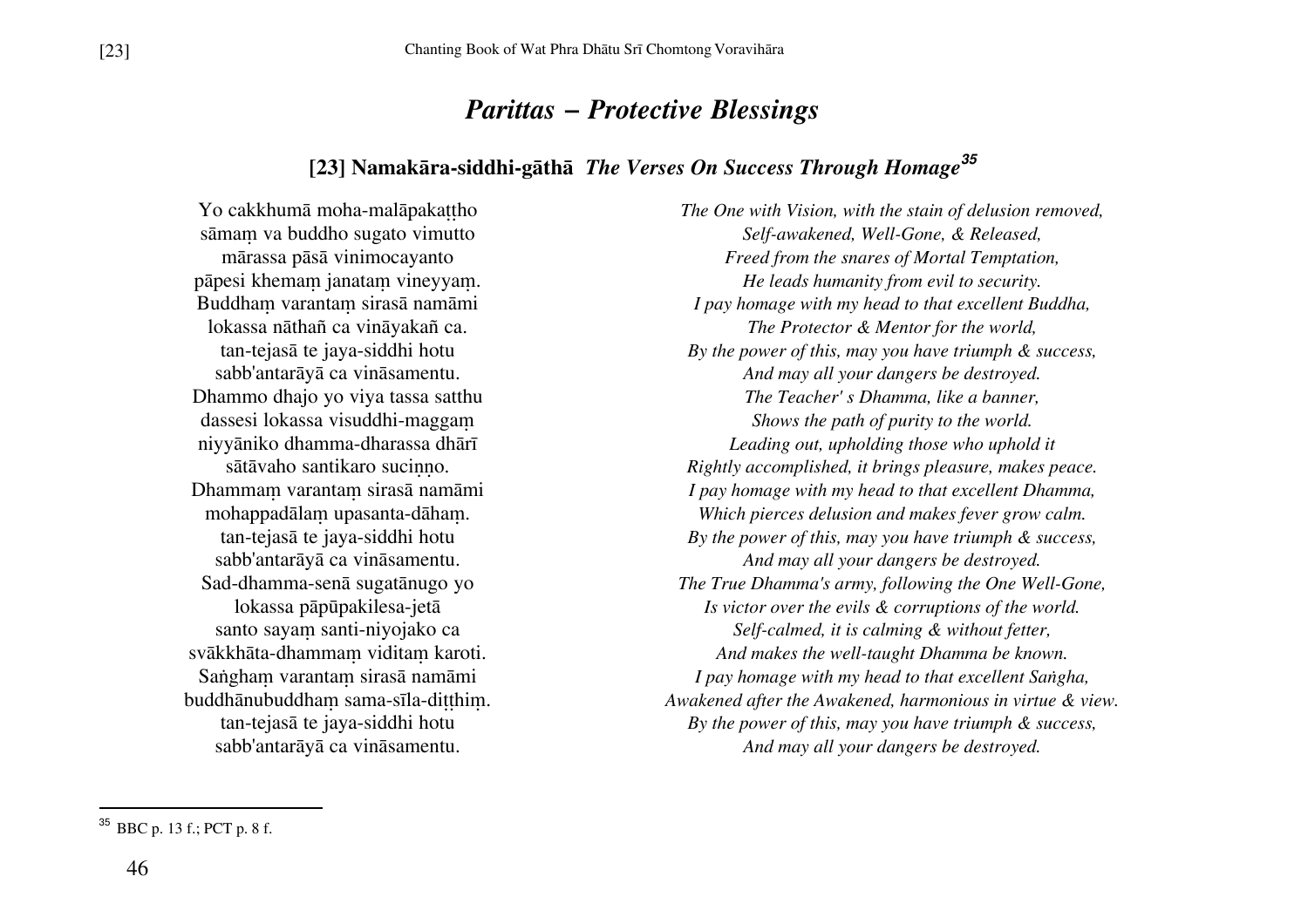## **[24] Sambuddhe** *The Buddhas***[36](#page-46-0)**

*I pay homage with my head to the 512,028 Buddhas.* 

<span id="page-46-0"></span>*I pay devoted homage to their Dhamma & Saïgha. Through the power of this homage, having demolished all misfortunes, may countless dangers be destroyed without trace.* 

<span id="page-46-1"></span>*I pay homage with my head to the 1,024,055 Buddhas.* 

*I pay devoted homage to their Dhamma & Saïgha. Through the power of this homage, having demolished all misfortunes may countless dangers be destroyed without trace.* 

*I pay homage with my head to the 2,048,109 Buddhas.* 

*I pay devoted homage to their Dhamma & Saïgha. Through the power of this homage, having demolished all misfortunes, May countless dangers be destroyed without trace.* 

# **[24] Namo-kāra-aññhaka** *The Homage Octet***[37](#page-46-1)**

Namo arahato sammā- sambuddhassa mahesino *Homage to the Great Seer, the Worthy One, Perfectly Self-awakened;* namo uttama-dhammassa svākkhātass'eva ten' idha *Homage to the highest Dhamma, well-taught by him here;*  namo mahā-saṅghassā pi visuddha-sīla-dhitthino *And homage to the Great Sangha, pure in virtue & view.* namo omātyāraddhassa ratanattayassa sādhukam *Homage to the Triple Gem beginning auspiciously with AUn<sup>†</sup>;* namo omakātītassa tassa vatthu-ttayassa pi *And homage to those three objects that have left base things behind.*  [25] namo-kārappabhāvena viggacchantu upaddavā *By the potency of this homage, may misfortunes disappear;* 

Sambuddhe atthavīsañ ca dvādasañ ca sahassake pañca-sata-sahassāni namāmi sirasā aham; tesam dhammañ ca saṅghañ ca ādarena namāmi 'ham. namakārānubhavena hantvā sabbe upaddave anekā antarāyā pi vinassantu asesato. Sambuddhe pañca-paññāsañ ca catuvīsati sahassake

dasa-sata-sahassāni namāmi sirasā aham: tesam dhammañ ca saṅghañ ca ādarena namāmi 'ham; namakārānubhavena hantvā sabbe upaddave anekā antarāyā pi vinassantu asesato.

sambuddhe navuttara-sate atthacattālīsa sahassake vīsati-sata-sahassāni namāmi sirasā aham; tesam dhammañ ca sanghañ ca ādarena namāmi 'ham; namakārānubhavena hantvā sabbe upaddave anekā antarāyā pi vinassantu asesato.

 $\overline{\phantom{a}}$  $^{36}_{27}$  cf. BBC p. 76;

 $37 \text{ cf. CG; BBC p. } 49$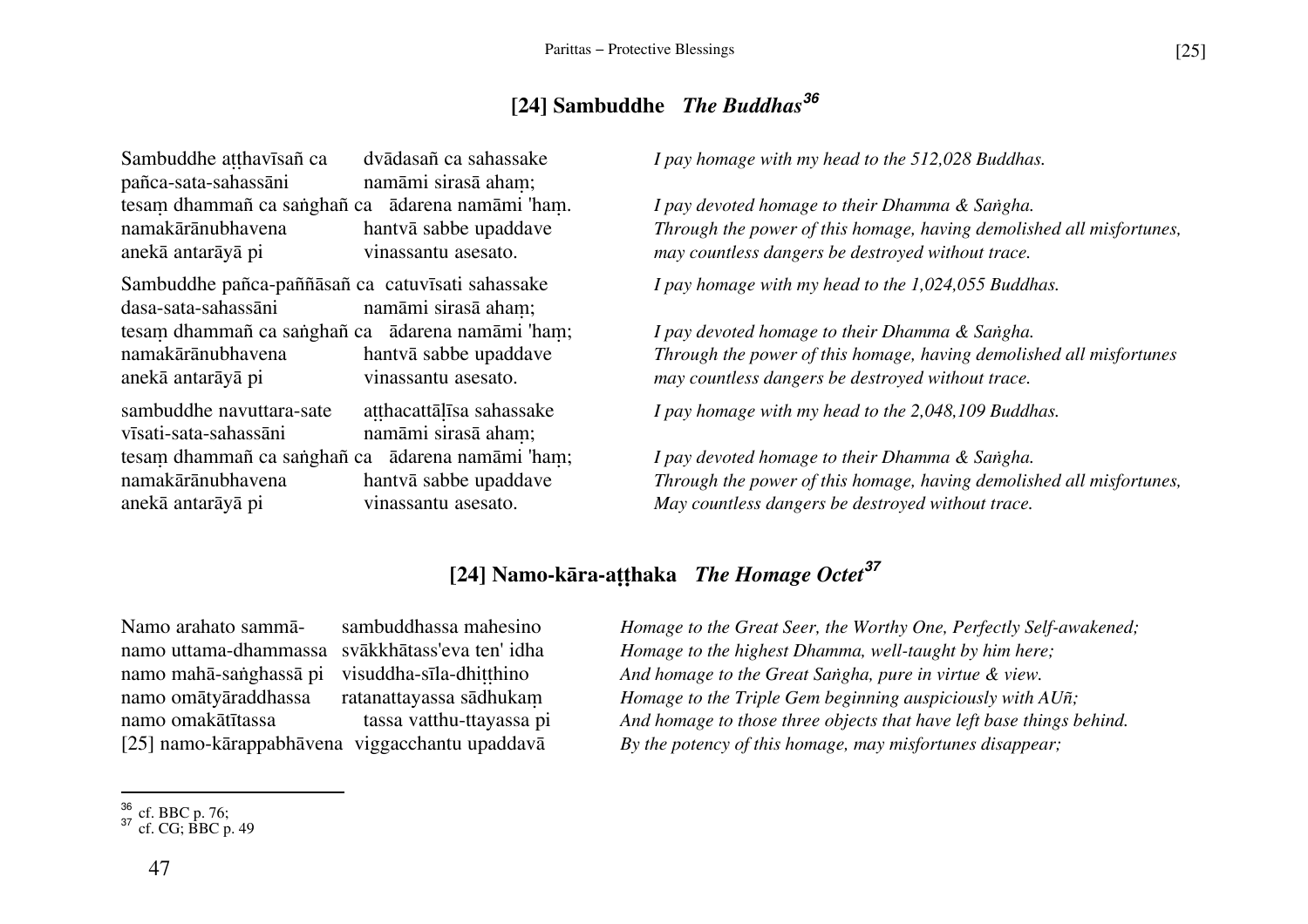| namo-kārānubhāvena  | suvatthi hotu sabbadā; | By the potency of this homage, may there always be well-being;  |
|---------------------|------------------------|-----------------------------------------------------------------|
| namo-kārassa tejena | vidhimhi homi tejavā.  | By the power this homage, may success in this ceremony be mine. |

## **[25] Maïgala-sutta** *The Discourse on Good Fortune***[38](#page-47-0)**

[Evam me sutam.] Ekam samayam Bhagavā Sāvatthiyam viharati Jetavane Anāthapindikassa ārāme.

Atha kho aññatarā devatā abhikkantāya rattiyā abhikkantavannā kevala-kappam Jetavanam obhāsetvā yena Bhagavā ten' upasankami.

Upasankamitvā Bhagavantam abhivādetvā ekam antam aṭṭhāsi. Ekam antaṃ thitā kho sā devatā Bhagavantam gāthāya ajjhabhāsi:

"Bahū devā manussā ca mangalāni acintayum Ākankhamānā sotthānam brūhi mangalam uttamam."

[\\*](#page-47-1) "Asevanā ca bālānam banditānañ ca sevanā

Pūjā ca pūjanīyānam etam mangalam uttamam.

Patirūpa-desa-vāso ca pubbe ca kata-puññatā Atta-sammā-panidhi ca etam mangalam uttamam.

Bāhu-saccañca sippañca vinayo ca susikkhito Subhāsitā ca yā vācā etam mangalam uttamam.

Mātā-pitu-upatthānam putta-dārassa sangaho Anākulā ca kammantā etam mangalam uttamam.

Dānañ ca dhamma-cariyā ca ñātakānañ ca sangaho Anavajjāni kammāni etam mangalam uttamam. *I have heard that at one time the Blessed One was staying in Savatthi at Jeta's Grove, Anathapindika's monastery. Then a certain devata, in the far extreme of the night, her extreme radiance lighting up the entirety of Jeta's Grove, approached the Blessed One.* 

*On approaching, having bowed down to the Blessed One, she stood to one side. As she was standing there, she addressed a verse to the Blessed One:* 

> <span id="page-47-1"></span><span id="page-47-0"></span>*Many devas & humans beings give thought to good fortune, Desiring well-being. Tell, then, the highest good fortune."*

*Not consorting with fools, consorting with the wise; paying homage to those who deserve homage: This is the highest good fortune.* 

*Living in a civilized country, having made merit in the past, Directing oneself rightly: This is the highest good fortune.* 

*Broad knowledge, skill, discipline well-mastered, Words well-spoken: This is the highest good fortune.* 

*Support for one's parents, assistance to one's wife & children, Jobs that are not left unfinished: This is the highest good fortune.* 

*Generosity, living by the Dhamma, assistance to one's relatives, Deeds that are blameless: This is the highest good fortune.* 

 $\overline{\phantom{a}}$  $38$  cf. CG; BBC p. 15 ff.; PCT p. 11 ff.

<sup>\*</sup> Sometimes the chanting starts here.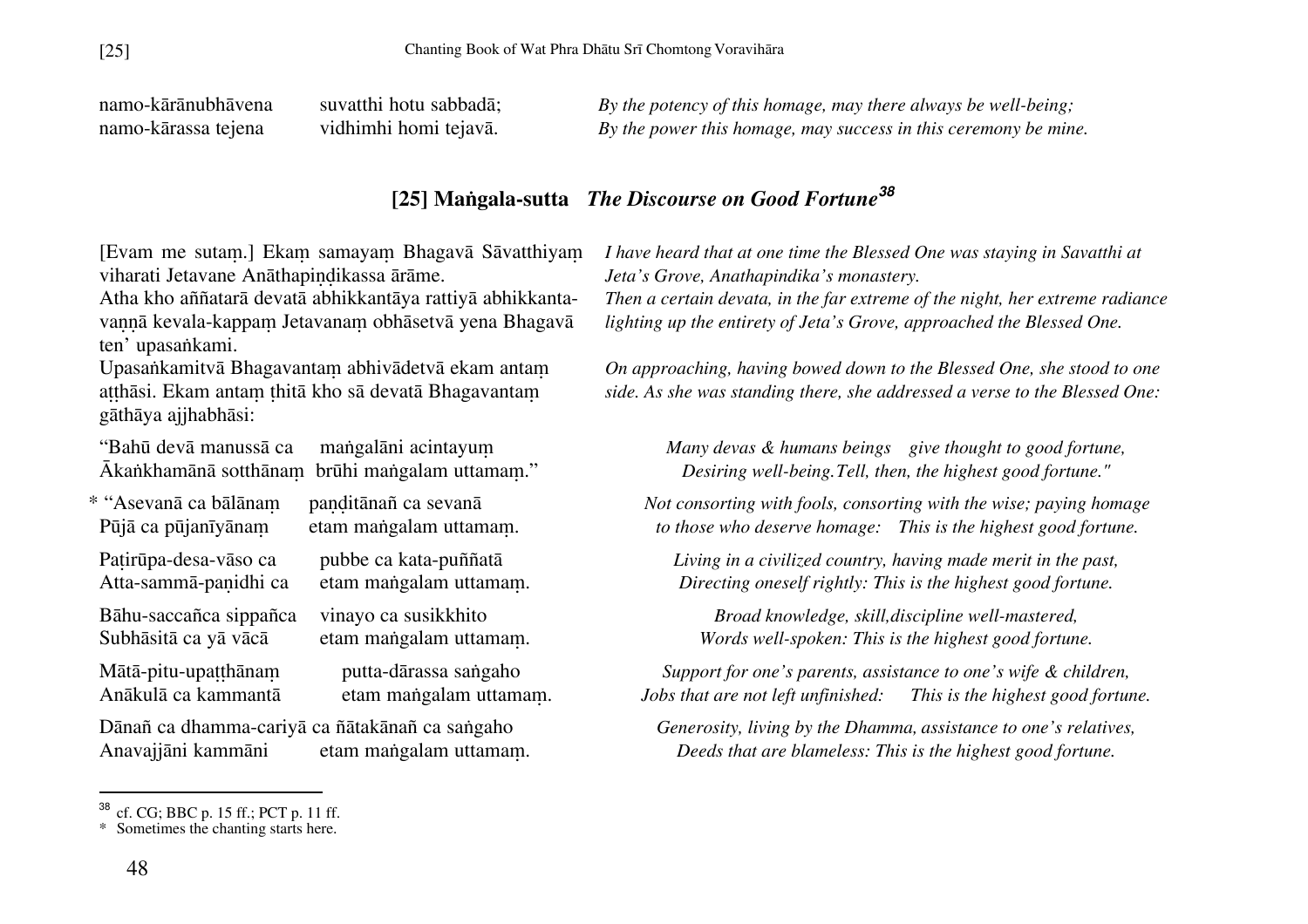Āratī viratī pāpā majja-pānā ca saññamo Appamādo ca dhammesu etam mangalam uttamam.

Gāravo ca nivāto ca santutthī ca kataññutā [26] Kālena dhammassavanam etam mangalam uttamam.

Khantī ca sovacassatā samanānañ ca dassanam Kālena dhamma-sākacchā etam mangalam uttamam.

Tapo ca brahma-cariyañ ca ariya-saccāna-dassanam Nibbāna-sacchi-kiriyā ca etam mangalam uttamam.

Phutthassa loka-dhammehi cittam yassa na kampati Asokam virajam khemam etam mangalam uttamam.

Etādisāni katvāna sabbattham aparājitā Sabbattha sotthim gacchanti tan tesam mangalam uttaman ti."

*Avoiding, abstaining from evil; refraining from intoxicants, Being heedful regarding qualities of the mind: This is the highest good fortune.* 

*Respect, humility, contentment, gratitude, Hearing the Dhamma on timely occasions: This is the highest good fortune.* 

*Patience, composure, seeing contemplatives, Discussing the Dhamma on timely occasions: This is the highest good fortune.* 

> *Austerity, celibacy, seeing the Noble Truths, Realizing Liberation: This is the highest good fortune.*

*A mind that, when touched by the ways of the world, is unshaken, Sorrowless, dustless, secure: This is the highest good fortune.* 

*Everywhere undefeated when doing these things, People go everywhere in well-being: This is their highest good fortune."* 

Maïgala-suttaü niññhitaü. *The Maïgala-sutta ends here.* 

#### **[26] BODKHAT-ratana-sutta**

Rājato vā corato vā manussato vā amanussato vā aggito vā udakato vā pisācato vā khānukato vā kantakato vā nakkhattato vā janapada-rogato vā asaddhammato vā asanditthito vā asappurisato vā canda-hatthi-assa-migagoõa-kukkura-ahi-vicchika-mani-sappa-dīpi-accha-taracchasukara-mahisa-yakkha-rakkhasādīhi nānā-bhayato vā nānārogato vā nānā-upaddavato vā ārakkham gaņhantu.

*May they find protection from kings, thieves, human and non-human beings, from fire and water, from goblins, from stumps and thorns, from stars, from diseases of the country, from wrong doctrines, from enemies and unrighteous men, from fierce elephants, horses, deer, bulls, dogs, serpents, scorpions, green snakes, leopards, bears, hyenas, pigs,& buffaloes, from spirits, ogres and so on from different (kinds of) dangers, diseases, and*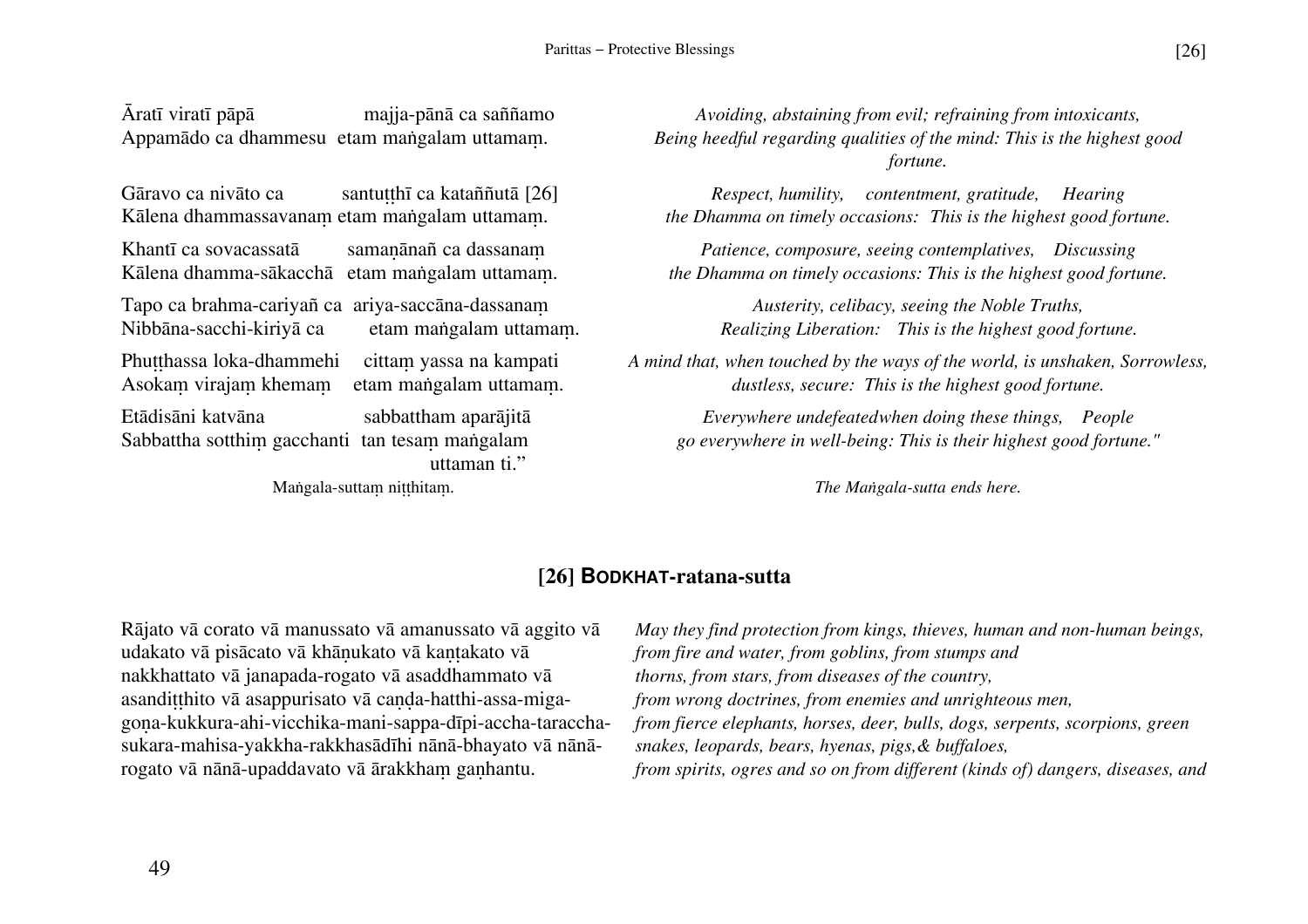#### *misfortunes.*

yāma-r[att](#page-49-2)im<sup>42</sup> parittam karonto<sup>43</sup> āyassamā ānanda-tthero Panidhānato patthāya tathāgatassa dasa pāramiyo dasa upapāramiyo dasa paramattha-pāramiyo ... pañca mahāpariccāge ... tisso cariyā pacchima-bhave gabbhāvakkantim<sup>39</sup> jātim abhinikkhamanam padhānacariyam bodhi-pallanke māra-vijayam sabbaññuta-ñānapativedham ... nava-lokuttara-dhamme ti sabbe pi me <u>.</u><br>buddha[gu](#page-49-0)ņe āvajjitvā<sup>40</sup> vesāliya<sup>41</sup> tīsu pākā[r](#page-49-1)antaresu tiviya kāruñña-cittam upatthapetvā

[27] Koti-sata-sahassesucakkavālesu devatā yassānam patigganhanti vañ ca vesāliyam pure rogāmanussa-dubbhikkha- sambhūtan ti-vidham bhayam khippam antaradhāpesi parittan tam bhañamahe. *Beginning with the time of his aspiration (to become a Buddha) the Tathāgata considered (his) ten perfections, ten higher perfections, & ten ultimate perfections, ... (his) five great charities ... three conducts, & former lives, (his) conception, birth, renunciation, meditation practice, sitting cross-legged under the Bo tree (to get enlightened), (his) victory over Māra, realization of omniscient knowledge, & the nine supermundane dhammas, all these qualities of a Buddha. Then in Vesāli, at the third watch of the night, after having established a compassionate mind, he made a protective charm with regard to the three different ramparts,& likewise did the Venerable Ānanda Thera:.* 

<span id="page-49-5"></span><span id="page-49-1"></span>*"Whatever deities there are in the 100 000 Kotis*<sup>[44](#page-49-3)</sup> of solar systems, *They receive this command: The threefold terror in the town Vesāli, which has arisen from diseases, demons, & famine* 

*may quickly disappear. This protective charm we speak."*

# **6 [27] Cha-ratana-paritta-gāthā [45](#page-49-4)** *The Six Protective Verses from the Discourse on Treasures***[4](#page-49-5)**

Yan kiñci vittam idha vā huram vā Saggesu vā yam ratanam panītam Na no samam atthi tathāgatena.

<span id="page-49-4"></span><span id="page-49-3"></span><span id="page-49-2"></span><span id="page-49-0"></span>*Whatever wealth in this world or the next, Whatever exquisite treasure in the heavens, Is not, for us, equal to the Tathāgata.* 

 $\overline{\phantom{a}}$ <sup>39</sup> VRI: *gabbhavokkantiü* 

<sup>40</sup> VRI: *āvajjetvā*

<sup>41</sup> VRI inserts *nagaraü pavisitvā tiyāmarattiü* instead of *vesāliya;*

<sup>42</sup> VRI without *tiyāmarattim*<br>43 VRI without *tiyāmarattim*<br>43 So far this pararagraph is similar to the Dhammapada-aṭṭhakathā iii.441 (21. Pakiṇṇakavaggo, 1. Attanopubbakammavatthu). Cf. Dhp(Na) p. 232 'Story'.

<sup>44</sup> **kotI** $f$  1. top, summit, point, end; 2. 10 million (cPED)

 $^{45}$  Excerpt of the Ratana-sutta (Khuddakapāṭha; Suttanipāta);

 $^{46}$  Cf. CGI; PCT p. 13 ff.;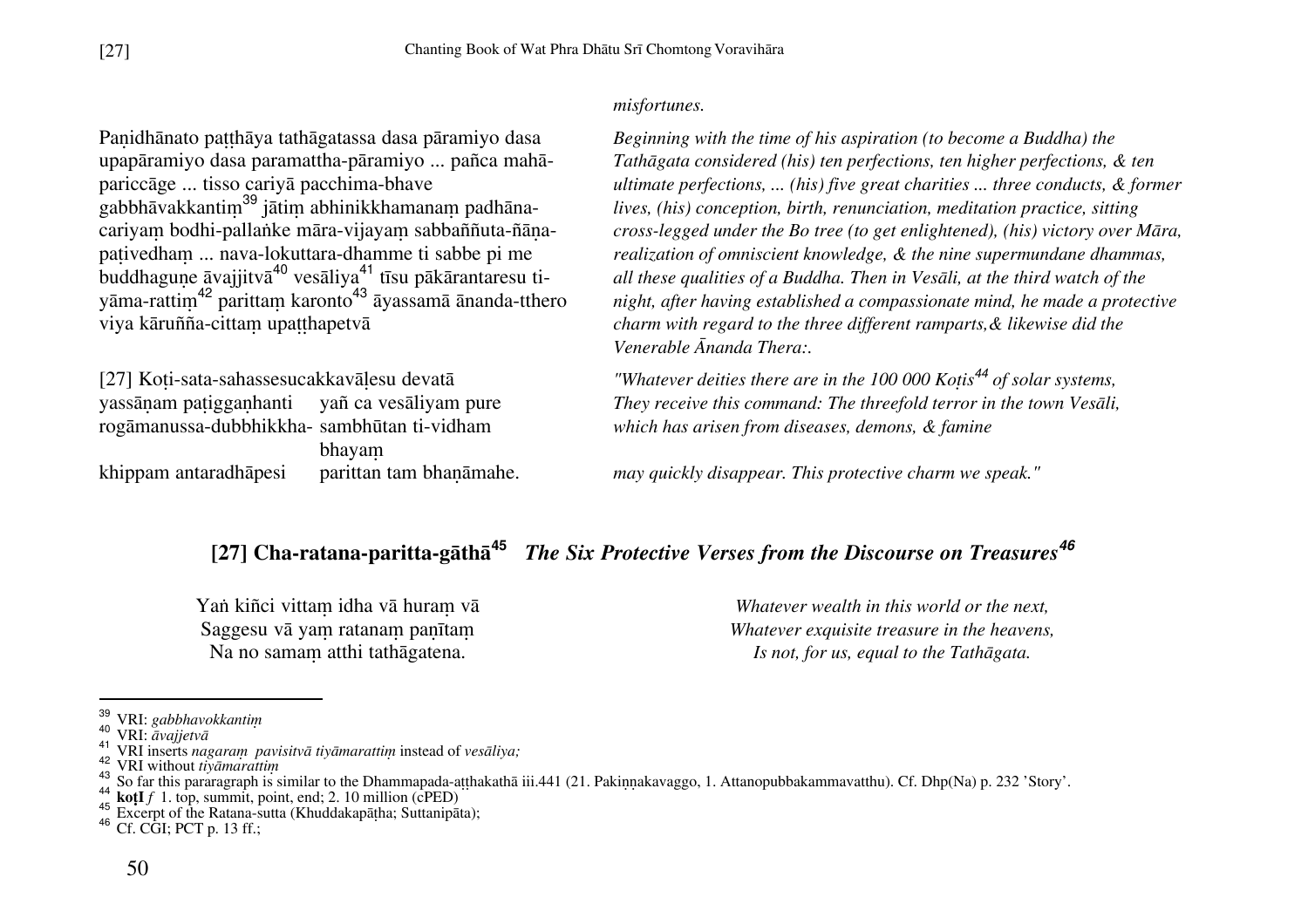Idam pi buddhe ratanam panītam Etena saccena suvatthi hotu.

Khayam virāgam amatam panītam Yad ajjhagā sakayamunī [47](#page-50-0) samāhito Na tena dhammena sam'atthi kiñci. Idam pi dhamme ratanam panītam Etena saccena suvatthi hotu.

Yam buddha-settho parivannayī sucim Samādhim ānantarikaññam āhu Samādhinā tena samo na vijjati. Idam pi dhamme ratanam panītam Etena saccena suvatthi hotu.

Ye puggalā attha satam pasatthā Cattāri etāni yugāni honti Te dakkhineyyā sugatassa sāvakā [28] Etesu dinnāni mahapphalāni. Idam pi sanghe ratanam panītam Etena saccena suvatthi hotu.

Ye suppayuttā manasā dalhena Nikkāmino gotama-sāsanamhi Te pattipattā amatam vigayha Laddhā mudhā nibbutim bhuñjamānā. Idam pi sanghe ratanam panītam Etena saccena suvatthi hotu.

*This, too, is an exquisite treasure in the Buddha. By this truth may there be well-being.* 

*The exquisite Deathless − dispassion, ending − Discovered by the Sakyan Sage while in concentration: There is nothing equal to that Dhamma. This, too, is an exquisite treasure in the Dhamma. By this truth may there be well-being.* 

<span id="page-50-0"></span>*What the excellent Awakened One extolled as pure And called the concentration of unmediated knowing: No equal to that concentration can be found. This, too, is an exquisite treasure in the Dhamma. By this truth may there be well-being.* 

*The eight persons − the four pairs − praised by those at peace: They, disciples of the One Well-Gone, deserve offerings. What is given to them bears great fruit. This, too, is an exquisite treasure in the Saïgha. By this truth may there be well-being.* 

*Those who, devoted, firm-minded, Apply themselves to Gotama's message, On attaining their goal, plunge into the Deathless, Freely enjoying the Liberation they've gained. This, too, is an exquisite treasure in the Saïgha. By this truth may there be well-being.* 

. . .

 $\overline{\phantom{a}}$ <sup>47</sup> CGI, VRI: *sakyamunī*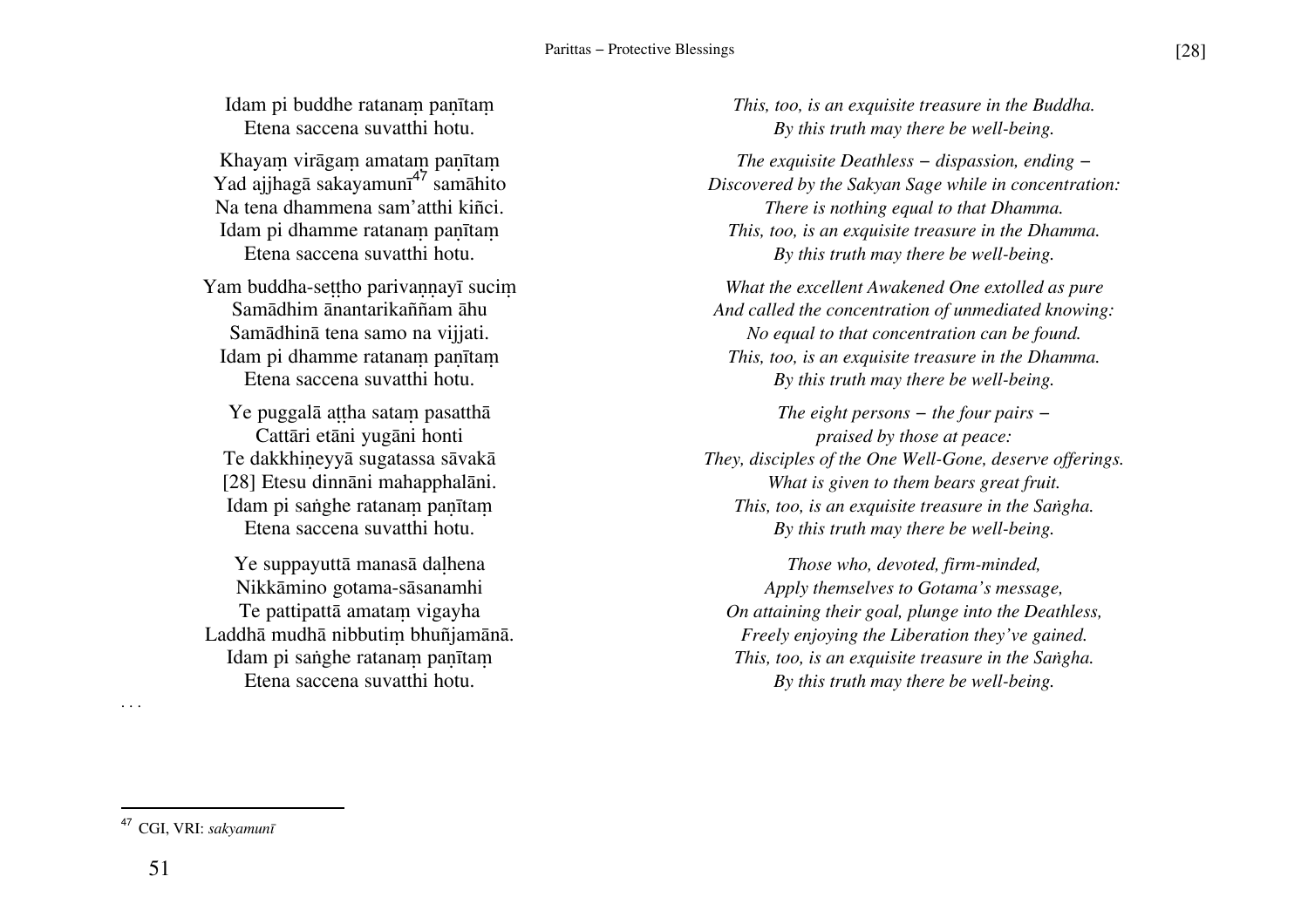Khīnam purānam navam n' atthi sambhavam Viratta-cittāyatike bhavasmim Te khīna-bījā avirulhi-chandā Nibbanti dhīrā yathā'yam-padīpo. Idam pi sanghe ratanam panītam Etena saccena suvatthi hotu.

> Yānīdha bhūtāni samāgatāni, bhummāni vā yāni va antalikkhe; thatāgatam devamanussapūjitam, buddham namassāma suvatthi hotu.

Yānīdha bhūtāni samāgatāni, bhummāni vā yāni va antalikkhe; tathāgatam devamanussapūjitam, dhammam namassāma suvatthi hotu.

Yānīdha bhūtāni samāgatāni, bhummāni vā yāni va antalikkhe; [29] tathāgatam devamanussapūjitam, sangham namassāma suvatthi hotu.

*Ended the old, there is no new taking birth. Dispassioned their minds toward further becoming, They, with no seed, no desire for growth, The wise, they go out like this flame. This, too, is an exquisite treasure in the Saïgha. By this truth may there be well-being.* 

*Whatever (non-human) beings are assembled here, terrestrial or celestial, come let us salute the Buddha, the Tathāgata (the perfect One), honored by gods and men. May there be happiness.* 

> <span id="page-51-0"></span>*Whatever beings are assembled here terrestrial or celestial, come let us salute the perfect Dhamma, honored by gods and men. May there be happiness.*

Whatever beings are assembled here terrestrial or celestial, come let us salute the perfect Sangha, honored by gods and men. May there be happiness.

## **[29] Karanīya-metta-sutta** *The Discourse on Lovingkindness*<sup>[48](#page-51-0)</sup>

Karanīyam attha-kusalena yan tam santam padam abhisamecca, Sakko ujū ca suhujū ca suvaco c' assa mudu anatimānī,

*This is to be done by one skilled in aims Who wants to break through to the state of peace: Be capable, upright, & straightforward, Easy to instruct, gentle, & not conceited,* 

 $\overline{\phantom{a}}$  $^{48}$  Cf. BCI; PCT p. 15 f.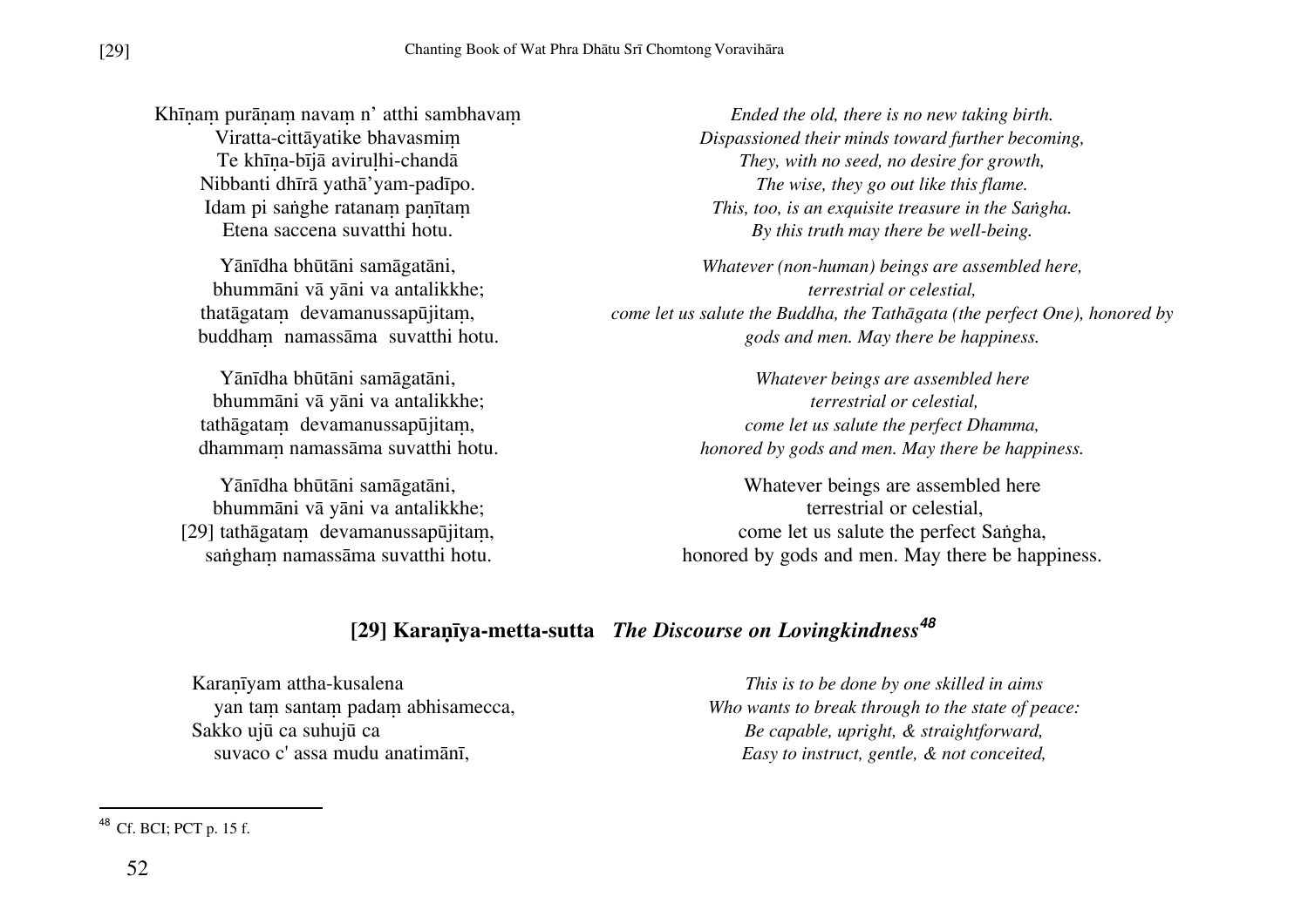Santussako ca subharo ca appakicco ca sallahuka-vutti, Santindriyo ca nipako ca appagabbho kulesu ananugiddho. Na ca khuddam samācare kiñci yena viññū pare upavadeyyum. Sukhino vā khemino hontu sabbe sattā bhavantu sukhitattā. Ye keci pāna-bhūtatthi tasā vā thāvarā vā anavasesā, Dīghā vā ye mahantā vā majjhimā rassakā anuka-thūlā, Ditthā vā ye ca aditthā ye ca dūre vasanti avidūre, Bhūtā vā sambhavesī vā sabbe sattā bhavantu sukhitattā. Na paro param nikubbetha nātimaññetha katthaci nam kiñci, Byārosanā pañīgha-saññā nāññam aññassa dukkham iccheyya. Mātā yathā niyam puttam āyusā eka-puttam anurakkhe, Evam pi sabba-bhūtesu mānasam bhāvaye aparimānam. Mettañ ca sabba-lokasmim mānasam bhāvaye aparimānam, Uddham adho ca tiriyañ ca asambādham averam asapattam.

*Content & easy to support, with few duties, living lightly, With peaceful faculties, masterful, modest, & no greed for supporters.* 

*Do not do the slightest thing that the wise would later censure. (Think:) Happy & secure, may all beings be happy at heart.* 

*Whatever beings there may be, weak or strong, without exception, Long, large, middling, short, subtle, blatant,* 

*Seen or unseen, near or far, Born or seeking birth: May all beings be happy at heart.* 

*Let no one deceive another or despise anyone anywhere, Or through anger or resistance wish for another to suffer.* 

*As a mother would risk her life to protect her child, her only child, Even so should one cultivate a limitless heart with regard to all beings.* 

*With good will for the entire cosmos, cultivate a limitless heart: Above, below, & all around, unobstructed, without enmity or hate.*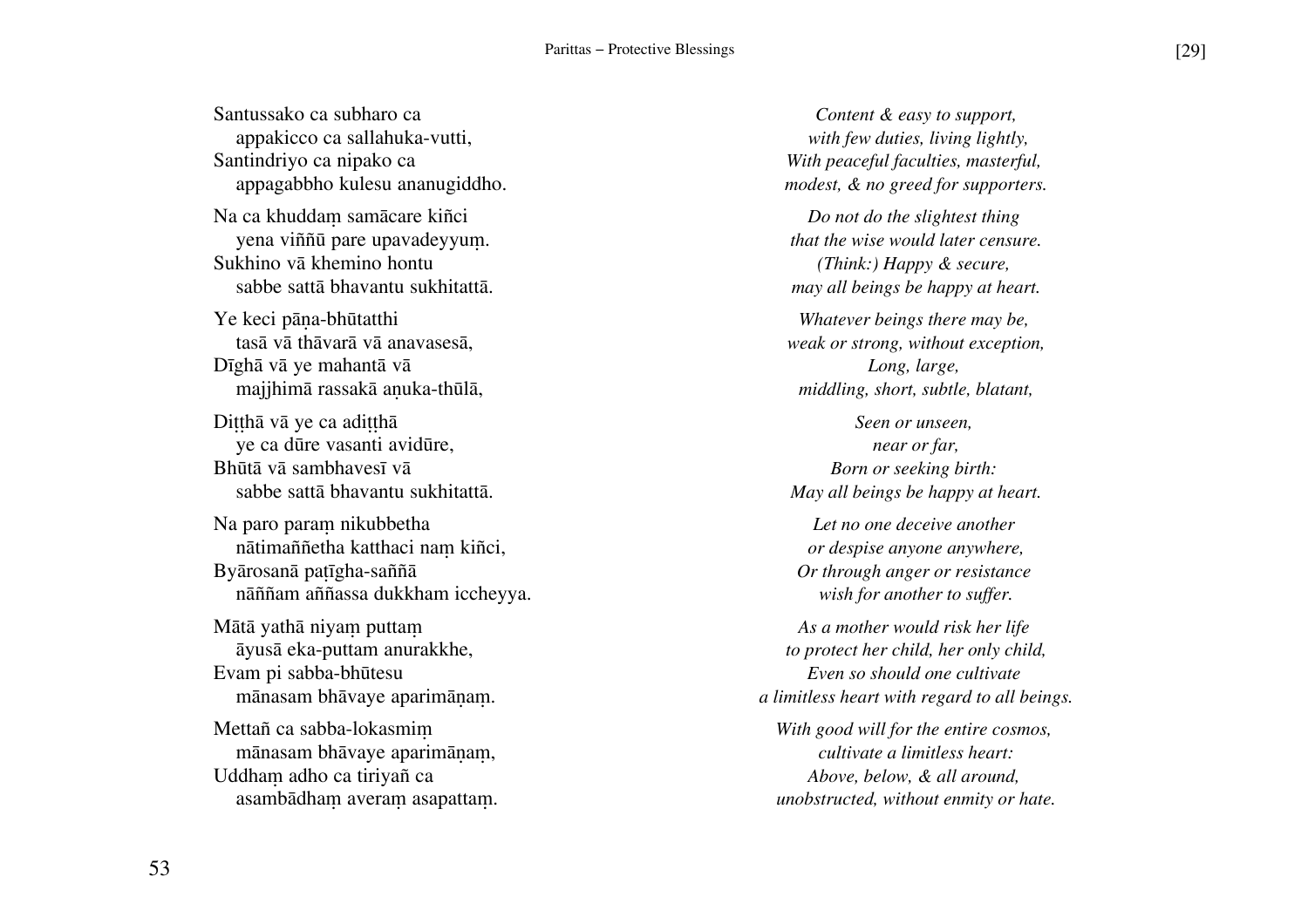Titthañ caram nisinno vā sayāno vā yāva tassa vigata-middho, Etam satim adhittheyya brahmam etam vihāram idham āhu.

Ditthiñ ca anupagamma sīlavā dassanena sampanno, Kāmesu vineyya gedham na hi jātu gabbha-seyyam punar etī ti.

*Whether standing, walking, sitting, or lying down, as long as one is alert, One should be resolved on this mindfulness. This is called a sublime abiding here & now.* 

<span id="page-53-0"></span>*Not taken with views, but virtuous & consummate in vision, Having subdued desire for sensual pleasures, One never again will lie in the womb.* 

Karañ<sup>†</sup>ya-metta-suttam nithitam. **The** *Karañ†ya-metta-sutta ends here. The Karañ†ya-metta-sutta ends**here.* 

# **[30] Khandha-paritta-gāthā** *The Group Protection***[49](#page-53-0)**

Virūpakkhehi me mettam mettam Erāpathehi me chabyāputtehi me mettam mettam kanhā-gotamakehi ca Apādakehi me mettam mettam di-pādakehi me Catuppadehi me mettam mettam bahuppadehi me Mā mam apādako himsi mā mam himsi di-pādako Mā mam catuppado himsi mā mam himsi bahuppado Sabbe sattā sabbe pāñā sabbe bhūtā ca kevalā Sabbe bhadrāni passantu mā kiñci pāpam āgamā

Appamāõo Buddho appamāõo dhammo appamāõo saïgho *The Buddha, Dhamma, & Saïgha are limitless.* 

Pamāna-vantāni sirim-sapāni, Ahi vicchikā sata-padī unnānābhī sarabū mūsikā,

*I have good will for the Virupakkhas, the Erapathas, the Chabya descendants,& the Black Gotamakas.* 

*I have good will for footless beings, two-footed, four-footed, & many-footed beings.* 

*May footless beings, two-footed beings, four-footed beings, & many-footed beings do me no harm.* 

*May all creatures, all breathing things, all beings − each & every one − meet with good fortune. May none of them come to any evil.* 

*There is a limit to creeping things − snakes, scorpions, centipedes, spiders, lizards, & rats.* 

 $\overline{\phantom{a}}$ <sup>49</sup> Cf. BCI; BBC p. 83; PCT p. 17 f.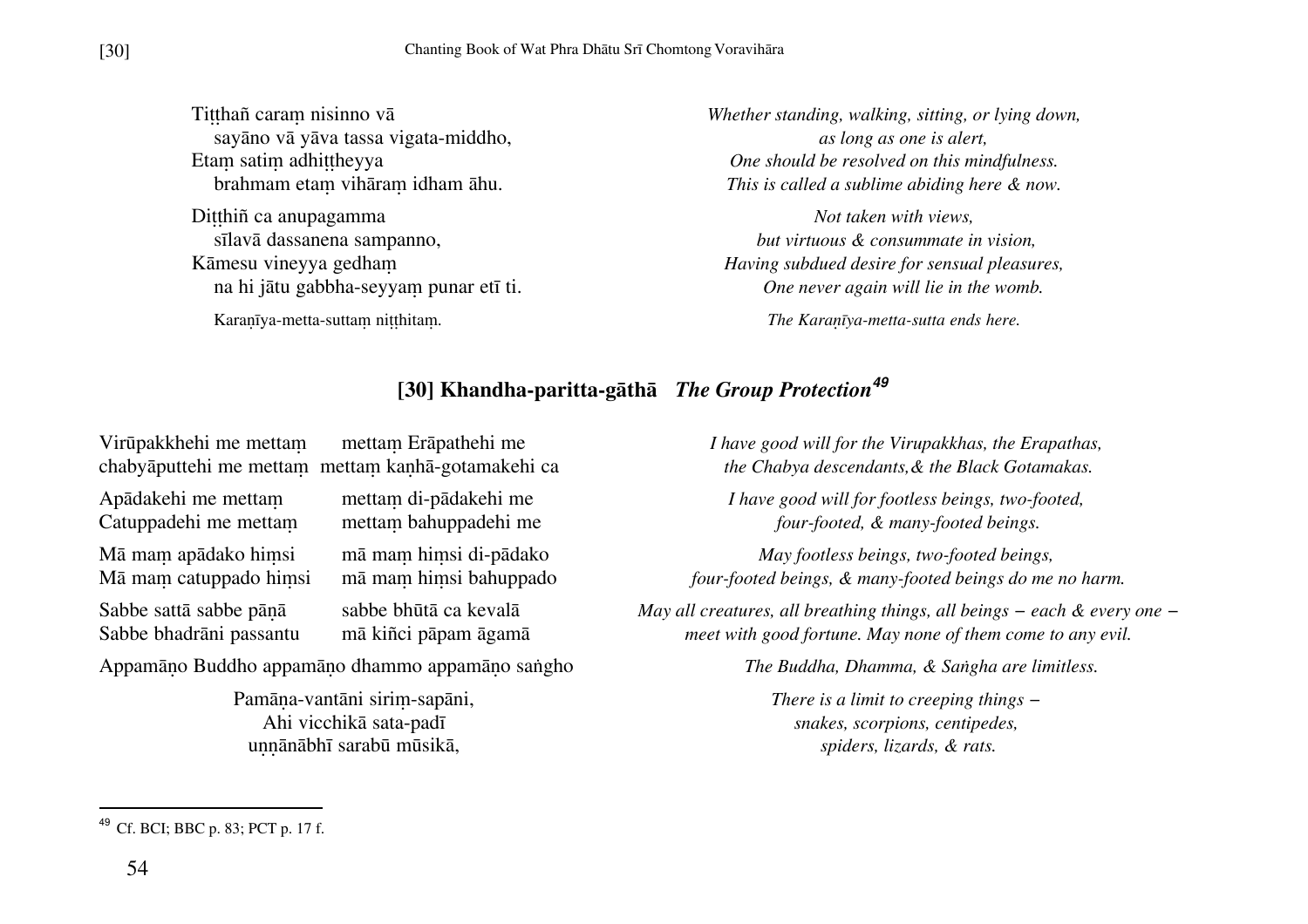Katā me rakkhā, Katā me parittā, Patikkamantu bhūtāni.

So 'ham namo Bhagavato, Namo sattannam Sammā-sambuddhānam. *I have made this protection, I have made this spell. May the beings depart.* 

<span id="page-54-1"></span><span id="page-54-0"></span>*I pay homage to the Blessed One, homage to the seven Perfectly Self-awakened Ones.* 

## **[30] Vattaka-paritta** *The Baby Quail's Protection*<sup>[50](#page-54-0)</sup>

Atthi loke sīla-guno saccam soceyy'anuddayā Tena saccena kāhāmi sacca-kiriyam-anuttaram Āvajjitvā dhamma-balam saritvā pubbake jine Sacca-balam-avassāya sacca-kiriyam-akāsa'ham Santi pakkhā apattanā santi pādā avañcanā

Mātā pitā ca nikkhantā jāta-veda patikkama [31]

Saha sacce kate mayham mahāpajjalito sikhī Vajjesi solasa karīsāni udakam patvā yathā sikhī Saccena me samo n' atthi esā me saccapāramī ti.

*There is in this world the quality of virtue, truth, purity, tenderness. In accordance with this truth I will make an unsurpassed vow of truth.* 

*Sensing the strength of the Dhamma, calling to mind the victors of the past, In dependence on the strength of truth, I made an unsurpassed vow of truth:* 

*Here are wings with no feathers, here are feet that can't walk. My mother & father have left me. Fire, go back!* 

*When I made my vow with truth, the great crested flames Avoided the sixteen acres around me as if they had come to a body of water. My truth has no equal: Such is my perfection of truth.* 

## **[31] Mora-paritta** *The Peacock's Protection***[51](#page-54-1)**

 Udetayañ cakkhumā eka-rājā Harissa-vanno pathavi-ppabhāso Tam tam namassāmi harissa-vannam pathavi-ppabhāsam Tayajja guttā viharemu divasam.

*The One King, rising, with Vision, Golden-hued, illumining the Earth: I pay homage to you, golden-hued, illumining the Earth. Guarded today by you, may I live through the day.*

 $\overline{\phantom{a}}$  $^{50}_{54}$  Cf. BCI; BBC p. 83; PCT p. 18 f.  $51$  Cf. BCI;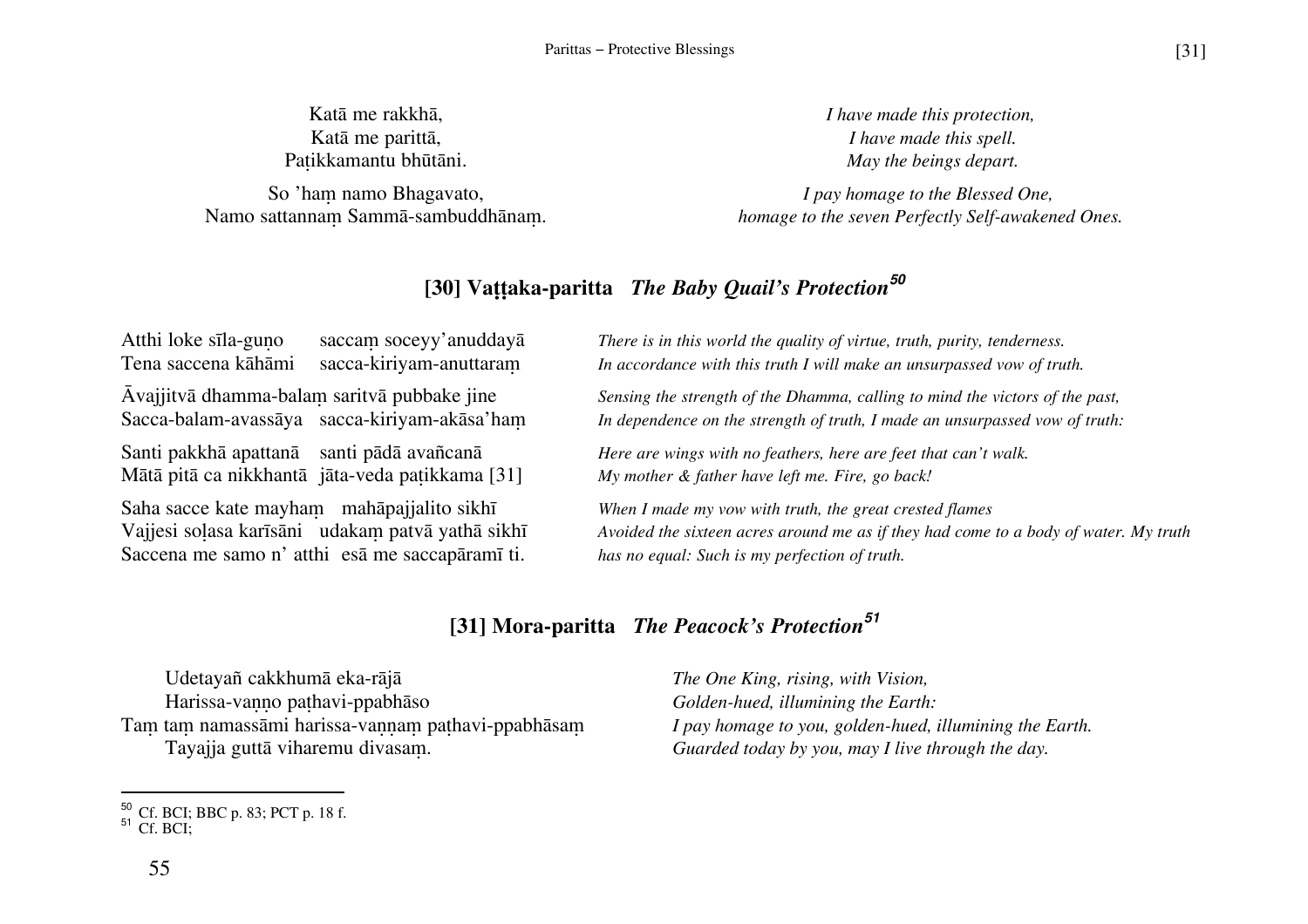| Ye brāhmanā vedagu sabba-dhamme                    | Those Brahmans who are knowers of all truths,                         |
|----------------------------------------------------|-----------------------------------------------------------------------|
| Te me namo te ca mam pālayantu.                    | I pay homage to them; may they keep watch over me.                    |
| Namatthu buddhānam namatthu bodhiyā.               | Homage to the Awakened Ones. Homage to Awakening.                     |
| Namo vimuttānam namo vimuttiyā.                    | Homage to the Released Ones. Homage to Release.                       |
| Imam so parittam katvā moro carati esanā.          | Having made this protection, the peacock sets out in search for food. |
| Apetayañ cakkhumā eka-rājā                         | The One King, setting, with Vision,                                   |
| Harissa-vanno pathavippabhāso                      | Golden-hued, illumining the Earth:                                    |
| Tam tam namassāmi harissa-vaņņam pathavi-ppabhāsam | I pay homage to you, golden-hued, illumining the Earth.               |
| Tayajja guttā viharemu rattim                      | Guarded today by you, may I live through the night.                   |
| Ye brāhmanā vedagu sabba-dhamme                    | Those Brahmans who are knowers of all truths,                         |
| Te me namo te ca mam pālayantu.                    | I pay homage to them; may they keep watch over me.                    |
| Namatthu buddhānam namatthu bodhiyā                | Homage to the Awakened Ones, Homage to Awakening.                     |
| Namo vimuttānam namo vimuttiyā                     | Homage to the Released Ones, Homage to Release.                       |
| Imam so parittam katvā moro vāsamakappayīti.       | Having made this protection, the peacock arranges his nest.           |

# <span id="page-55-0"></span>**[32] Āñānāñiya-paritta** *Homage to the Seven Past Buddhas***[52](#page-55-0)**

| Vipassissa namatthu    | cakkhumantassa sirīmato                                                   | Homage to Vipassi, possessed of vision & splendor.                                                           |
|------------------------|---------------------------------------------------------------------------|--------------------------------------------------------------------------------------------------------------|
| Sikhissa pi namatthu   | sabba-bhūtānukampino                                                      | Homage to Sikhi, sympathetic to all beings.                                                                  |
| Vessabhussa namatthu   | nhātakassa tapassino                                                      | Homage to Vesabhū, cleansed, austere.                                                                        |
| Namatthu Kakusandhassa | māra-senappamaddino                                                       | Homage to Kakusandha, crusher of Mara's host.                                                                |
| Konāgamanassa namatthu | Brāhmanassa vusīmato                                                      | Homage to Konāgamana, the Brahman who lived the life perfected.                                              |
| Kassapassa namatthu    | vippamuttassa sabbadhi                                                    | Homage to Kassapa, entirely released.                                                                        |
| Angīrasassa namatthu   | Sakya-puttassa sirīmato<br>Yo imam dhammam adesesi sabba-dukkhāpanūdanam. | Homage to Angirasa, splendid son of the Sakyans,<br>who taught this Dhamma $-$ the dispelling of all stress. |

 $\overline{a}$ <sup>52</sup> Cf. BCI; PCT p. 22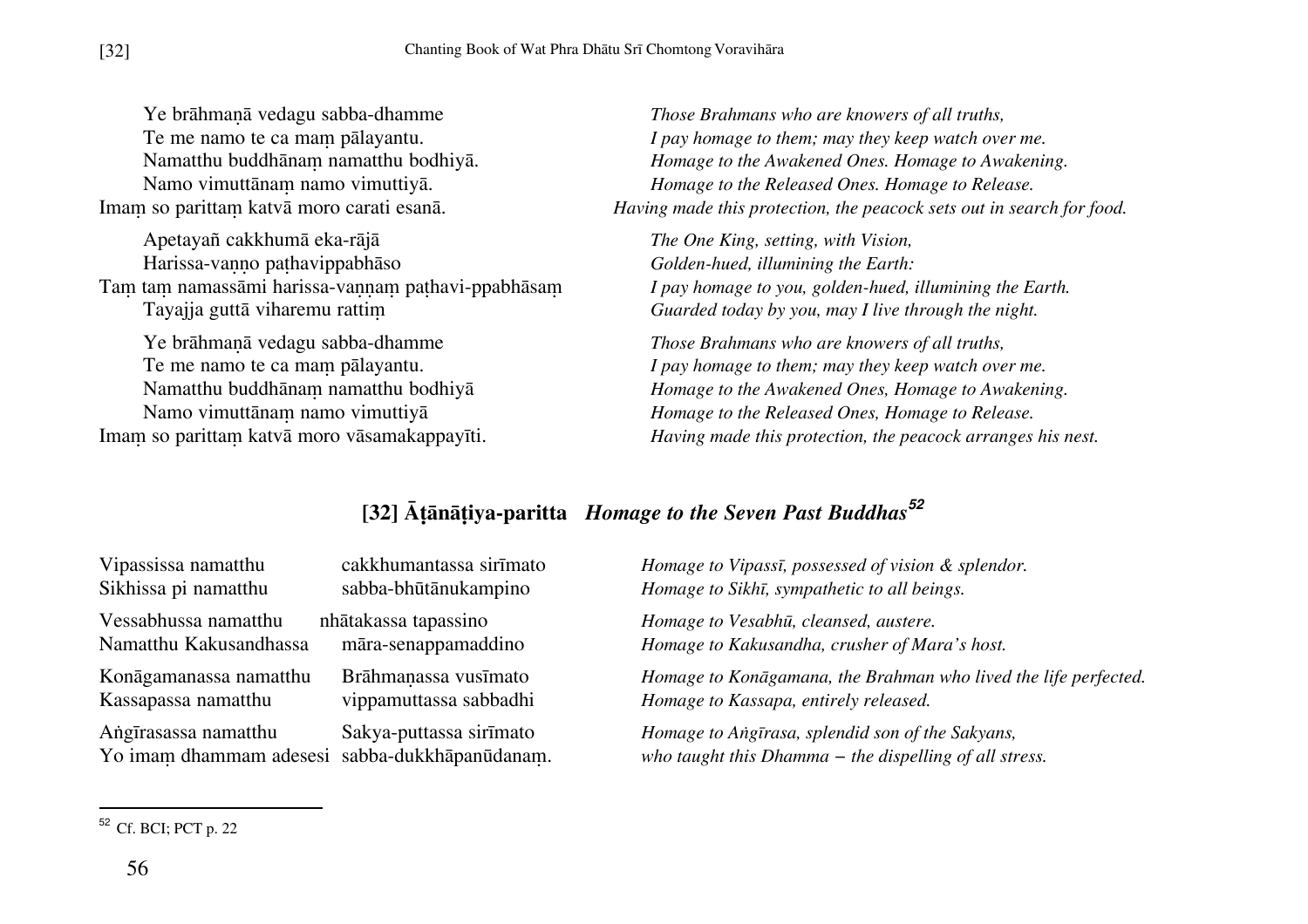| Ye cāpi nibbutā loke<br>Te janā apisunā         | yathābhūtam vipassisum<br>mahantā vītasāradā      | Those unbound in the world, who have seen things as they are, Great<br>Ones of gentle speech, thoroughly mature,                                          |
|-------------------------------------------------|---------------------------------------------------|-----------------------------------------------------------------------------------------------------------------------------------------------------------|
| Hitam deva-manussānam<br>Vijjā-carana-sampannam | yam namassanti Gotamam<br>mahantam vītasāradam    | Even they pay homage to Gotama, the benefit of human & heavenly<br>beings, Consummate in knowledge & conduct, the Great One,<br><i>thoroughly mature.</i> |
|                                                 | (Vijjācaraņa-sampannam uddham vandāma Gotaman ti) | (We revere the Buddha Gotama, consummate in knowledge & conduct.)                                                                                         |

### **[32] Aïgulimāla-paritta** *(Venerable) Aïgulimāla's Protection*

Yato 'ham bhagini ariyāya jātiyā jāto, Nābhijānāmi sañcicca pānam jīvitā voropetā, Tena saccena sotthi te hotu sotthi gabbhassa.

(REPEAT 3 TIMES)

<span id="page-56-0"></span>*Sister, since being born in the Noble Birth, I am not aware that I have intentionally deprived a being of life. By this truth may you be well, and so may the child in your womb.*

## **[33] Bojjhaïga-paritta** *The Factor-of-Awakening Protection***[53](#page-56-0)**

Bojjhango sati-sankhāto dhammānam vicayo tathā Viriyam-pīti-passaddhi- bojihangā ca tathāpare Samādh'upekkha-bojjhangā satt' ete sabba-dassinā Muninā sammadakkhātā bhāvitā bahulīkatā Samvattanti abhiññāya nibbānāya ca bodhiyā Etena sacca-vajjena sotthi te hotu sabbadā.

Ekasmim samaye nātho Moggallānañ ca Kassapam Gilāne dukkhite disvā bojihange satta desayi Te ca tam abhinanditvā rogā muccimsu tamkhane *The factors for Awakening include mindfulness, investigation of qualities, persistence, rapture, & serenity factors for Awakening, plus Concentration & equanimity factors for Awakening. These seven, which the All-seeing Sage has perfectly taught, when developed & matured bring about heightened knowledge, Liberation, & Awakening. By the saying of this truth, may you always be well.*

*At one time, our Protector seeing that Moggallana & Kassapa Were sick & in pain, taught them the seven factors for Awakening. They, delighting in that, were instantly freed from their illness.* 

 $\overline{a}$ <sup>53</sup> Cf. BCI; PCT 20 f.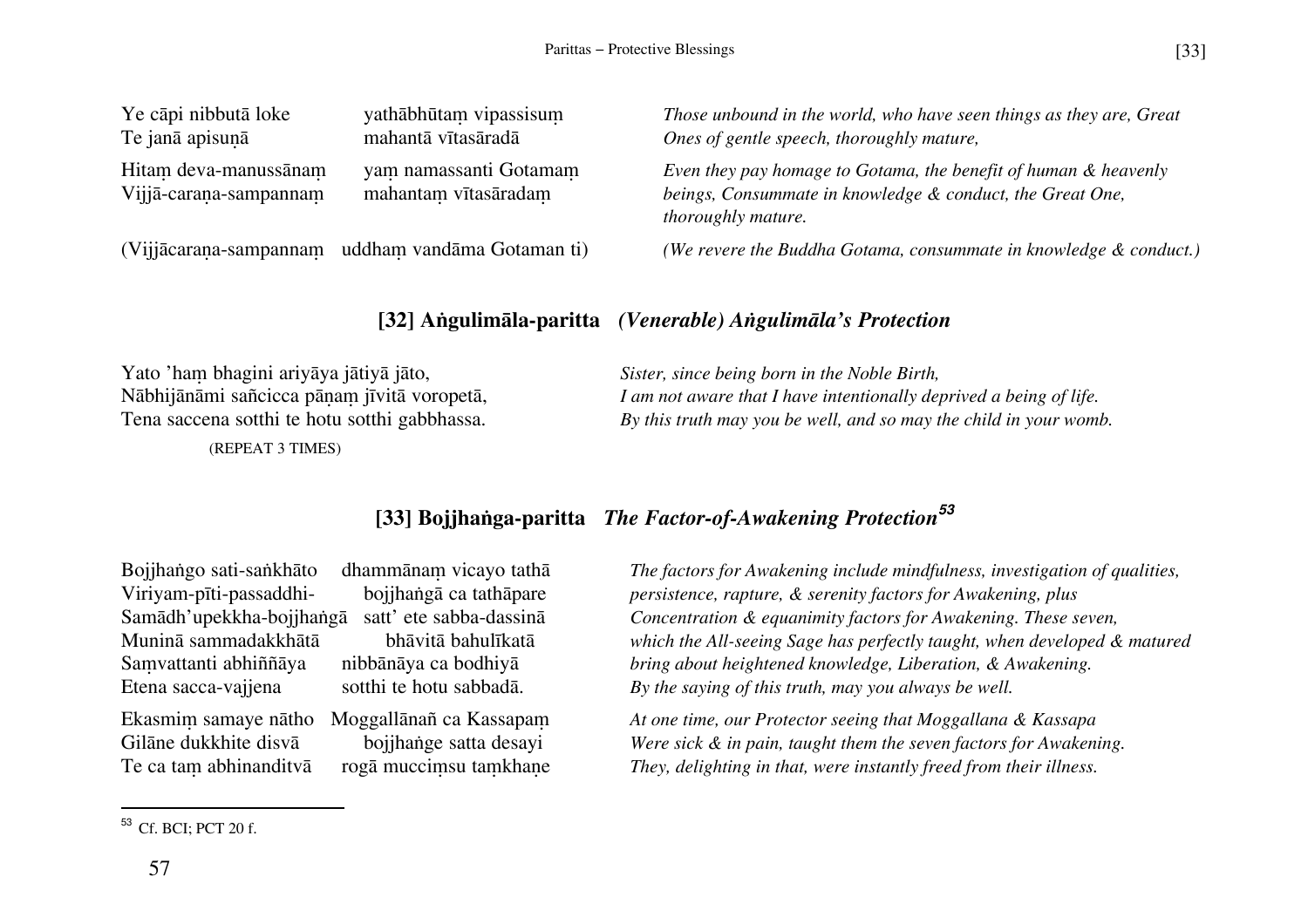| Etena sacca-vajiena                                                                            | sotthi te hotu sabbadā.                                                                         | By the saying of this truth, may you always be well.                                                                                                                                                                |
|------------------------------------------------------------------------------------------------|-------------------------------------------------------------------------------------------------|---------------------------------------------------------------------------------------------------------------------------------------------------------------------------------------------------------------------|
| Ekadā dhamma-rājā pi<br>Cunda-ttherena taññ eva<br>Sammoditvā ca ābādhā<br>Etena sacca-vajiena | gelaññenābhipīlito<br>bhanāpetvāna sādaram<br>tamhā vutthāsi thānaso<br>sotthi te hotu sabbadā. | Once, when the Dhamma King was afflicted with fe<br>He had the Elder Cunda recite that very teaching w<br>And as he approved, he rose up from that disease.<br>By the saying of this truth, may you always be well. |
| Pahīnā te ca ābādhā<br>Maggāhata-kilesā va                                                     | tinnannam pi mahesinam<br>pattānuppatti-dhammatam                                               | Those diseases were abandoned by the three great.<br>Just as defilements are demolished by the Path<br>In accordance with step-by-step attainment.                                                                  |
| Etena sacca-vajjena                                                                            | sotthi te hotu sabbadā.                                                                         | By the saying of this truth, may you always be well.                                                                                                                                                                |

*Once, when the Dhamma King was afflicted with fever, <i>Ketaber <i>Kery teaching* with *devotion. And as he approved, he rose up from that disease. By the saying of this truth, may you always be well.*

*Those diseases were abandoned by the three great seers, Just as defilements are demolished by the Path <i><u>Istep</u> attainment. By the saying of this truth, may you always be well.*

## **[34] Abhaya-paritta** *The Danger-free Protection*

Yan dunnimittam avamañgalañ ca Yo cāmanāpo sakunassa saddo Pāpaggaho dussupinam akantam Buddhānubhāvena vināsamentu.

Yan dunnimittam avamañgalañ ca Yo cāmanāpo sakunassa saddo Pāpaggaho dussupinam akantam Dhammānubhāvena vināsamentu.

Yan dunnimittam avamañgalañ ca Yo cāmanāpo sakunassa saddo Pāpaggaho dussupinam akantam Sanghānubhāvena vināsamentu.

*Whatever unlucky portents & ill omens, And whatever distressing bird calls, Evil planets, upsetting nightmares: By the Buddha's power may they be destroyed.* 

*Whatever unlucky portents & ill omens, And whatever distressing bird calls, Evil planets, upsetting nightmares: By the Dhamma's power may they be destroyed.* 

*Whatever unlucky portents & ill omens, And whatever distressing bird calls, Evil planets, upsetting nightmares: By the Saïgha's power may they be destroyed.*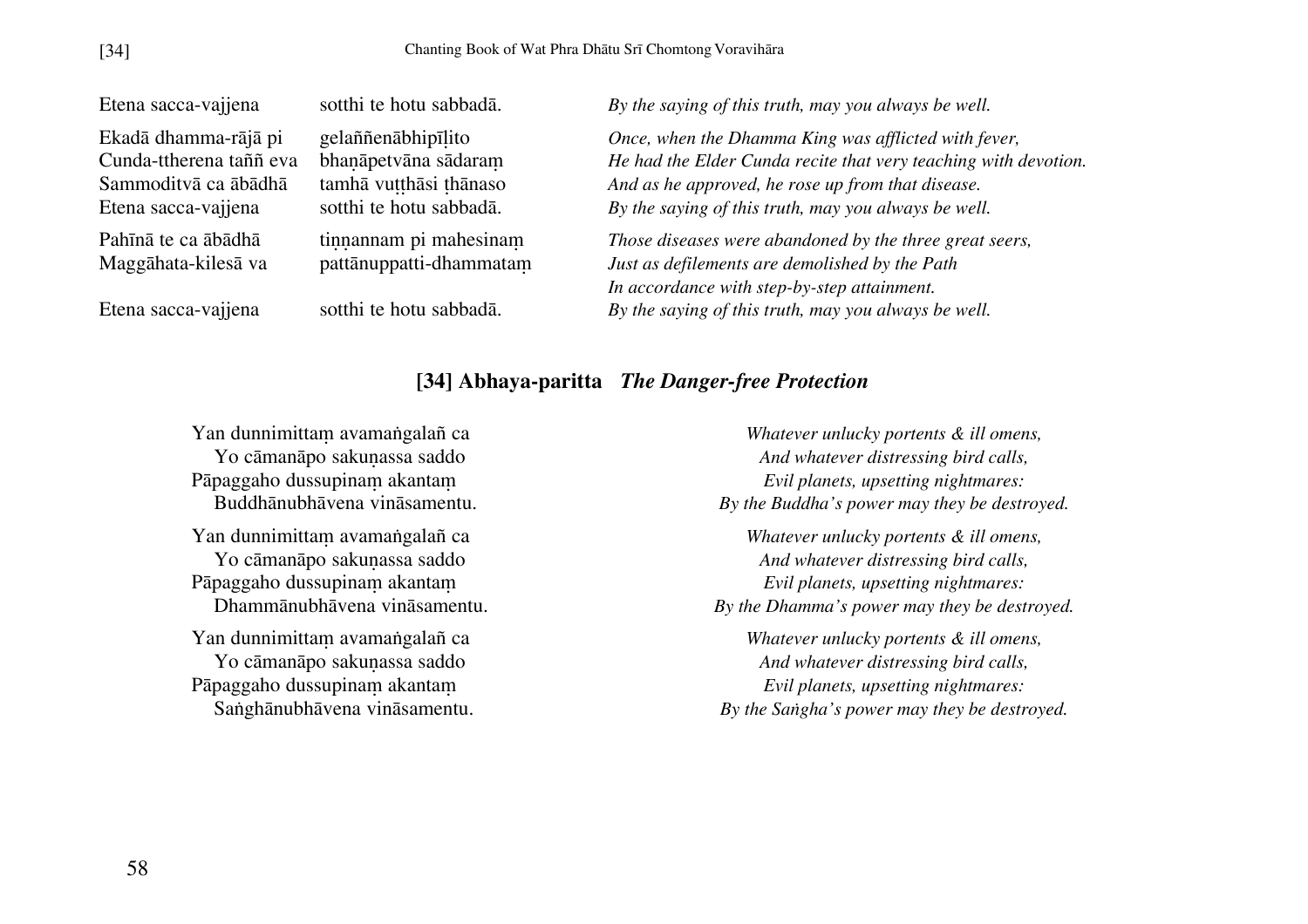**[34] "Sakkatvā buddha-ratanaü ..."** *"Having revered the jewel of the Buddha ..."* **[54](#page-58-0)**

Sakkatvā buddha-ratanam Osatham uttamam varam Hitam deva-manussānam Buddha-tejena sotthinā Nassant'upaddavā sabbe Dukkhā vūpasamentu te. Sakkatvā dhamma-ratanam Osatham uttamam varam Parilāhūpasamanam Dhamma-tejena sotthinā Nassant'upaddavā sabbe Bhayā vūpasamentu te. Sakkatvā sangha-ratanam Osatham uttamam varam Āhuneyyam pāhuneyyam Sangha-tejena sotthinā Nassant' upaddavā sabbe Rogā vūpasamentu te.  $[35]$  N' atthi me saranam aññam Buddho me saranam varam Etena sacca-vajjena Hotu te jaya-mangalam.

N' atthi me saranam aññam Dhammo me saranam varam

*Having revered the jewel of the Buddha, The highest, most excellent medicine, The welfare of human & heavenly beings: Through the Buddha's might & safety May all obstacles vanish, May your sufferings grow totally calm. Having revered the jewel of the Dhamma, The highest, most excellent medicine, The stiller of feverish passion: Through the Dhamma's might & safety May all obstacles vanish, May your fears grow totally calm.* 

*Having revered the jewel of the Saïgha, The highest, most excellent medicine, Worthy of gifts, worthy of hospitality: Through the Saïgha's might & safety May all obstacles vanish, May your diseases grow totally calm.* 

<span id="page-58-0"></span>*I have no other refuge, The Buddha is my foremost refuge. Through the speaking of this truth, May you have a victory blessing.* 

*I have no other refuge, The Dhamma is my foremost refuge.* 

 $\overline{a}$  $54$  Cf. BCI (for the first six verses only; the last three verses are from a different source)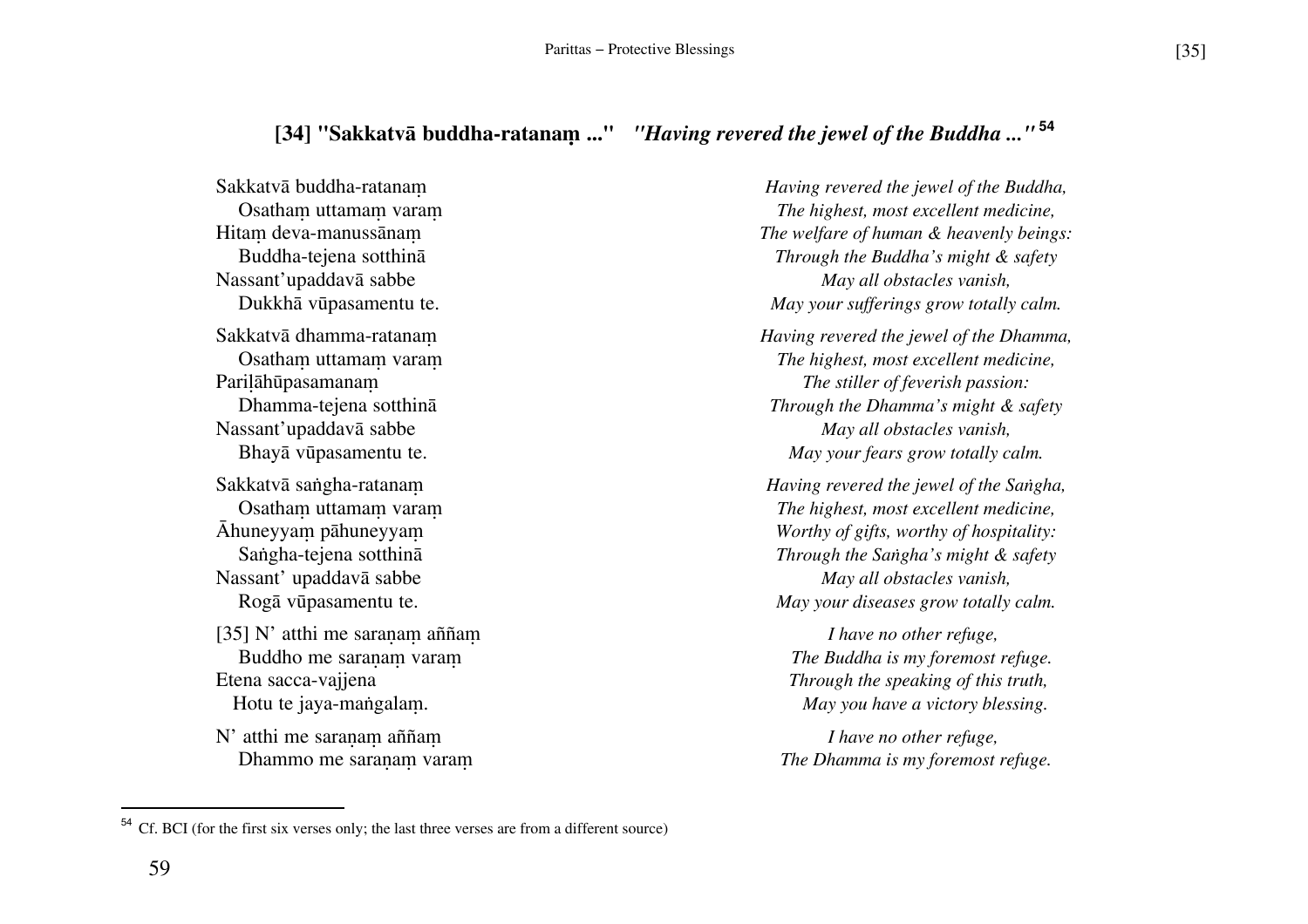| Etena sacca-vajjena         |
|-----------------------------|
| Hotu te jaya-mangalam.      |
| N' atthi me saranam aññam   |
| Sangho me saranam varam     |
| Etena sacca-vajjena         |
| Hotu te jaya-mangalam.      |
| Yam kiñci ratanam loke      |
| Vijjati vividham puthu      |
| Ratanam buddha-samam natthi |
| Tasmā sotthi bhavantu te.   |
| Yam kiñci ratanam loke      |
| Vijjati vividham puthu      |
| Ratanam dhamma-samam natthi |
| Tasmā sotthi bhavantu te.   |
| Yam kiñci ratanam loke      |
| Vijjati vividham puthu      |
| Ratanam sangha-samam natthi |
| Tasmā sotthi bhavantu te.   |

*Through the speaking of this truth, May you have a victory blessing.* 

<span id="page-59-0"></span>*I have no other refuge, The Saïgha is my foremost refuge. Through the speaking of this truth, May you have a victory blessing.* 

*Whatever kind of jewel in the world there is found by a human being, A jewel comparable to the Buddha does not exist; therefore may you be blessed.* 

*Whatever kind of jewel in the world there is found by a human being, A jewel comparable to the Dhamma does not exist; therefore may you be blessed.* 

*Whatever kind of jewel in the world there is found by a human being, A jewel comparable to the Saïgha does not exist; therefore may you be blessed.* 

## **[35] Maha-maïgala-cakkavāëa** *The Great Sphere Of Blessings***[55](#page-59-0)**

Siri-dhiti-mati-tejo-jayasiddhi-mahiddhi-mahāgunāparimita-puññādhikarassa sabbantarāya-nivāranasamatthassa bhagavato arahato sammā-sambuddhassa dvattimsa-mahā-purisa- lakkhanānubhavena

*Through the power of the 32 marks of the Great Man belonging to the Blessed One, the Worthy One, the Perfectly Self-awakened One, who through his accumulation of merit is endowed with glory, steadfastness of intent, majesty, victorious power, great might, countless great virtues, who resolves all dangers & obstacles,* 

 $\overline{a}$ <sup>55</sup> Cf. BBC p. 27 ff.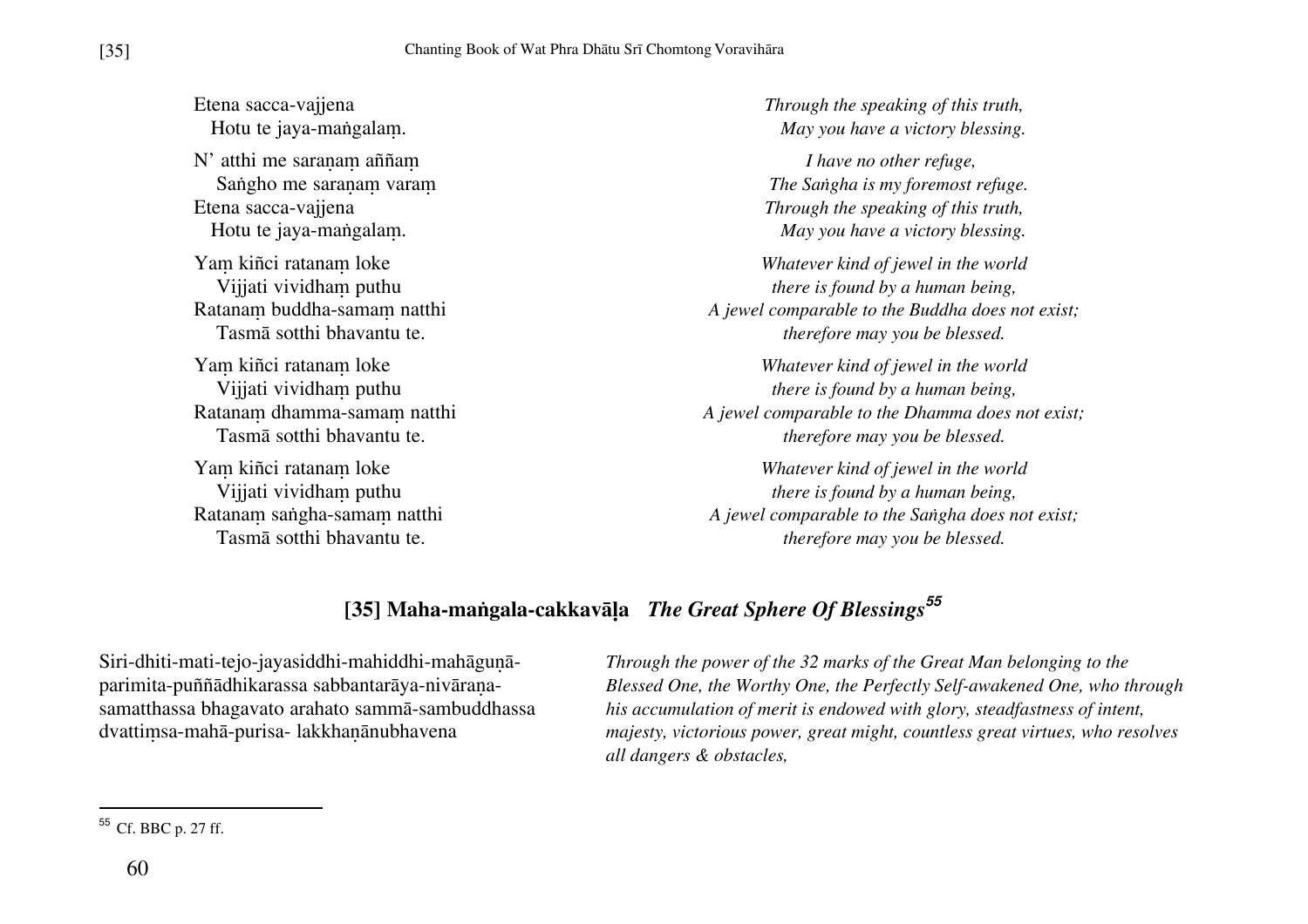| asītyānubyañjanānubhavena                                | through the power of his 80 minor characteristics,                             |
|----------------------------------------------------------|--------------------------------------------------------------------------------|
| atthuttara-sata-mangalānubhavena                         | through the power of his 108 blessings                                         |
| chabbanna-ramsiyānubhāvena ketumālānubhāvena             | through the power of his six-fold radiance, through the power of the aura      |
|                                                          | surrounding his head,                                                          |
| dasa-pāramitānubhāvena dasa-upapāramitānubhāvena dasa-   | through the power of his ten perfections, ten higher perfections, & ten        |
| paramattha-pāramitānubhāvena                             | ultimate perfections,                                                          |
| sīla-samādhi-paññānubhāvena                              | through the power of his virtue, concentration, & discernment;                 |
| buddhānubhāvena dhammānubhāvena saṅghānubhāvena          | through the power of the Buddha, Dhamma, & Sangha,                             |
| tejānubhāvena iddhānubhāvena balānubhāvena               | through the power of his majesty, might, & strength,                           |
| ñeyya-dhammānubhāvena                                    | through the power of the Dhammas that can be known,                            |
| caturāsīti-sahassa-dhamma-kkhandhānubhāvena              | through the power of the 84,000 divisions of the Dhamma,                       |
| nava-lokuttara-dhammānubhāvena                           | through the power of the nine transcendent Dhammas,                            |
| atthangika-maggānubhāvena                                | through the power of the eightfold path,                                       |
| attha-samāpattiyānubhāvena                               | through the power of the eight meditative attainments,                         |
| chaļabhiññānubhāvena catu-sacca-ñāṇānubhāvena            | through the power of the six cognitive skills; through the power of his        |
|                                                          | knowledge of the four noble truths,                                            |
| dasa-bala-ñāṇānubhāvena sabbaññuta-ñāṇānubhāvena         | through the power of his knowledge of the ten strength, through the power of   |
|                                                          | his omniscience,                                                               |
| mettā-karuņā-muditā-upekkhānubhāvena                     | through the power of his good will, compassion, appreciation, & equanimity,    |
| sabba-[36]-parittānubhāvena ratana-ttaya-saraṇānubhāvena | through the power of all protective chants, through the power of refuge in the |
|                                                          | triple gem,                                                                    |
| tuyham sabba-roga-sok'upaddava-dukkha-                   | may all your diseases, griefs, misfortunes, pains, distresses, & despairs be   |
| domanass'upāyāsā vinassantu                              | destroyed,                                                                     |
| sabba-antarāyā pi vinassantu                             | may all obstructions be destroyed,                                             |
| sabba-sankappā tuyham samijjhantu                        | may all your resolves succeed,                                                 |
| dīghāyutā tuyham hotu sata-vassa-jīvena samangiko hotu   | may you live long, always attaining 100 years.                                 |
| sabbadā.                                                 |                                                                                |
| ākāsa-pabbata-vana-bhūmi-gaṅgā-mahāsamuddā ārakkhakā     | May the protective devas of the sky, mountains, forests, the Ganges River, &   |
| devatā sadā tumhe anurakkhantu.                          | the great ocean always protect you.                                            |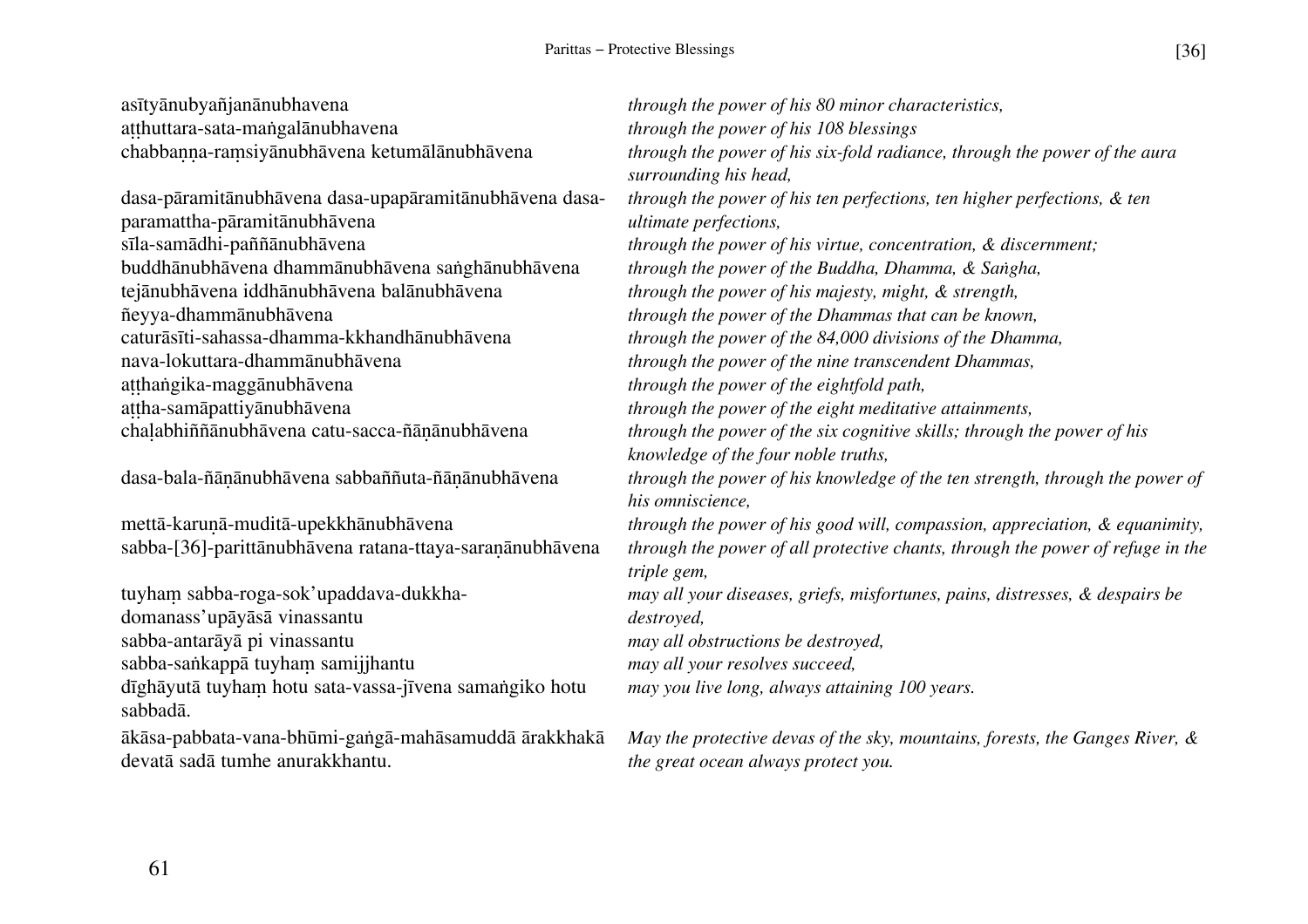# **[36] "Nakkhattayakkha ..."** *Power Of Protection***[56](#page-61-0)**

Nakkhatta-yakkha-bhūtānam pāpa-ggaha-nivāranā parittassānubhāvena hantvā tesam upaddave; (THREE TIMES)

<span id="page-61-1"></span><span id="page-61-0"></span>*By the power of this protection may no misfortunes result through stars, demons, (evil) spirits, and evil planets. May your troubles come to nothing.* 

# **[36] Dhajagga-paritta** *The Top-of-the-Banner-Staff Protection***[57](#page-61-1)**

Namo tassa bhagavato arahato sammā-sambuddhassa. (THREE TIMES)

anuttaro purisa-damma-sārathi satthā deva-manussānam buddho bhagavā ti.

uju-patipanno bhagavato sāvaka-sangho, ñāya-patipanno bhagavato sāvaka-sañgho, sāmīci-patipanno [37] bhagavato sāvaka-saṅgho,

yad idaü cattāri purisa-yugāni aññha purisa-puggalā: *i.e., the four pairs − the eight types − of Noble Ones:*

*Homage to the Blessed One, the Worthy One, the Perfectly Self-awakened One..* 

Iti pi so bhagavā araham sammā-sambuddho *He is a Blessed One, a Worthy One, a Perfectly Self-awakened One,* vijjā-caraña-sampanno sugato lokavidū *consummate in knowledge & conduct, one who has gone the good way, knower of the cosmos, unexcelled trainer of those who can be taught, teacher of human & divine*

*beings; awakened; blessed.*

Svākkhāto bhagavatā dhammo *The Dhamma is well-expounded by the Blessed One,*  sanditthiko akāliko ehipassiko *to be seen here & now, timeless, inviting all to come & see,* opanayiko paccattaü veditabbo viññūhī ti. *leading inward, to be seen by the wise for themselves.*

Supatipanno bhagavato sāvaka-saṅgho, *The Saṅgha of the Blessed One's disciples who have practiced well, the Saïgha of the Blessed One's disciples who have practiced straightforwardly, the Saïgha of the Blessed One's disciples who have practiced methodically, the Saïgha of the Blessed One's disciples who have practiced masterfully,*

 $^{56}_{57}$  PBC p. 80  $57$  Cf. BCI

 $\overline{\phantom{a}}$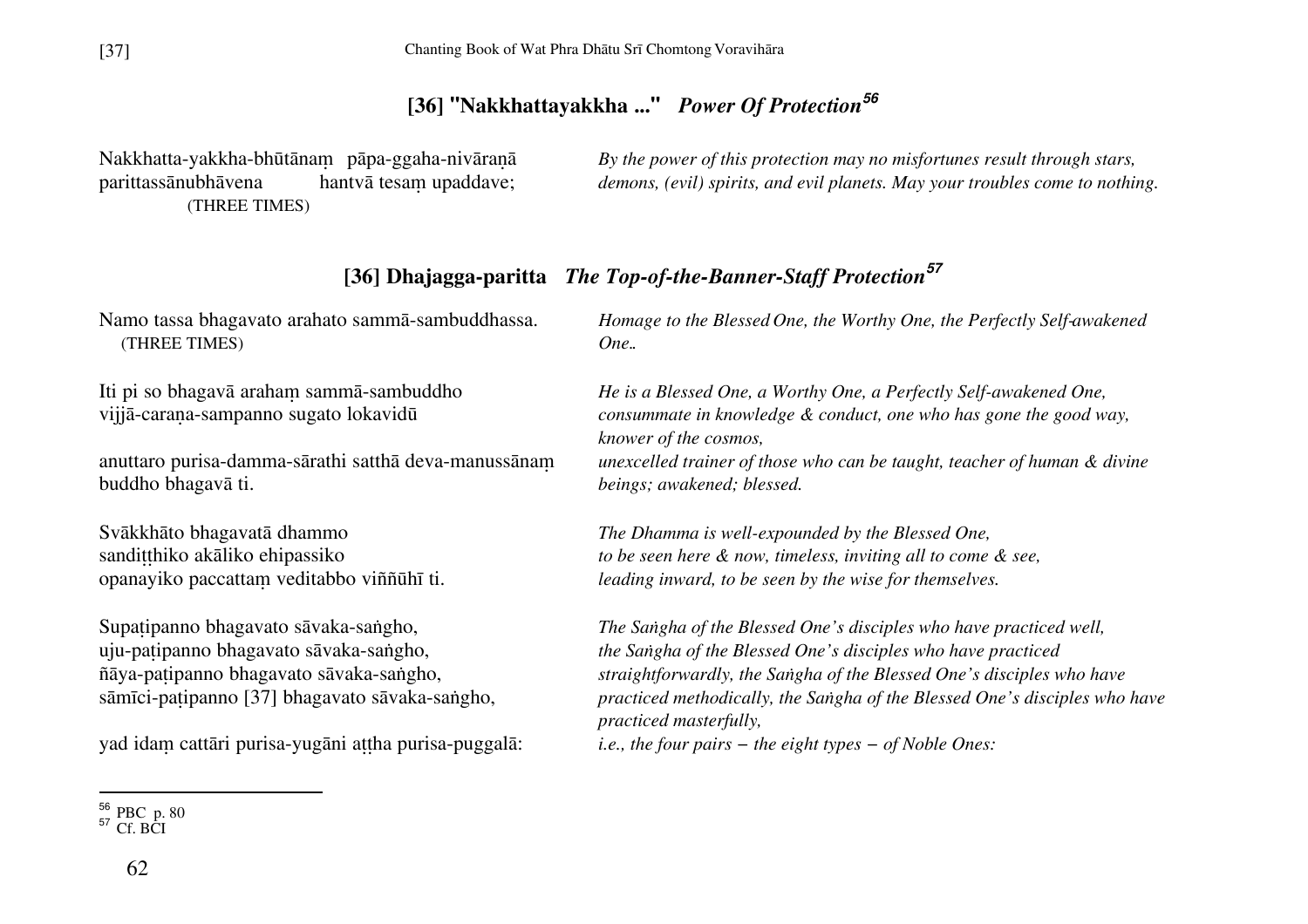esa bhagavato sāvaka-saïgho − *That is the Saïgha of the Blessed One's disciples −* anuttaram puñña-kkhettam lokassā ti. *the incomparable field of merit for the world.* 

## **[37] Buddha-jaya-maïgala-gāthā** *The Verses Of The Buddha's Auspicious Victories***[58](#page-62-0)**

Bāhum sahassam-abhinimmita-sāvudhantam Grīmekhalam udita-ghora-sasena-māram Dānādi-dhamma-vidhinā jitavā munindo

Tan-tejasā bhavatu te java-mangalāni.<sup>[59](#page-62-1)</sup>

Mārātirekam-abhiyujihita-sabba-rattim Ghorampan'ālavaka-makkham-athaddha-yakkham Khantī-sudanta-vidhinā jitavā munindo Tan-tejasā bhavatu te jaya-mangalāni.

Nālāgirim gaja-varam atimattabhūtam Dāvaggi-cakkam-asanīva sudārunantam Mett'ambuseka-vidhinā jitavā munindo Tan-tejasā bhavatu te jaya-mangalāni.

Ukkhitta-khaggam-atihattha sudārunantam Dhāvan-ti-yojana-path'anguli-mālavantam Iddhībhisaïkhata-mano jitavā munindo Tan-tejasā bhavatu te jaya-mangalāni.

āhuneyyo pāhuneyyo dakkhiõeyyo añjali-karaõīyo, *worthy of gifts, worthy of hospitality, worthy of offerings, worthy of respect,*

*Creating a form with 1,000 arms, each equipped with a weapon, Mara, on the elephant Girimekhala, uttered a frightening roar together with his troops. The Lord of Sages defeated him by means of such qualities as generosity: By the power of this, may you have victory blessings.* 

<span id="page-62-0"></span>*Even more frightful than Mara making war all night Was Āëavaka, the arrogant unstable ogre. The Lord of Sages defeated him by means of well-trained endurance: By the power of this, may you have victory blessings.*

*Nāëāgiri, the excellent elephant, when maddened, Was very horrific, like a forest fire, a flaming discus, a lightning bolt. The Lord of Sages defeated him by sprinkling the water of good will: By the power of this, may you have victory blessings.*

<span id="page-62-1"></span>*Very horrific, with a sword upraised in his expert hand, Garlanded-with-Fingers ran three leagues along the path. The Lord of Sages defeated him with mind-fashioned marvels: By the power of this, may you have victory blessings.*

Katvāna kattham-udaram iva gabbhinīyā *Having made a wooden belly to appear pregnant,* 

 $\overline{\phantom{a}}$  $^{58}$  Cf. BCI; BBC p. 22 ff.; PCT p. 26 ff.

<sup>59</sup> Or: Tan-tejasā bhavatu te jaya-maïgalaggaü *By the power of this, may you have the highest victory blessing.* (BCI)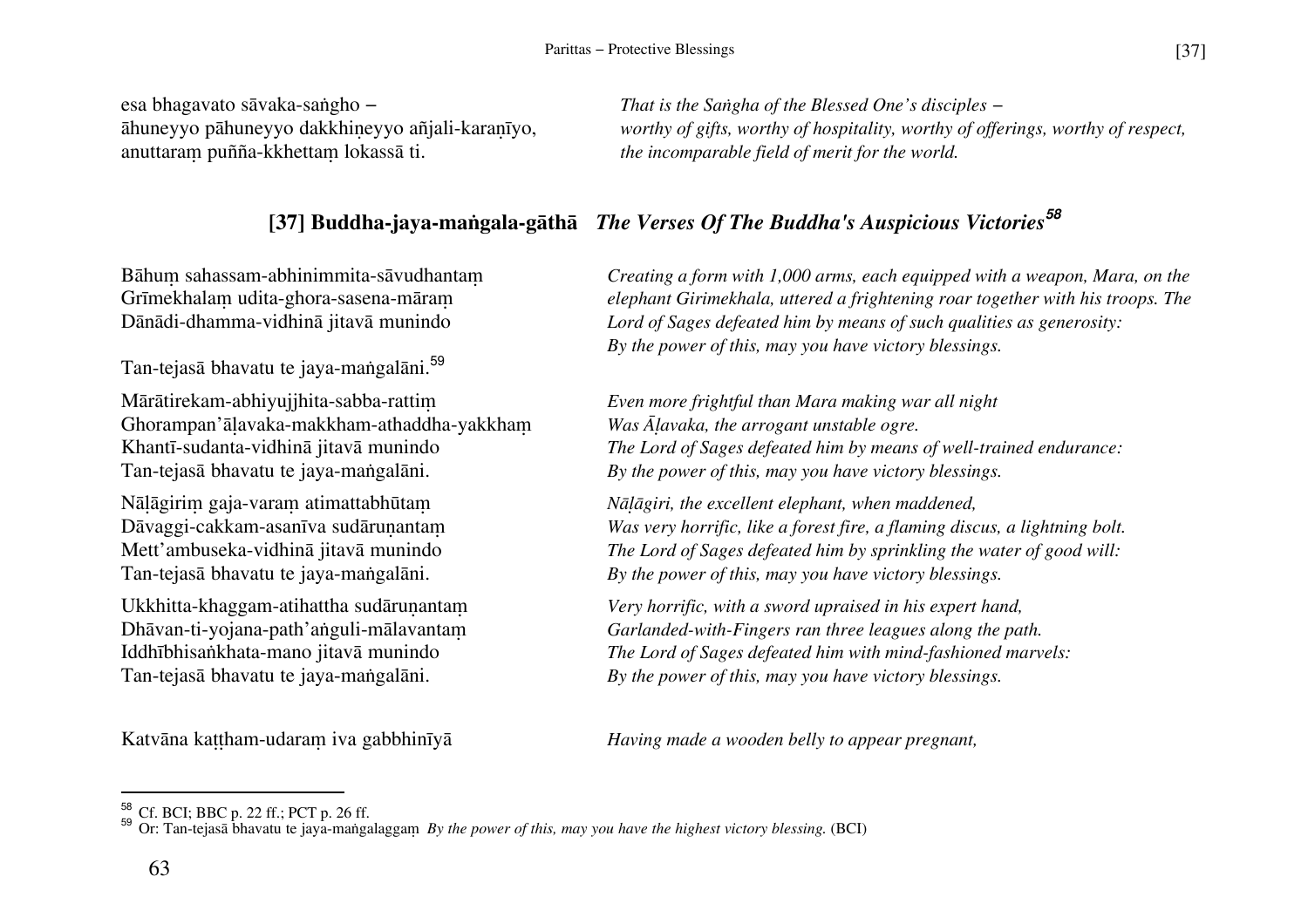Ciñcāya duttha-vacanam jana-kāya-majjhe Santena soma-vidhinā jitavā munindo Tan-tejasā bhavatu te jaya-mangalāni.

Saccam vihāya mati-saccaka-vāda-ketum Vādābhiropita-manam ati-andhabhūtam [38] Paññā-padīpa-jalito jitavā munindo Tan-tejasā bhavatu te jaya-mangalāni.

Nandopananda-bhujagam vibudham mahiddhim Puttena thera-bhujagena damāpayanto Iddhūpadesa-vidhinā jitavā munindo Tan-tejasā bhavatu te jaya-mangalāni.

Duggāha-ditthi-bhujagena sudattha-hattham Brahmam visuddhi-jutim-iddhi-bakābhidhānam Ñāõāgadena vidhinā jitavā munindo Tan-tejasā bhavatu te jaya-mangalāni.

Etā pi buddha-jaya-maṅgala-attha-gāthā Yo vācano dinadine sarate matandī Hitvān' aneka-vividhāni c' upaddavāni Mokkham sukham adhigameyya naro sapañño. *Ciñca made a lewd accusation in the midst of the gathering. The Lord of Sages defeated her with peaceful, gracious means: By the power of this, may you have victory blessings.*

*Saccaka, whose provocative views had abandoned the truth, Delighting in argument, had become thoroughly blind. The Lord of Sages defeated him with the light of discernment: By the power of this, may you have victory blessings.*

<span id="page-63-0"></span>*Nandopananda was a serpent with great power but wrong views. The Lord of Sages defeated him by means of a display of marvels, sending his son (Moggallana), the serpent-elder, to tame him: By the power of this, may you have victory blessings.*

*His hands bound tight by the serpent of wrongly held views, Baka, the Brahma, thought himself pure in his radiance & power. The Lord of Sages defeated him by means of his words of knowledge: By the power of this, may you have victory blessings.*

*These eight verses of the Buddha's victory blessings: Whatever person of discernment recites or recalls them day after day without lapsing, destroying all kinds of obstacles, Will attain emancipation & happiness.* 

# **[38] Jaya-paritta** *The Victory Protection***[60](#page-63-0)**

Mahā-kāruniko nātho hitāya sabba-pāninam Pūretvā pāramī sabbā patto sambodhim uttamam Etena sacca-vajjena hotu te jaya-mangalam

*Our protector (the Buddha), with great compassion, for the welfare of all beings, Having fulfilled all the perfections, attained the highest self-awakening. Through the speaking of this truth, may you have a victory blessing.* Jayanto bodhiyā mūle sakyānam nandi-vaddhano *Victorious at the foot of the Bodhi tree, was he who increased the Sakyans'* 

 $\overline{\phantom{0}}$  $60$  Cf. CGI; PC p. 23 ff.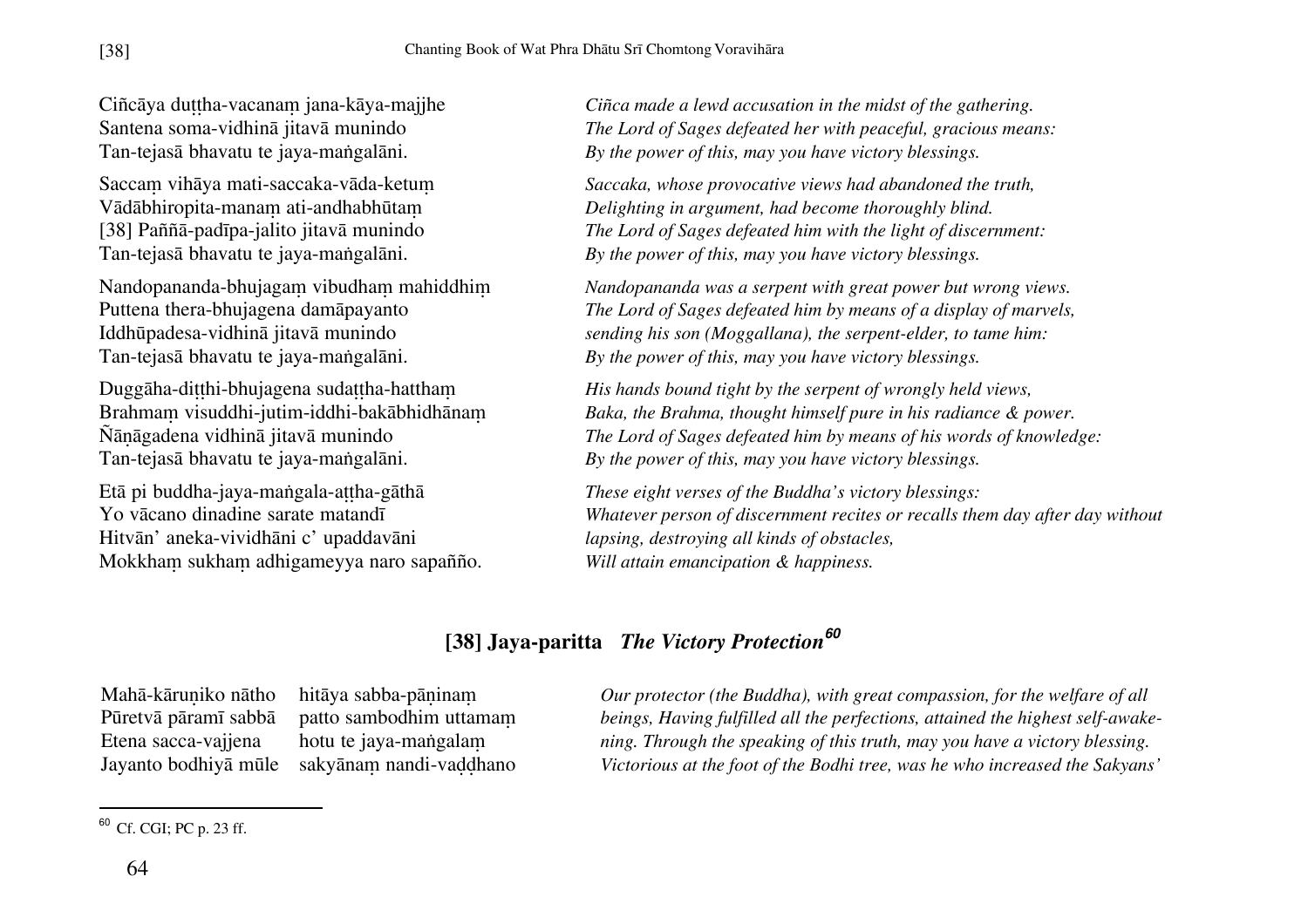Evam tvam vijayo hohi jayassu jaya-mangale; Aparājita-pallanke sīse pathavi-pokkhare Abhiseke sabba-buddhānam aggappatto pamodati.

Sunakkhattam sumangalam supabhātam suhutthitam Sukhano sumuhutto ca suyittham brahmacārisu [39] Padakkhinam kāya-kammam

vācākammam padakkhinam

Padakkhinam mano-kammam panidhī te padakkhinā Padakkhināni katvāna labhant' atthe padakkhine.<sup>[61](#page-64-0)</sup>

So atthaladdho sukhito virulho buddhasāsane sā atthaladdhā sukhitā virulhā buddhasāsane arogā sukhitā hohi saha sabbehi ñātibhi te atthaladdhā sukhitā virulhā buddhasāsane arogā sukhitā hotha saha sabbehi ñātibhi.

arogo sukhito hohi saha sabbehi ñātibhi;

#### *delight.*

*May you have the same sort of victory, may you win victory blessings. In the undefeated cross-legged sitting posture with (his) head (like) the lotus above the ground, and consecrated by all the Buddhas, he rejoiced in the utmost attainment.*

*A lucky star it is, a lucky blessing, a lucky dawn, a lucky sacrifice, a lucky instant, a lucky moment, a lucky offering: (i.e.) a rightful bodily act,* 

 *a rightful verbal act, a rightful mental act, your rightful intentions with regard to those who lead the chaste life. Doing these rightful things, your rightful aims are achieved.*

<span id="page-64-0"></span>*May he gain benefits and happiness and grow in Buddha's religion, without disease and happy may he be together with all his relatives. May she gain benefits and happiness and grow in Buddha's religion, without disease and happy may she be together with all her relatives. May they gain benefits and happiness and grow in Buddha's religion, without disease and happy may they be together with all their relatives.* 

### **[39] Sumaïgala-gāthā** *Verses Of Excellent Blessing*

| Bhavatu sabba-mangalam rakkhantu sabba-devatā                                                            |  |
|----------------------------------------------------------------------------------------------------------|--|
| Sabba- <b>buddhā</b> nubhāvena sadā sotthī bhavantu te.                                                  |  |
| Bhavatu sabba-mangalam rakkhantu sabba-devatā<br>Sabba- <b>dhammā</b> nubhāvena sadā sotthī bhavantu te. |  |
| Bhavatu sabba-mangalam rakkhantu sabba-devatā                                                            |  |

Sabba-**saïghā**nubhāvena sadā sotthī bhavantu te.

*May there be every blessing. May all heavenly beings protect you. Through the power of all the Buddhas, may you always be well.*

*May there be every blessing. May all heavenly beings protect you. Through the power of all the Dhammas, may you always be well.*

*May there be every blessing. May all heavenly beings protect you. Through the power of all the Saïghas, may you always be well.*

 $\overline{\phantom{0}}$  $61$  This chant might optionally end here.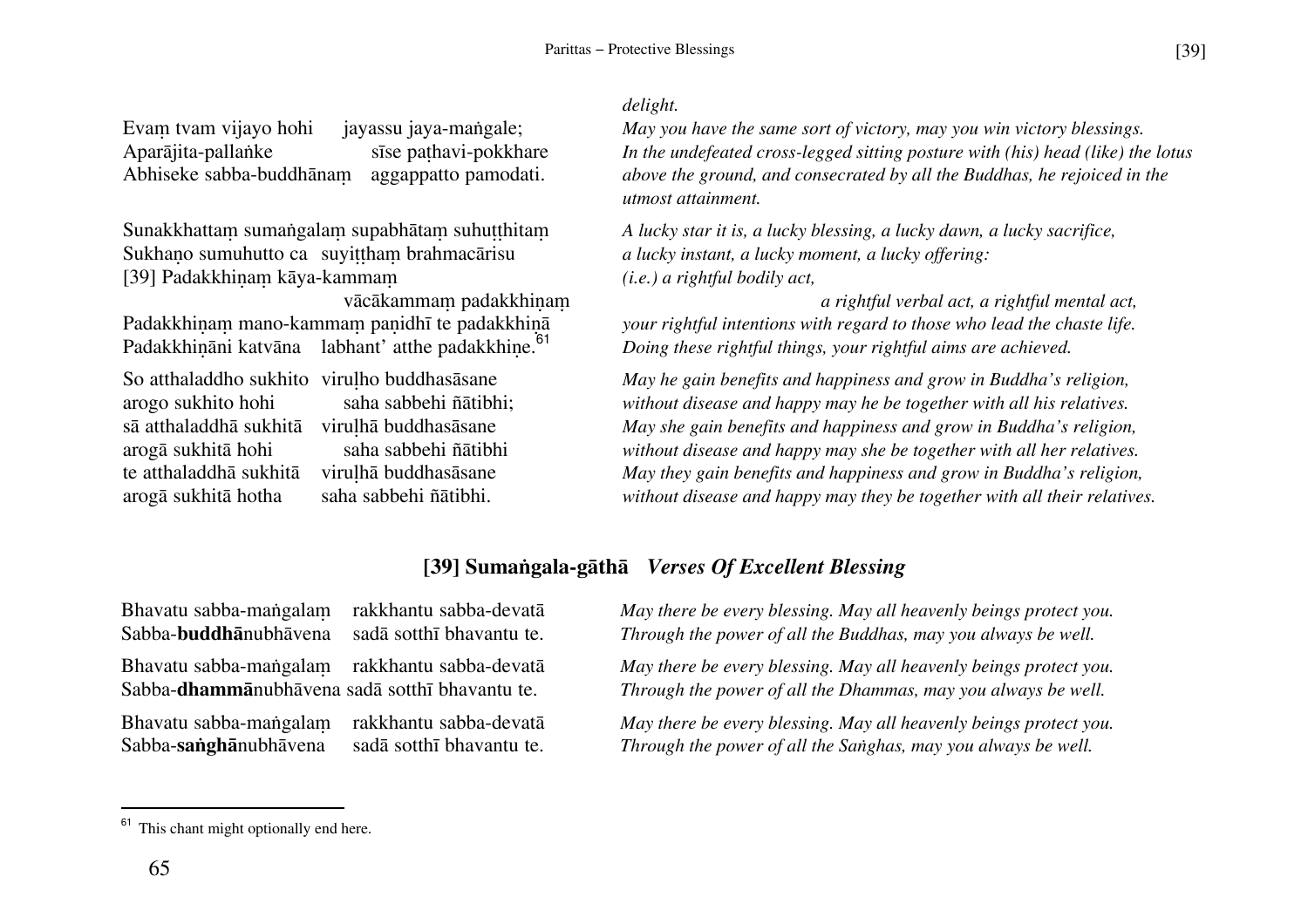# *Discourses*

# **[ 39] Dhajagga-sutta<sup>62</sup>** *The Discourse on the Crest of Banners***[63](#page-65-1)**

Evam me sutam. Ekam samayam bhagavā Sāvatthiyam viharati Jetavane Anāthapindikassa ārame.

Tatra kho bhagavā bhikkhū āmantesi: "Bhikkhavo" ti "Bhadante" ti te bhikkhū bhagavato paccassosum. Bhagavā etad avoca:

"Bhūtapubbam, bhikkhave, devāsurasangāmo samupabyulaho<sup>[64](#page-65-2)</sup> ahosi. [40] Atha kho, bhikkhave, sakko devānam indo deve tāvatimse āmantesi:

'Sace, mārisā, devānam saṅgāmagatānam uppajjeyya bhayam vā chambhitattam vā lomahamso vā, mam' eva tasmim samaye dhajaggam ullokeyyātha. Mamañ hi vo dhajaggam ullokayatam yam bhavissati bhayam vā chambhitattam vā lomahamso vā, so pahīyissati.

No ce me dhajaggam ullokeyyātha, atha pajāpatissa devarājassa dhajaggam ullokeyyātha. Pajāpatissa hi vo devarājassa dhajaggam ullokayatam yam bhavissati bhayam vā chambhitattam vā lomahamso vā, so pahīyissati.

No ce pajāpatissa devarājassa dhajaggam ullokeyyātha, atha varunassa deva-rājassa dhajaggam ullokeyyātha. Varunassa hi vo devarājassa dhajaggam ullokayatam yam <span id="page-65-1"></span><span id="page-65-0"></span>*Thus have I heard. At one time the Exalted One was staying at Sāvatthi in Prince Jeta's Grove, in the park of An* $\bar{a}$ *thapindika.* 

*Then the Exalted One spoke thus to the Bhikkhus: "O Bhikkhus." Those Bhikkhus replied to the Exalted One: "Lord." The Exalted One then said:* 

*"Long ago, Bhikkhus, a battle was raging between the gods and the titans. Then Sakka, ruler of the gods, addressed the thirty-three gods, saying:*

*'If in you, dear sirs, when you have gone into battle, fear, panic and gooseflesh should arise, look up at the crest of my banner. If you do so, any fear, panic and goose-flesh that may arise will be overcome.*

*If you do not look up to the crest of my banner, look at the crest of the banner of Pajāpati, king of gods. If you do so, any fear, panic and goose-flesh that may arise will be overcome.* 

<span id="page-65-2"></span>*If you do not look up to the crest of the banner of Pajāpati, king of the gods, look at the crest of the banner of Varuna, king of gods. If you do so, any fear, panic and goose-flesh that may arise will be overcome.* 

 $\overline{\phantom{a}}$ SN i 218 ff.

<sup>63</sup> Cf. Pūjā p. 109 ff.

<sup>64</sup> VRI: *samupabyūëho*; Pūjā: *samupabyuëho.* **samupabbūëha** *Adj* in full swing; crowded (cPED);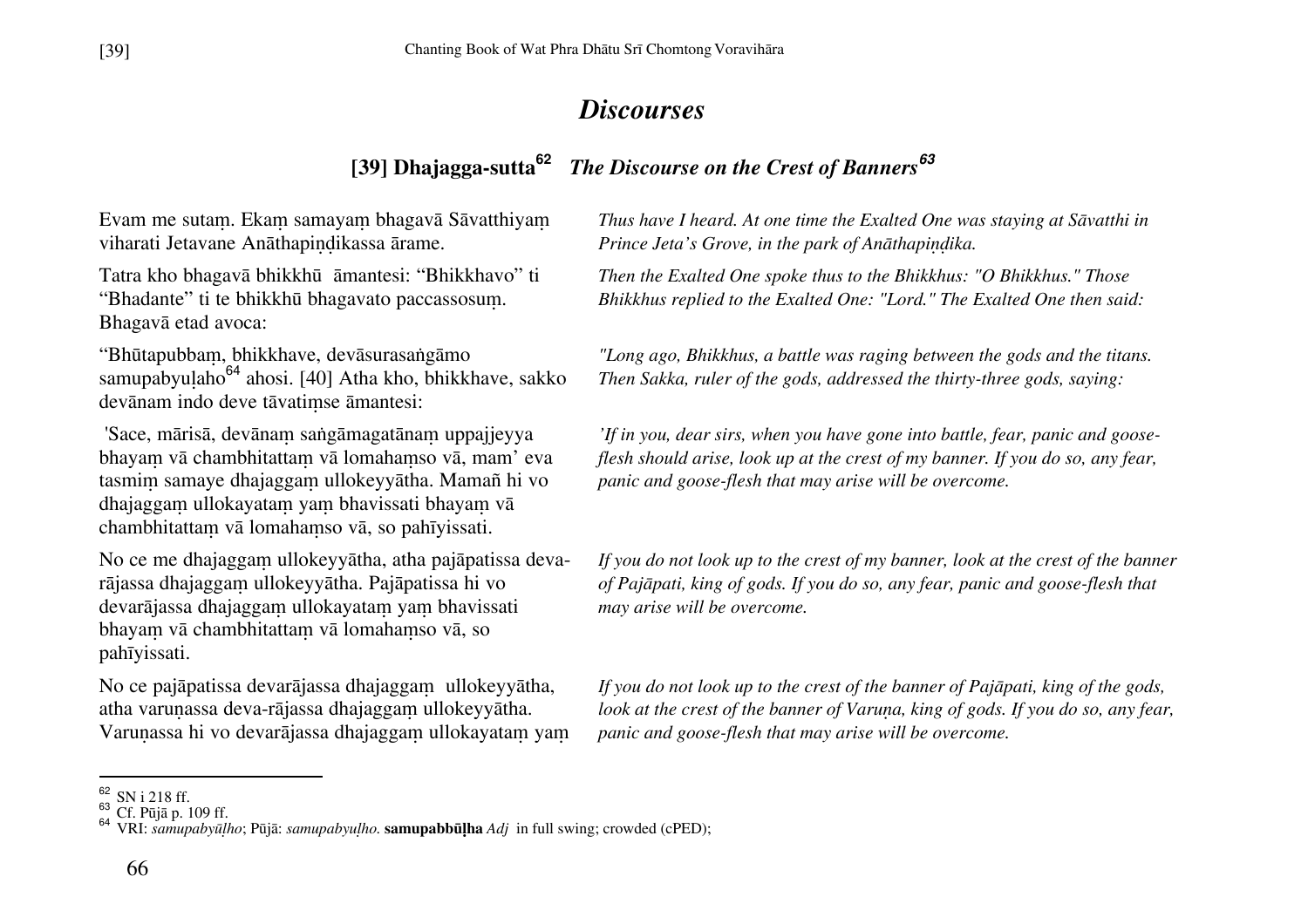bhavissati bhayam vā chambhitattam vā lomahamso vā, so pahīyissati.

No ce varunassa devarājassa dhajaggam ullokeyyātha, atha īsānassa deva-rājassa dhajaggam ullokeyyātha. rsānassa hi vo devarājassa dhajaggam ullokayatam yam bhavissati bhayam vā chambhitattam vā lomahamso vā, so pahīyissatī' ti.

Tam kho pana, bhikkhave, sakkassa vā devānam indassa dhajaggam ullokayatam, pajāpatissa vā devarājassa dhajaggam ullokayatam, varunassa vā devarājassa dhajaggam ullokayatam, īsānassa vā devarājassa dhajaggam ullokayatam yam bhavissati bhayam vā chambhitattam vā lomahamso vā, so pahīyethāpi no pi pahīyetha<sup>[65](#page-66-0)</sup>.

Tam kissa hetu? Sakko hi, bhikkhave, devānam indo avītarāgo avītadoso avītamoho bhīru chambhī utrāsī palāyīti.

Ahañ ca kho, bhikkhave, evam vadāmi: 'sace tumhākam, bhikkhave, araññagatānam vā rukkhamūlagatānam vā suññāgāragatānam vā uppajjeyya bhayam vā chambhitattam vā lomahamso vā, mam eva tasmim samaye anussareyyātha:

 $[41]$  'Iti pi so bhagavā araham sammāsambuddho vijjācaranasampanno sugato lokavidū anuttaro purisadammasārathi satthā devamanussānam buddho bhagavā' ti.

*If* you do not look up to the crest of the banner of Varuna, king of the gods, *look at the crest of the banner of rsana, king of gods. If you do so, any fear, panic and goose-flesh that may arise will be overcome.'* 

*Now, Bhikkhus, in them that look up to the crest of one or the other of these four banners, any fear, panic and goose-flesh that you may have may be overcome, or again it may be not.*

<span id="page-66-0"></span>*And why is this so? Because Sakka, the ruler of the gods, is not purged of passions, hatred and ignorance; is timid, given to panic and to fright and running away.*

*But I say thus unto you, Bhikkhus: If you when you have gone into forests, to the roots of trees, to empty places, and fear, panic and goose-flesh should befall you, you in that hour only call me to mind and think:* 

*He is a Blessed One, a Worthy One, a Perfectly Self-awakened One, consummate in knowledge & conduct, one who has gone the good way, knower of the cosmos, unexcelled trainer of those who can be taught, teacher of human & divine beings; awakened; blessed.* 

 $\overline{\phantom{0}}$ <sup>65</sup> VRI fn: *no pahīyetha* (ka.); CCB: *no pi pahiyyetha*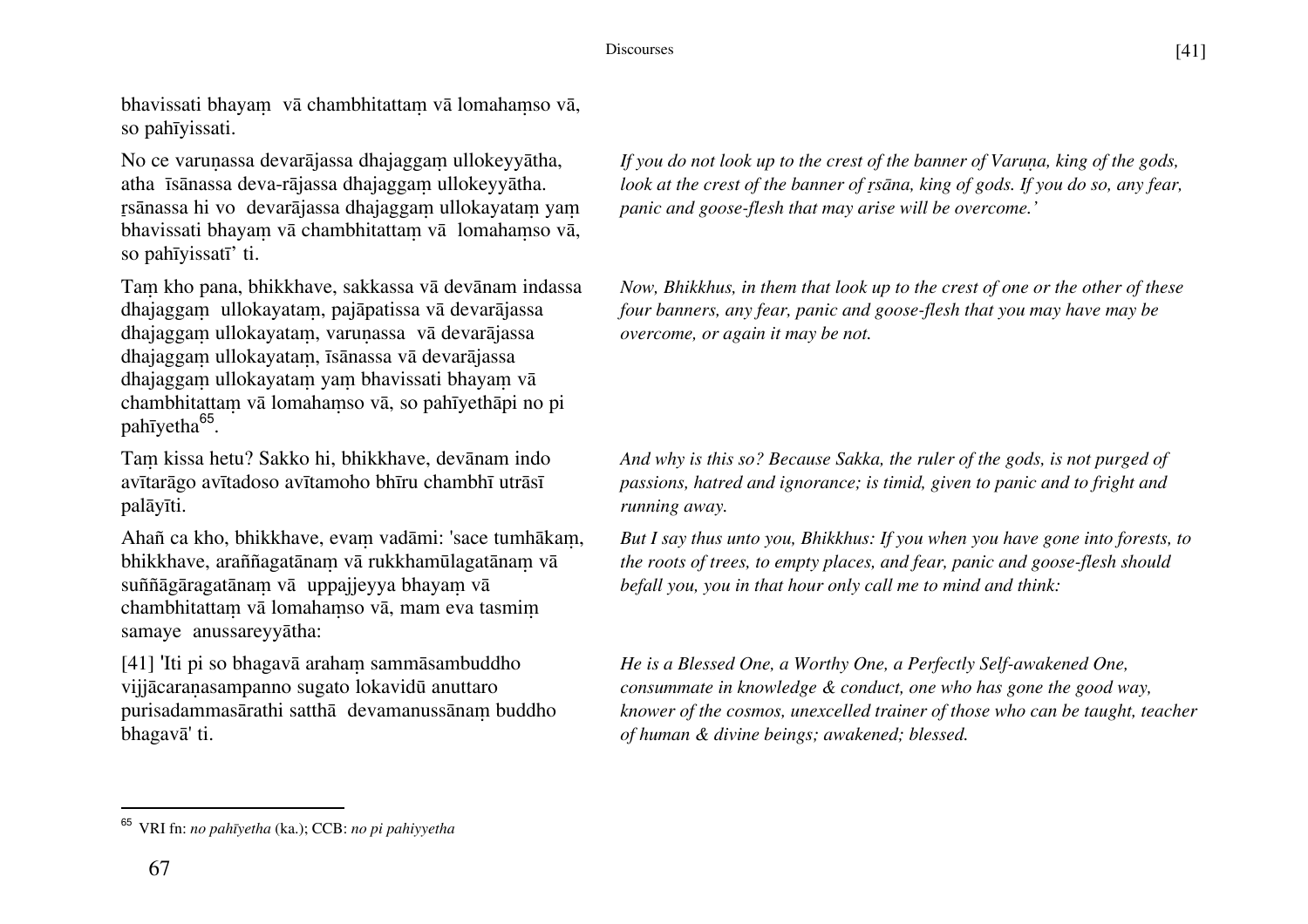Mamañ hi vo, bhikkhave, anussaratam yam bhavissati bhayam vā chambhitattam vā lomahamso vā, so pahīyissati. No ce mam anussareyyātha, atha dhammam anussareyyātha:

'Svākkhāto bhagavatā dhammo sandițthiko akāliko ehipassiko opaneyyiko paccattam veditabbo viññūhī' ti.

Dhammañ hi vo, bhikkhave, anussaratam yam bhavissati bhayam vā chambhitattam vā lomahamso vā, so pahīyissati. No ce dhammam anussareyyātha, atha sangham anussareyyātha:

'Suppatipanno bhagavato sāvakasañgho ujuppatIpanno bhagavato sāvakasangho ñāyappatipanno bhagavato sāvakasangho sāmīcippatipanno bhagavato sāvakasangho, yad idam cattāri purisayugāni at tha purisapuggalā esa bhagavato sāvakasaṅgho, āhuneyyo pāhuneyyo dakkhineyyo añjalikaranīyo anuttaram puññakkhettam lokassā' ti.

Sanghañ hi vo, bhikkhave, anussaratam yam bhavissati bhayam vā chambhitattam vā lomahamso vā, so pahīyissati.

Tam kissa hetu? Tathāgato hi, bhikkhave, araham sammāsambuddho vītarāgo vītadoso vītamoho abhīru acchambhī anutrāsī apalāyī" ti.

Idam avoca bhagavā. Idam vatvāna sugato athāparam etad avoca satthā:

*For if you call me to mind, Bhikkhus, any fear, panic and goose-flesh that you may have will be overcome. And if you won't call me to mind, then recollect the Dhamma:* 

*The Dhamma is well-expounded by the Blessed One, to be seen here & now, timeless, inviting all to come & see, leading inward, to be seen by the wise for themselves.* 

*For if you will recollect the Dhamma, Bhikkhus, any fear, panic and gooseflesh that you may have will be overcome. And if you won't recollect the Dhamma, then recollect the Saïgha:* 

*The Saïgha of the Blessed One's disciples who have practiced well, the Saïgha of the Blessed One's disciples who have practiced straightforwardly, the Saïgha of the Blessed One's disciples who have practiced methodically, the Saïgha of the Blessed One's disciples who have practiced masterfully, i.e., the four pairs − the eight types − of Noble Ones: That is the Saïgha of the Blessed One's disciples − worthy of gifts, worthy of hospitality, worthy of offerings, worthy of respect, the incomparable field of merit for the world.* 

*For if you will recollect the Saïgha, Bhikkhus, any fear, panic and goose-flesh that you may have will be overcome.* 

*And why is this so? Because the Thatāgata, Bhikkhus, is an Arahat, perfectly enlightened, purged of passion, hatred and ignorance; is without timidity, panic or fright and is not running away.* 

*Thus said the Exalted One, and the Blessed One and Master spoke yet again:*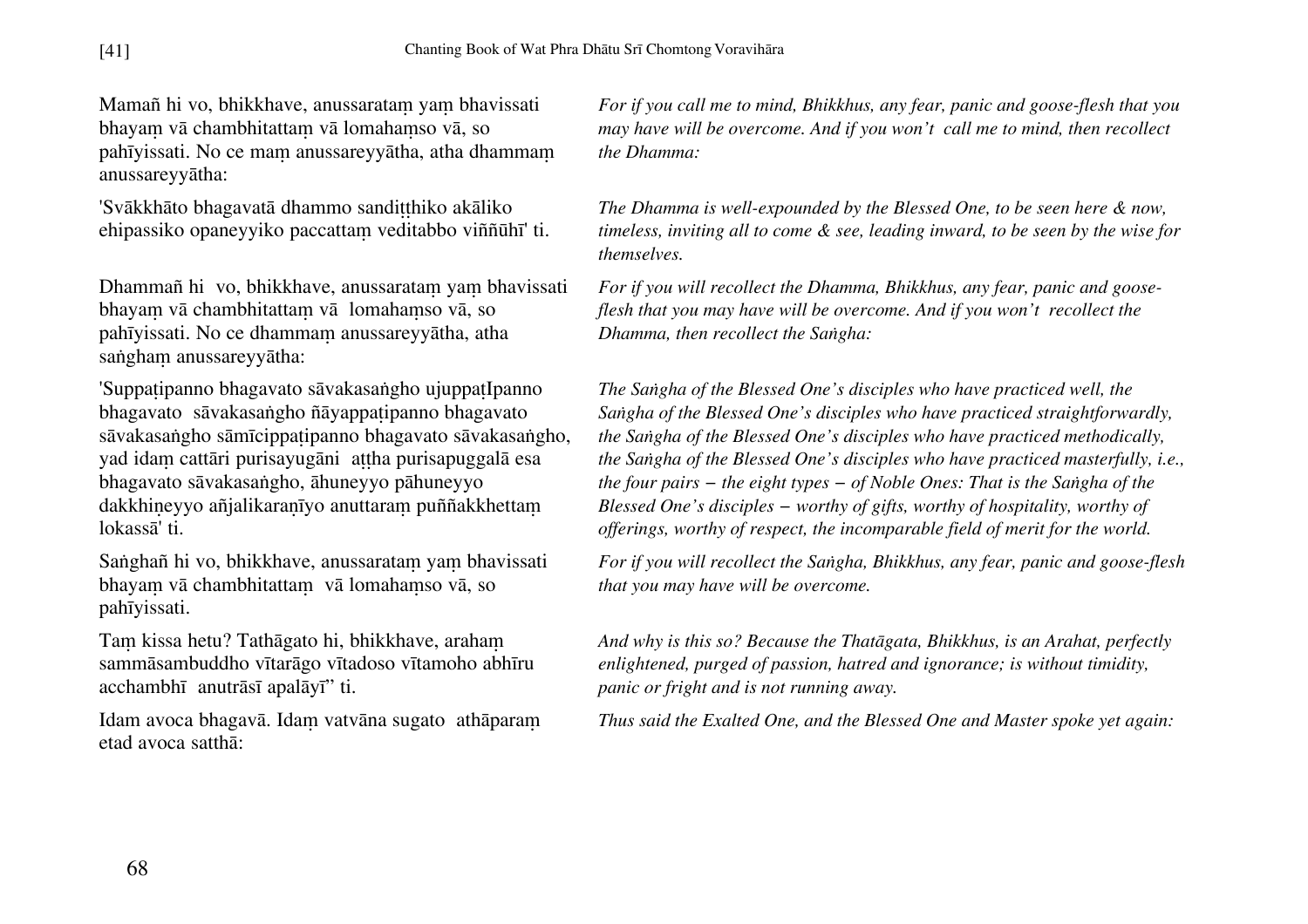"Araññe rukkhamūle vā suññāgāre va bhikkhavo Anussaretha<sup>[66](#page-68-0)</sup> sambuddham bhayam tumhāka no siyā. No ce buddham sareyyātha lokajettham narāsabham; Atha dhammam sareyyātha niyyānikam sudesitam. No ce dhammam sareyyātha niyyānikam sudesitam; Atha sangham sareyyātha puñña-kkhettam anuttaram. [42] Evam buddham sarantānam

dhammam sanghañ ca bhikkhavo

Bhayam vā chambhitattam vā lomahamso na hessatī" ti.

<span id="page-68-2"></span>*Whenever in forest, in leafy glade, or lonely places you abide, Bhikkhus, call to your mind, the Enlightened One; no fear will you know. If you won't recollect the Buddha, the most senior of the world, the bull of men, then recollect the Dhamma, the well-taught guidance. If you won't recollect the Dhamma, the well-taught guidance, then recollect the Saïgha, the unsurpassed field of merit. If you take refuge thus in the Buddha,* 

<span id="page-68-1"></span> *Dhamma, and Saïgha, Bhikkhus, then fear and panic and goose-flesh will never appear."* 

# **[42] Dhamma-cakka-ppavattana-sutta[67](#page-68-1)**  *The Discourse on Setting the Wheel of Dhamma in Motion***<sup>68</sup>**

Evam me sutam. Ekam samayam Bhagavā Bārānasiyam viharati Isipatane migadāye. Tatra kho Bhagavā pañcavaggiye bhikkhū āmantesi:

"Dve 'me bhikkhave antā pabbajitena na sevitabbā: Yo cāyam kāmesu kāma-sukhallikānuvogo hīno gammo pothujianiko anariyo anattha-sañhito, yo cāyam attakilamathānuyogo, dukkho anariyo anattha-sañhito.

Ete te bhikkhave ubho ante anupagamma, majjhimā patipadā tathāgatena abhisambuddhā, cakkhu-karanī ñānakaranī upasamāya abhiññāya sambodhāya nibbānāya samvattati.

*Thus have I heard: On one occasion the [Bl](#page-68-2)essed One was staying at Varanasi in the Game Refuge at Isipatana. There he addressed the group of five monks:*

<span id="page-68-0"></span>*"There are these two extremes that are not to be indulged in by one who has gone forth: That which is devoted to sensual pleasure in sensual objects (and is) base, vulgar, common, ignoble, unprofitable; and that which is devoted to self-affliction (and is) painful, ignoble, unprofitable.* 

*Avoiding both of these extremes, the middle way realized by the Tathāgata − producing vision, producing knowledge − leads to calm, to direct knowledge, to self-awakening, to Unbinding.*

Katamā ca sā bhikkhave majjhimā patipadā tathāgatena And what is the middle way realized by the Tathāgata that – producing vision,

 $\overline{\phantom{a}}$ 

<sup>66</sup> VRI fn: *anussareyyātha* (ka.) padasiddhi pana cintetabbā;

 $^{67}_{62}$  SN v 420 ff.

<sup>68</sup> CGI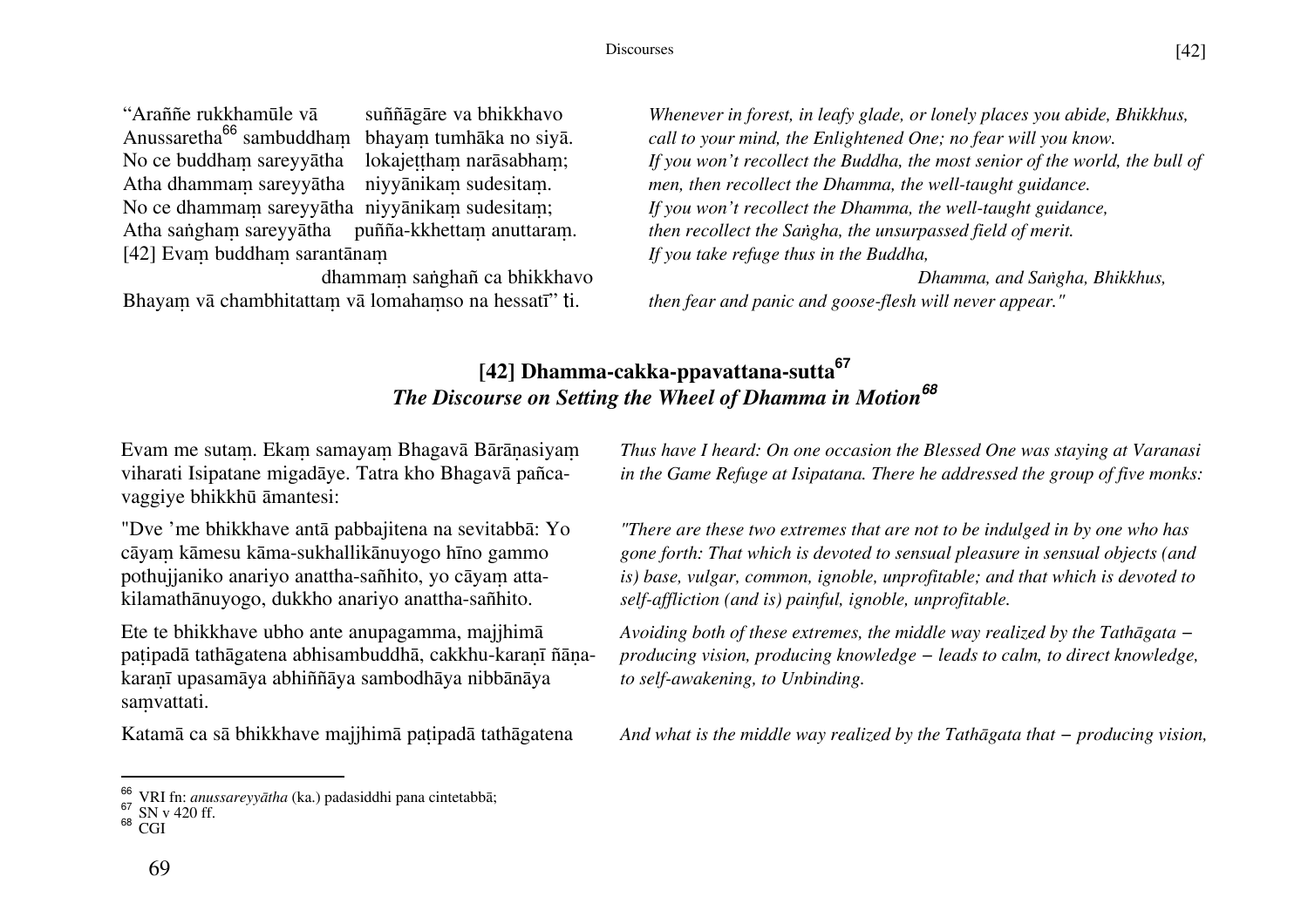abhisambuddhā, cakkhu-karanī ñāna-karanī upasamāya abhiññāya sambodhāya nibbānāya samvattati.

Ayam eva ariyo atthangiko maggo seyyathīdam: Sammāditthi sammā-saṅkappo sammā-vācā sammā-kammanto sammā-ājīvo sammā-vāyāmo sammā-sati sammāsamādhi.

Ayam kho sā bhikkhave majjhimā patipadā tathāgatena abhisambuddhā, cakkhu-karanī ñāna-karanī upasamāya abhiññāya sambodhāya nibbānāya samvattati.

Idam kho pana bhikkhave dukkham ariya-saccam: Jāti pi dukkhā jarā pi dukkhā maranam pi dukkham, sokaparideva-dukkha-domanassupāyāsāpi dukkhā, appiyehi sampayogo dukkho piyehi vippayogo dukkho yam p' iccham na labhati tam pi dukkham, sankhittena pañcupādānakkhandhā dukkhā.

[43] Idam kho pana bhikkhave dukkha-samudayo ariyasaccam, yāyam tanhā ponobbhavikā nandi-rāga-sahagatā tatra tatrābhinandinī, seyyathīdam: kāma-tanhā bhavatanhā vibhava-tanhā.

Idam kho pana bhikkhave dukkha-nirodho ariya-saccam, yo tassā yeva tanhāya asesa-virāga-nirodho cāgo patinissaggo mutti anālayo.

Idam kho pana bhikkhave dukkha-nirodha-gāminīpatipadā ariya-saccam: ayam eva ariyo atthañgiko maggo, seyyathīdam, Sammā-ditthi sammā-saṅkappo, sammāvācā sammā-kammanto sammā-ājīvo, sammā-vāyāmo sammā-sati sammā-samādhi.

Idam dukkham ariya-saccan ti me bhikkhave pubbe ananussutesu dhammesu cakkhum udapādi ñānam

*producing knowledge − leads to calm, to direct knowledge, to self-awakening, to Unbinding?*

*Precisely this Noble Eightfold Path: right view, right resolve, right speech, right action, right livelihood, right effort, right mindfulness, right concentration.*

*This is the middle way realized by the Tathāgata that − producing vision, producing knowledge − leads to calm, to direct knowledge, to self-awakening, to Unbinding.*

*Now this, monks, is the noble truth of stress: Birth is stressful, aging is stressful, death is stressful, sorrow, lamentation, pain, distress, & despair are stressful, association with things disliked is stressful, separation from things liked is stressful, not getting what one wants is stressful, in short, the five clinging-aggregates are stressful.*

*And this, monks, is the noble truth of the origination of stress: the craving that makes for further becoming − accompanied by passion & delight, relishing now here & now there − i.e., craving for sensual pleasure, craving for becoming, craving for no-becoming.*

*And this, monks, is the noble truth of the cessation of stress: the remainderless fading & cessation, renunciation, relinquishment, release,& letting go of that very craving.*

*And this, monks, is the noble truth of the way of practice leading to the cessation of stress: precisely this Noble Eightfold Path − right view, right resolve, right speech, right action, right livelihood, right effort, right mindfulness, right concentration.*

*Vision arose, insight arose, discernment arose, knowledge arose, illumination arose within me with regard to things never heard before: 'This is the noble*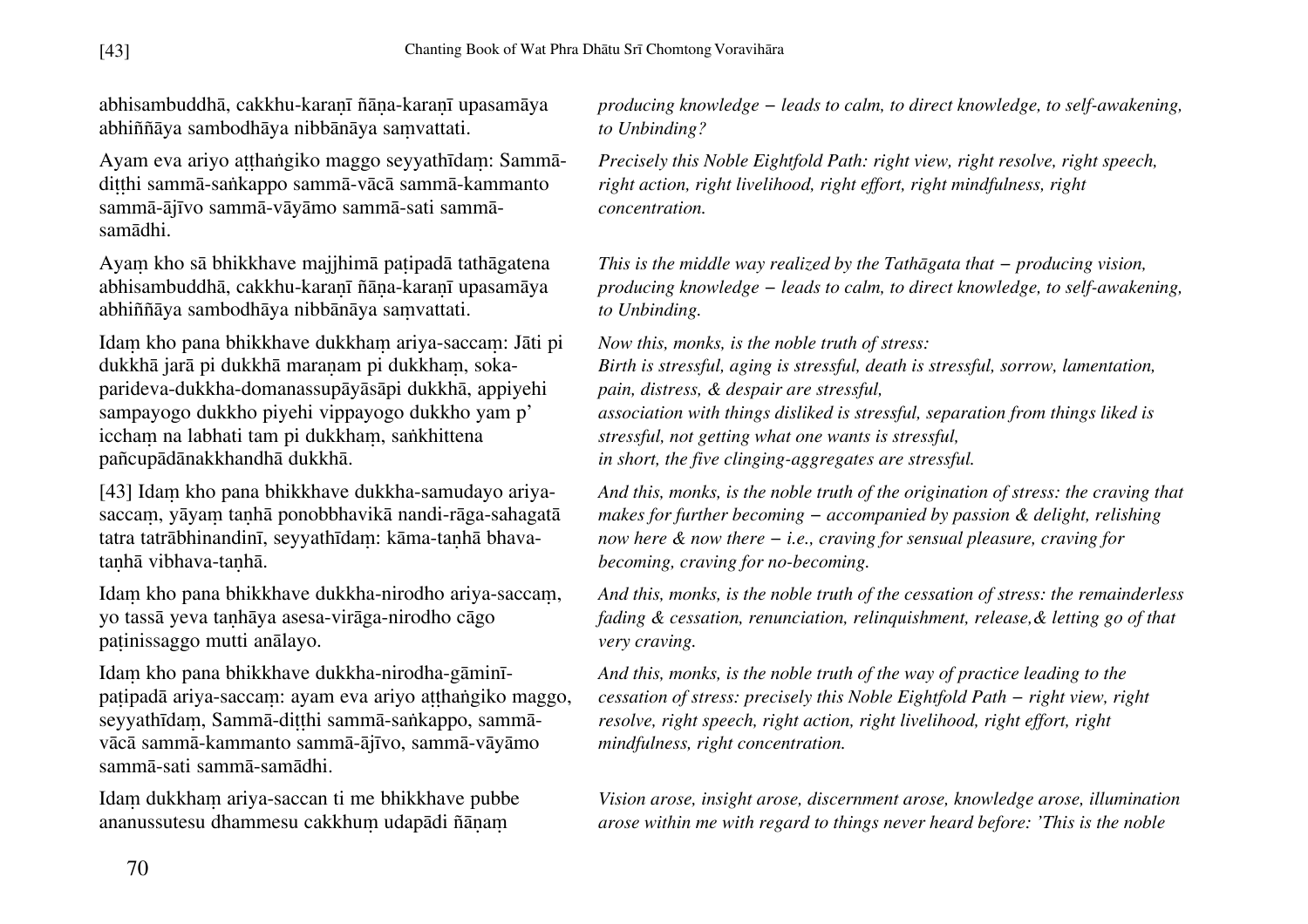udapādi paññā udapādi vijjā udapādi āloko udapādi. *truth of stress.'*

Tam kho pan' idam dukkham ariya-saccam pariññeyyan ti me bhikkhave pubbe ananussutesu dhammesu cakkhum udapādi ñānam udapādi paññā udapādi vijjā udapādi āloko udapādi.

Tam kho pan' idam dukkham ariya-saccam pariññātan ti me bhikkhave, pubbe ananussutesu dhammesu, cakkhum udapādi ñānam udapādi paññā udapādi vijjā udapādi āloko udapādi.

Idam dukkha-samudayo ariya-saccan ti me bhikkhave pubbe ananussutesu dhammesu cakkhum udapādi ñānam udapādi paññā udapādi vijjā udapādi āloko udapādi.

Tam kho pan' idam dukkha-samudayo ariya-saccam pahātabban ti me bhikkhave pubbe ananussutesu dhammesu cakkhum udapādi ñānam udapādi paññā udapādi vijjā udapādi āloko udapādi.

Tam kho pan' idam dukkha-samudayo ariya-saccam pahīnan ti me bhikkhave pubbe ananussutesu dhammesu cakkhum udapādi ñānam udapādi paññā udapādi vijjā udapādi āloko udapādi.

[44] Idam dukkha-nirodho ariya-saccan ti me bhikkhave pubbe ananussutesu dhammesu cakkhum udapādi ñānam udapādi paññā udapādi vijjā udapādi āloko udapādi.

Tam kho pan' idam dukkha-nirodho ariya-saccam sacchikātabban ti me bhikkhave pubbe ananussutesu dhammesu cakkhum udapādi ñānam udapādi paññā udapādi vijjā udapādi āloko udapādi.

*Vision arose, insight arose, discernment arose, knowledge arose, illumination arose within me with regard to things never heard before: 'This noble truth of stress is to be comprehended.'*

*Vision arose, insight arose, discernment arose, knowledge arose, illumination arose within me with regard to things never heard before: 'This noble truth of stress has been comprehended.'*

*Vision arose, insight arose, discernment arose, knowledge arose, illumination arose within me with regard to things never heard before: 'This is the noble truth of the origination of stress.'*

*Vision arose, insight arose, discernment arose, knowledge arose, illumination arose within me with regard to things never heard before: 'This noble truth of the origination of stress is to be abandoned.'*

*Vision arose, insight arose, discernment arose, knowledge arose, illumination arose within me with regard to things never heard before: 'This noble truth of the origination of stress has been abandoned.'*

*Vision arose, insight arose, discernment arose, knowledge arose, illumination arose within me with regard to things never heard before: 'This is the noble truth of the cessation of stress.'*

*Vision arose, insight arose, discernment arose, knowledge arose, illumination arose within me with regard to things never heard before: 'This noble truth of the cessation of stress is to be directly experienced.'*

Taü kho pan' idaü dukkha-nirodho ariya-saccaü *Vision arose, insight arose, discernment arose, knowledge arose, illumination*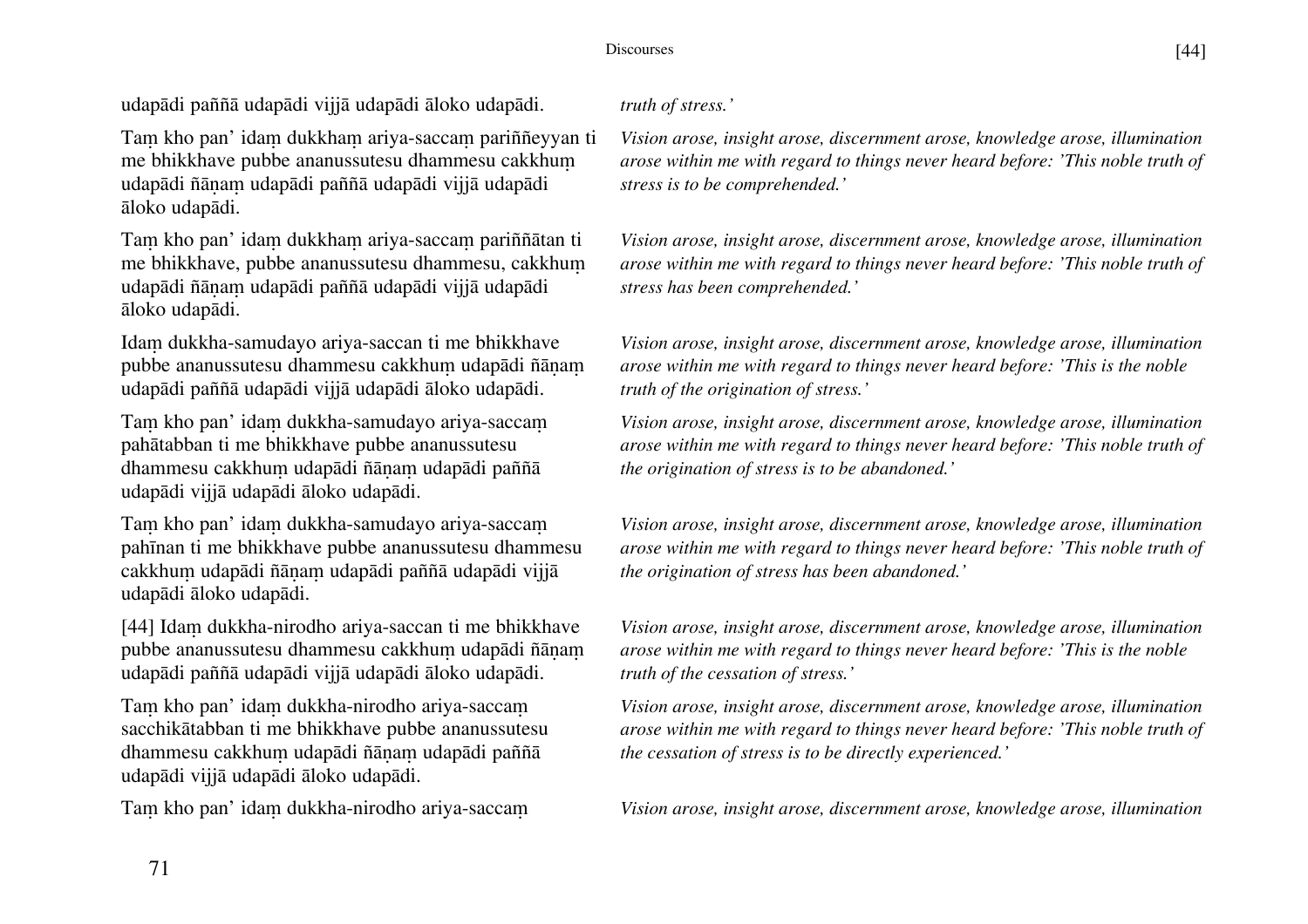sacchikatan ti me bhikkhave pubbe ananussutesu dhammesu cakkhum udapādi ñānam udapādi paññā udapādi vijjā udapādi āloko udapādi.

Idam dukkha-nirodha-gāminī-patipadā ariya-saccan ti me bhikkhave pubbe ananussutesu dhammesu cakkhum udapādi ñānam udapādi paññā udapādi vijjā udapādi āloko udapādi.

Tam kho pan' idam dukkha-nirodha-gāminī-patipadā ariya-saccam bhāvetabban ti me bhikkhave pubbe ananussutesu dhammesu cakkhum udapādi ñānam udapādi paññā udapādi vijjā udapādi āloko udapādi.

Tam kho pan' idam dukkha-nirodha-gāminī-patipadā ariya-saccam bhāvitan ti me bhikkhave pubbe ananussutesu dhammesu cakkhum udapādi ñānam udapādi paññā udapādi vijjā udapādi āloko udapādi.

Yāvakīvañ ca me bhikkhave − imesu catūsu ariya-saccesu evan ti-parivaṭṭaṃ davādasākāraṃ<sup>[69](#page-71-0)</sup> yathābhūtaṃ − ñāṇadassanam na suvisuddham ahosi, n' eva tāvāham bhikkhave sa-devake loke sa-mārake sa-brahmake, sassamana-brāhmaniyā pajāya sadeva-manussāya, anuttaram sammā-sambodhim abhisambuddho paccaññāsim.

Yato ca kho me bhikkhave − imesu catūsu ariya-saccesu evan ti-parivattam davādasākāram yathābhūtam − ñānadassanam suvisuddham ahosi, athāham bhikkhave sadevake loke sa-mārake sa-brahmake sa-ssamana-[45]brāhmaniyā pajāya sa-deva-manussāya anuttaram sammāsambodhim abhisambuddho paccaññāsim.

*arose within me with regard to things never heard before: 'This noble truth of the cessation of stress has been directly experienced.'*

*Vision arose, insight arose, discernment arose, knowledge arose, illumination arose within me with regard to things never heard before: 'This is the noble truth of the way of practice leading to the cessation of stress.'*

*Vision arose, insight arose, discernment arose, knowledge arose, illumination arose within me with regard to things never heard before: 'This noble truth of the way of practice leading to the cessation of stress is to be developed.'*

<span id="page-71-0"></span>*Vision arose, insight arose, discernment arose, knowledge arose, illumination arose within me with regard to things never heard before: 'This noble truth of the way of practice leading to the cessation of stress has been developed.'*

*And, monks, as long as this knowledge & vision of mine − with its three rounds & twelve permutations concerning these four noble truths as they actually are − was not pure, I did not claim to have directly awakened to the right self-awakening unexcelled in the cosmos with its deities, Maras, & Brahmas, with its contemplatives & priests, its royalty & common people.*

*But as soon as this knowledge & vision of mine − with its three rounds & twelve permutations concerning these four noble truths as they actually are − was truly pure, then I did claim to have directly awakened to the right selfawakening unexcelled in the cosmos with its deities, Maras, & Brahmas, with its contemplatives & priests, its royalty & common folk.*

 $\overline{\phantom{0}}$ <sup>69</sup> CGI & VRI always: *dvādasākāraü*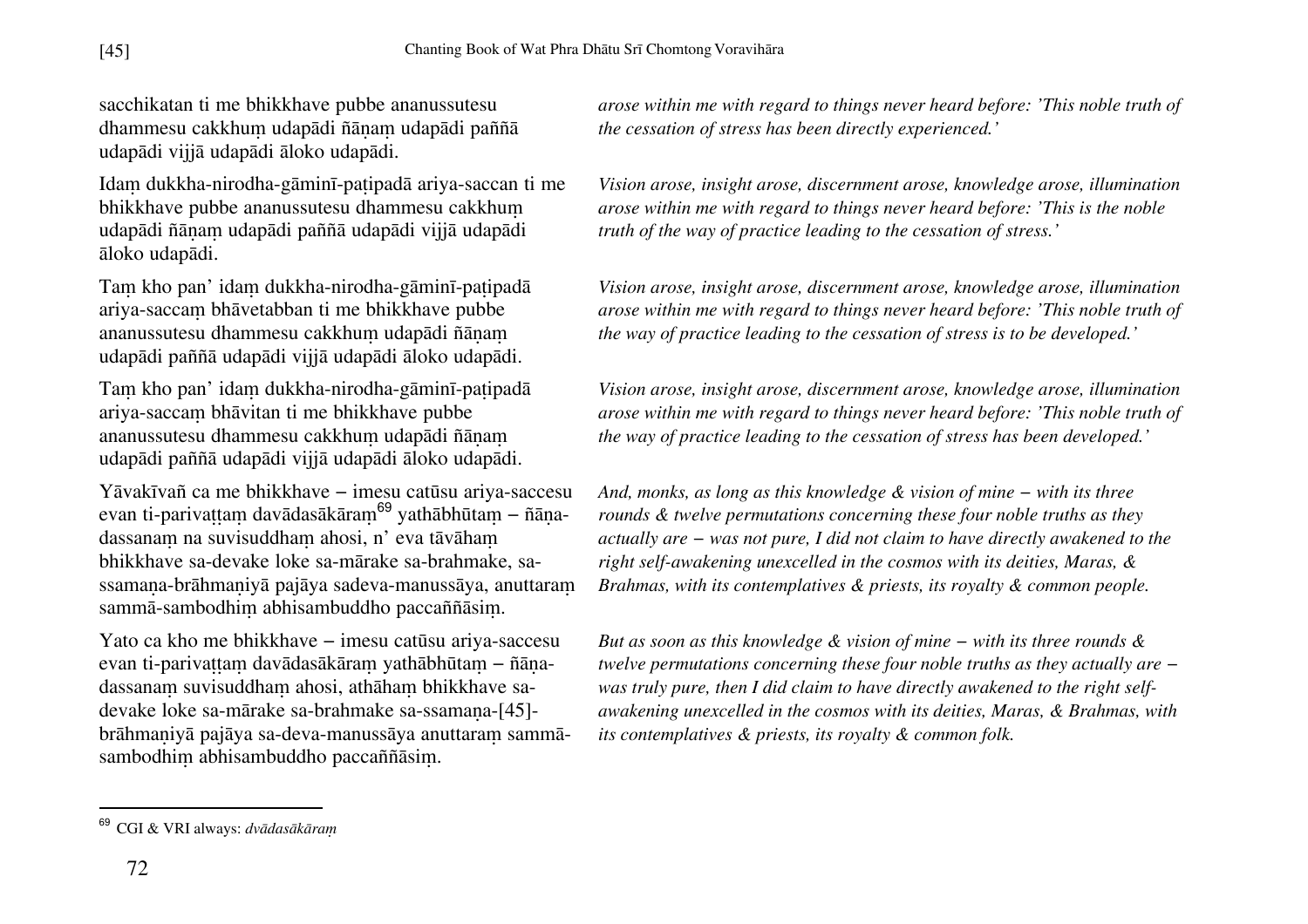Ñānañ ca pana me dassanam udapādi: akuppā me vimutti, ayam antimā jāti, n' atthi dāni punabbhavo" ti.

Idam avoca Bhagavā; attamanā pañca-vaggiyā bhikkhū Bhagavato bhāsitam abhinandum. Imasmiñ ca pana veyyā-karanasmim bhaññamāne āyasmato Kondaññassa virajam vītamalam dhamma-cakkhum udapādi: Yankiñci samudaya-dhammam sabban-tam nirodha-dhamman ti.

Pavattite ca Bhagavatā dhamma-cakke, bhummā devā saddam anussāvesum:

"Etam Bhagavatā Bārānasiyam Isipatane migadāye anuttaram dhamma-cakkam pavattitam, appativattiyam samanena vā brāhmanena vā devena vā mārena vā brahmunā vā kenaci vā lokasmin ti."

Bhummānam devānam saddam sutvā, cātummahārājikā devā saddam anussāvesum.

Cātummahārājikānam devānam saddam sutvā, Tāvatimsā devā saddam anussāvesum.

Tāvatimsānam devānam saddam sutvā, Yāmā devā saddam anussāvesum.

Yāmānam devānam saddam sutvā, Tusitā devā saddam anussāvesum.

Tusitānam devānam saddam sutvā, Nimmānaratī devā saddam anussāvesum.

Nimmānaratīnam devānam saddam sutvā, Paranimmitavasavattī devā saddam anussāvesum.

Paranimmita-vasavattīnam devānam saddam sutvā, Brahma-kāyikā devā saddam anussāvesum.

*The knowledge & vision arose in me: 'My release is unshakable. This is the last birth. There is now no further becoming.'"*

*That is what the Blessed One said. Gratified, the group of five monks delighted at his words. And while this explanation was being given, there arose to Ven. Kondañña the dustless, stainless Dhamma eye: "Whatever is subject to origination is all subject to cessation."*

*Now when the Blessed One had set the Wheel of Dhamma in motion, the earth deities cried out:*

*"At Varanasi, in the Game Refuge at Isipatana, the Blessed One has set in motion the unexcelled Wheel of Dhamma that cannot be stopped by priest or contemplative, deity, Māra, Brahma, or anyone at all in the cosmos."*

*On hearing the earth deities' cry, the deities of the Heaven of the Four Kings took up the cry.*

*On hearing the cry of the deities of the Heaven of the Four Kings, the deities of the Heaven of the Thirty-three took up the cry.*

*On hearing the cry of the deities of the Heaven of the Thirty-three, the Yama deities took up the cry.*

*On hearing the cry of the Yama deities, the Tusita deities took up the cry.*

*On hearing the cry of the Tusita deities, the Nimmanarati deities took up the cry.*

*On hearing the cry of the Nimmanarati deities, the Paranimmita-vasavatti deities took up the cry.*

*On hearing the cry of the Paranimmita-vasavatti deities, the deities of Brahma's retinue took up the cry:*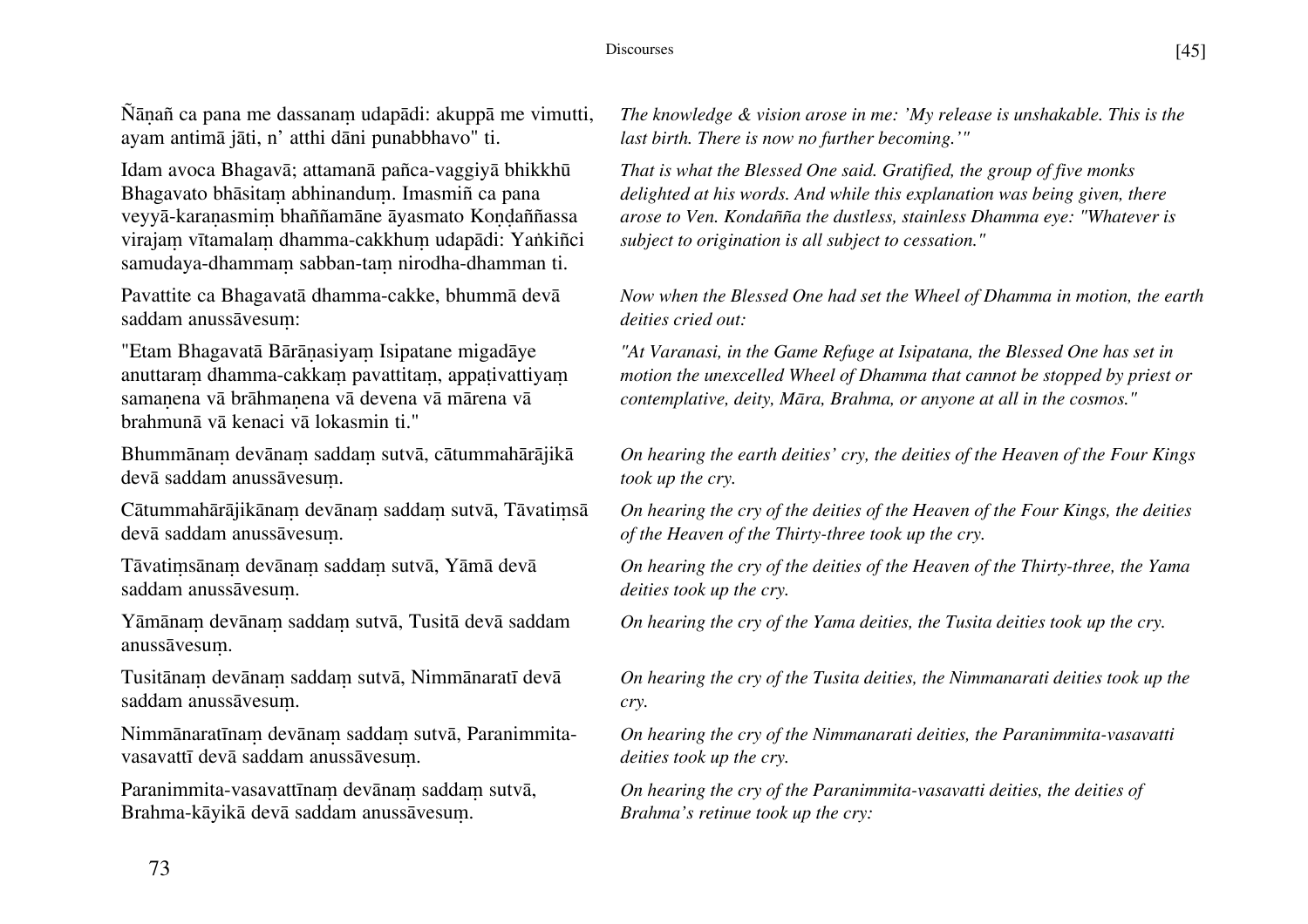#### $***$  [70](#page-73-0)

Brahmapārisajjā devā saddam anussāvesum. *The Brahmapārisajjā deities took up the cry.* 

Brahmapārisajjānam devānam saddam sutvā, [46] Brahmaparohitā devā saddam anussāvesum.

Brahmaparohitānam devānam saddam sutvā, Mahābrahmā devā saddam anussāvesum.

Mahābrahmānam devānam saddam sutvā, Parittābhā devā saddam anussāvesum.

Parittābhānam devānam saddam sutvā, Appamānābhā devā saddam anussāvesum.

Appamānābhānam devānam saddam sutvā, Ābassarā devā saddam anussāvesum.

Ābassarānam devānam saddam sutvā, Parittasubhā devā saddam anussāvesum.

Parittasubhānam devānam saddam sutvā, Appamānasubhā devā saddam anussāvesum.

Appamānasubhānam devānam saddam sutvā, Subhakinhakā devā saddam anussāvesum.

Subhakinhakānam devānam saddam sutvā, (Asaññisattā devā saddam anussāvesum.

Asaññisattānam devānam saddam sutvā,) Vehapphalā devā saddam anussāvesum.

Vehapphalānam devānam saddam sutvā, Avihā devā saddam anussāvesum.

*On hearing the cry of the Brahmapārisajjā deities, the Brahmaparohitā deities took up the cry.*

*On hearing the cry of the Brahmaparohitā deities, the Mahābrahmā deities took up the cry.*

*On hearing the cry of the Mahābrahmā deities, the Parittābhā deities took up the cry.*

*On hearing the cry of the Parittābhā deities, the Appamāõābhā deities took up the cry.*

*On hearing the cry of the Appamāõābhā deities, the Ābassarā deities took up the cry.*

*On hearing the cry of the Ābassarā deities, the Parittasubhā deities took up the cry.*

*On hearing the cry of the Parittasubhā deities, the Appamāõasubhā deities took up the cry.*

*On hearing the cry of the Appamāõasubhā deities, the Subhakiõhakā deities took up the cry.*

*On hearing the cry of the Subhakiõhakā deities, (the Asaññisattā deities took up the cry.*

*On hearing the cry of the Asaññisattā deities,) the Vehapphalā deities took up the cry.*

<span id="page-73-0"></span>*On hearing the cry of the Vehapphalā deities, the Avihā deities took up the cry.*

 $\overline{a}$ <sup>70</sup> The text starting from here down to the next stars is not part of the original *sutta* (CGI, VRI) and is sometimes omitted during chanting.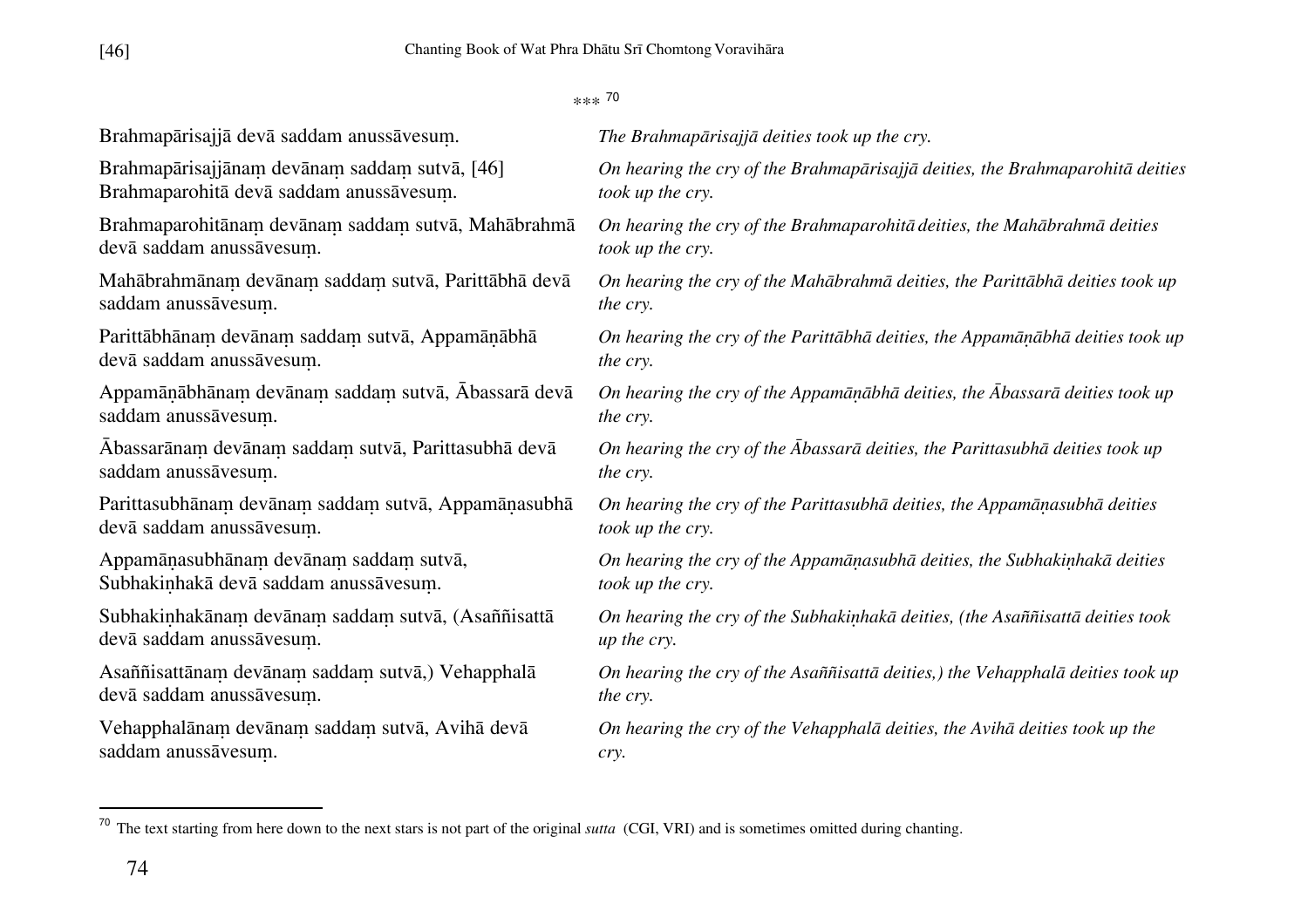#### Discourses [47]

Avihānam devānam saddam sutvā, Atappā devā saddam anussāvesum.

Atappānam devānam saddam sutvā, Sudassā devā saddam anussāvesum.

Sudassānam devānam saddam sutvā, Sudassī devā saddam anussāvesum.

Sudassīnam devānam saddam sutvā, Akanitthakā devā saddam anussāvesum:

"Etam Bhagavatā Bārānasiyam Isipatane migadāye anuttaram dhamma-cakkam pavattitam, appativattiyam samanena vā brāhmanena vā devena vā mārena [47] vā brahmunā vā kenaci vā lokasmin ti."

Iti ha tena khanena tena muhuttena yāva brahma-lokā saddo abbhuggacchi. Ayañ ca dasa-sahassī loka-dhātu, sankampi sampakampi sampavedhi; appamāno ca olāro obhāso loke pāturahosi atikkammeva devānam devānubhāvam.

Atha kho Bhagavā udānam udānesi: "Aññāsi vata bho Kondañño, aññāsi vata bho Kondañño ti."

Iti h' idam āyasmato Kondaññassa Añña-kondañño tv eva nāmam ahosī ti.

*On hearing the cry of the Avihā deities, the Atappā deities took up the cry.*

*On hearing the cry of the Atappā deities, the Sudassā deities took up the cry.*

*On hearing the cry of the Sudassā deities, the Sudassī deities took up the cry.*

*On hearing the cry of the Sudassī deities, the Akanithakā deities took up the cry:*

 $***$ 

*"At Varanasi, in the Game Refuge at Isipatana, the Blessed One has set in motion the unexcelled Wheel of Dhamma that cannot be stopped by priest or contemplative, deity, Māra, Brahma, or anyone at all in the cosmos."*

*So in that moment, that instant, the cry shot right up to the Brahma world. And this ten-thousandfold cosmos shivered & quivered & quaked, while a great, measureless radiance appeared in the cosmos, surpassing the effulgence of the deities.*

*Then the Blessed One exclaimed: "So you really know, Kondañña? So you really know?"*

*And that is how Venerable Kondañña acquired the name Añña-Kondañña (Kondañña who knows).*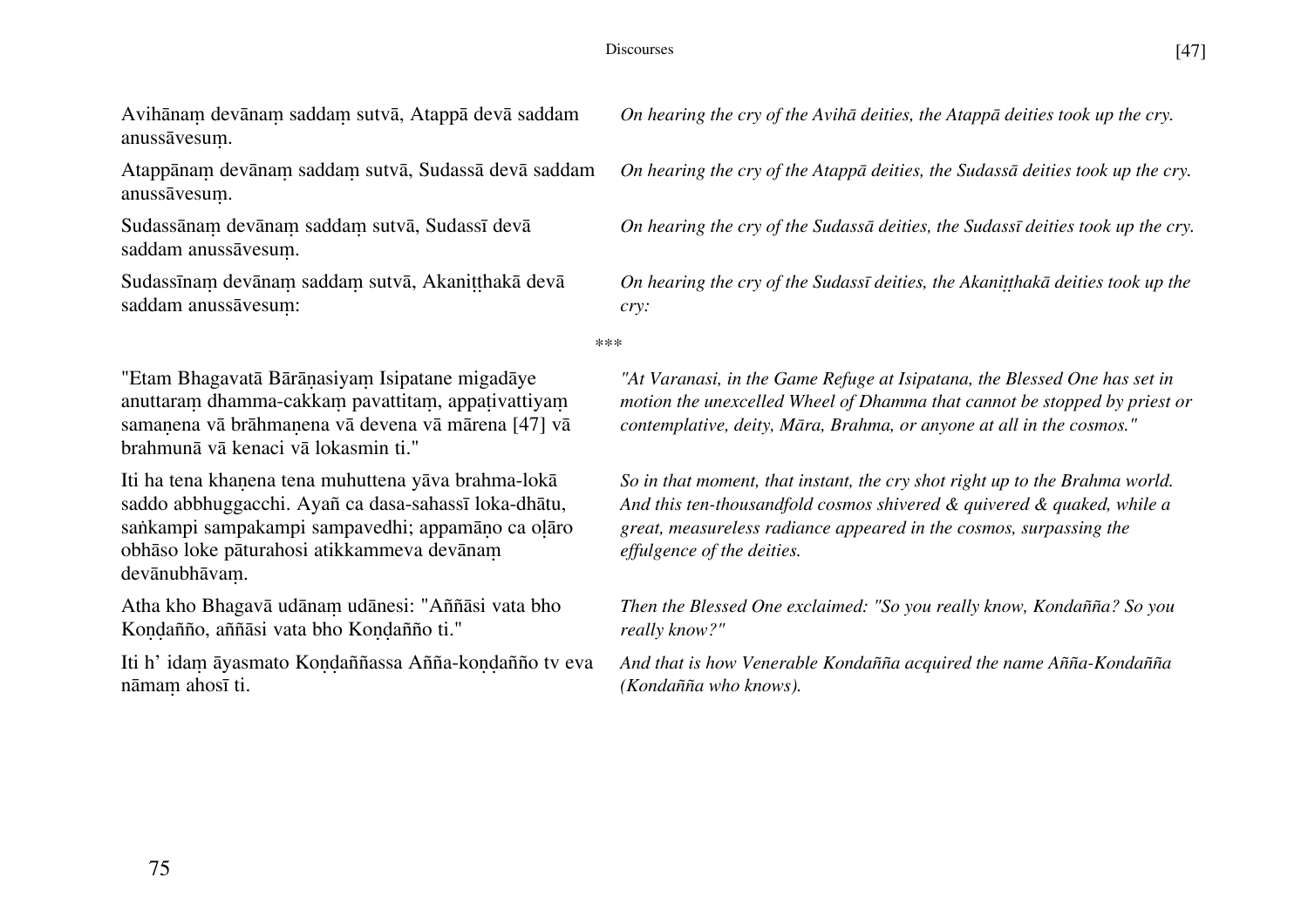### **[47] Anatta-lakkhaõa-sutta**  *The Discourse on the Not-self Characteristic*

Evam me sutam. Ekam samayam Bhagavā Bārānasiyam viharati Isipatane migadāye. Tatra kho Bhagavā pañcavaggiye bhikkhū āmantesi.

"Rūpam bhikkhave anattā. Rūpañ ca h' idam bhikkhave attā abhavissa, na y-idam rūpam ābādhāya samvatteyya, labbhetha ca rūpe: Evam me rūpam hotu evam me rūpam mā ahosī ti.

Yasmā ca kho bhikkhave rūpam anattā, tasmā rūpam ābādhāya samvattati. Na ca labbhati rūpe: Evam me rūpam hotu evam me rūpam mā ahosīti.

Vedanā anattā. Vedanā ca h' idam bhikkhave attā abhavissa, na y-idam vedanā ābādhāya samvatteyya, labbhetha ca vedanāya: Evam me vedanā hotu evam me vedanā mā ahosīti.

Yasmā ca kho bhikkhave vedanā anattā, tasmā vedanā ābādhāya samvattati. Na ca labbhati vedanāya: Evam me vedanā hotu evam me vedanā mā ahosī ti.

Saññā anattā. Saññā ca h' idam bhikkhave attā abhavissa, na y-idam saññā ābādhāya samvatteyya, labbhetha ca saññāya: Evam me saññā hotu evam me saññā mā ahosīti. Yasmā ca kho bhikkhave saññā anattā [48] tasmā saññā ābādhāya samvattati. Na ca labbhati saññāya: Evam me saññā hotu evam me saññā mā ahosīti.

*Thus have I heard: On one occasion the Blessed One was staying at Varanasi in the Game Refuge at Isipatana. There he addressed the group of five monks:*

*"The body, monks, is not self. If the body were the self, this body would not lend itself to dis-ease. It would be possible (to say) with regard to the body, 'Let my body be thus. Let my body not be thus.'* 

*But precisely because the body is not self, the body lends itself to dis-ease. And it is not possible (to say) with regard to the body, 'Let my body be thus. Let my body not be thus.'*

*Feeling is not self. If feeling were the self, this feeling would not lend itself to dis-ease. It would be possible (to say) with regard to feeling, 'Let my feeling be thus. Let my feeling not be thus.'* 

*But precisely because feeling is not self, feeling lends itself to dis-ease. And it is not possible (to say) with regard to feeling, 'Let my feeling be thus. Let my feeling not be thus.'*

*Perception is not self. If perception were the self, this perception would not lend itself to dis-ease. It would be possible (to say) with regard to perception, 'Let my perception be thus. Let my perception not be thus.'* 

*But precisely because perception is not self, perception lends itself to dis-ease. And it is not possible (to say) with regard to perception, 'Let my perception be thus. Let my perception not be thus.'*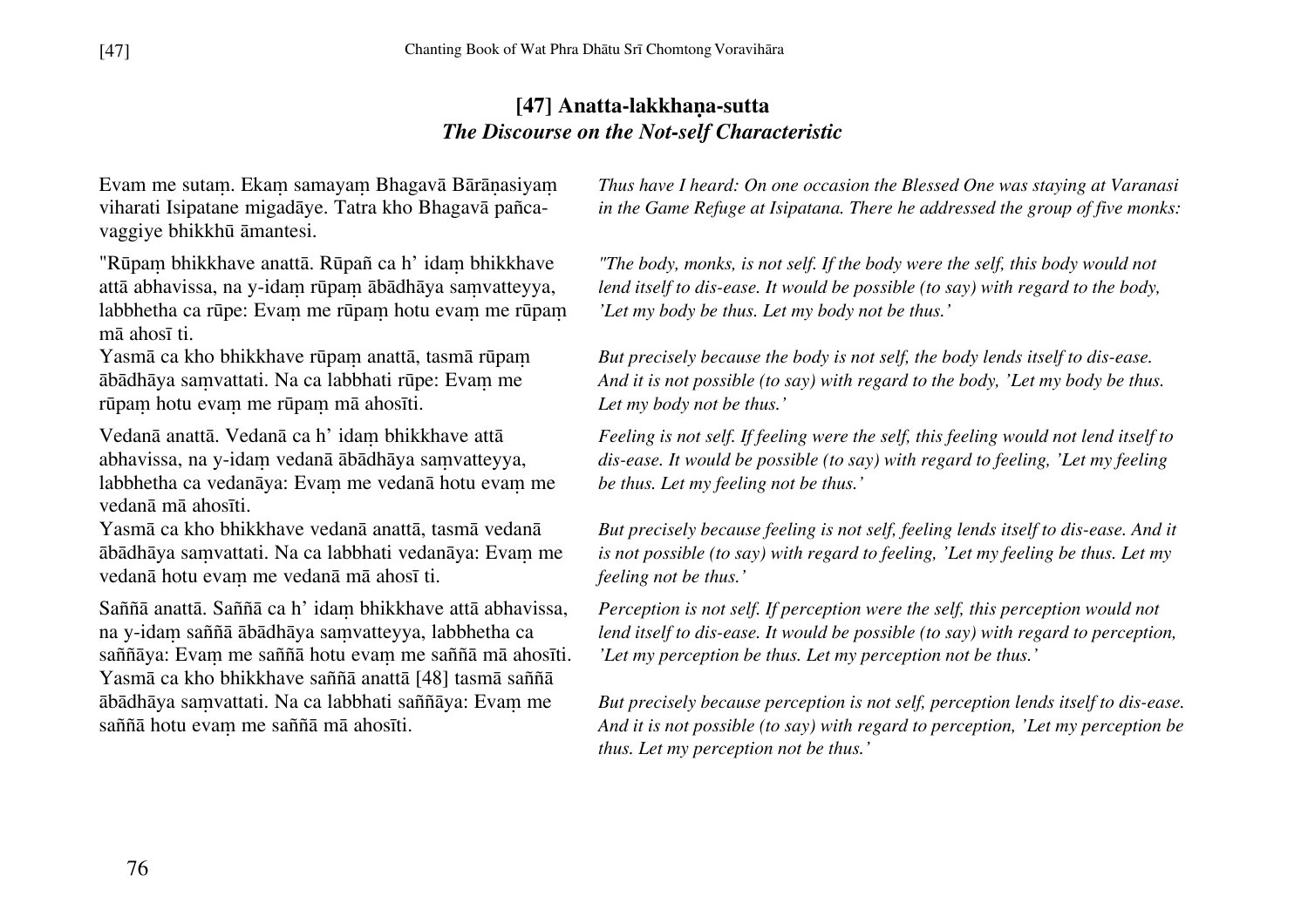Sankhārā anattā. Sankhārā ca h' idam bhikkhave attā abhavissamsu, na y-idam sankhārā ābādhāya samvatteyyum, labbhetha ca sankhāresu: Evam me sankhārā hontu evam me sankhārā mā ahesun ti. Yasmā ca kho bhikkhave sankhārā anattā, tasmā sankhārā ābādhāya samvattanti. Na ca labbhati sankhāresu: Evam me sankhārā hontu evam me sankhārā mā ahesun ti.

Viññānam anattā. Viññānañ ca h' idam bhikkhave attā abhavissa, na y-idam viññānam ābādhāya samvatteyya, labbhetha ca viññāne: Evam me viññānam hotu evam me viññānam mā ahosīti.

Yasmā ca kho bhikkhave viññānam anattā, tasmā viññānam ābādhāya samvattati, na ca labbhati viññāne: Evam me viññānam hotu evam me viññānam mā ahosī ti.

Tam kim maññatha bhikkhave rūpam niccam vā aniccam vā ti."

"Aniccaü bhante." *"Inconstant, lord."*

"Yam panāniccam dukkham vā tam sukham vā ti." *"And is that which is inconstant easeful or stressful?"* 

"Dukkhaü bhante." *"Stressful, lord."*

"Yam panāniccam dukkham viparināma-dhammam, kallam nu tam samanupassitum: Etam mama eso 'ham asmi eso me attā ti."

"No h' etam bhante." *"No, lord."* 

"Tam kim maññatha bhikkhave vedanā niccā vā aniccā vāti."

"Aniccā bhante." *"Inconstant, lord."*

*Mental processes are not self. If mental processes were the self, these mental processes would not lend themselves to dis-ease. It would be possible (to say) with regard to mental processes, 'Let my mental processes be thus. Let my mental processes not be thus.'* 

*But precisely because mental processes are not self, mental processes lend themselves to dis-ease. And it is not possible (to say) with regard to mental processes, 'Let my mental processes be thus. Let my mental processes not be thus.'*

*Consciousness is not self. If consciousness were the self, this consciousness would not lend itself to dis-ease. It would be possible (to say) with regard to consciousness, 'Let my consciousness be thus. Let my consciousness not be thus.'* 

*But precisely because consciousness is not self, consciousness lends itself to dis-ease. And it is not possible (to say) with regard to consciousness, 'Let my consciousness be thus. Let my consciousness not be thus.'*

*How do you construe thus, monks − Is the body constant or inconstant?"*

*"And is it fitting to regard what is inconstant, stressful, subject to change as: 'This is mine. This is my self. This is what I am'?"* 

*"How do you construe thus, monks − Is feeling constant or inconstant?"*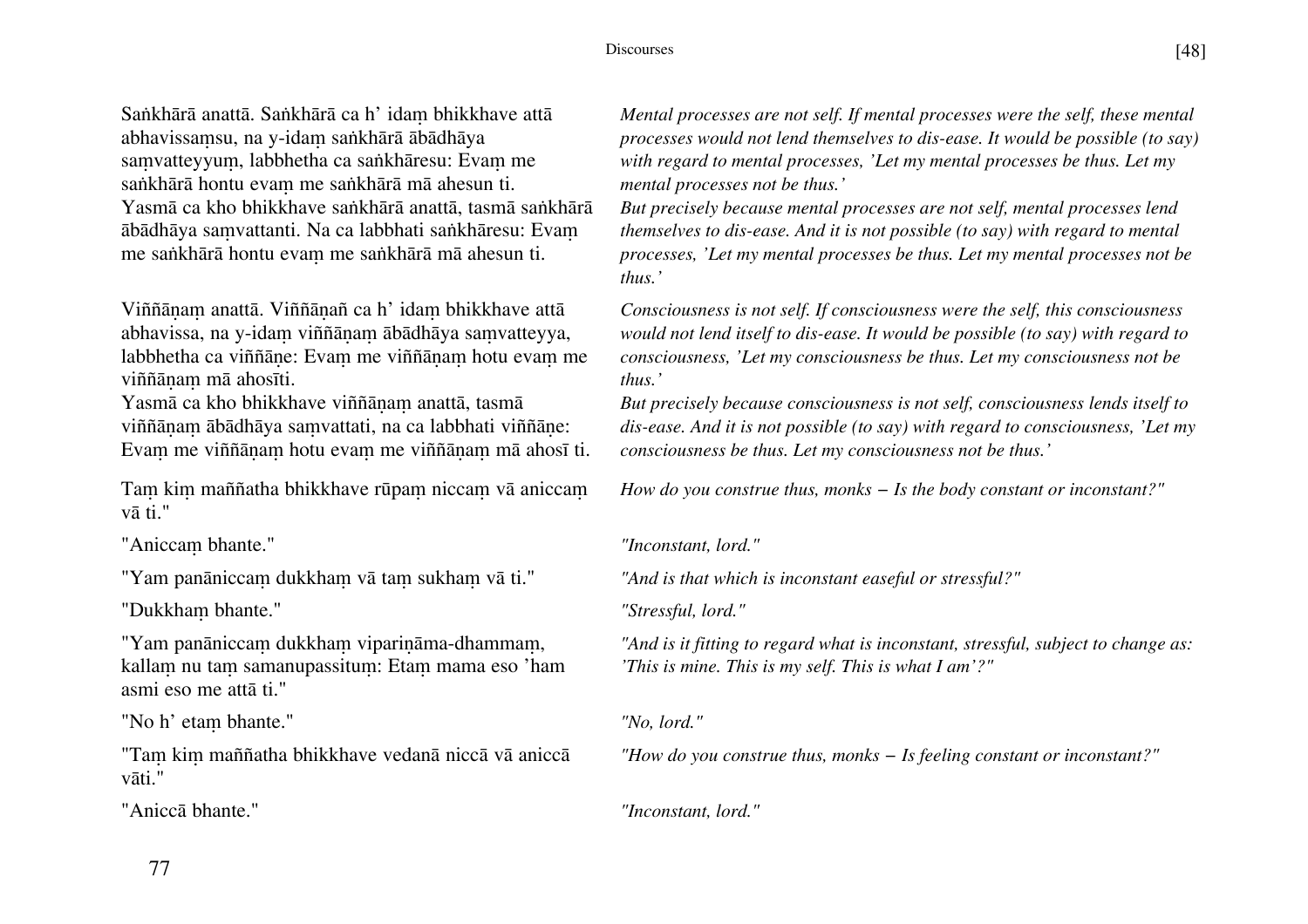|  |  |  | "Yam panāniccam dukkham vā tam sukham vāti." |  |  |
|--|--|--|----------------------------------------------|--|--|
|  |  |  |                                              |  |  |

"Dukkhaü bhante." *"Stressful, lord."*

"Yam panāniccam dukkham viparināma-dhammam, kallam nu tam samanupassitum: Etam mama eso 'ham asmi eso me attā ti."

"No h' etam bhante." *"No, lord."* 

"Tam kim maññatha bhikkhave saññā niccā vā aniccā vā ti."

"Yam panāniccam dukkham vā tam sukham vā ti." *"And is that which is inconstant easeful or stressful?"* 

"Dukkhaü bhante." *"Stressful, lord."*

"Yam panāniccam dukkham viparināma-dhammam, kallam nu tam samanupassitum: Etam mama eso 'ham asmi eso me attā ti."

"No h' etam bhante." *"No, lord."* 

"Tam kim maññatha bhikkhave sankhārā niccā vā aniccā vā ti."

"Yam panāniccam dukkham vā tam sukham vā ti." *"And is that which is inconstant easeful or stressful?"* 

"Dukkhaü bhante." *"Stressful, lord."*

"Yam panāniccam [49] dukkham viparināma-dhammam, kallam nu tam samanupassitum: Etam mama eso 'ham asmi eso me attā ti."

"No h' etam bhante." *"No, lord.*"

"And is that which is inconstant easeful or stressful?"

*"And is it fitting to regard what is inconstant, stressful, subject to change as: 'This is mine. This is my self. This is what I am'?"* 

*"How do you construe thus, monks − Is perception constant or inconstant?"*

"Aniccā bhante." *"Inconstant, lord."*

*"And is it fitting to regard what is inconstant, stressful, subject to change as: 'This is mine. This is my self. This is what I am'?"* 

*"How do you construe thus, monks − Are mental processes constant or inconstant?"*

"Aniccā bhante." *"Inconstant, lord."*

*"And is it fitting to regard what is inconstant, stressful, subject to change as: 'This is mine. This is my self. This is what I am'?"* 

"Tam kim maññatha bhikkhave viññānam niccam vā *"How do you construe thus, monks* − *Is consciousness constant or*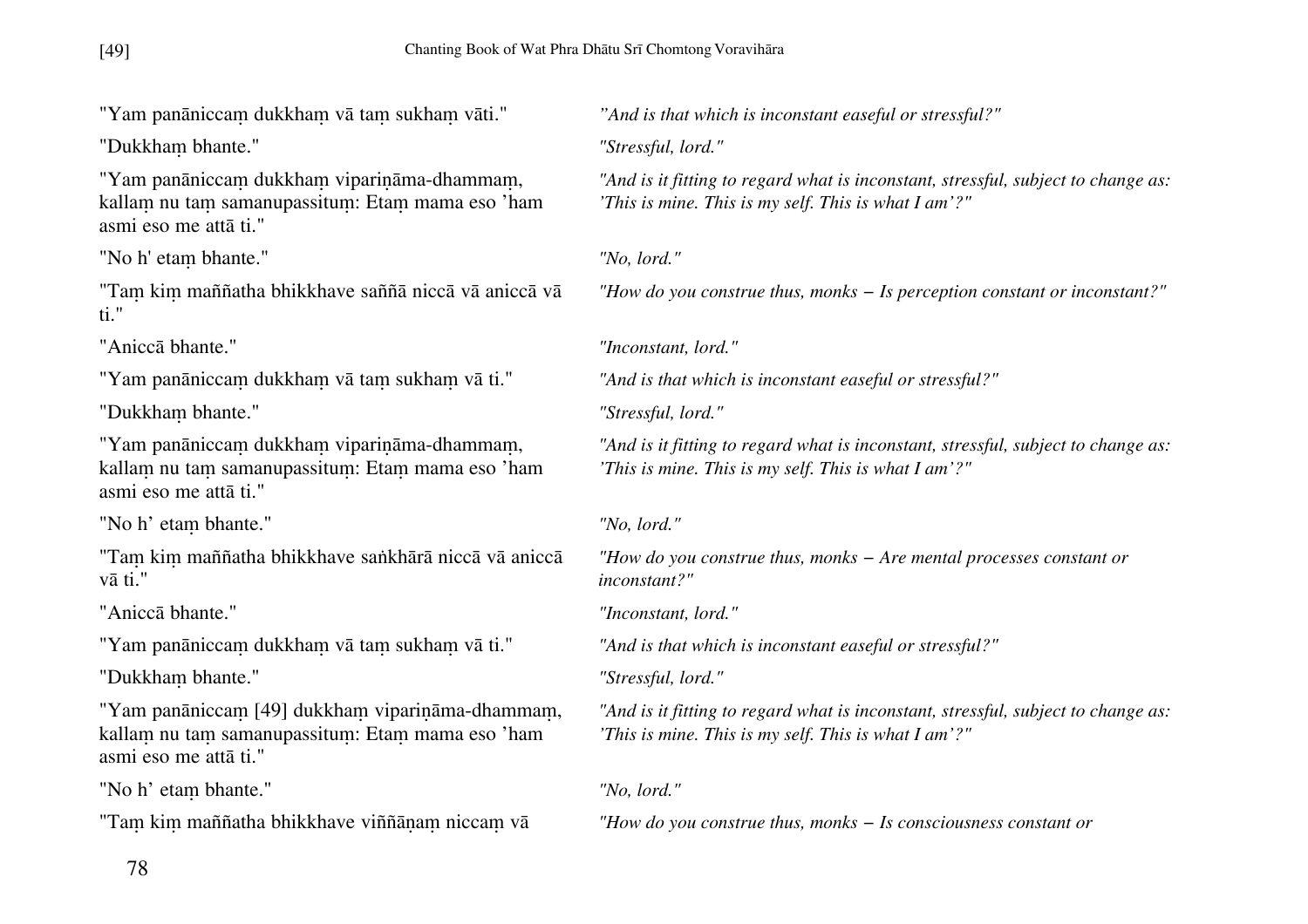aniccam vā ti." *inconstant?"* 

"Aniccaü bhante." *"Inconstant, lord."*

"Yam panāniccam dukkham vā tam sukham vā ti." *"And is that which is inconstant easeful or stressful?"* 

"Dukkhaü bhante." *"Stressful, lord."*

"Yam panāniccam dukkham viparināma-dhammam, kallam nu tam samanupassitum: Etam mama eso 'ham asmi eso me attā ti."

"No h' etam bhante." *"No, lord."* 

"Tasmāt iha bhikkhave yan kiñci rūpam atītānāgatapaccuppannam, ajjhattam vā bahiddhā vā, olārikam vā sukhumam vā, hīnam vā panītam vā, yan dūre santike vā, sabbam rūpam n' etam mama n' eso 'ham asmi na me so attā ti. Evam etam yathābhūtam sammappaññāya datthabbam.

Yā kāci vedanā atītānāgata-paccuppannā, ajjhattā vā bahiddhā vā, olārikā vā sukhumā vā, hīnā vā panītā vā, yā dūre santike vā, sabbā vedanā, n' etam mama n' eso 'ham asmi na me so attā ti. Evam etam yathābhūtam sammappaññāya datthabbam.

Yā kāci saññā atītānāgata-paccuppannā, ajjhattā vā bahiddhā vā, olārikā vā sukhumā vā, hīnā vā panītā vā, yā dūre santike vā, sabbā saññā, n' etam mama n' eso 'ham asmi na me so attā ti. Evam etam yathābhūtam sammappaññāya datthabbam.

Ye keci sankhārā atītānāgata-paccuppannā, ajjhattā vā bahiddhā vā, olārikā vā sukhumā vā, hīnā vā panītā vā, yā dūre santike vā, sabbe sankhārā, n' etam mama n' eso 'ham asmi na me so attā ti. Evam etam yathābhūtam

*"And is it fitting to regard what is inconstant, stressful, subject to change as: 'This is mine. This is my self. This is what I am'?"* 

*"Thus, monks, any body whatsoever − past, future, or present; internal or external; blatant or subtle; common or sublime; far or near: every body − is to be seen as it actually is with right discernment as: 'This is not mine. This is not my self. This is not what I am.'*

*Any feeling whatsoever − past, future, or present; internal or external; blatant or subtle; common or sublime; far or near: every feeling − is to be seen as it actually is with right discernment as: 'This is not mine. This is not my self. This is not what I am.'*

*Any perception whatsoever − past, future, or present; internal or external; blatant or subtle; common or sublime; far or near: every perception − is to be seen as it actually is with right discernment as: 'This is not mine. This is not my self. This is not what I am.'*

*Any mental processes whatsoever − past, future, or present; internal or external; blatant or subtle; common or sublime; far or near: all mental processes − are to be seen as they actually are with right discernment as: 'This is not mine. This is not my self. This is not what I am.'*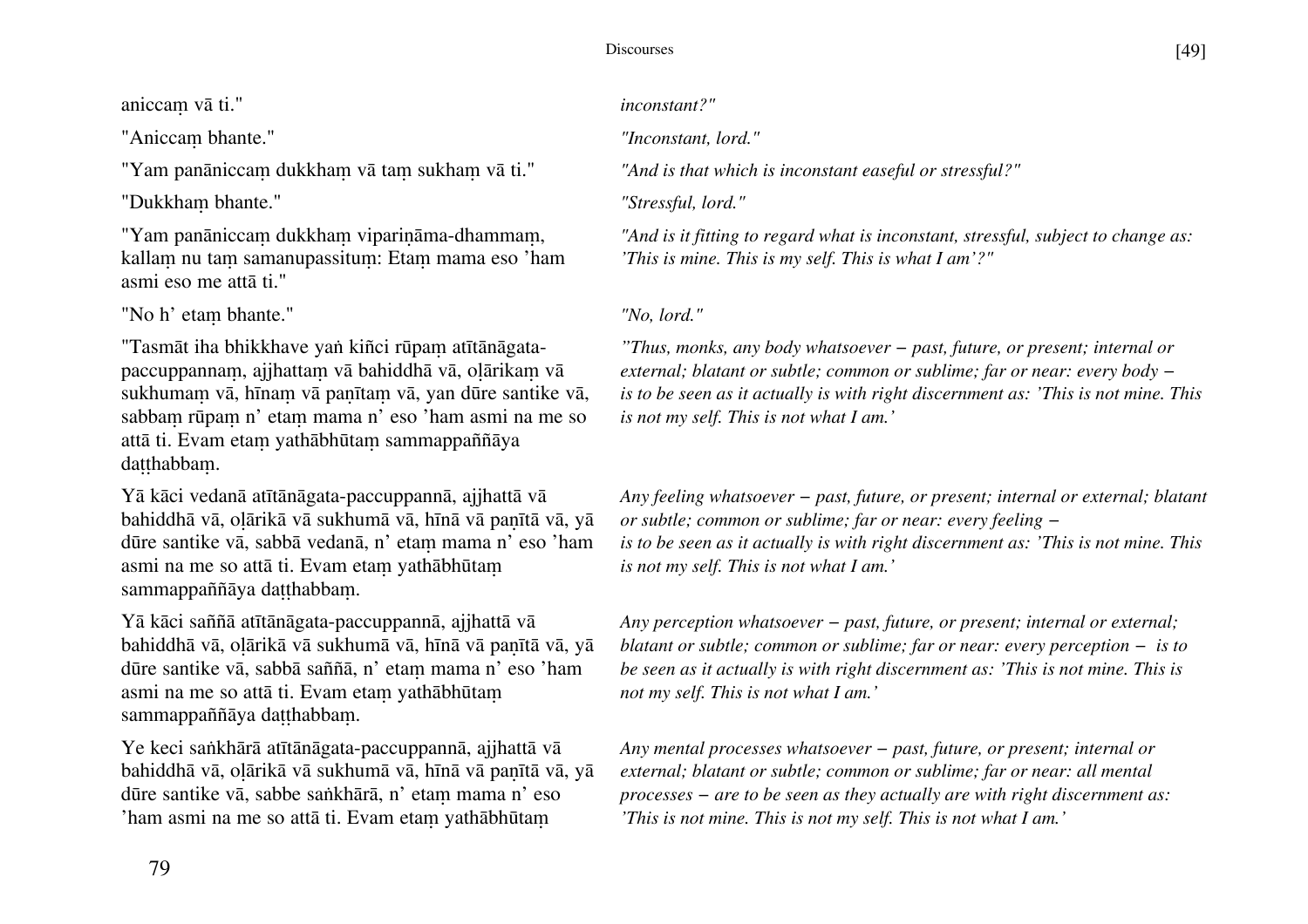sammappaññāya datthabbam.

Yan kiñci viññānam atītānāgata-paccuppannā, ajjhattā vā bahiddhā vā, olārikā vā sukhumā vā, hīnā vā panītā vā, yā dūre santike vā, sabbam viññānam, n' etam mama n' eso 'ham asmi na me so attā ti,

Evam etam yathābhūtam sammappaññāya datthabbam.

[50] Evam passam bhikkhave sutavā ariya-sāvako, rūpasmim pi nibbindati, vedanāya pi nibbindati, saññāya pi nibbindati, sankhāresu pi nibbindati, viññānasmim pi nibbindati. Nibbindam virajjati, virāgā vimuccati. Vimuttasmim vimuttam-iti ñānam hoti, khīnā jāti, vusitam brahma-cariyam, katam karanīyam, nāparam itthattāyāti pajānātīti."

Idam avoca Bhagavā, attamanā pañca-vaggiyā bhikkhū Bhagavato bhāsitam abhinandum.

Imasmiñ ca pana veyyā-karanasmim bhaññamāne, pañcavaggiyānam bhikkhūnam anupādāya, āsavehi cittāni vimuccimsū ti.

*Any consciousness whatsoever − past, future, or present; internal or external; blatant or subtle; common or sublime; far or near: every consciousness − is to be seen as it actually is with right discernment as: 'This is not mine. This is not my self. This is not what I am.'*

*Seeing thus, the well-instructed disciple of the noble ones grows disenchanted with the body, disenchanted with feeling, disenchanted with perception, disenchanted with mental processes, & disenchanted with consciousness. Disenchanted, he becomes dispassionate; through dispassion, he is released. With release, there is the knowledge, 'Released.' He discerns that, 'Birth is ended, the holy life fulfilled, the task done. There is nothing further for the sake of this world.'*

*That is what the Blessed One said. Gratified, the group of five monks delighted at his words.*

*And while this explanation was being given, the hearts of the group of five monks, through lack of clinging, were released from the mental effluents.*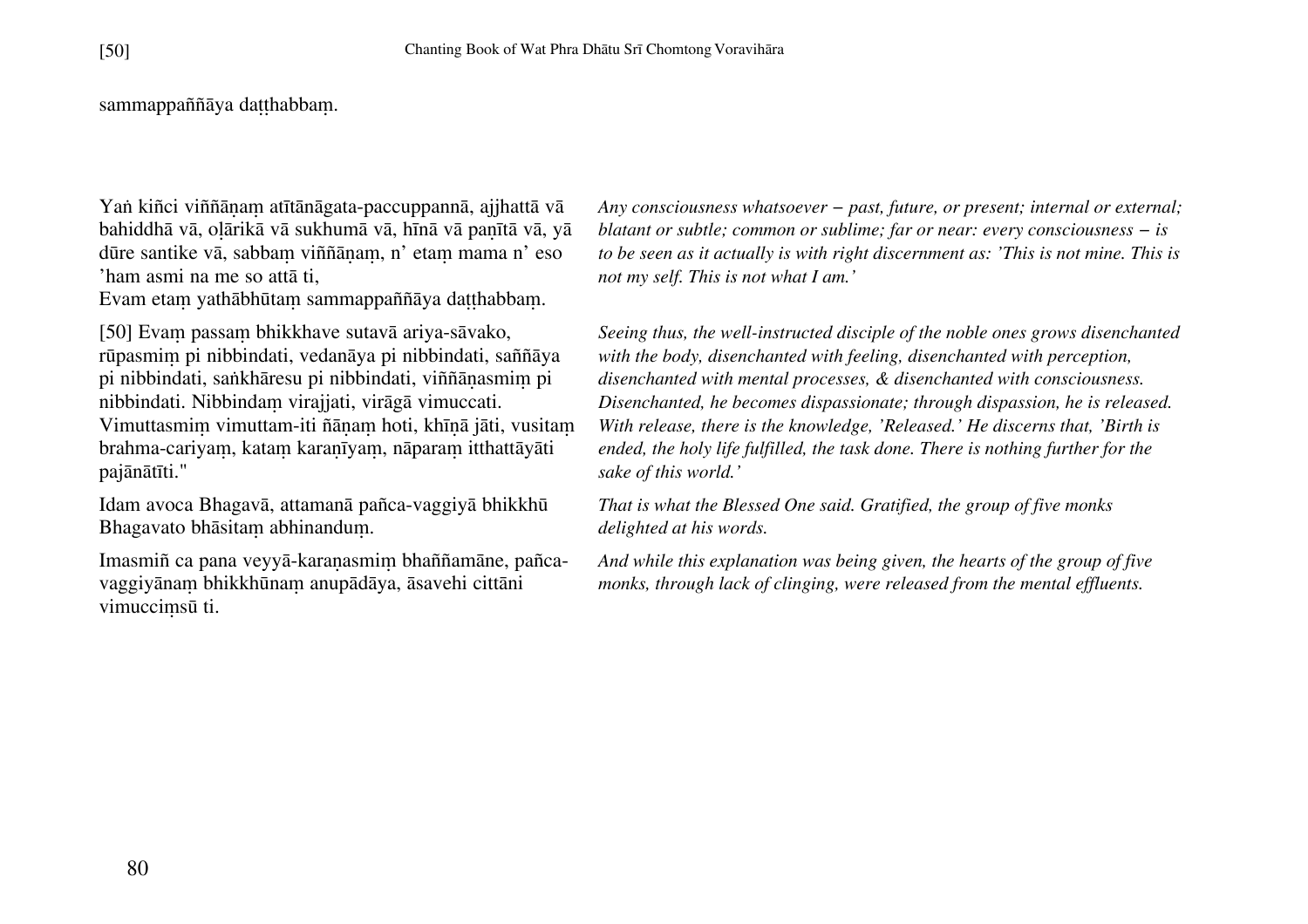### **[50] Dhamma-niyāma-sutta**  *The Discourse on the Orderliness of the Dhamma***<sup>71</sup>**

Evam me sutam. Ekam samayam Bhagavā Sāvatthiyam viharati Jetavane Anāthapindikassa ārāme. Tatra kho Bhagavā bhikkhū āmantesi: "bhikkhavo" ti. "Bhadante" ti te bhikkhū Bhagavato paccassosum. Bhagavā etad avoca:

"Uppādā vā bhikkhave Tathāgatānam anuppādā vā Tathāgatānam, thitā 'va sā dhātu dhamma-tthitatā dhamma-niyāmatā: Sabbe sankhārā aniccā ti.

Tam Tathāgato abhisambujjhati abhisameti. Abhisambujjhitvā abhisametvā ācikkhati deseti, paññapeti patthappeti, vivarati vibhajati uttānī-karoti: Sabbe sankhārā aniccā ti.

Uppādā vā bhikkhave Tathāgatānam anuppādā vā Tathāgatānam, thitā 'va sā dhātu dhamma-tthitatā dhamma-niyāmatā: Sabbe sankhārā dukkhā ti.

Tam Tathāgato abhisambujjhati abhisameti. Abhisambujjhitvā abhisametvā ācikkhati deseti, paññapeti patthappeti, vivarati vibhajati uttānī-karoti: Sabbe sankhārā dukkhā ti.

[51] Uppādā vā bhikkhave Tathāgatānam anuppādā vā Tathāgatānam, thitā 'va sā dhātu dhamma-tthitatā dhamma-niyāmatā: Sabbe dhammā anattā ti.

*Thus have I. At one time the Blesse[d](#page-80-0) One was staying in Savatthi at Jeta's Grove, Anathapindika's monastery. There he addressed the monks, saying "ñonks." "Yes, lord," the monks responded to him. The Blessed One said:*

<span id="page-80-0"></span>*"Whether or not there is the arising of Tathāgatas, this property stands − this steadfastness of the Dhamma, this orderliness of the Dhamma: All processes are inconstant.*

*The Tathāgata directly awakens to that, breaks through to that. Directly awakening & breaking through to that, he declares it, teaches it, describes it, sets it forth. He reveals it, explains it, & makes it plain: All processes are inconstant.*

*Whether or not there is the arising of Tathāgatas, this property stands − this steadfastness of the Dhamma, this orderliness of the Dhamma: All processes are stressful.*

*The Tathāgata directly awakens to that, breaks through to that. Directly awakening & breaking through to that, he declares it, teaches it, describes it, sets it forth. He reveals it, explains it, & makes it plain: All processes are stressful.*

*Whether or not there is the arising of Tathāgatas, this property stands − this steadfastness of the Dhamma, this orderliness of the Dhamma: All phenomena are non-self.*

Taü Tathāgato abhisambujjhati abhisameti. Abhisambuj- *The Tathāgata directly awakens to that, breaks through to that. Directly*

 $\overline{a}$  $71$  Cf. BCI; PCT 40 ff.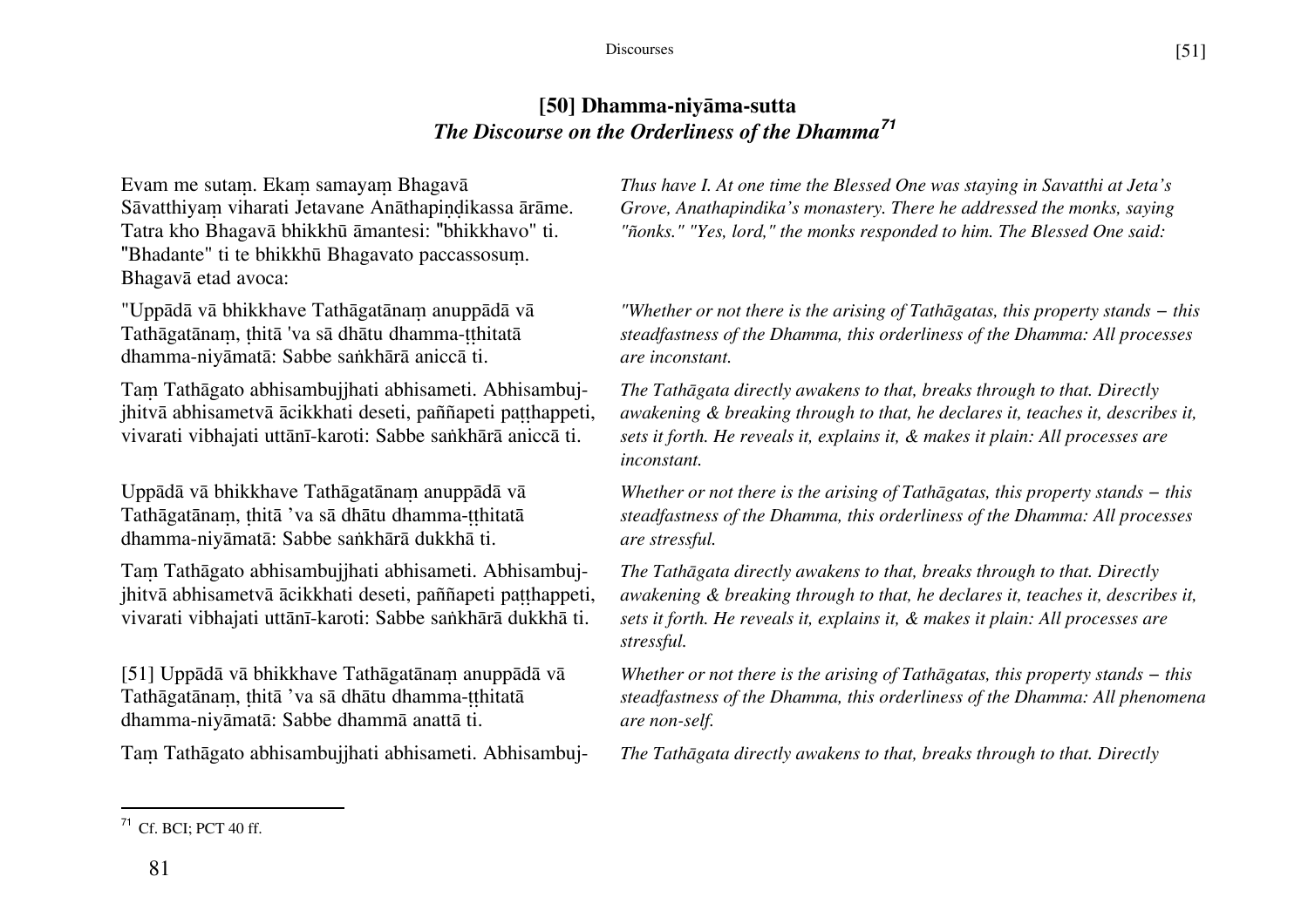jhitvā abhisametvā ācikkhati deseti, paññapeti pațțhappeti, vivarati vibhajati uttānī-karoti: Sabbe dhammā anattā ti."

Idam avoca Bhagavā. Attamanā te bhikkhū Bhagavato bhāsitam abhinandun ti.

*awakening & breaking through to that, he declares it, teaches it, describes it, sets it forth. He reveals it, explains it, & makes it plain: All phenomena are not-self."*

*That is what the Blessed One said. Gratified, the monks delighted at his words.*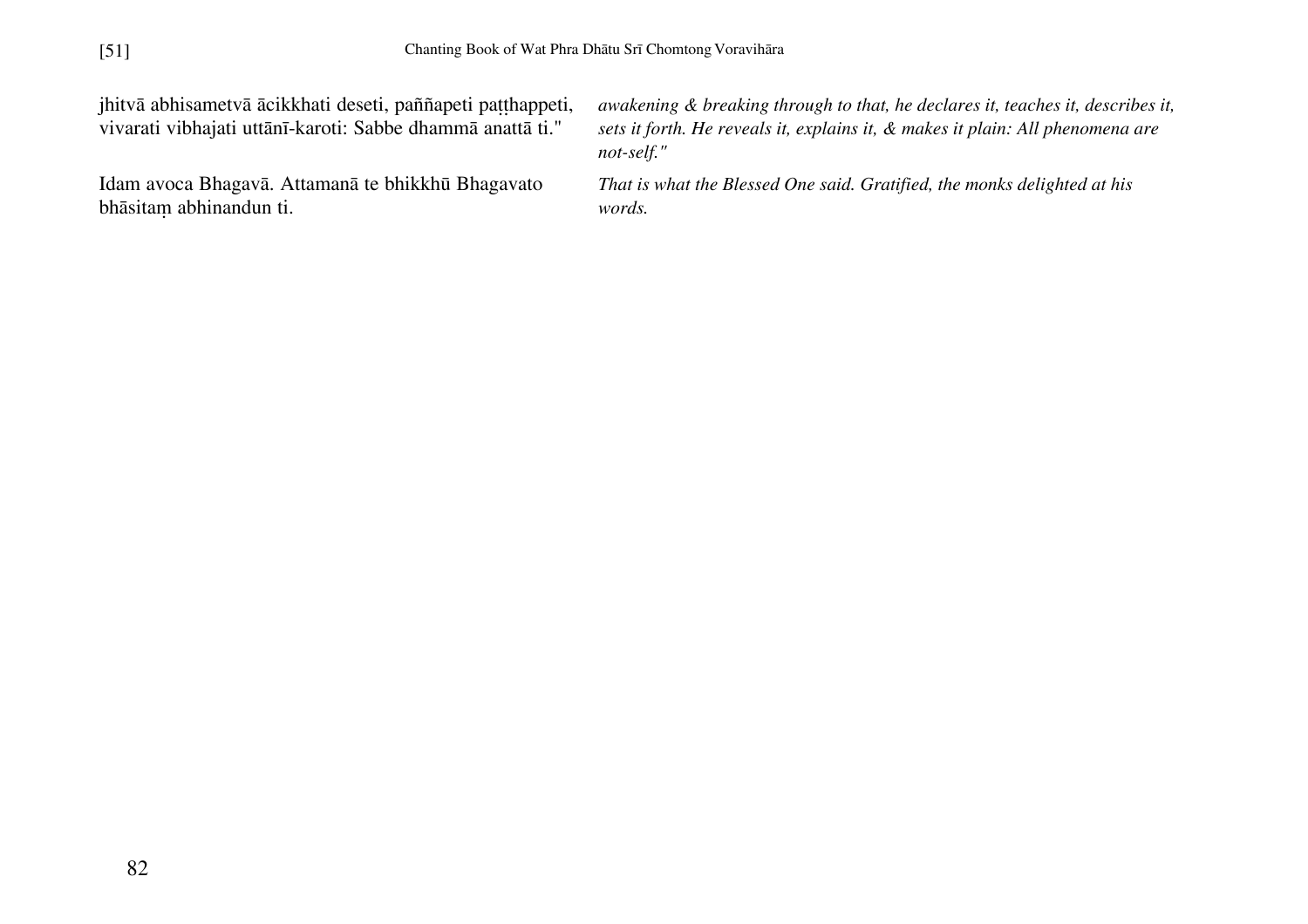# *Gāthās etc. − Verses (& Dependent Origination)*

# <span id="page-82-2"></span>**[51] Uõhassa vijaya-gāthā [72](#page-82-0)** *Verses On The Victory Over Heat*

| Atthi unhassa $^{73}$ vijayo                     | dhammo loke anuttaro   | The unsurpassed dhamma in the world is the victory over heat                                    |
|--------------------------------------------------|------------------------|-------------------------------------------------------------------------------------------------|
| sabba-satta-hitatthāya tam tavam ganhāhi deva te |                        | (and) for the benefit & welfare of all beings. Grasp it for you, oh deity!                      |
| parivajje rāja-dande                             | amanussehi pāvake      | Avoid royal punishment, the fires of non-human beings, tigers,                                  |
| bayagghe nāge vise bhūte                         | akāla-maranena vā      | Nāgas, poisons and (evil) spirits having died not at the right time.                            |
| sabba-samā maranā mutto                          | thapetvā kāla-māritam  | Liberated from death, being the same for all, except death at the proper time                   |
|                                                  |                        | (when one's life span is $up$ ).                                                                |
| tass' eva ānubhāvena                             | hotu devo sukhī sadā   | By this power may the deity always be happy.                                                    |
| suddha-sīlam samādāya                            | dhammam sucaritam care | Having taken the pure precepts, may he lead a right & and good live.                            |
| tass' eva ānubhāvena                             | hotu devo sukhī sadā   | By this power may the deity always be happy.                                                    |
| likkhitam cintitam pūjam                         | dhāranam vācanam garum | The Recitation, which has been written, thought about, honored $\&$<br>maintained, is profound. |
| paresam desanam sutvā tassa āyu pavaddhatī ti.   |                        | Having heard (this) teaching from others, one's life span increases.                            |

### **[51] "Bhesajjam"** ... *"Medicine"* ...

Bhesajjam devamanussānam katukam tittikam rasam *Medicine for deities and humans is of bitter & sharp taste*, ambilam lavanañ c' eva sabba-bayādhi vinassantu; eka davi<sup>[74](#page-82-2)</sup> ti catu pañca cha sattādinam thatā [52] *One, two, three, four, five, six, seven and so on* 

<span id="page-82-1"></span><span id="page-82-0"></span>*or sour & salty; may all diseases disappear.* 

 $\overline{a}$  $^{72}_{72}$  This and the following chant ("Bhesajjam" ...) are not included on the CD-Rom of the VRI, nor in any of the consulted Chanting Books (BBC, CG, CGI, PBC, Pūja, SP).

<sup>73</sup> CCB: *uõhissa* (not found in cPED, PED) is probably a misprint, as it was not found in the dictionaries and as the next chant ends: *Atthi uõhassa vijayo niññhito. Gen. sg. from* **unha** *Adj.* hot; *n.* heat (cPED). The literal translation of *unhassa vijayo* is 'victory of heat'. Another possibility, which seems to make even less sense: 74 **uņhīsa** [Sk. uÉņīÉa] turban (PED)<br>davi = dvi (two)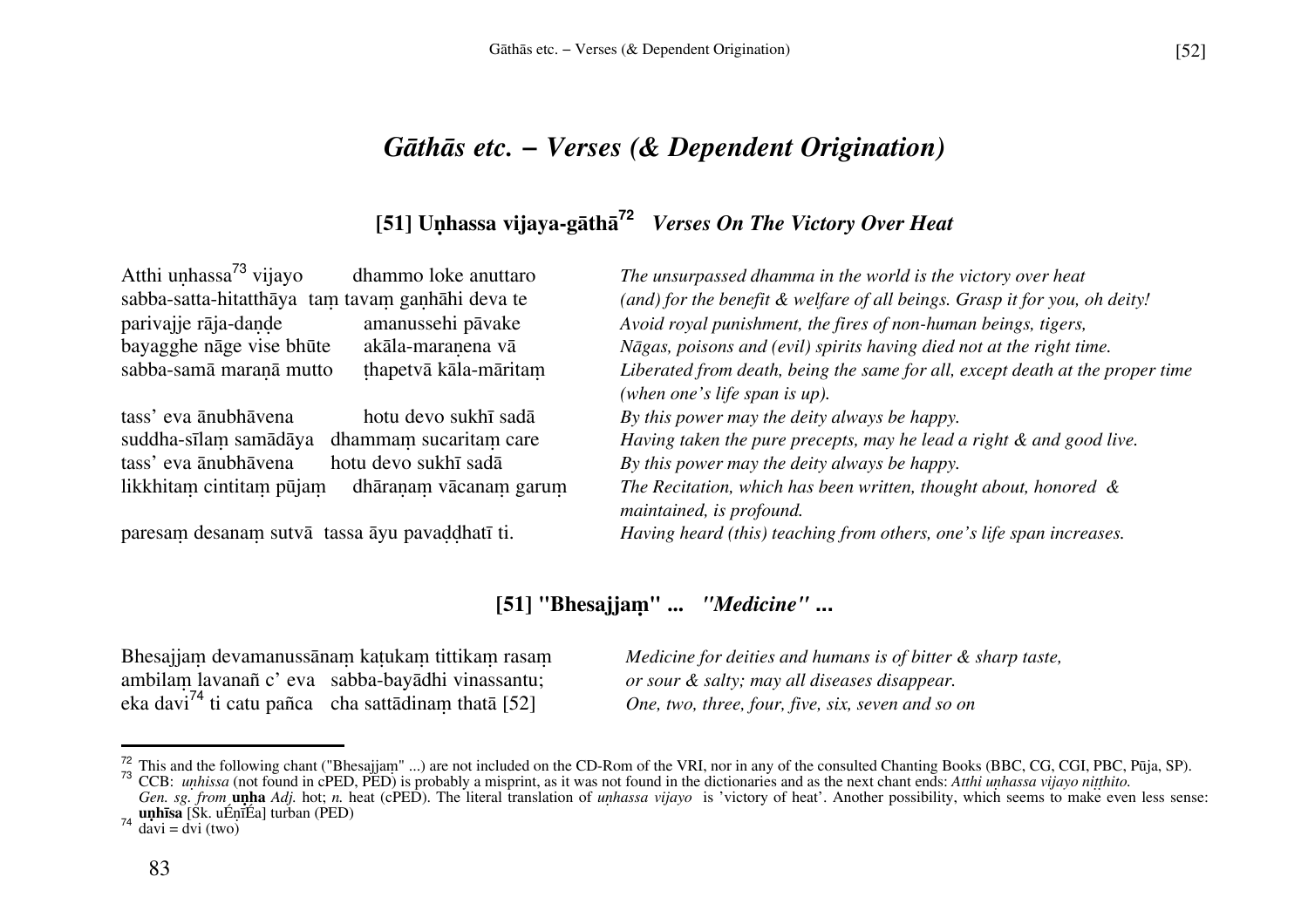yāva dukkhā vinassantu jīvi-dānaü dadantu te *Until (all) sufferings disappear; may they give you the gift of live.* jīvi-dānaü dadantassa āyu vaõõaü sukhaü balaü *Gifted with the gift of life (may you have) a long life, beauty, happiness and strength.* 

jīvi-dānānubhāvena hotu devo sukhī sadā *By the power of the gift of live may the deity always be happy.*  jīvi-dānam ca yo datvā osatham uttamam varam *Who has given the gift of live, (will have) an utmost excellent dwelling-place* sarīram dukkham nāseti bhesajjam dānam uttamam *And destroy bodily suffering. Giving is the best medicine.* tasmā kareyya kalayānam niccayam samparāyanam *Therefore one should accumulate good for future existences.* puññāni para-lokasmim patitthā honti pāninam *Merits in* the *other* world are *support* for the living beings. iminā jīvi-dānena tumhākam kim bhavissati *What will be (the effect)* for *you by this gift of life?* dhīghāyukā sadā hontu sukhitā hontu sabbadā *They may be always of long life (and) always happy.*  yo so dadāti sakkaccaü sīlavantesu tādisu *Who gives respectfully regarding such virtuous qualities,* nānā dānam varam datvā jīvi-dānam maha-pphalam *having given different excellent gifts, (his) gift of life bears great fruit.* evam mahiddhikā esā yad idam puñña-sampadā So it is very *powerful, the attainment of merit.* tasmā dhīrā pasamsanti panditā kata-puññatan ti. *Therefore the wise men praise merits that have been done.* Atthi unhassa vijayo nitthito. *(The verses On) The Victory Over Heat' end here. (The verses On) Atthi* 

## **[52] Pabbatopama-gāthā** *The Mountain***[75](#page-83-0)**

Yathā pi selā vipulā nabham āhacca pabbatā Samantā anupariyeyyum nippothentā catuddisā

Evam jarā ca maccu ca adhivattanti pānino Khattiye brāhmane vesse sudde candāla-pukkuse

Na kiñci parivajjeti sabbam-evābhimaddati Na tattha hatthīnam bhūmi na rathānam na pattiyā Na cāpi manta-yuddhena sakkā jetum dhanena vā Tasmā hi pandito poso sampassam attham-attano Buddhe dhamme ca sanghe ca dhīro saddham

<span id="page-83-0"></span>*Like gigantic boulders, mountains reaching to the sky Moving in from all sides, crushing the four directions,*

*In the same way, aging & death roll over living beings: Noble warriors, priests, merchants, workers, outcastes, & scavengers.*

*They spare nothing, they trample everything. Here elephants can hold no ground nor can chariots or infantry. Nor can a battle of spells or wealth win out. So a wise person, seeing his own good, Secures firm conviction In the Buddha, Dhamma, & Saïgha.*

 $\overline{a}$ <sup>75</sup> Cf. BCI; PCT p. 39 f.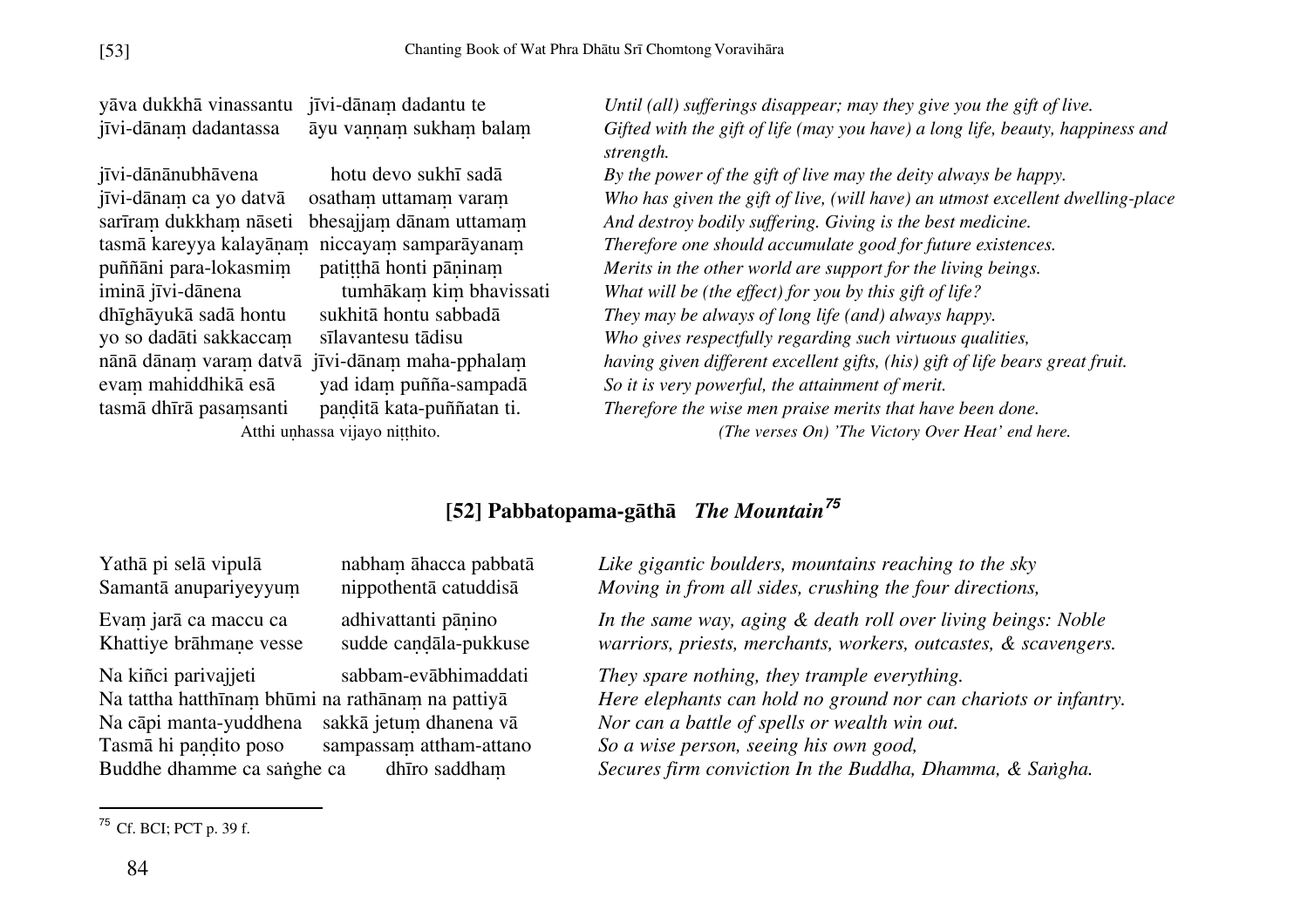#### nivesaye [53]

Yo dhammacārī kāyena vācāya uda cetasā Idh' eva nam pasamsati pecca sagge pamodati.

<span id="page-84-0"></span>*He who practices the Dhamma in thought, word, & deed, Receives praise here on earth and after death rejoices in heaven.*

# **[53] Ariya-dhana-gāthā** *Noble Wealth***[76](#page-84-0)**

| acalā supatit thitā,                             | One whose conviction in the Tathagata Is unshakable, well-established, whose                                            |
|--------------------------------------------------|-------------------------------------------------------------------------------------------------------------------------|
| ariya-kantam pasamsitam                          | virtue is admirable, praised, cherished by the Noble Ones,                                                              |
| ujubhūtañ ca dassanam                            | Who has faith in the Sangha, straightforwardness, vision:                                                               |
| amoghan tassa jīvitam                            | "He is not poor," they say. His life has not been in vain.                                                              |
| Tasmā saddhañ ca sīlañ ca pasādam dhammadassanam | So conviction & virtue, faith, & dhamma-vision should be cultivated by the<br>wise, remembering the Buddhas' teachings. |
|                                                  | saram buddhāna-sāsanan ti                                                                                               |

### **[53] Tilakkhaõādi-gāthā** *Compounded Things*

| Sabbe saṅkhārā aniccā ti | yadā paññāya passati, | All processes are inconstant: When one sees this with discernment,     |
|--------------------------|-----------------------|------------------------------------------------------------------------|
| Atha nibbindati dukkhe:  | esa maggo visuddhiyā. | One grows disenchanted with stress $-$ This is the path to purity.     |
| Sabbe saṅkhārā dukkhā ti | yadā paññāya passati, | All processes are stressful: When one sees this with discernment,      |
| Atha nibbindati dukkhe:  | esa maggo visuddhiyā. | One grows disenchanted with stress $-$ This is the path to purity.     |
| Sabbe dhammā anattā ti   | yadā paññāya passati, | All phenomena are not-self: When one sees this with discernment,       |
| Atha nibbindati dukkhe:  | esa maggo visuddhiyā. | One grows disenchanted with stress $-$ This is the path to purity.     |
| Appakā te manussesu      | ye janā pāra-gāmino   | Few are the human beings who go to the Further Shore,                  |
| Athāyam itarā pajā       | tīram evānudhāvati.   | These others simply scurry around on this shore.                       |
| Ye ca kho sammadakkhāte  | dhamme dhammānu-      | But those who practice the Dhamma in line with the well-taught Dhamma, |

 $\overline{a}$ <sup>76</sup> Cf. BCI; PCT 40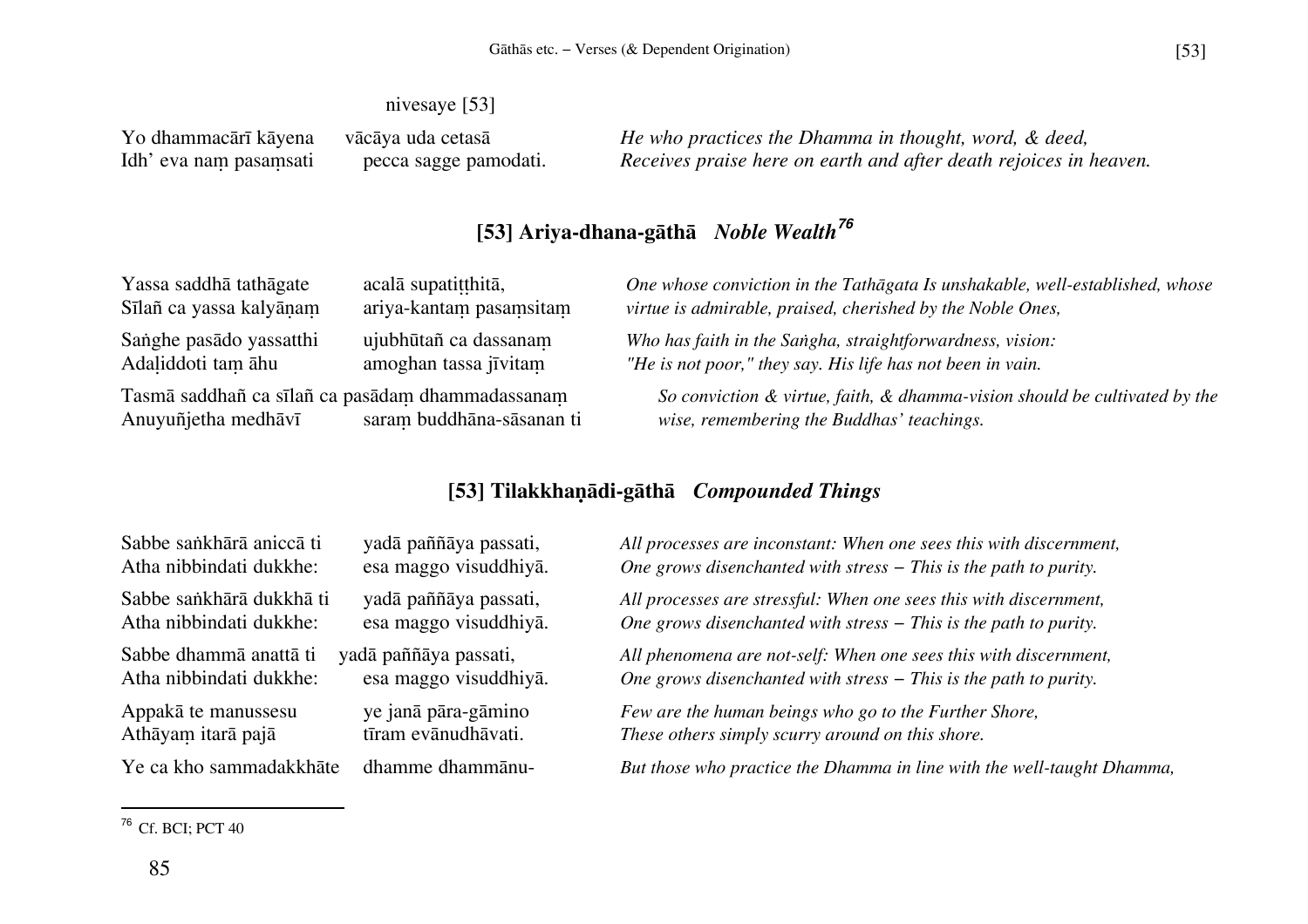| Te janā pāramessanti                                                | vattino<br>maccu-dheyyam suduttaram.                                     | They will cross over Death's realm, so hard to transcend.                                                                                                                          |  |  |
|---------------------------------------------------------------------|--------------------------------------------------------------------------|------------------------------------------------------------------------------------------------------------------------------------------------------------------------------------|--|--|
| Kanham dhammam vippahāya                                            | sukkam bhāvetha<br>pandito                                               | Abandoning dark practices, the wise person should develop the bright,                                                                                                              |  |  |
| Okā anokam-āgamma                                                   | viveke yattha dūramam.                                                   | Having gone from home to no-home in seclusion, so hard to relish.                                                                                                                  |  |  |
| Tatrābhiratim iccheyya<br>Pariyodapeyya attānam                     | hitvā kāme akiñcano. [54]<br>citta-klesehi pandito.                      | There he should wish for delight, having discarded sensuality, he who has<br>nothing. He should cleanse himself, the wise one, of mental defilement.                               |  |  |
| Yesam sambodhiyangesu<br>Adāna-patinissagge<br>Khīn'āsavā jutimanto | sammā cittam subhāvitam<br>anupādāya ye ratā,<br>te loke parinibbutā ti. | Whose minds are well-developed in the factors for Awakening,<br>Who delight in non-clinging, relinquishing grasping,<br>Glorious, free of effluent: they are unbound in the world. |  |  |

#### **[54] Pañicca-samuppāda-pāñha** *Dependent Origination*

Avijjā-paccayā saïkhārā, *With ignorance as a condition there are processes.* Sankhāra-paccayā viññānam, *With processes as a condition there is (sensory) consciousness.* Viññāna-paccayā nāma-rūpam, *With (sensory) consciousness as a condition there are name & form.* Nāma-rūpa-paccayā saëāyatanaü, *With name & form as a condition there are the six sense media.* Saëāyatana-paccayā phasso, *With the six sense media as a condition there is contact.* Phassa-paccayā vedanā, *With contact as a condition there is feeling.* Vedanā-paccayā tanhā, *With feeling as a condition there is craving.* Tanhā-paccayā upādānam, *With craving as a condition there is clinging.* Upādāna-paccayā bhavo, *With clinging as a condition there is becoming.* Bhava-paccayā jāti, *With becoming as a condition there is birth.* Jāti-paccayā jara-maranam soka-parideva-dukkhadomanassupāyāsā sambhavanti. *distress, & despair come into play.* Evam etassa kevalassa dukkha-kkhandhassa samudayo hoti. Avijjāya tv eva asesa-virāga-nirodhā saïkhāra-nirodho, *Now from the remainderless fading & cessation of that very ignorance there is*

*With birth as a condition, then aging & death, sorrow, lamentation, pain, Thus is the origination of this entire mass of suffering & stress.*

*the cessation of processes.*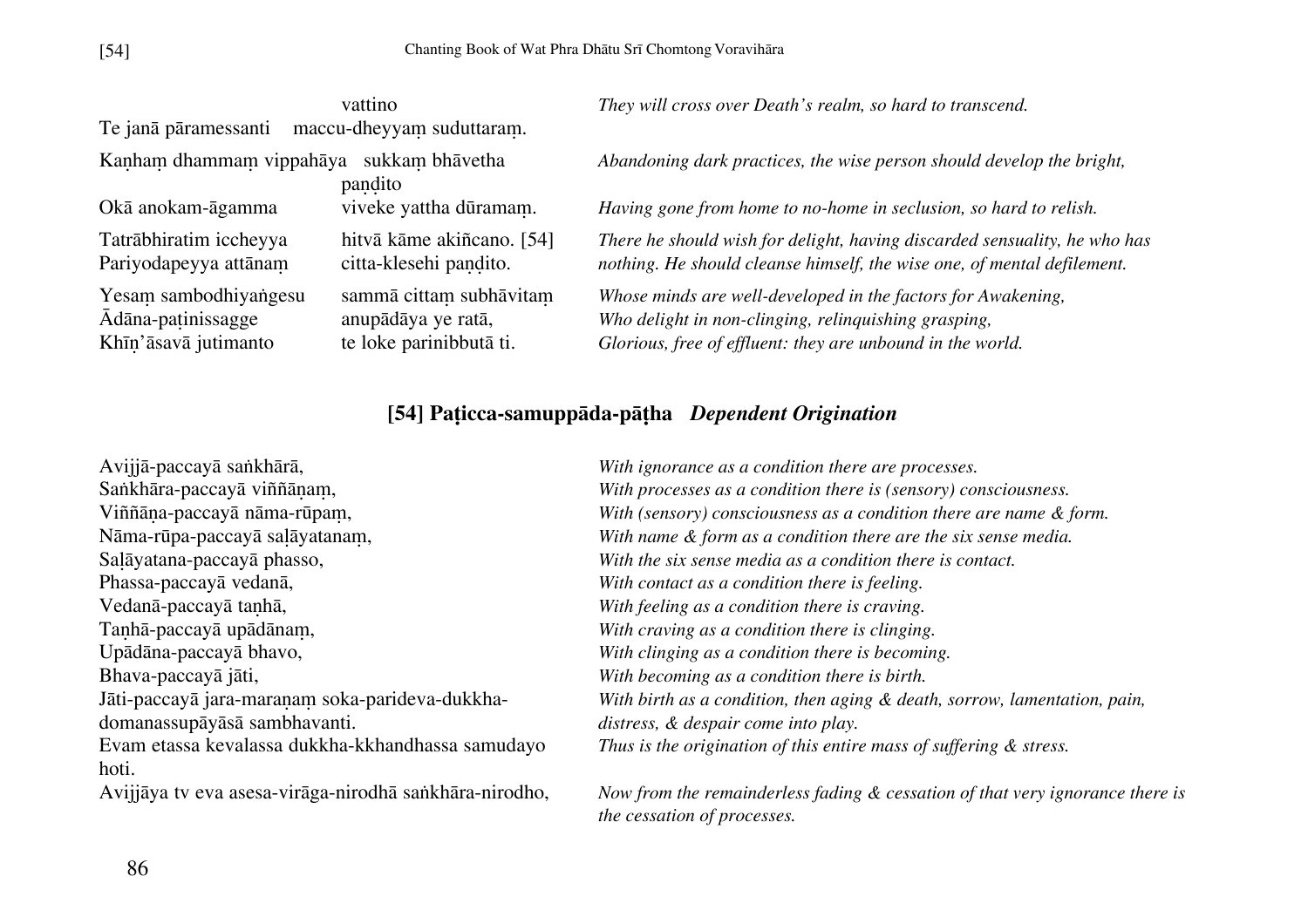Sankhāra-nirodhā viññāna-nirodho, Viññāõa-nirodhā nāma-rūpa-nirodho,

Nāma-rūpa-nirodhā salāyatana-nirodho, Salāyatana-nirodhā phassa-nirodho,

Jāti-nirodhā jara-maranam soka-parideva-dukkhadomanassupāyāsā nirujjhanti. Evam etassa kevalassa dukkhakkhandhassa nirodho hoti.

*From the cessation of processes there is the cessation of (sensory) consciousness. From the cessation of (sensory) consciousness there is the cessation of name & form.*

<span id="page-86-0"></span>*From the cessation of name & form there is the cessation of the six sense media. From the cessation of the six sense media there is the cessation of contact.*

Phassa-nirodhā vedanā-nirodho, *From the cessation of contact there is the cessation of feeling.* Vedanā-nirodhā tanhā-nirodho, *From the cessation of feeling there is the cessation of craving.* Taõhā-nirodhā upādāna-nirodho, *From the cessation of craving there is the cessation of clinging.* Upādāna-nirodhā bhava-nirodho, *From the cessation of clinging there is the cessation of becoming.* Bhava-nirodhā jāti-nirodho, *From the cessation of becoming there is the cessation of birth. From the cessation of birth, then aging & death, sorrow, lamentation, pain, distress, & despair all cease. Thus is the cessation of this entire mass of suffering & stress.*

### **[54] Buddha-udāna-gāthā** *The Buddha Inspired Verses***[77](#page-86-0)**

Yadā have pātubhavanti dhammā, Ātāpino jhāyato brāhmanassa, Athassa kaïkhā vapayanti sabbā, Yato pajānāti sahetu-dhammam.

[55] Yadā have pātubhavanti dhammā, Ātāpino jhāyato brāhmanassa, Athassa kankhā vapayanti sabbā, Yato khayam paccayānam avedi.

Yadā have pātubhavanti dhammā, Ātāpino jhāyato brāhmanassa,

*As phenomena grow clear To the Brahman, ardent, absorbed, His doubts all vanish When he discerns what has a cause.*

*As phenomena grow clear To the Brahman, ardent, absorbed, His doubts all vanish When he penetrates the end of conditions.*

*As phenomena grow clear To the Brahman, ardent, absorbed,* 

 $\overline{a}$  $77$  Cf. BCI; PCT 43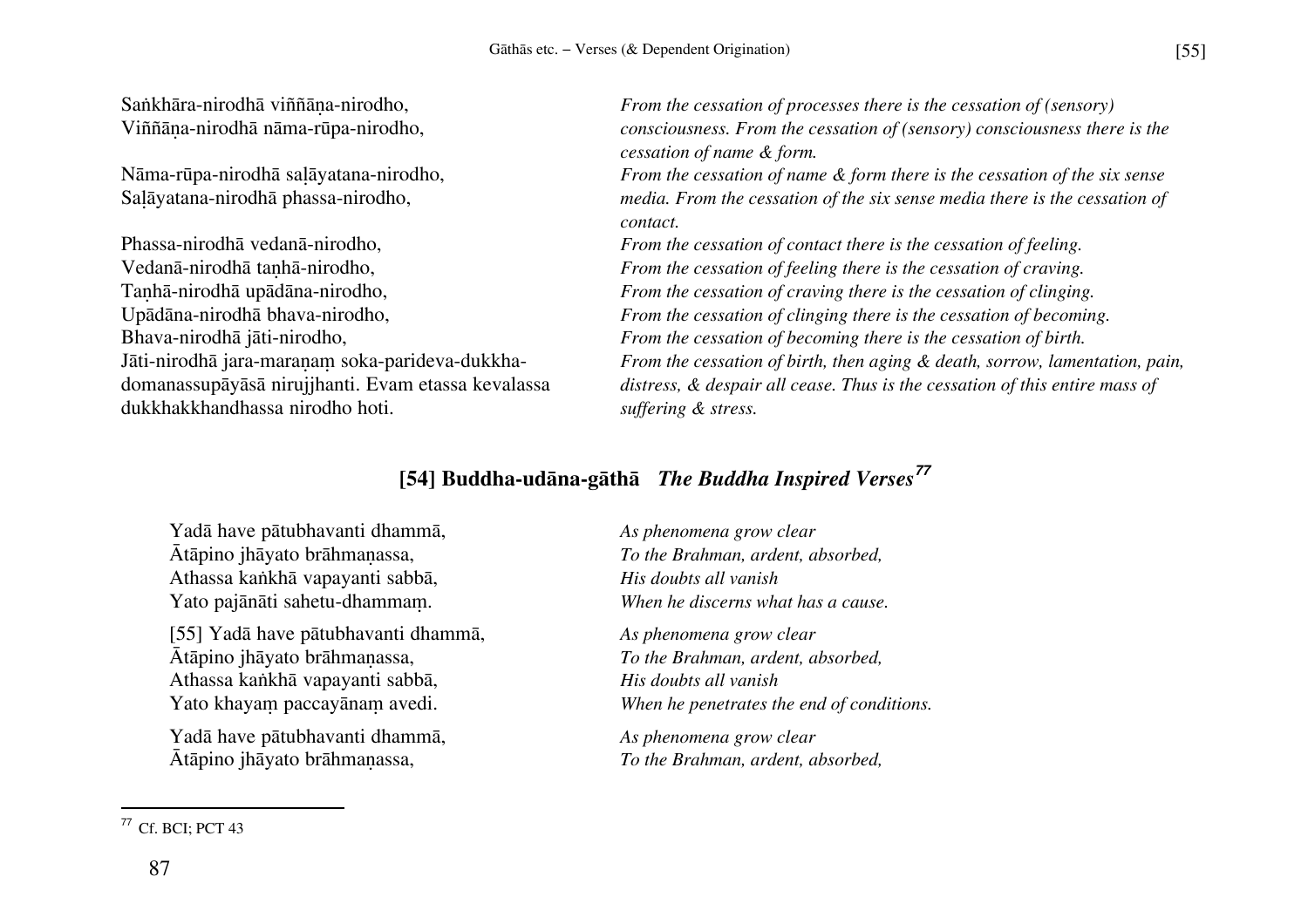Vidhūpayam tiṭṭhati māra-senam, Sūrova obhāsayam-antalikkhanti.

<span id="page-87-0"></span>*He stands, routing the troops of Mara, Like the sun that illumines the sky.*

# **[55] Bhaddekaratta-gāthā** *An Auspicious Day***[78](#page-87-0)**

| Atītam nānvāgameyya        | na ppatikankhe anāgatam  | He would not range after the past, nor wonder about the future.           |
|----------------------------|--------------------------|---------------------------------------------------------------------------|
| Yad'atītam pahīnantam      | appattañ ca anāgatam     | What is past has been left behind, the future is as yet unreached.        |
| Paccuppannañ ca yo dhammam | tatha tatha vipas sati   | Whatever phenomenon is present, he clearly sees right there, right there. |
| Asamhiram asankuppam       | tam viddhā manubrūhaye   | Unvanquished, unshaken, that is how he develops the mind.                 |
| Ajj' eva kiccam ātappam    | ko jañña maranam suve    | Doing his duty ardently, today, for $-$ who knows? $-$ tomorrow death may |
| Na hi no sangarantena      | mahāsenena maccunā       | come. There is no bargaining with Death & his mighty horde.               |
| Evam vihārim ātāpim        | aho-rattam atanditam     | Whoever lives thus ardently, relentlessly both day & night,               |
| Tam ve bhaddeka-ratto ti   | santo ācikkhate munī ti. | has truly had an auspicious day: So says the Peaceful Sage.               |

 $\overline{a}$ <sup>78</sup> Cf. BCI; PCT p. 44; SP p. 39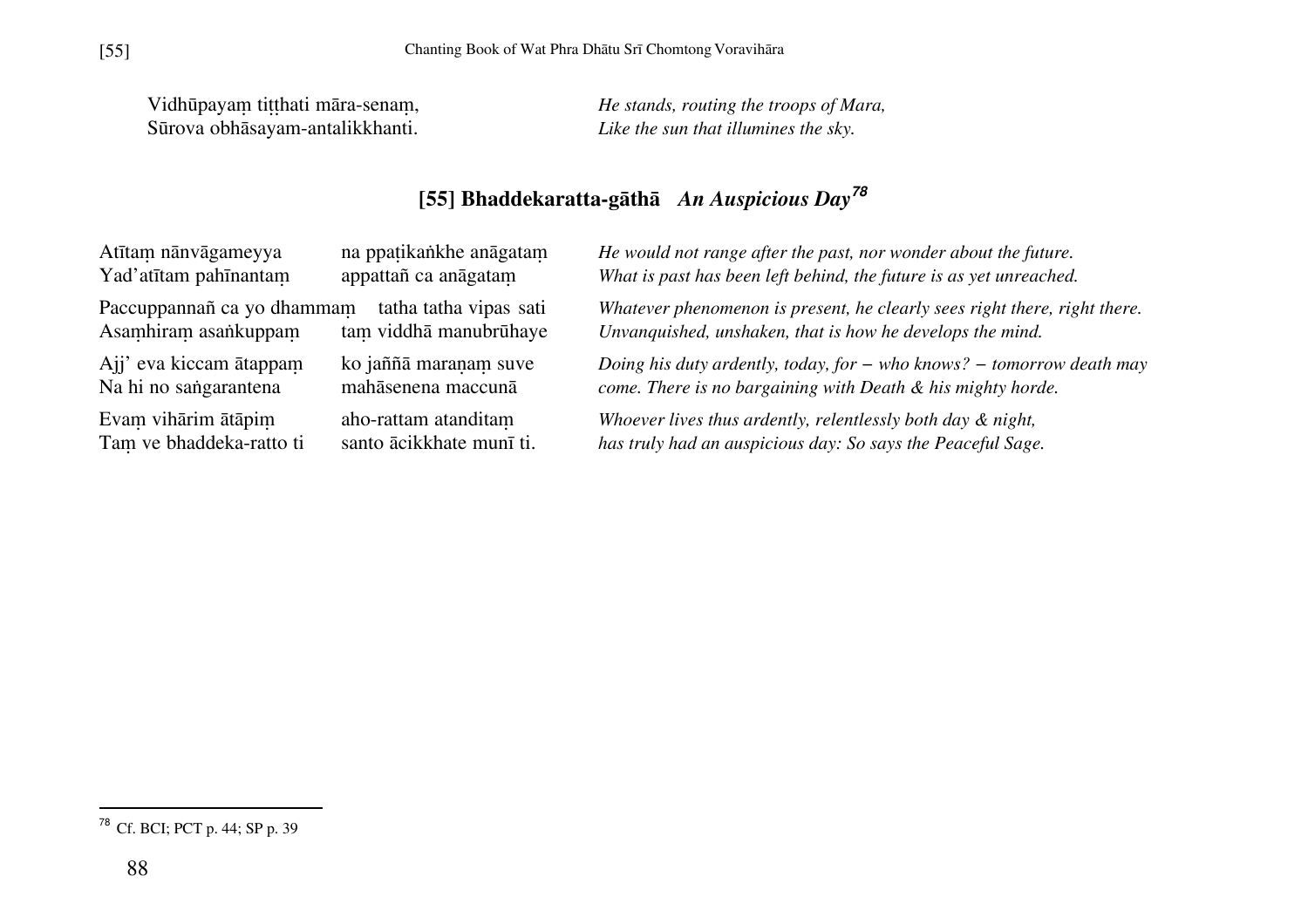# *Abhidhamma*

### **[55] Dhammasaïgiõī-mātikā** *Matrix of the Dhammasaïgaõī* **[79](#page-88-0)**

(1. Tikamātikā - Triads)

Kusalā dhammā, akusalā dhammā, abyākatā dhammā; *Dhammas − wholesome, unwholesome [and] undetermined;*  sukhāya vedanāya sampayuttā dhammā, dukkhāya vedanāya sampayuttā dhammā, adukkhamasukhāya vedanāya sampayuttā dhammā;

vipākā dhammā, vipākadhammadhammā, neva-vipāka-navipākadhammadhammā;

upādinnupādāniyā<sup>[80](#page-88-1)</sup> dhammā, anupādinnupādāniyā dhammā, anupādinnānu-[56]-pādāniyā [81](#page-88-2) dhammā;

samkilittha-samkilesikā dhammā, asamkilittha-samkilesikā dhammā, asamkilitthāsamkilesikā <sup>[82](#page-88-3)</sup> dhammā; savitakka-savicārā dhammā, avitakka-vicāramattā dhammā, avitakkāvicārā<sup>[83](#page-88-4)</sup> dhammā;

pīti-sahagatā dhammā, sukha-sahagatā dhammā, upekkhāsahagatā dhammā;

dassanena pahātabbā dhammā, bhāvanāya pahātabbā dhammā, neva dassanena na bhāvanāya pahātabbā dhammā;

<span id="page-88-0"></span>*dhammas − associated with pleasant feeling, associated with unpleasant feeling, associated with neither pleasant or unpleasant feeling;*

<span id="page-88-4"></span><span id="page-88-3"></span><span id="page-88-2"></span><span id="page-88-1"></span>*dhammas − which are (kamma) resultants, subject to resultant dhammas, which are neither resultant dhammas nor subject to resultant dhammas; dhammas − kammically acquired and subject to clinging, not kammically acquired but subject to clinging, neither kammically acquired nor subject to clinging;* 

*dhammas − defiled and subject to defilements, undefiled but subject to defilements, neither defiled nor subject to defilements;* 

*dhammas − with initial and sustained application, without initial application, but with sustained application, with neither initial nor sustained application; dhammas − accompanied by rapture, accompanied by happiness, accompanied by equanimity;* 

*dhammas − to be abandoned by insight, to be abandoned by (mental) development, to be abandoned neither by insight nor (mental) development;* 

dassanena pahātabba-hetukā dhammā, bhāvanāya *dhammas − having roots to be abandoned by insight, having roots to be* 

 $\overline{a}$  $^{79}_{20}$  PCT p. 47 - 49

<sup>80</sup> Other Editions: *upādiõõupādāniyā*

<sup>81</sup> Other Editions: *anupādiõõa-anupādāniyā*

<sup>82</sup> Other Editions: *asamkilittha-asamkilesikā* 

<sup>83</sup> Other Editions: *avitakka-avicārā*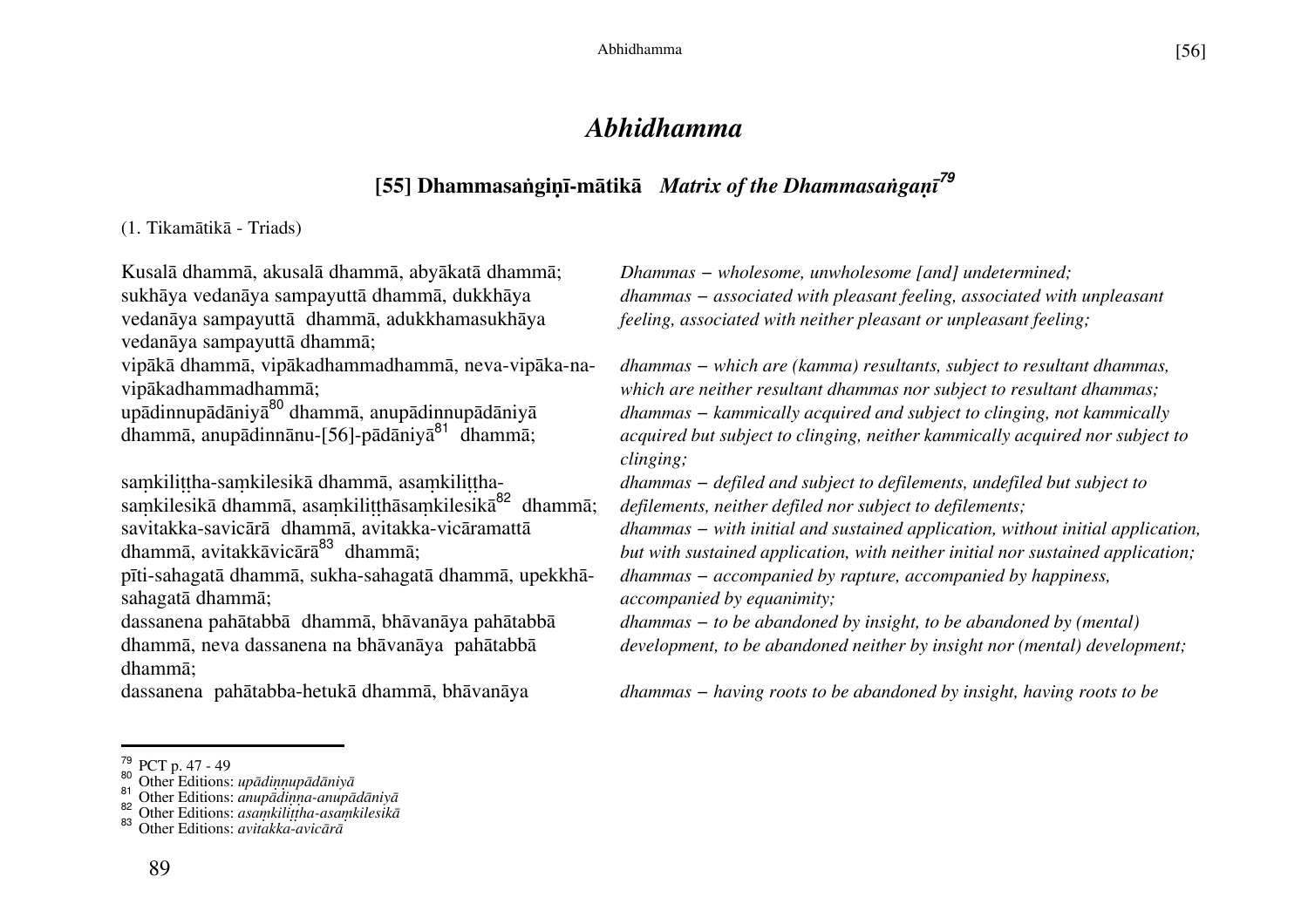pahātabba-hetukā dhammā, neva dassanena na bhāvanāya pahātabba-hetukā dhammā;

ācayagāmino dhammā, apacayagāmino dhammā, nevācayagāmino nāpacayagāmino [84](#page-89-0) dhammā. sekkhā dhammā, asekkhā dhammā, nevasekkhānāsekkhā [85](#page-89-1)

dhammā.

parittā dhammā, mahaggatā dhammā, appamāõā dhammā; *dhammas − limited, exalted, immeasurable;*  parittārammanā dhammā, mahaggatārammanā dhammā, appamānārammanā dhammā;

hīnā dhammā, majjhimā dhammā, paõītā dhammā; *dhammas − inferior, medium, superior;*  micchattaniyatā dhammā, sammattaniyatā dhammā, aniyatā dhammā;

maggārammaõā dhammā, magga-hetukā dhammā, maggādhipatino dhammā;

uppannā dhammā, anuppannā dhammā, uppādino dhammā;

atītā dhammā, anāgatā dhammā, paccuppannā dhammā; *dhammas − past, future, present;*  atītārammanā dhammā, anāgatārammanā dhammā, paccuppannārammanā dhammā;

ajjhattā dhammā, bahiddhā dhammā, ajjhatta-bahiddhā dhammā;

ajjhattārammanā dhammā, bahiddhārammanā dhammā, ajjhatta-bahiddhārammanā dhammā.

sanidassana-sappatighā dhammā, anidassana-sappatighā dhammā, anidassanāppaṭighā<sup>[86](#page-89-2)</sup> dhammā.

*abandoned by (mental) development, having roots to be abandoned neither by insight nor (mental) development;* 

*dhammas − leading to accumulation (of kamma), leading to decrease, leading neither to accumulation nor to decrease;* 

*dhammas − of one in the (Noble) training, of one who has completed the (Noble) training, of one neither in the (Noble) training nor one who has completed the (Noble) training;* 

*dhammas − having limited objects, having exalted objects, having immeasurable objects;* 

<span id="page-89-2"></span>

*dhammas − certain with wrong (result), certain with right (result), uncertain (as to result);* 

<span id="page-89-0"></span>*dhammas − with the path as object, with the path as root, with the path as predominant factor;* 

*dhammas − that have arisen, that have not arisen, that are bound to arise;* 

*dhammas − with a past object, with a future object, with a present object;* 

<span id="page-89-1"></span>*dhammas − internal, external, internal and external;* 

*dhammas − with internal objects, with external objects, with internal and external objects;* 

*dhammas − manifest and reactive, non- manifest and reactive, manifest and reactive;* 

 $\overline{\phantom{a}}$ 

<sup>84</sup> Other Editions: *nevācayagāmināpacayagāmino*

<sup>85</sup> So the Thai and Singhalese Edition; other Editions:*nevasekkhanāsekkhā*

<sup>86</sup> Other Editions: *anidassana-appañighā*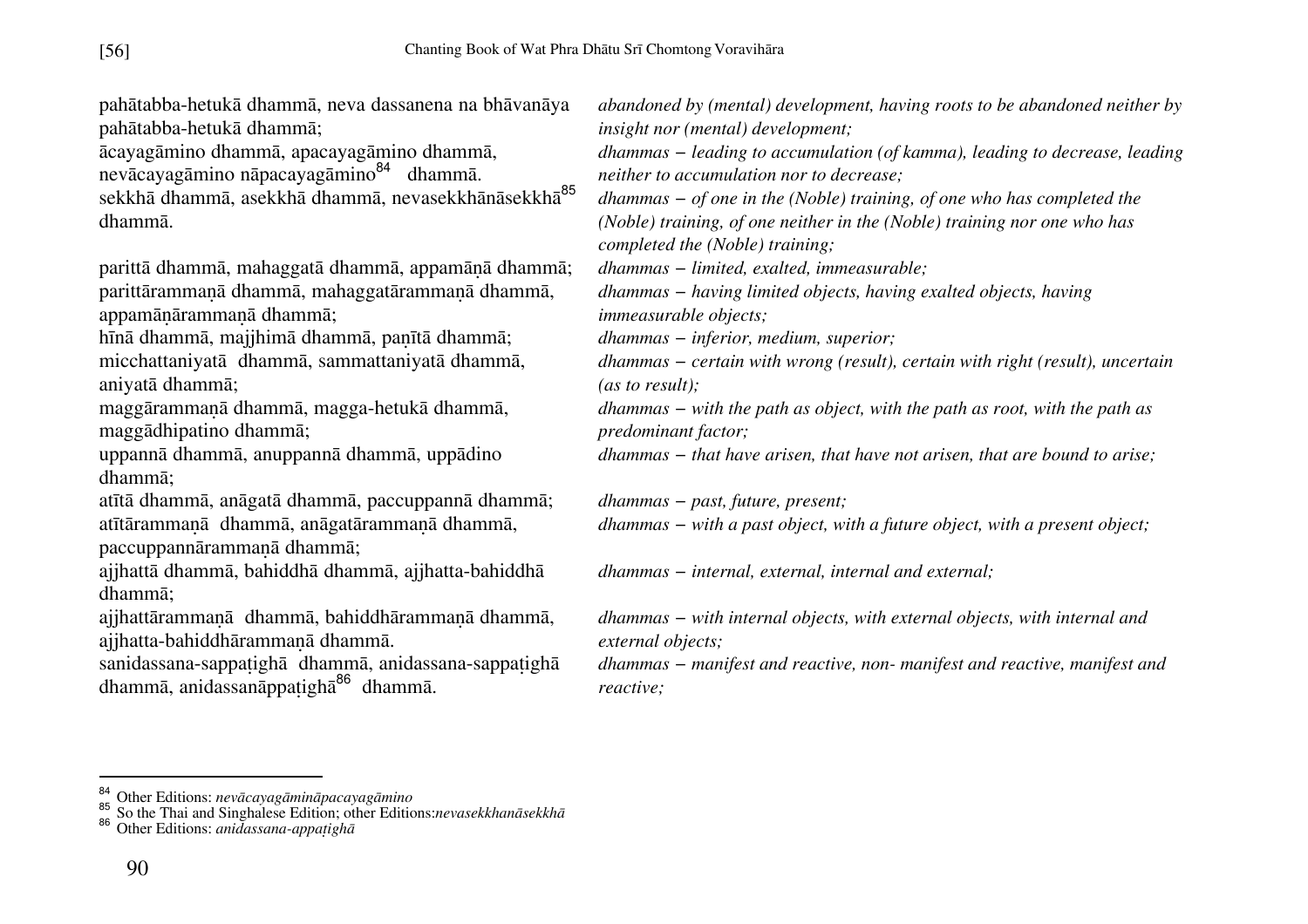### **[57] Mahāpaññhāna-mātika-pāñha** *Passage On The Matrix Of The Paññhāna* **[87](#page-90-0)**

Hetupaccayo,  $\bar{a}$ rammanapaccayo, *Root-condition, object-condition, abject-condition, abject-condition,* samanantarapaccayo, sahajātapaccayo, *contiguity-condition, conascence-condition,*  aññamaññapaccayo, nissayapaccayo, *mutuality-condition, support-condition,*  pacchājātapaccayo, āsevanapaccayo, *postnascence-condition, frequency-condition,*  kammapaccayo, vipākapaccayo, *kamma-condition, resultant-condition,*  āhārapaccayo, indriyapaccayo, *nutriment-condition, faculty-condition,*  jhānapaccayo, maggapaccayo, *absorption-condition, path-condition,*  atthipaccayo, natthipaccayo, *presence-condition, absence-condition,* 

adhipatipaccayo, anantarapaccayo, *predominance-condition, proximity-condition,* upanissayapaccayo, purejātapaccayo, *decisive-support-condition, prenascence-condition,*  sampayuttapaccayo, vippayuttapaccayo, *association-condition, dissociation-condition,*  vigatapaccayo, avigatapaccayo ti. *disappearance-condition, non-disappearance-condition.* 

### **[57] Dhammasaïgiõī** *Enumeration Of Phenomena***[88](#page-90-1)**

Katame dhammā kusalā? Yasmim samaye kāmāvacaram kusalam cittam uppannam hoti somanassa-sahagatam ñānasampayuttam rūpārammanam vā saddārammanam vā gandhārammanam vā rasārammanam vā photthabbārammanam vā dhammārammanam vā yam yam vā panārabbha, tasmim samaye phasso hoti, ...

... avikkhepo hoti; ye vā pana tasmim samaye aññe pi atthi ... *calmness and whatever other conditioned originated immaterial* kusalā.

Kusalā dhammā, akusalā dhammā, abyākatā dhammā. *Dhammas are wholesome, unwholesome [or] undetermined.* 

<span id="page-90-1"></span><span id="page-90-0"></span>*Which dhammas are wholesome? When wholesome consciousness − pertaining to the sense-sphere accompanied by joy and associated with knowledge − arises with any object such as visible object, sound, odor, taste, body-impression and mental object, then, at this time, there is contact, ...* 

pañicca-samuppannā arūpino dhammā − ime dhammā *dhammas there might exist at that time, they are [all] wholesome dhammas.* 

 $\overline{\phantom{a}}$  $_{0.9}^{87}$  Cf. PCT p. 52 f.

 $88$  Cf. Pūjā p. 236 (modified to a great extent)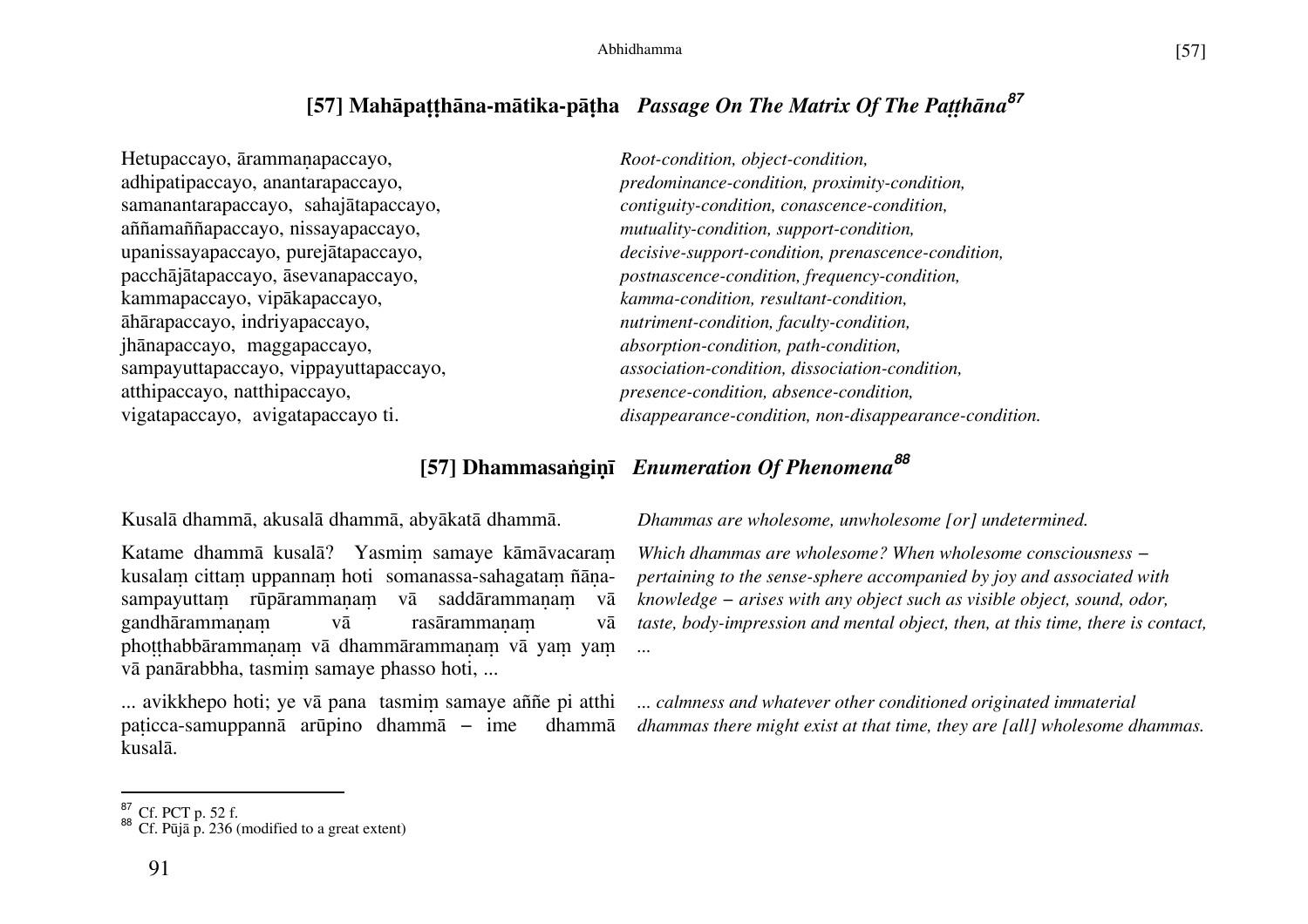## **[57] Vibhaïga** *Classification (of Phenomena)***[89](#page-91-0)**

Pañca-kkhandhā rūpakkhandho, vedanākkhandho, saññākkhandho, saṅkhārakkhandho, viññānakkhandho.

Tattha katamo rūpakkhandho?

Yam kiñci rūpam atītānāgata-paccuppannam ajjhattam vā bahiddhā vā olārikam vā sukhumam vā hīnam vā panītam vā yam dūre santike vā, tad ekajjham abhisaññūhitvā abhisankhipitvā – ayam vuccati rūpakkhandho.

*The five aggregates are: the aggregate of matter, the aggregate of feeling, the aggregate of perception, the aggregate of mental formations, the aggregate of consciousness.* 

*Therein what is the aggregate of matter?* 

<span id="page-91-1"></span><span id="page-91-0"></span>*Whatever matter is past, future or present, internal or external, gross or subtle, inferior or superior, distant or proximate, taking these together collectively and briefly, this is called the aggregate of matter.* 

## **[58] Dhātukathā** *Discussion of Elements***[90](#page-91-1)**

Sangaho asangaho *combination and non-combination*, sampayogo vippayogo *association and dissociation,*  sampayuttena vippayuttam ...

Sangahitena asangahitam *not combined with (something) combined*, asangahitena sangahitam *combined with (something) not combined,* Sangahitena sangahitam *combined with (something) combined*, asangahitena asangahitam asama *not combined with (something) not combined*, *dissociated from (something) associated, ...* 

vippayuttena sampayuttam asangahitam. *associated* (and) not combined with (something) dissociated.

 $\overline{\phantom{a}}$  $\frac{89}{20}$  Or: "The Book Of Treatises", cf. Pūjā p. 236

<sup>90</sup> Cf. Pūjā p. 236 ff. (modified)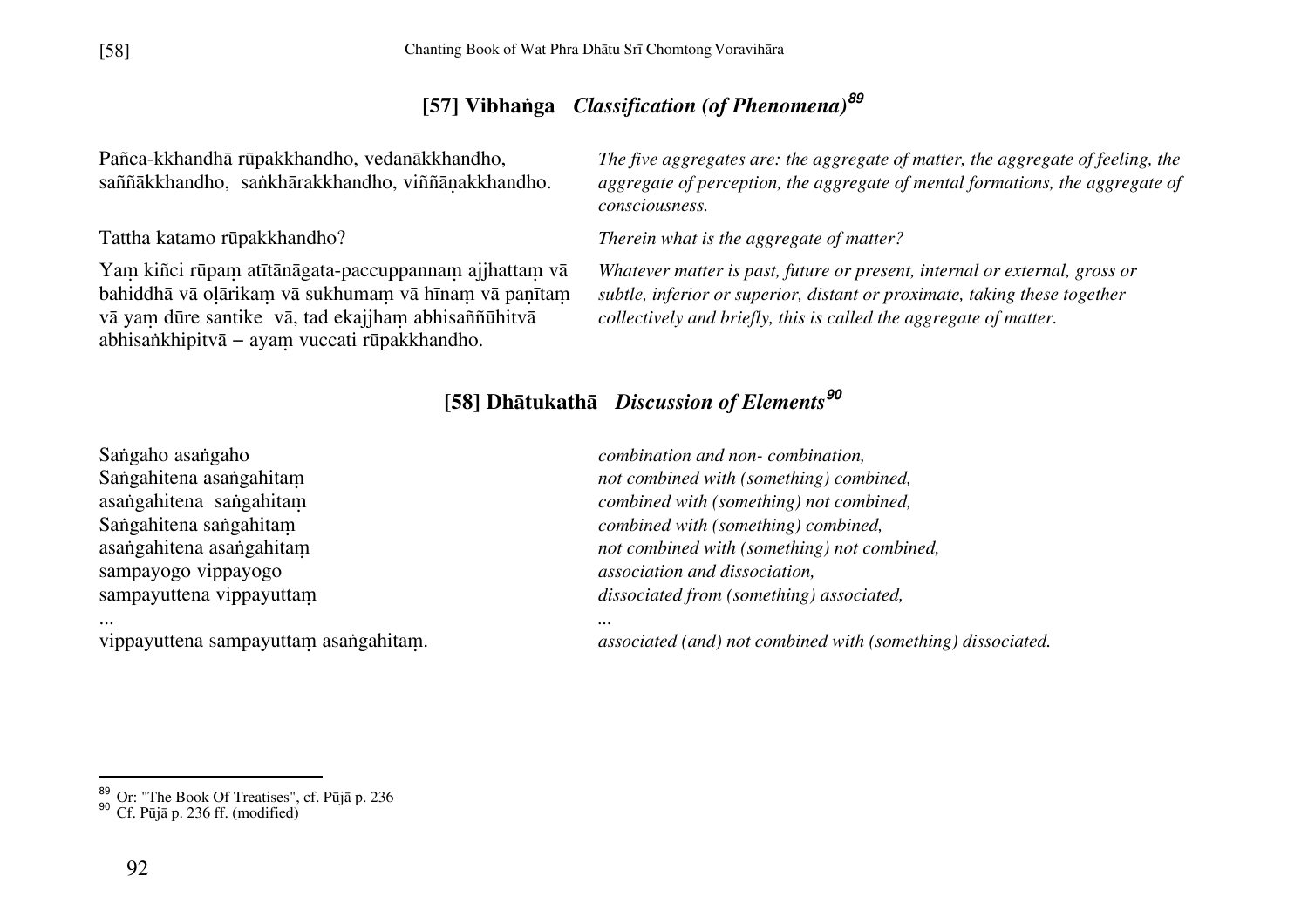## **[58] Puggala-paññati** *Description Of Persons***[91](#page-92-0)**

Cha paññattiyo: khandhapaññatti, āyatanapaññatti, dhātupaññatti, saccapaññatti, indriyapaññatti, puggalapaññattīti.

puthujjano, gotrabhū, *wordlings, changing the lineage,*  arahā, arahattāya<sup>[92](#page-92-1)</sup> paṭipanno.

<span id="page-92-2"></span><span id="page-92-0"></span>*(There are) six concepts: the concept of aggregates, the concept of (sense- )bases, the concept of elements, the concept of truths, the concept of faculties, (and) the concept of persons.* 

Kittāvatā puggalānam puggalapaññatti? *In what ways is there the concept of persons?* samayavimutto, asamayavimutto, *(There is the concept of persons) emancipated in season, not emancipated in season,*  kuppadhammo, akuppadhammo, *of perturbable nature, of imperturbable nature,*  parihānadhammo, aparihānadhammo, *liable to fall away, not liable to fall away,*  cetanābhabbo, anurakkhaõābhabbo, *competent in will, competent in protecting (themselves),*  bhayūparato, abhayūparato, *restrained through fear, not restrained through fear,*  bhabbāgamano, abhabbāgamano, *capable of arriving, incapable of arriving,*  niyato, aniyato, *with determined destiny, with undetermined destiny,*  patipannako, phalethito, ... *(path-)attainers, established in fruition, ... Arahants, (and persons) practicing for Arahantship.* 

### **[58] Kathāvatthu** *Points Of Controversy***[93](#page-92-2)**

Puggalo upalabbhati saccikattha-paramatthenāti<sup>[94](#page-92-3)</sup>? Āmantā.

Yo saccikattho paramattho, tato so puggalo upalabbhati saccikattha-paramatthenā ti?

<span id="page-92-1"></span>*(Thera:) Can there be found any person in the real, absolute sense? (Heretic:) Yes.* 

<span id="page-92-3"></span>*(Thera:) Can the person be found in the real, absolute sense, in the same way as a real, absolute fact is found?* 

. . .

 $\overline{\phantom{0}}$  $^{91}_{20}$  Cf. Pūjā p. 238 (modified)

<sup>92</sup> Other editions: *arahattaphalasacchikiriyāya* 

 $^{93}_{\circ}$  Cf. Pūjā p. 238 ff.

VRI fn: saccikatthaparamatthenāti (syā. pī. ka. sī.); saccikatthaparamatthenāti (Chomtong)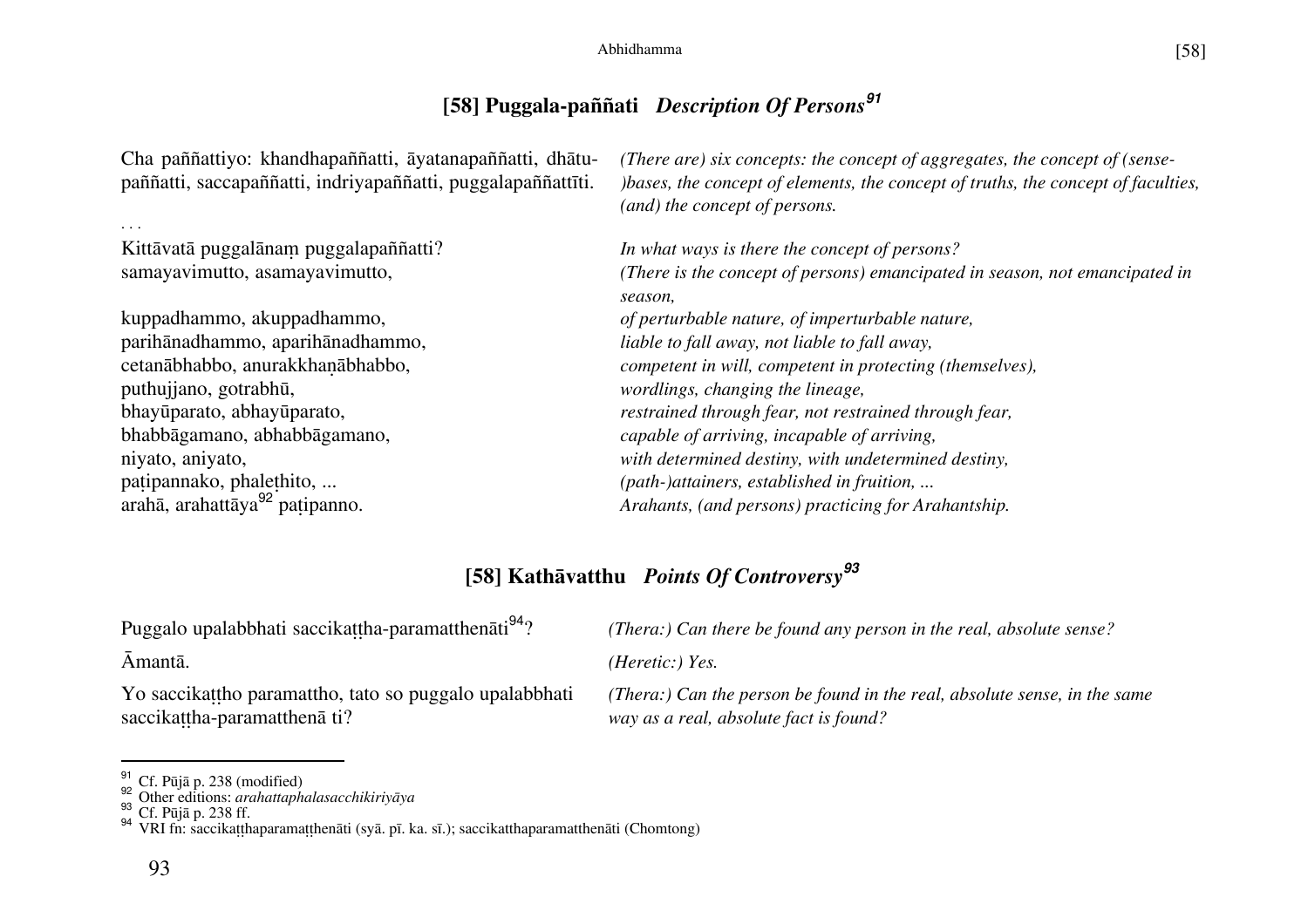Ājānāhi niggahaü. Hañci puggalo upalabbhati saccikattha-paramatthena, tena vata re vattabbe: "...

'yo saccikattho paramattho, tato so puggalo upalabbhati saccikatthaparamatthenā"ti micchā.

Na h' evam vattabbe. *(Heretic:) No, that cannot be said. (Heretic:) No, that cannot be said.* 

*(Thera:) If the person can be found in the real and absolute sense then you should also say ...* 

<span id="page-93-0"></span>*that the person can be found in the real, absolute sense, in the same way as a real absolute fact is found. Thus, you are wrong (in affirming the first while denying the second).* 

### **[59] Yamaka** *(The Book Of) Pairs***[95](#page-93-0)**

kusalamūlā, sabbe te dhammā kusalā?

Ye keci kusalā dhammā, sabbe te kusalamūlena ekamūlā? ye vā pana kusalamūlena ekamūlā, sabbe te dhammā kusalā?

Ye keci kusalā dhammā, sabbe te kusalamūlā? ye vā pana *Have all wholesome phenomena wholesome roots? And are all phenomena with wholesome roots wholesome phenomena?* 

> <span id="page-93-1"></span>*Are all wholesome phenomena because of their wholesome root of one root? And are all phenomena, which have because of their wholesome root one root, wholesome?*

### **[59] Patthana** *(Matrix Of The Book On) Origination*<sup>[96](#page-93-1)</sup>

Hetupaccayo, ārammaõapaccayo, *Root condition, object condition,*  aññamaññapaccayo, nissayapaccayo, *mutuality condition, support condition,*  kammapaccayo, vipākapaccayo, *kamma condition, result condition,* 

adhipatipaccayo, anantarapaccayo, *predominance condition, proximity condition,*  samanantarapaccayo, sahajātapaccayo, *contiguity condition, conascence condition,*  upanissayapaccayo, purejātapaccayo, *decisive support condition, prenascence condition,*  pacchājātapaccayo, āsevanapaccayo, *postnascence condition, repetition condition,* 

 $\overline{\phantom{a}}$  $^{95}_{\circ}$  Cf. Pūjā p. 240 f. (modified)

<sup>96</sup> Cf. PCT p. 52 f.; CMAbh p. 303 − 324; Pūjā p. 240 f.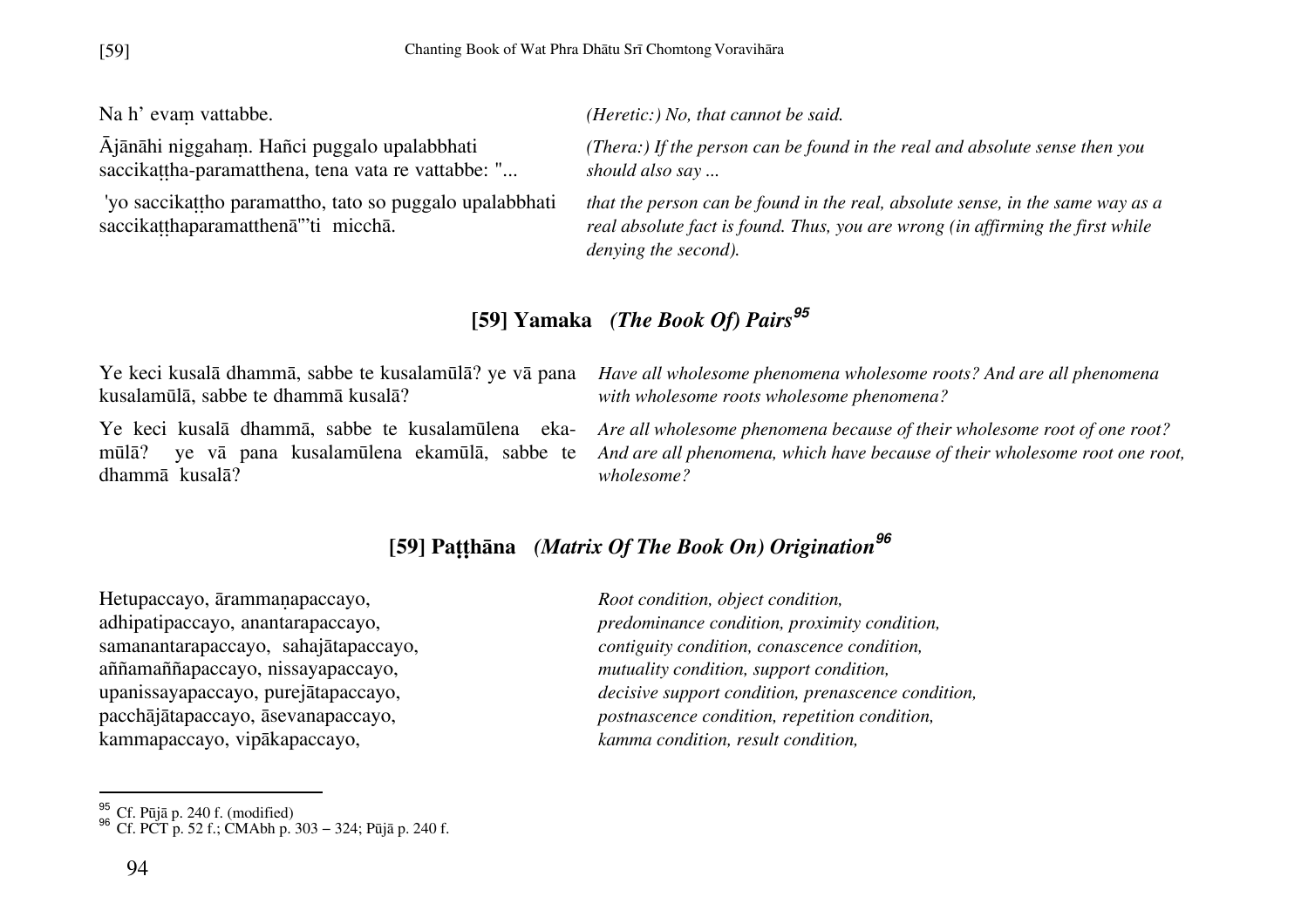āhārapaccayo, indriyapaccayo, *nutriment condition, faculty condition,*  jhānapaccayo, maggapaccayo, *absorption condition, path condition,*  atthipaccayo, natthipaccayo, *presence condition, absence condition,* 

sampayuttapaccayo, vippayuttapaccayo, *association condition, dissociation condition,*  vigatapaccayo, avigatapaccayo ti. *disappearance condition, non-disappearance condition.* 

## *Miscellaneous Verses I*

# [59] Dukkha-ppattādi-gāthā or Devatā-uyyojana-gāthā<sup>[97](#page-94-0)</sup> *Verses on 'Having Got Suffering and so on'*

Dukkha-ppattā ca niddukkhā bhaya-ppattā ca nibbhayā soka-ppattā ca nissokā hontu sabbe pi pānino. Ettāvatā ca amhehi sambhatam puñña-sampadam sabbe devānumodantu sabba-sampatti-siddhiya dānam dadantu saddhāya sīlam rakkhantu sabbadā, bhāvanābhiratā hontu gacchantu devatā-gatā. Sabbe buddhā bala-ppattā paccekānañ ca yam balam,

arahantānañ ca tejena rakkham bandhāmi sabbaso. <span id="page-94-0"></span>*Having got suffering, may they not suffer, having got fear, may they not suffer, having got grief, may they not grieve, (thus) all beings may they be. To the extent that by us puñña has been attained and collected, may all devas rejoice in (and share) it for the attainment of all fortune. By faith should gifts be given, virtue should always be protected, delightful should meditation be, (thus) go to the state of a devatā.* 

*By all Buddhas attained to power and the power of the Solitary Ones and by the might of the Arahants I bind (this thread) in every way for protection.* 

 $\overline{\phantom{0}}$  $^{97}$  Cf. PCT p. 25 f.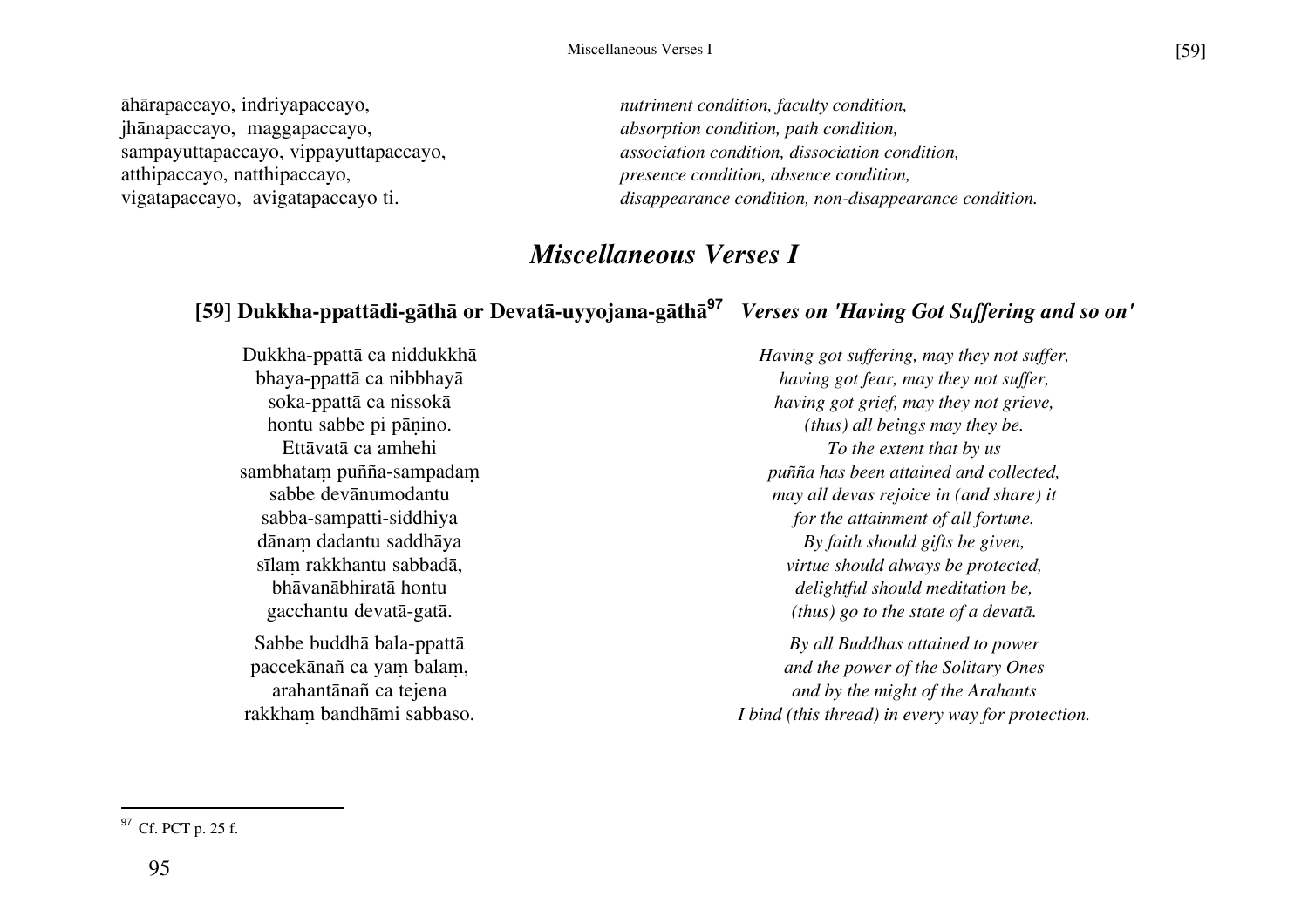### *[60]* **<b>Pamsukūlatāva** *(Compounded Things)*<sup>[98](#page-95-0)</sup>

Aniccā vata saïkhārā uppāda-vaya-dhammino Uppajiitvā nirujihanti tesam vūpasamo sukho.

*Inconstant are compounded things. Their nature: to arise & pass away. They disband as they are arising. Their total stilling is bliss.*

### **[60] Pamsukūla-gāthā** *Verses (for Recitation while taking) Pamsukūla (Robes)*

Aciram vata yam kāyo pathavim adhisessati *Not long, alas* − *and it will lie this body here, upon the earth!* chuddo apeta-viññāno nirattham va kalingaram. *Rejected, void of consciousness and useless as a rotten log.* 

<span id="page-95-0"></span>

### [60] Tiro-kudda-kandha-pacchima-bhāga (Adāsi-me-ādi-gāthā *Verses on 'He Gave to Me', etc.*)<sup>[99](#page-95-1)</sup>

Adāsi me akāsi me ñāti-mittā sakhā ca me Petānam dakkhinam dajjā pubbe katam-anussaram

Na hi runnam vā soko vā vā vaññā paridevanā Na tam petānam-atthāya evam tithanti ñātayo \*Ayañ ca kho dakkhinā dinnā sanghamhi supatithitā Dīgha-rattam hitāyassa hānaso upakappati

> So ñāti-dhammo ca ayam nidassito. Petāna-pūjā ca katā ulārā Balañ ca bhikkhūnam anuppadinnam Tumhehi puññam pasutam anappakanti.

*"He gave to me, he acted on my behalf, and he was my relative, companion, friend." Offerings should be given for the dead when one reflects (thus) on what was done in the past.* 

*For no weeping or sorrowing or any kind of lamentation benefit the dead whose relatives keep acting in that way. But when this offering is given, well-placed in the Saïgha, It works for their long-term benefit and they profit immediately.* 

<span id="page-95-1"></span>*In this way the proper duty to relatives has been shown And great honor has been done to the dead And the monks have been given strength: You've acquired merit that's not small.* 

 $\overline{\phantom{a}}$  $^{98}_{20}$  Cf. BCI; PCT p. 53

<sup>99</sup> These verses are the concluding part of the Tirokuḍḍa- or Tirokuṭṭa-sutta (Discourse on Those Outside the Wall), Khuddakapāṭha p. 6 (PTS). They are often chanted on occasions when donors dedicate merit to the dead. A common practice is for the leader to begin chanting at the asterisk, omitting the first four lines. (Cf. BCI; PCT 53 f.)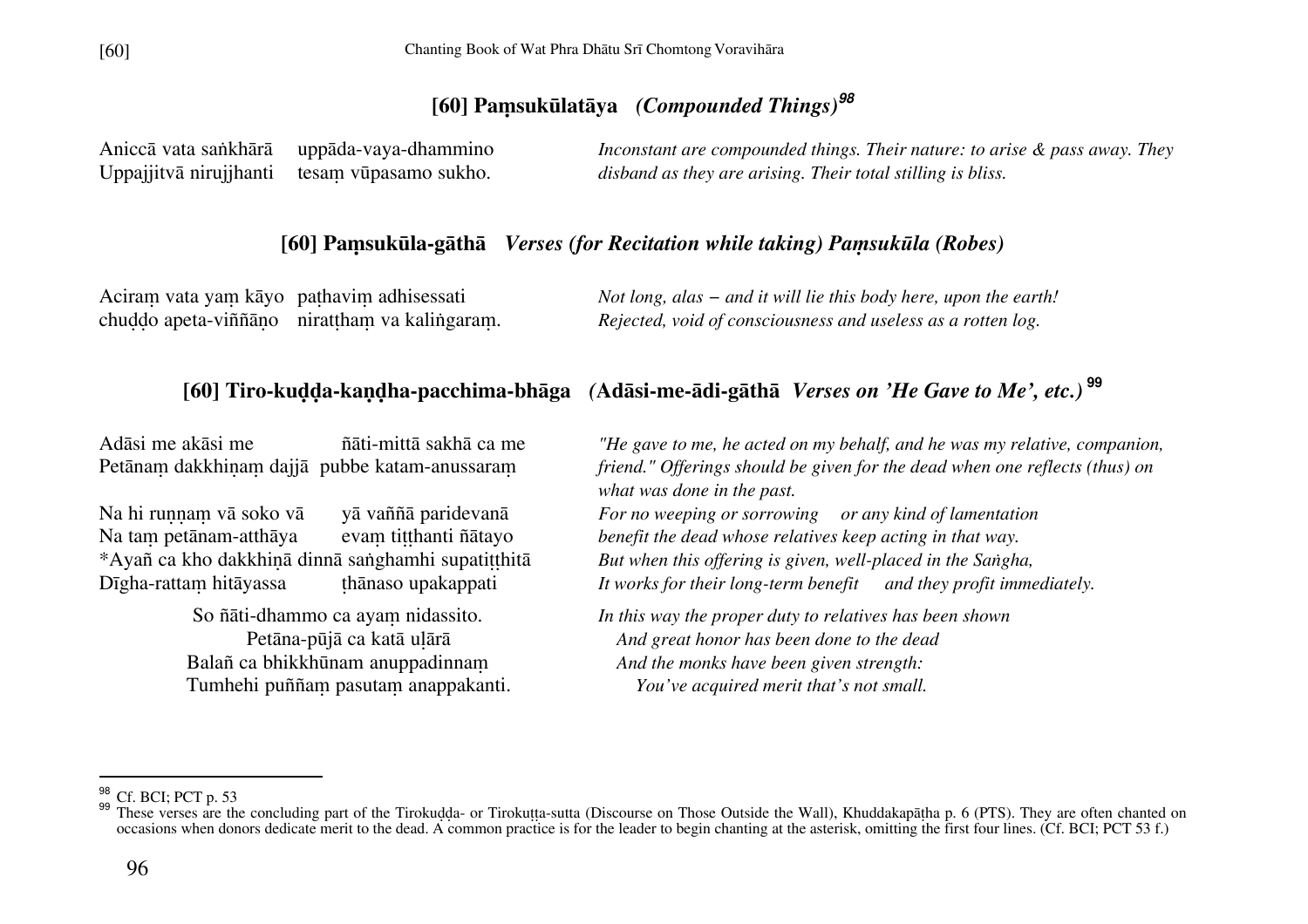### **[ 0 60] Aññhavīsati-buddha-paritta ("Namo me" ...)** *The Protective Blessing Of The 28 Buddhas***[10](#page-96-0)**

|                                           | Namo me sabba-buddhānam davattimsā vara-lakkhano | My homage to all Buddhas, provided with the 32 best marks:                                         |  |  |
|-------------------------------------------|--------------------------------------------------|----------------------------------------------------------------------------------------------------|--|--|
| tanhankaro mahāvīro                       | medhankaro mahāyaso                              | Tanhankara, the great hero, Medhankara, who has great fame,                                        |  |  |
| saranankaro loka-hito                     | dīpankaro jutindharo [61]                        | Saranankara, who benefits the world, the resplendent Dīpankara,                                    |  |  |
| kondañño janapāmokkho                     | mangalo purisāsabho                              | Kondañña, the leader of people, Mangala, the bull-like human being,                                |  |  |
| sumano sumano dhiro                       | revato rati-vaddhano                             | Sumana, the glad wise, Revata, enhancing love,                                                     |  |  |
| sobhito guna-sampanno                     | anomadassī januttamo                             | Sobhita, endowed with good qualities, Anomadassi, the best of men,                                 |  |  |
| padumo loka-pajjoto                       | nārado vara-sārathi                              | Paduma, the light of the world, Nārada, the best charioteer,                                       |  |  |
| pudumuttaro satta-sāro                    | sumedho agga-puggalo                             | Padumuttara, the most excellent of living beings, Sumedha, the best of                             |  |  |
| sujāto sabba-lokaggo                      | piyadassī narāsabho                              | men, Sujāta, the peak of the whole world, Piyadassī, the bull-like man,                            |  |  |
| atthadassī kāruniko                       | dhammadassī tamonudo                             | Atthadass <sub>L</sub> , the compassionate one, Dhammadassi, the dispeller of                      |  |  |
| siddhattho asamo loke                     | tisso ca vadatam varo                            | darkness, Siddhattha, unequaled in the world, Tissa, the most eloquent                             |  |  |
| pusso ca varado buddho vipassi ca anūpamo |                                                  | speaker, P(h)ussa, the wish-fulfilling Buddha, Vipassī, who is without                             |  |  |
| sikhī sabba-hito satthā                   | vessabhū sukha-dāyako                            | comparison, Sikhī, the teacher with all advantages, Vessabhū, the giver of                         |  |  |
| kakusandho satthāvāho                     | konāgamano ranañjaho                             | happiness, Kakusandha, the caravan leader, Konāgamana, who avoided the<br>disturbance of passions, |  |  |
| kassapo siri-sampanno                     | gotamo sakayapungavo.                            | Kassapa endowed with luck, Gotama, the bull of the Sākyans,                                        |  |  |
| Atthavīsati sankhātā                      | ime buddhā mahiddhikā                            | These 28 enumerated Buddhas are very powerful.                                                     |  |  |
| karuņā-guņa-sampannā                      | sabba-lokābhipūjitā                              | Endowed with the quality of compassion (they are) venerated by the whole<br>world.                 |  |  |
| ete dasa-balā buddhā                      | uttamā agga-puggalā                              | These Buddhas, provided with the 10 powers, are the highest peaks of<br>mankind.                   |  |  |
| te pi sangha-gunā āsum                    | pī ti ye amatam padam                            | Furthermore they had a Sangha following the path to the deathless;                                 |  |  |
| ete buddhā atītā ca                       | mangalā honti sabbadā                            | And these past Buddhas are always a blessing;                                                      |  |  |
| atthavīsati 'me buddhe                    | aham vandāmi sabbadā                             | I will always venerate these 28 Buddhas;                                                           |  |  |
| tesam ñānena sīlena                       | khantī-mettā-balena ca                           | By the power of their knowledge, virtue, patience, and loving-kindness they                        |  |  |
| te pi no anurakkhantu                     | ārogayena sukhena ca                             | may care for us, with health and happiness.                                                        |  |  |
| atthavīsati 'me buddhe                    | yo naro saranam gato                             | The person, who has gone for refuge to these 28 Buddhas,                                           |  |  |
|                                           |                                                  |                                                                                                    |  |  |

<span id="page-96-0"></span>j <sup>100</sup> This chant is not included on the CD-Rom of the VRI, nor in any of the consulted Chanting Books (BBC, CG, CGI, PBC, Pūja, SP).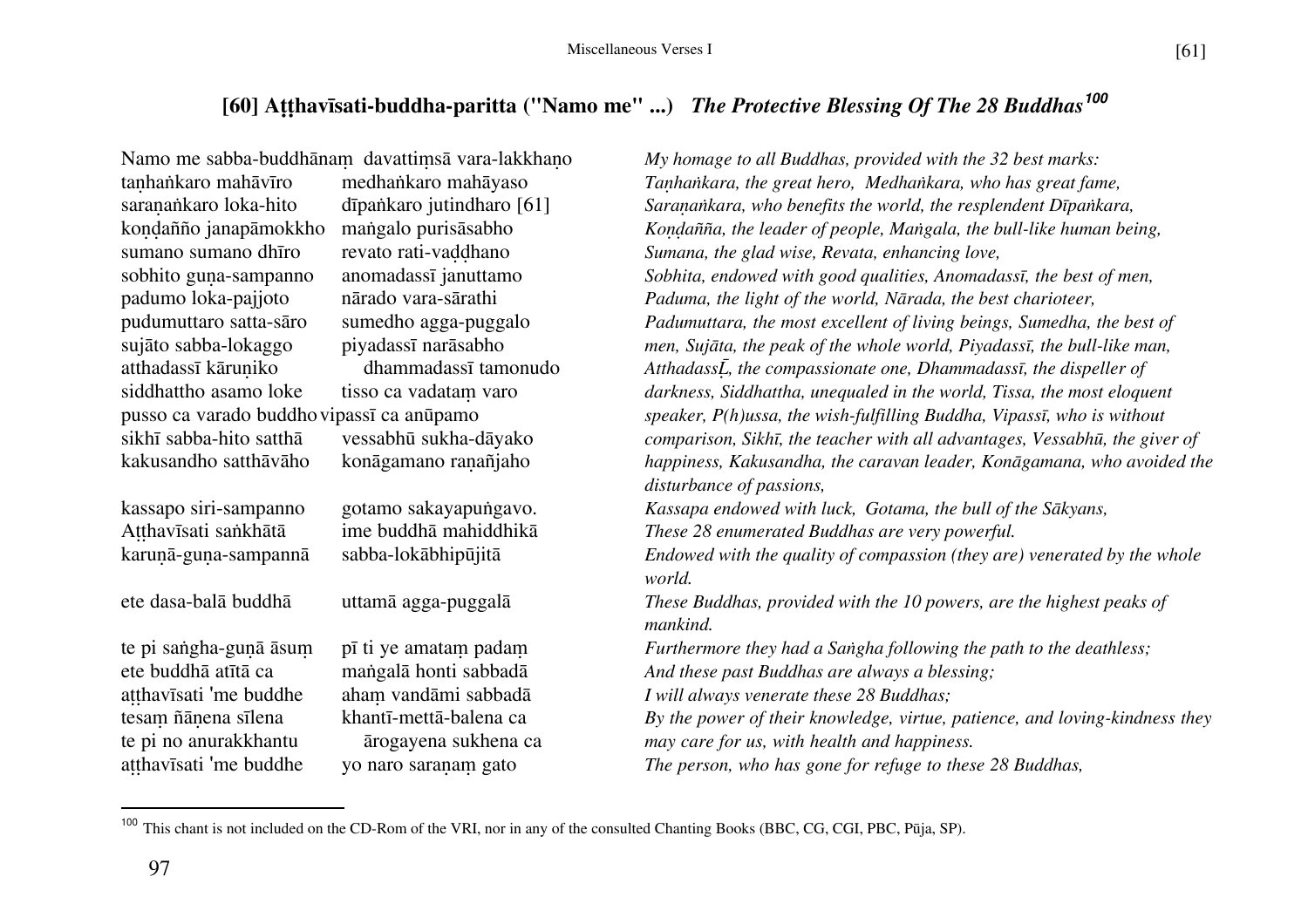kappāni sata-sahassāni duggatiü so na gacchati. *will not go to a bad destiny for 100 000 eons.* Atthavīsati-buddha-parittam. *(So far) 'The Protective Blessing Of The 28 Buddhas'.* 

# *Anumodanā − Thanksgiving & Transfering of Merit*

### [62] Anumodanā-vidhī (''Yathā vārivahā pūrā ...'') *Means Of Blessing <sup>1[0](#page-97-0)1</sup>*

#### (LEADER:)

| Yathā vārivahā pūrā                          | paripūrenti sāgaram    | Just as rivers full of water<br>fill the ocean full,                             |
|----------------------------------------------|------------------------|----------------------------------------------------------------------------------|
| Evam eva ito dinnam                          | petānam upakappati     | Even so does that here given benefit the dead (the hungry shades).               |
| Icchitam patthitam tumham                    | khippam eva samijihatu | May whatever you wish or want quickly come to be. May all your                   |
| Sabbe pūrentu sankappā cando pannaraso yathā |                        | aspirations <b>come to</b> fulfillment, as the moon on the fifteenth (full moon) |
| mani jotiraso yathā.                         |                        | day or as a radiant, bright gem.                                                 |

 $(ALL:$ 

| Sabbītiyo vivajjantu                             | sabba-rogo vinassatu                 | May all distres |
|--------------------------------------------------|--------------------------------------|-----------------|
| Mā te bhavatv antarāyo                           | sukhī dīghāyuko bhava <sup>102</sup> | May there be r  |
| Abhivādana-sīlissa                               | niccam vuddhāpacāyino                | For one of res  |
| Cattāro dhammā vaddhanti āyu vanno sukham balam. |                                      | Four qualities  |

<span id="page-97-2"></span><span id="page-97-0"></span>*May all distresses be averted, may every disease be destroyed, May there be no dangers for you, may you be happy & live long. For one of respectful nature who constantly honors the worthy, Four qualities increase: long life, beauty, happiness, strength.*

## **[62] Culla-maïgala-cakka-vāla** *The Lesser Sphere Of Blessings***[103](#page-97-2)**

Sabba-buddhānubhāvena sabba-dhammānubhāvena sabbasanghānubhāvena buddha-ratanam dhamma-ratanam

<span id="page-97-1"></span>*Through the power of all the Buddhas, the power of all the Dhamma, the power of all the Saïgha, the power of the Triple Gem − the gem of the*

j  $^{101}_{100}$  Cf. BCI; PCT p. 31

<sup>102</sup> These stanzas are chanted as part of almost every *anumodanā*. On special occasions the two lines beginning "Sabbītiyo..." are repeated three times before going on to the lines beginning "Abhivādana-sīlissa ...". <sup>103</sup> Cf. BCI; PCT p. 32 f.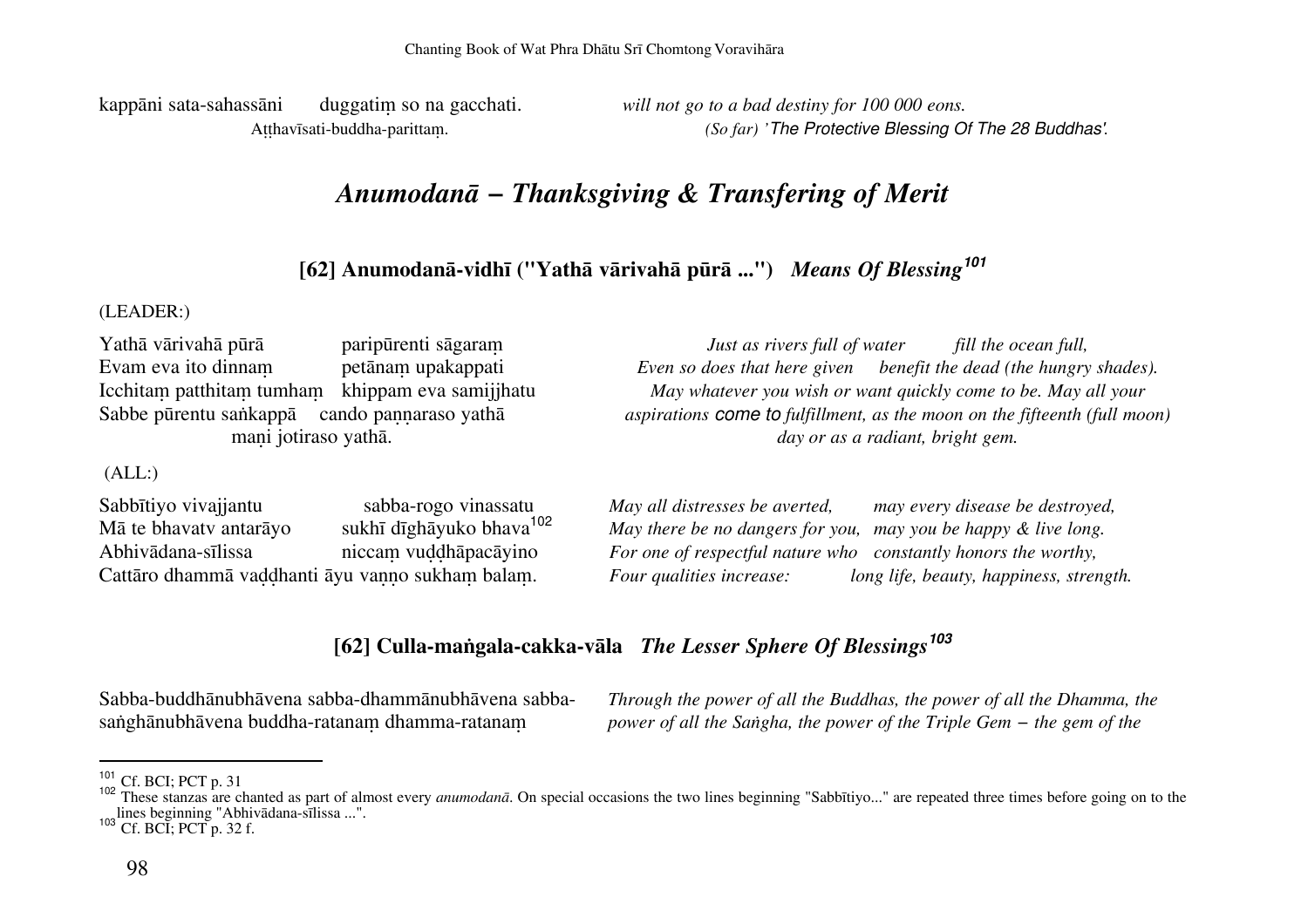<span id="page-98-1"></span>*Buddha, the gem of the Dhamma, the gem of the Saïgha − the power of the*

| sangha-ratanam tinnam ratanānam ānubhāvena caturāsīti-<br>sahassa-dhamma-kkhandhānubhāvena pitaka-tyānubhāvena<br>jina-sāvakānubhāvena: | Buddha, the gem of the Dhamma, the gem of the Sangha $-$ the power of the<br>84,000 Dhamma aggregates, the power of the Tripitaka, the power of the<br>Victor's disciples: |  |  |
|-----------------------------------------------------------------------------------------------------------------------------------------|----------------------------------------------------------------------------------------------------------------------------------------------------------------------------|--|--|
| Sabbe te rogā sabbe te bhaya sabbe te antarāyā sabbe te<br>upaddavā sabbe te dunnimittā sabbe te avamangalā<br>vinassantu.              | May all your diseases, all your fears, all your obstacles, all your dangers,<br>all your bad visions, all your bad omens be destroyed.                                     |  |  |
| *Ayu-vaddhako dhana-vaddhako siri-vaddhako yasa-<br>vaddhako bala-vaddhako vanna-vaddhako sukha-vaddhako<br>hotu sabbadā. [63]          | May there always be an increase of long life, wealth, glory, status, strength,<br>beauty, & happiness.                                                                     |  |  |
| Dukkha-roga-bhayā verā<br>sokā sattu c'upaddavā<br>Anekā antarāyā pi<br>vinassantu ca tejasā                                            | May suffering, disease, danger, animosity, sorrow, adversity, misfortune<br>$-$ obstacles without number $-$ vanish through their radiant energy.                          |  |  |
| Jaya-siddhi dhanam lābham sotthi bhāgyam sukham                                                                                         | Triumph, success, wealth, & gain,<br>safety, luck, happiness,                                                                                                              |  |  |
| balam                                                                                                                                   | strength,                                                                                                                                                                  |  |  |
| bhogam vuddhī ca yasavā<br>Siri āyu ca vanno ca                                                                                         | Glory, long life, & beauty, fortune, increase, & status, A lifespan of 100                                                                                                 |  |  |
| jīva-siddhī bhavantu te.<br>Sata-vassā ca āyū ca                                                                                        | years, and success in your livelihood: May they be yours.                                                                                                                  |  |  |
|                                                                                                                                         |                                                                                                                                                                            |  |  |

## <span id="page-98-0"></span>**[ 63] Ratana-ttayānubhavādi-gāthā** *Verses on the Power of the Triple Gem***[104](#page-98-1)**

| Ratana-ttayānubhāvena<br>ratana-ttaya-tejasā |                                                 | Through the power & through the radiant energy of the (Triple) Gem,        |                          |  |
|----------------------------------------------|-------------------------------------------------|----------------------------------------------------------------------------|--------------------------|--|
| Dukkha-roga-bhayā verā sokā sattu c'upaddavā |                                                 | May suffering, disease, danger, animosity, sorrow, adversity, misfortune   |                          |  |
| Anekā antarāyā pi                            | vinassantu asesato                              | $-$ obstacles without number $-$                                           | vanish without a trace.  |  |
|                                              | Jaya-siddhi dhanam lābham sotthi bhāgyam sukham | Triumph, success, wealth, & gain,                                          | safety, luck, happiness, |  |
|                                              | balam                                           |                                                                            | strength,                |  |
| Siri āyu ca vanno ca                         | bhogam vuddhī ca yasavā                         | Glory, long life, & beauty, fortune, increase, & status, A lifespan of 100 |                          |  |
| Sata-vassā ca āyū ca                         | jīva-siddhī bhavantu te.                        | years, and success in your livelihood: May they be yours.                  |                          |  |

I \* A common practice is to begin chanting at the asterisk, omitting the first lines. <sup>104</sup> Cf. BCI; PCT p. 34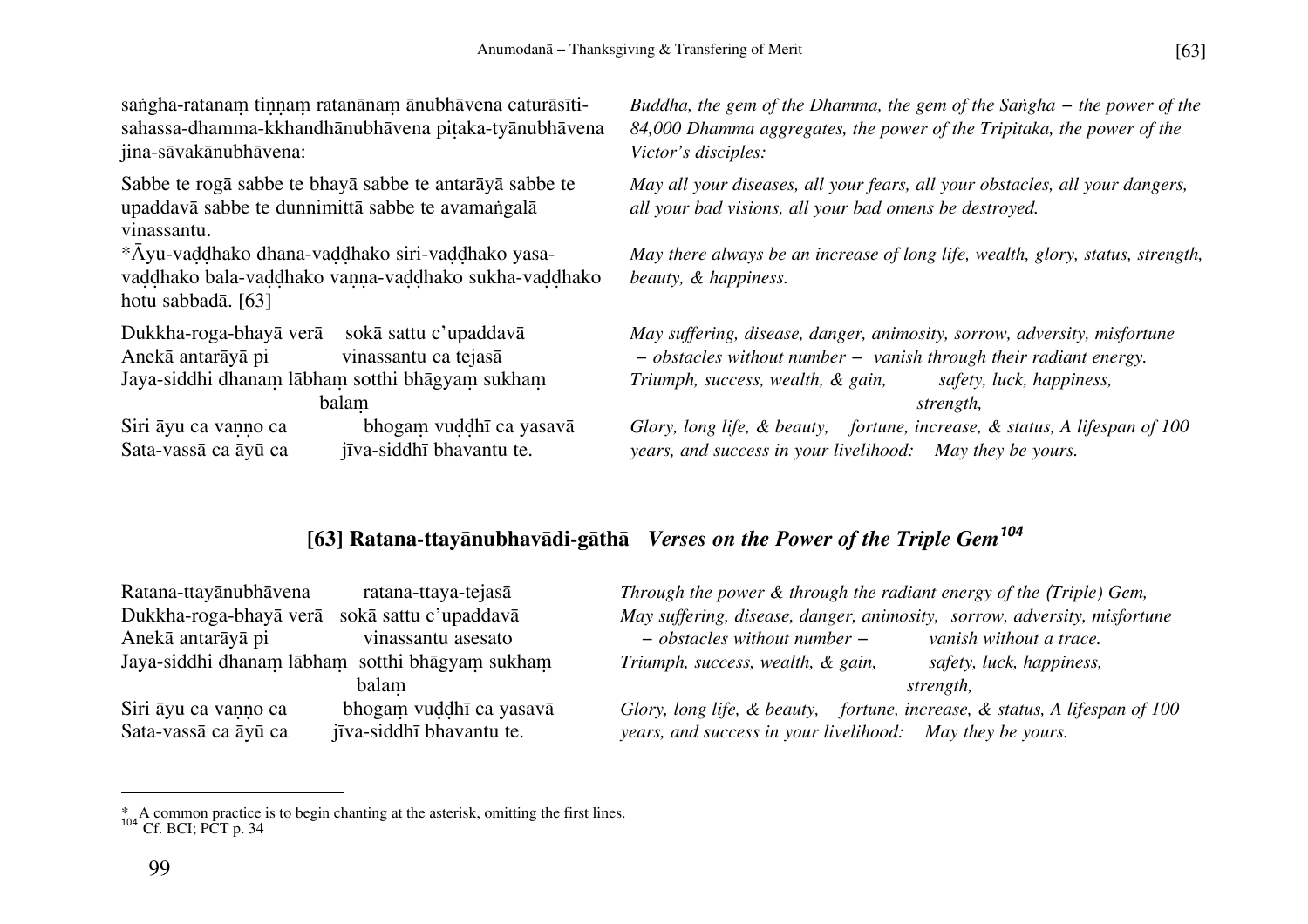### [63] Keņiyānumodana-gāthā *Verses Of Benediction In The Keņīyāsutta<sup>1[0](#page-99-0)5</sup>*

| Aggihuttam mukhā yaññā    | Just as fire is the center of sacrificial rites        |
|---------------------------|--------------------------------------------------------|
| sāvitti chandaso mukham   | and Savitric metre the height of Chandas prosody,      |
| Rājā mukham manussānam    | and the monarch the head of his people,                |
| nadīnam sāgaro mukham     | and the ocean the mother of all waters,                |
| Nakkhattānam mukham cando | and the moon the brightest among the stars in the sky, |
| ādicco tapatam mukham     | and the sun the greatest to emit heat rays,            |
| Puññam ākankhamānānam     | So is the Sangha to the Dayaka, from whom              |
| sangho ve yajatam mukham. | is derived Puñña for Dāna done.                        |
| Bhanissāma mayam gāthā    | Therefore we hereby say these verses                   |
| kāladānappadīpikā         | Telling of merits befitting time and place;            |
| Etā sunantu sakkaccam     | Asking all Dayakas seeking Puñña                       |
| dāyakā puññakāmino.       | on these verses to put their mind.                     |

### **[64] Kāla-dāna-sutta-gāthā** *Verses Of Benediction On Timely Offering***1[06](#page-99-1)**

Kāle dadanti sapaññā vadaññū vīta-maccharā Kālena dinnam ariyesu uju-bhūtesu tādisu Vippasanna-manā tassa vipulā hoti dakkhinā Ye tattha anumodanti veyyāvaccam karonti vā Na tena dakkhinā onā te pi puññassa bhāgino Tasmā dade appativāna-citto vattha dinnam mahapphalam

Puññāni para-lokasmim patit ha honti pāṇinan ti.

<span id="page-99-0"></span>*Those with discernment, responsive, free from stinginess, give in the proper season. Having given in the proper season with hearts inspired by the Noble Ones − straightened, such − their offering bears an abundance. Those who rejoice in that gift, or give assistance, they too have a share of the merit, and the offering is not depleted by that. Therefore, with an unhesitant mind, one should give where the gift bears great fruit.* 

<span id="page-99-1"></span>*Merit is what establishes living beings in the next life.*

 $\overline{a}$ 

 $^{105}_{100}$  Pūjā p. 218 f.

<sup>&</sup>lt;sup>106</sup> Cf. BCI; CG; Pūjā 214 f. These verses are from the *Kāla-dāna-sutta* (Discourse on Seasonable Gifts), Anguttara-Nikāya V.36. They are occasionally chanted when large groups of people organize a donation for a special occasion, such as a *kathina.* (cf. BBC, CG)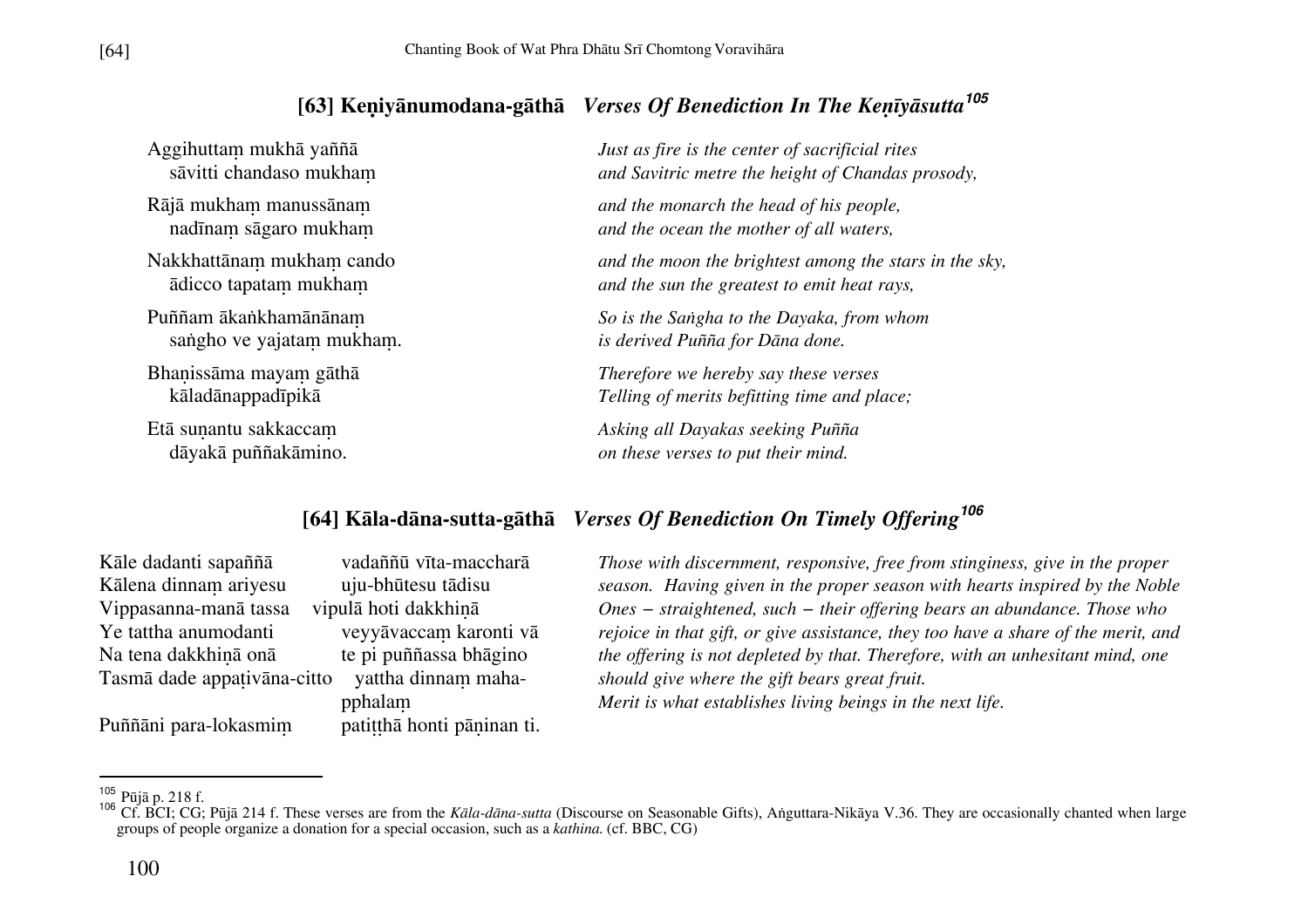### [64] Aggappasāda-sutta-gāthā *The Verses from the Discourse on the Supreme (Objects of) Faith <sup>1[0](#page-100-0)7</sup>*

Aggato ve pasannānam Aggam dhammam vijānatam Agge buddhe pasannānam Dakkhineyye anuttare Agge dhamme pasannānam Virāgūpasame sukhe Agge sanghe pasannānam Puññakkhette anuttare Aggasmim dānam dadatam Aggam puññam pavaddhati Aggam āyu ca vanno ca Yaso kitti sukham balam Aggassa dātā medhāvī Agga-dhamma-samāhito Deva-bhūto manusso vā Aggappatto pamodatīti.

*For one with confidence, realizing the supreme Dhamma to be supreme, With confidence in the supreme Buddha, unsurpassed in deserving offerings, With confidence in the supreme Dhamma, the happiness of dispassion & calm, With confidence in the supreme Saïgha, unsurpassed as a field of merit, Having given gifts to the supreme, one develops supreme merit, Supreme long life & beauty, status, honor, happiness, strength. Having given to the supreme, the intelligent person, firm in the supreme Dhamma, Whether becoming a deva or a human being, rejoices, having attained the supreme.*

### [64] Bhojana-dānānumodana-gāthā *Verses (of the Discourse) on Rejoicing in the Gift of Food<sup>[10](#page-100-1)8</sup>*

| Ayudo balado dhīro                               | vannado patibhānado                             | The enlightened person, having given life, strength, beauty, quick-wittedness                                                                   |
|--------------------------------------------------|-------------------------------------------------|-------------------------------------------------------------------------------------------------------------------------------------------------|
|                                                  |                                                 |                                                                                                                                                 |
| Sukhassa dātā medhāvī<br>Ayum datvā balam vannam | sukham so adhigacchati<br>sukhañ ca patibhānado | The intelligent person, a giver of happiness, attains happiness himself.<br>Having given life, strength, beauty, happiness, & quick-wittedness, |
| Dīghāyu yasavā hoti                              | yattha yatthupapajjatī ti.                      | He has long life & status wherever he arises.                                                                                                   |

<span id="page-100-1"></span><span id="page-100-0"></span>j <sup>107</sup> Cf. BCI; PCT 32. These verses are from the Aggappasāda-sutta (Discourse on Faith in the Supreme), Anguttara-Nikāya v 32. (BCI) <sup>108</sup> These verses are from the Bhojana-dānānumodana-sutta (Discourse on Rejoicing in the Gift of Food), Anguttara- Nikāya v 37. (BCI)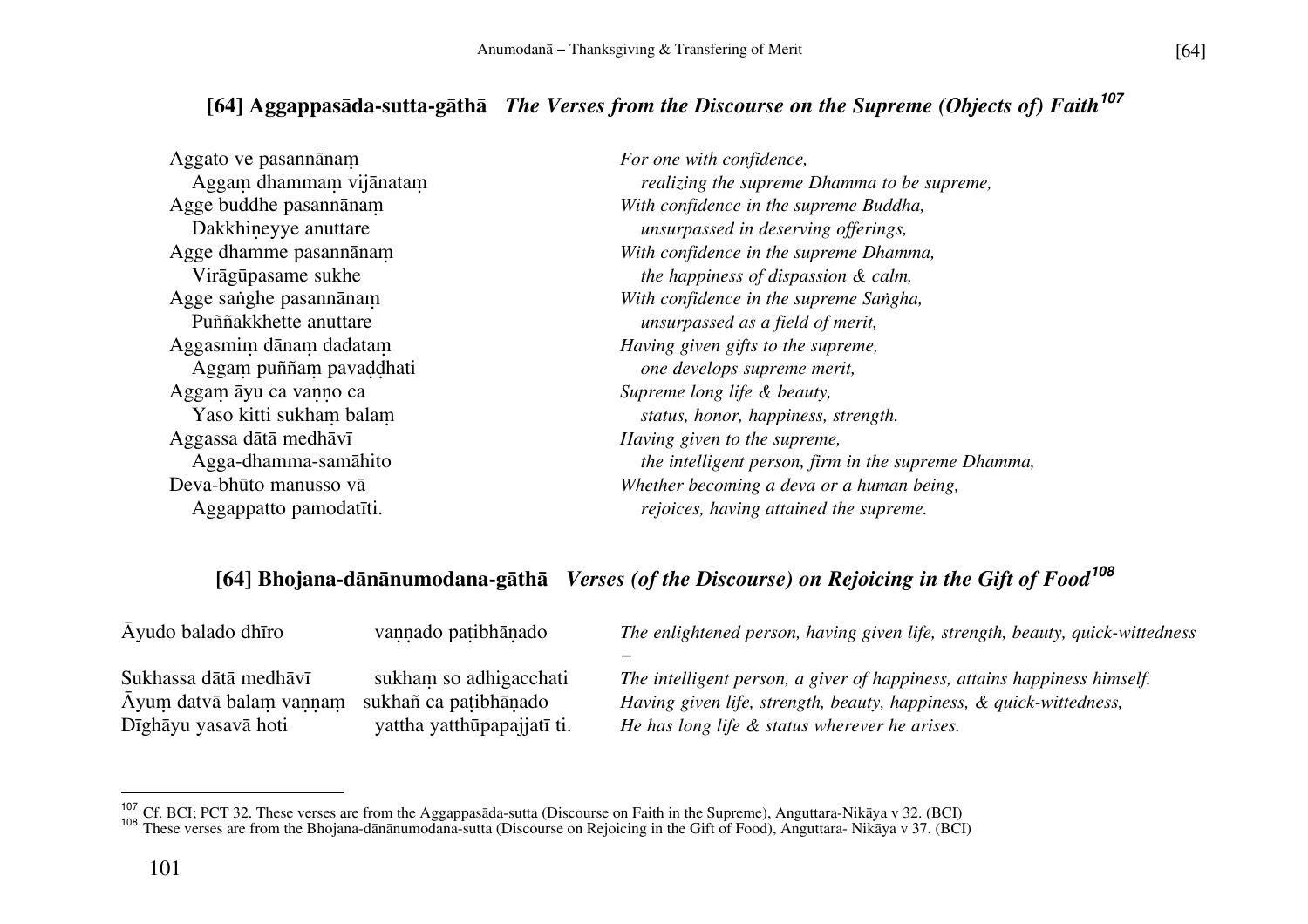### **[ 65] Devatādissa-dakkhiõānumodana-gāthā** *Verses for Sharing of Merit with Devas***[109](#page-101-0)**

Yasmim padese kappeti vasam pandita-jātiyo sīlavant' ettha bhojetvā saññate brahma-cārino yā tattha devatā āsum tāsam dakkhinam-ādise tā pūjitā pūjayanti mānitā mānayanti nam. Tato nam anukampanti mātā puttam va orasam devatānukampito poso sadā bhadrāni passati.

*In whatever place a wise person makes his dwelling, He should feed the virtuous leaders of the holy life. Whatever deities there are who report this offering, They will pay him respect and honor for this. As a result, they will feel sympathy for him, as a mother for her son. A person with whom the deities sympathize always sees things go auspiciously.*

### **[ 65] Ādiya-sutta-gāthā** *Discourse on Edibles***[110](#page-101-1)**

Bhuttā bhogā bhatā bhaccā Vitinnā āpadāsu me Uddhaggā dakkhinā dinnā Atho pañca balī katā Upatthitā sīlavanto Saññatā brahmacārino Yadattham bhogam-iccheyya Pandito gharam-āvasam So me attho anuppatto Katam ananutāpiyam Etam anussaram macco Ariya-dhamme thito naro Idh' eva nam pasamsanti Pecca sagge pamodatī ti.

*"My wealth has been enjoyed, my dependents supported, protected from calamities by me. I have given lofty offerings, and performed the five oblations. I have provided for the virtuous, the restrained, leaders of the holy life. For whatever aim a wise householder would desire wealth, That aim I have attained. I have done what will not lead to future distress." When this is recollected by a mortal, a person established in the Dhamma of the Noble Ones, He is praised in this life and, after death, rejoices in heaven.*

 $\overline{a}$ These verses are from the Mahāparinibbāna-Sutta (Great Discourse on the Passing [of the Buddha]), the 16th discourse of the Dīgha-Nikāya (DN ii 88 f., PTS). They are frequently chanted when the donor is making merit on the occasion of his/her birthday or a house-warming. Cf. CGI; Maurice Walshe (Transl.), The Long Discourses of the Buddha, BPS 1996, p. 238.

<span id="page-101-1"></span><span id="page-101-0"></span><sup>110</sup> These verses are from the Ādiya-sutta (Discourse on Edibles), Anguttara-Nikāya V.41. The "five oblations" are gifts given to one's relatives, guests, the dead, kings (taxes paid to the government), and devas. This selection is often chanted when donors are making a donation dedicated to a relative or friend who has long been dead. (CGI)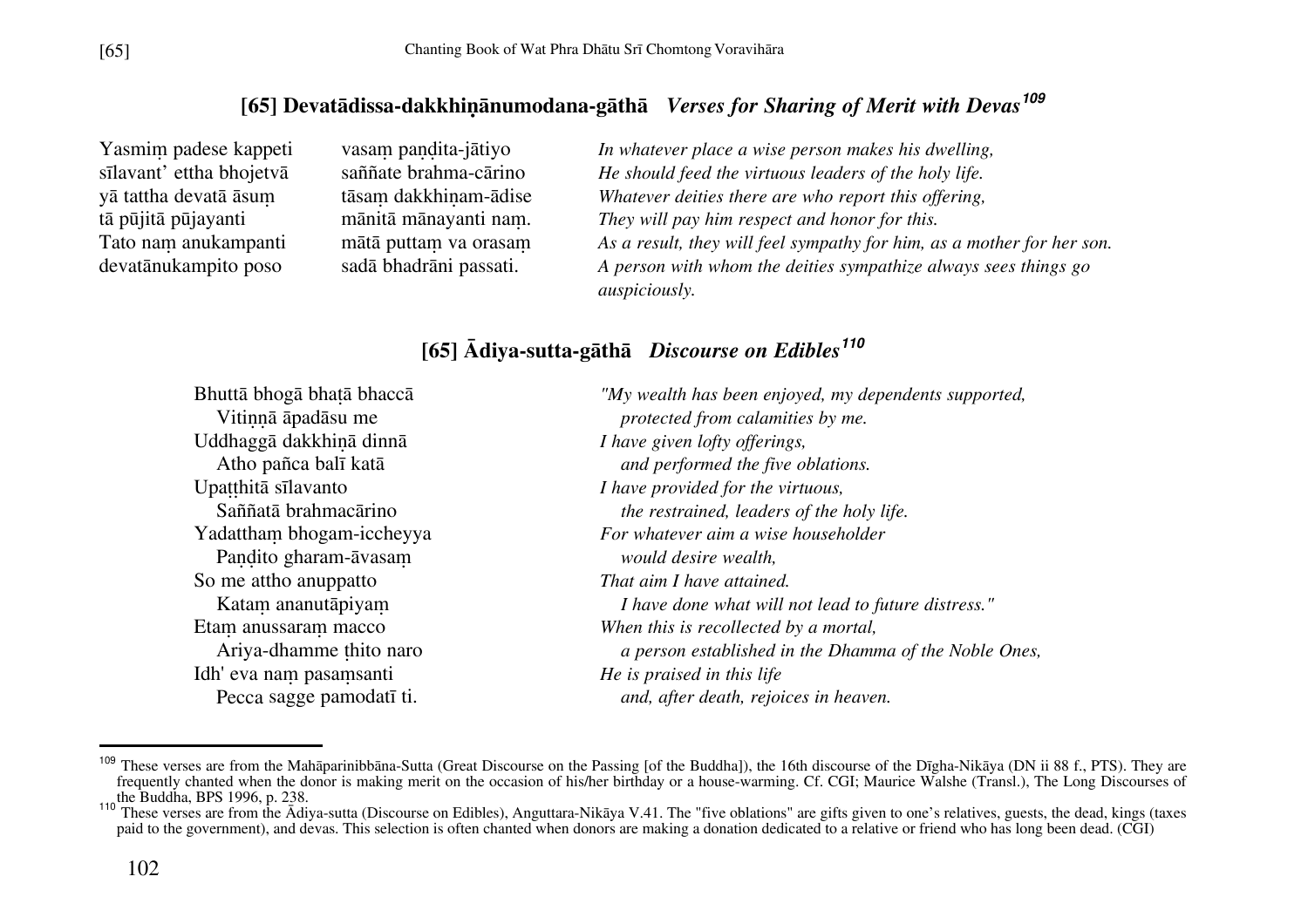# <span id="page-102-7"></span><span id="page-102-6"></span><span id="page-102-5"></span><span id="page-102-4"></span><span id="page-102-3"></span><span id="page-102-2"></span><span id="page-102-1"></span><span id="page-102-0"></span>**[ 2 65] Vihāradāna-gāthā 1[11](#page-102-0)** *Verses on the Gift of a Dwelling-place***[11](#page-102-1)**

| Sītam unham paṭihanti <sup>113</sup>                            | tato vālamigāni ca;                 | They ward off cold and heat and beasts of prey from there                 |
|-----------------------------------------------------------------|-------------------------------------|---------------------------------------------------------------------------|
| sarimsape <sup>114</sup> ca makase                              | sisire cāpi vutthiyo.               | And creeping things and gnats and rains in the wet season.                |
| Tato vātātapo ghoro <sup>115</sup>                              | sañjato <sup>116</sup> patihaññati. | When the dreaded hot wind arises, that is warded off.                     |
| lenatthañ ca sukhatthañ ca jhāyituñ ca vipassitum.              |                                     | To meditate and obtain insight in a refuge and at ease: $-$               |
| Vihāradānam saṅghassa                                           | aggam buddhehi <sup>117</sup>       | A dwelling-place is praised by the Awakened One as chief gift to an       |
|                                                                 | vannitam; [66]                      | Order.                                                                    |
| tasmā hi pandito poso                                           | sampassam attham attano.            | Therefore a wise man, looking to his own wealth, should have charming     |
| Vihāre kāraye ramme                                             | vāsayettha bahu-ssute;              | dwelling-places built so that those who have heard much can stay therein. |
| Tesam annañ ca pānañ ca                                         | vattha-senāsanāni ca;               | To these food and drink, raiment and lodgings                             |
| dadeyya uju-bhūtesu                                             | vippasannena cetasā.                | he should give, to the upright, with mind purified.                       |
| Te tassa dhammam desenti                                        | sabbadukkhāpanūdanam                | (Then) these teach him dhamma dispelling every ill;                       |
| yam so dhammam idhaññāya parinibbātayanāsavo <sup>118</sup> ti. |                                     | He, knowing that dhamma, here attains nibbāna, cankerless.                |
|                                                                 |                                     |                                                                           |

- $\frac{116}{117}$  VRI fn: vātātape ghore, sañjāte (ka. saddanīti)
- <sup>117</sup> VRI: *buddhena*; VRI fn: *buddhehi* (syā.)

j  $^{111}_{110}$  Vinayapiṭaka ii 146 ff., PTS

<sup>112</sup> I. B. Horner (trans.) *The Book of Discipline.* 6 volums., PTS, 1970-86.

<sup>113</sup> VRI fn: *pañihanati* (ka.)

<sup>114</sup> VRI: *sarīsape* 

<sup>115</sup> VRI: *ghore*

<sup>118</sup> VRI: *parinibbāti anāsavo*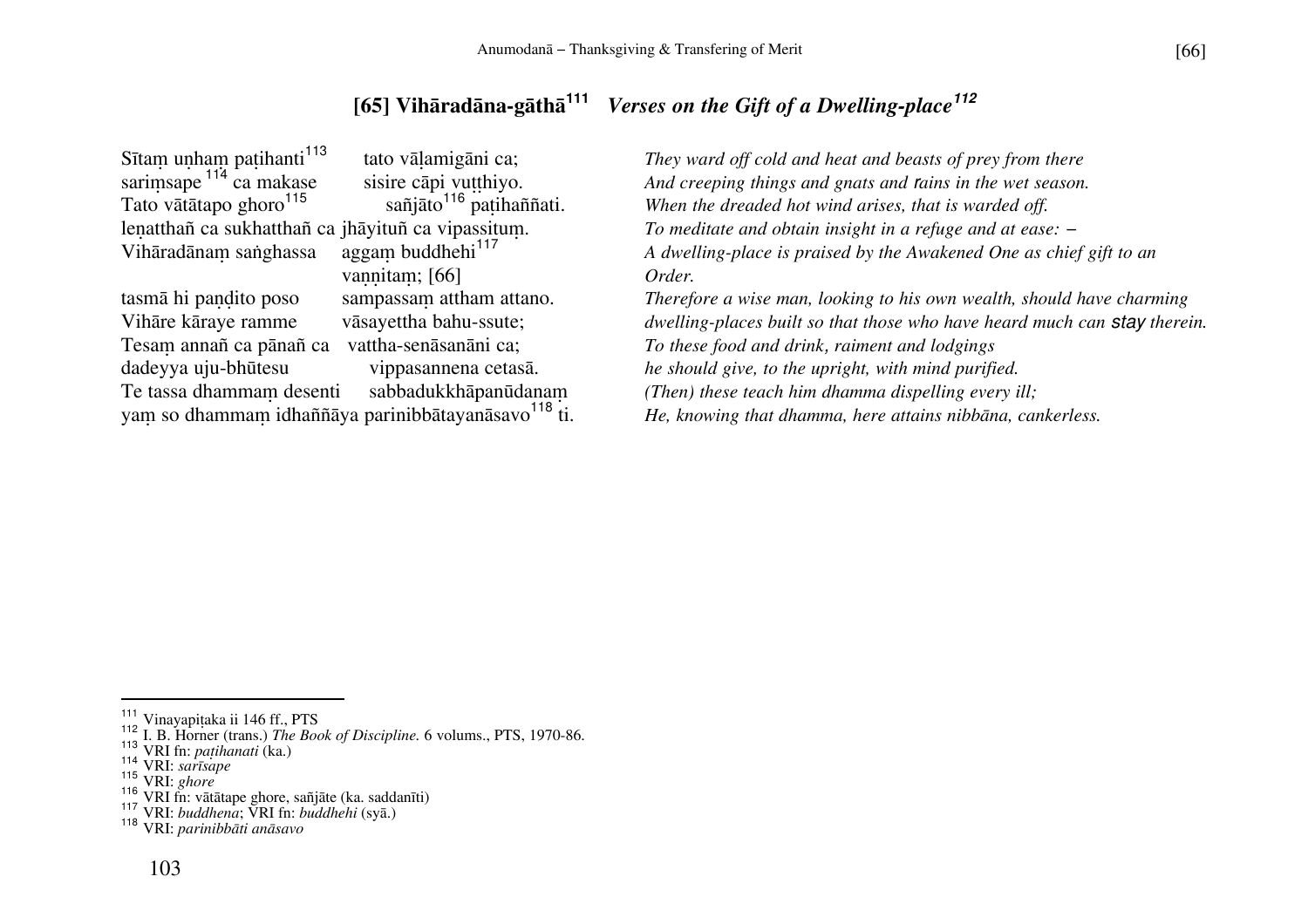# *Miscellaneous Verses II*

# **[ 66] Khemākhema-saraõa-gamana-paridīpikā-gāthā [119](#page-103-0)** *Secure & Unsecure Refuge*

Bahum ve saranam yanti pabbatāni vanāni ca, Ārāma-rukkha-cetyāni manussā bhaya-tajjitā.

N' etam kho saranam khemam n' etam saranam uttamam, N' etam saranam āgamma, sabba-dukkhā pamuccati.

Yo ca buddhañ ca dhammañ ca sanghañ ca saranam gato, Cāttāri ariya-saccāni samma-ppaññāya passati:

Dukkham dukkha-samuppādam dukkhassa ca atikkamam Ariyañ c' atthaṅgikam maggam dukkhūpasama-gāminam. Etam kho saranam khemam etam saranam uttamam, Etam saranam āgamma, sabba-dukkhā pamuccatī ti.

<span id="page-103-0"></span>*Many are those who go for refuge to mountains, forests, Parks, trees, & shrines: People threatened with danger.*

*That is not the secure refuge, that is not the highest refuge, that is not the refuge, having gone to which, one gains release from all suffering.*

*But a person who, having gone to the Buddha, Dhamma, & Saïgha for refuge, sees the four Noble Truths with right discernment:*

*Stress, the cause of stress, the transcending of stress, And the Noble Eightfold Path, the way to the stilling of stress. That is the secure refuge, that is the highest refuge, That is the refuge, having gone to which, one gains release from all suffering.*

j <sup>119</sup> Cf. BCI; SP p. 35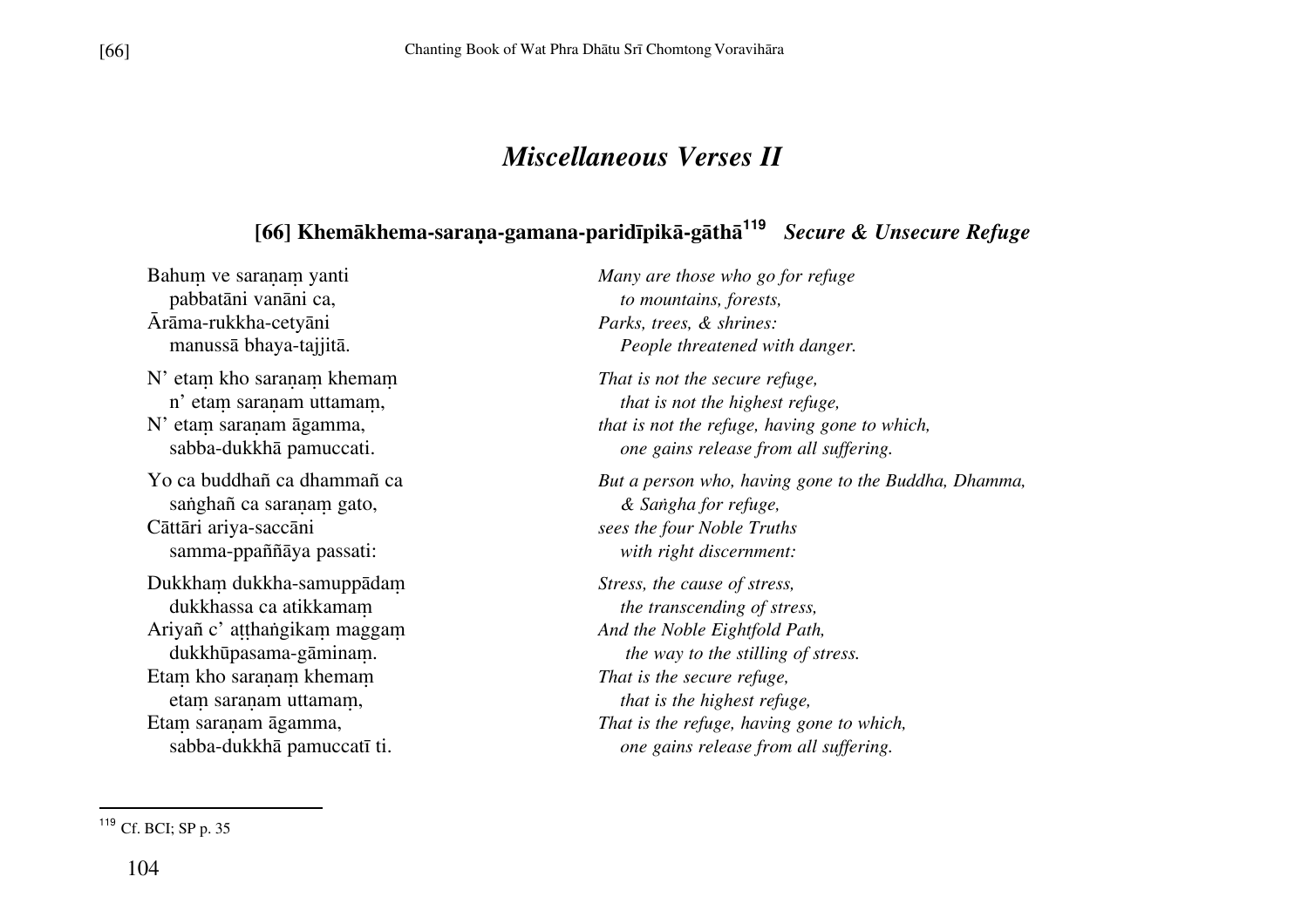# **[ 66] "Sukho" ... [120](#page-104-0)** *"Happy" ...*

Sukho buddhānam uppādo, sukhā saddhamma-desanā; Sukhā saṅghassa sāmaggī, samaggānam tapo sukho.

Khattiyo settho jane tasmim ye gotta-patisārino; vijjā-carana-sampanno so settho deva-mānuse.

Ārogaya<sup>[12](#page-104-2)2</sup>-paramā lābhā, santuṭṭhī<sup>[12](#page-104-3)3</sup> paramaṃ dhanaṃ; [67] Divā tapati ādicco rattim ābhāti candimā; Sannaddho khattiyo tapati jhāyī tapati brāhmano. Atha sabbam ahorattam $121$  $121$  buddho tapati tejasā.  $V$ issāsā paramā ñātī<sup>[12](#page-104-4)4</sup>,

nibbānam paramam<sup>[12](#page-104-5)5</sup> sukham.

*Happy is the birth of Buddhas. Happy is the teaching of the sublime Dhamma. Happy is the unity of the Saïgha. Happy is the radiance of the united ones.* 

<span id="page-104-2"></span>*The Khattiya's best among those who value clan; He with knowledge and conduct is best of gods and men.* 

<span id="page-104-6"></span><span id="page-104-5"></span>*The sun is radiant by day; the moon shines by night. Armoured radiates the warrior king. Meditating the Brāhmana radiates. But all day and night the Buddha radiates in glory.* 

<span id="page-104-4"></span><span id="page-104-3"></span><span id="page-104-1"></span><span id="page-104-0"></span>*Health is the highest gain. Contentment is the greatest wealth.*  [12](#page-104-6)6 *The trusty are the best kinsmen. Nibbāna is the highest bliss.* 

j <sup>120</sup> These verses are a compilation of Dhp 194, Dīgha- Nikāya i 99 (Ambaṭṭhasutta), Dhp 387, and Dhp 204.

<sup>&</sup>lt;sup>121</sup> VRI: sabbamahorattim; VRI fn: sabbamahorattam  $(?)$ ;

<sup>122</sup> CGI, VRI: *arogyā*

<sup>123</sup> VRI: *santutthi;* Dhp(Na): *santutthi;* **santutthi** *f* satisfaction, contentment, joy (cPED)

<sup>124</sup> VRI: vissāsaparamā ñāti; VRI fn: vissāsaparamo ñāti (ka. sī.), vissāsaparamā ñātī (sī. aṭṭha.), vissāsā paramā ñāti (ka.). **nāti** m kinsman (cPED)

 $^{125}_{125}$  VRI: nibbāṇaparamaṃ (ka. sī.)

 $126$  'Whether related or not' (Dhp (Na))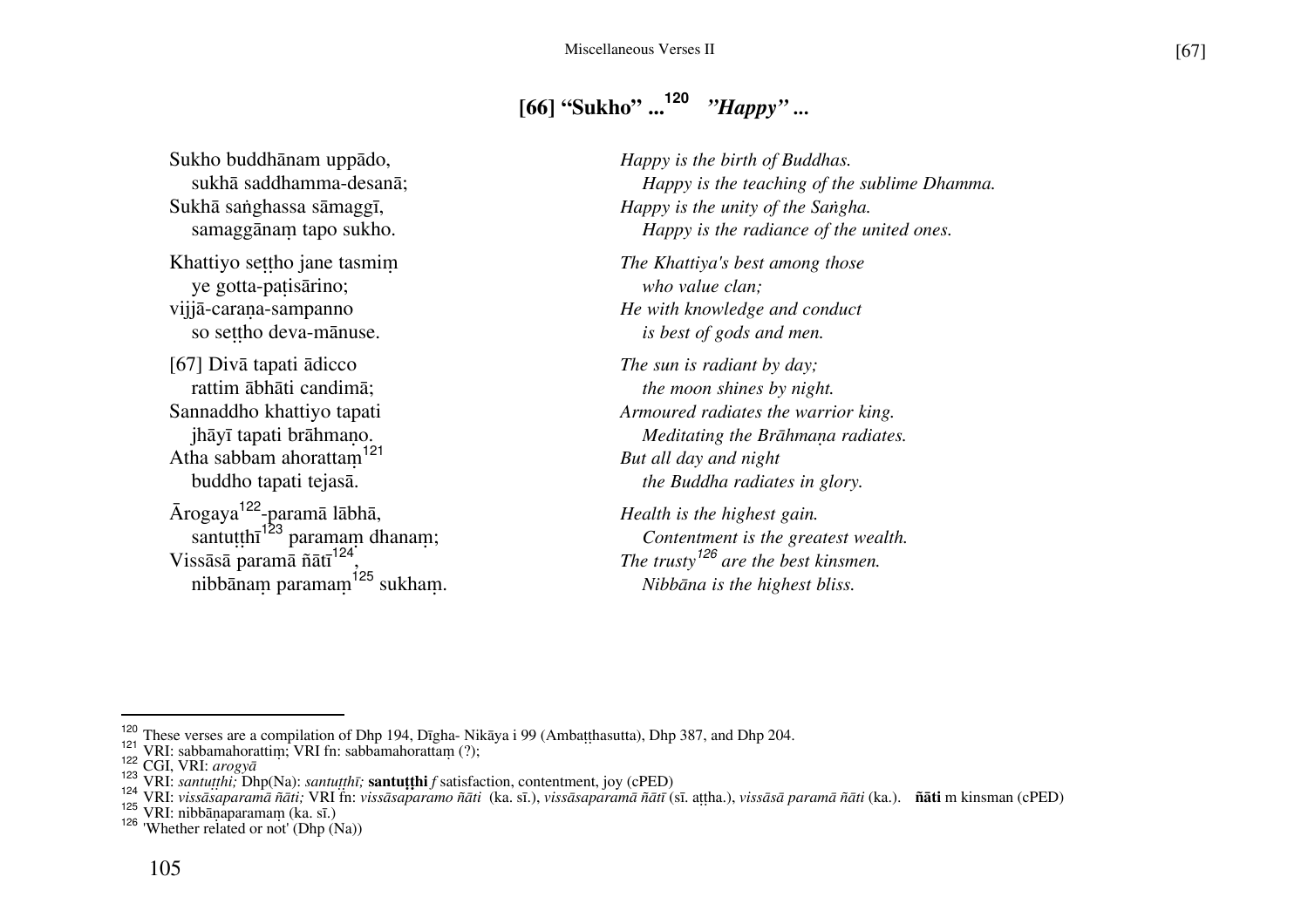### **[ 67] "Buddho maïgala-sambhūto" ...** *"The Buddha has arisen due to good fortune" ...* **[127](#page-105-0)**

Buddho mangala-sambhūto sambuddho dīpa-d-uttamo buddha-maïgalam āgamma sabba-**dukkhā** pamuñcare.

Dhammo mangala-sambhūto gambhīro dudasso anum dhamma-maïgalam āgamma sabba-**bhayā** pamuñcare.

Sangho mangala-sambhūto (vara-)dakkhineyyo anuttaro sangha-mangalam āgamma sabba-**rogā** pamuñcare.

*The Buddha has arisen due to good fortune, he is fully awakened, a perfect lamp & island. Thanks to the blessing of the Buddha one may get liberated from all suffering.* 

*The Dhamma has arisen due to good fortune, it is deep, difficult to see, & subtle. Thanks to the blessing of the Dhamma one may get liberated from all suffering.* 

<span id="page-105-2"></span><span id="page-105-1"></span>*The Saïgha has arisen due to good fortune, it is incomparable, worthy of (best) offerings. Thanks to the blessing of the Saïgha one may get liberated from all suffering.* 

## <span id="page-105-0"></span>**[ 67] Jaya-pañjara-paõõarasa-gāthā** *The Victor's Cage***[128](#page-105-1)**

| Putta-kāmo labhe puttam dhana-kāmo labhe dhanam<br>devānam piyatam sutvā.<br>atthi kāye kāya-ñāya |                                               | One wishing a son, may they obtain a son; one wishing wealth, may they<br>obtain wealth. Having heard about the pleasantness of heavenly beings,<br>regarding the body, there is (a way to $It$ ), the right conduct with regards to<br>the body. |  |
|---------------------------------------------------------------------------------------------------|-----------------------------------------------|---------------------------------------------------------------------------------------------------------------------------------------------------------------------------------------------------------------------------------------------------|--|
| *Jayāsanāgatā buddhā<br>catu-sajjāsabham rasam                                                    | jetvā māram savāhanam<br>ye pivinsu narāsabhā | The Buddhas, the noble men who drank the nectar of the four Noble Truths,<br>having come to the victory seat, having defeated Māra together with his<br><i>mount:</i>                                                                             |  |
| tanhankarādhayo buddhā<br>sabbe patitthita mayham                                                 | attha-vīsati nāyakā<br>matthake te munissara  | These Buddhas, the 28 leaders, the sovereign sages beginning with<br>Tanhankara are all established on the crown of my head.                                                                                                                      |  |

<sup>127</sup> <sup>127</sup> This chant is not included on the CD-Rom of the VRI, nor in any of the consulted Chanting Books (BBC, CG, CGI, PBC, Pūja, SP).

<sup>128</sup> Cf. BBC, Jinapañjara Gāthā, p. 17 ff. There the first two lines are missing.

<sup>\*</sup> A common practice is to begin chanting at the asterisk, omitting the first two lines.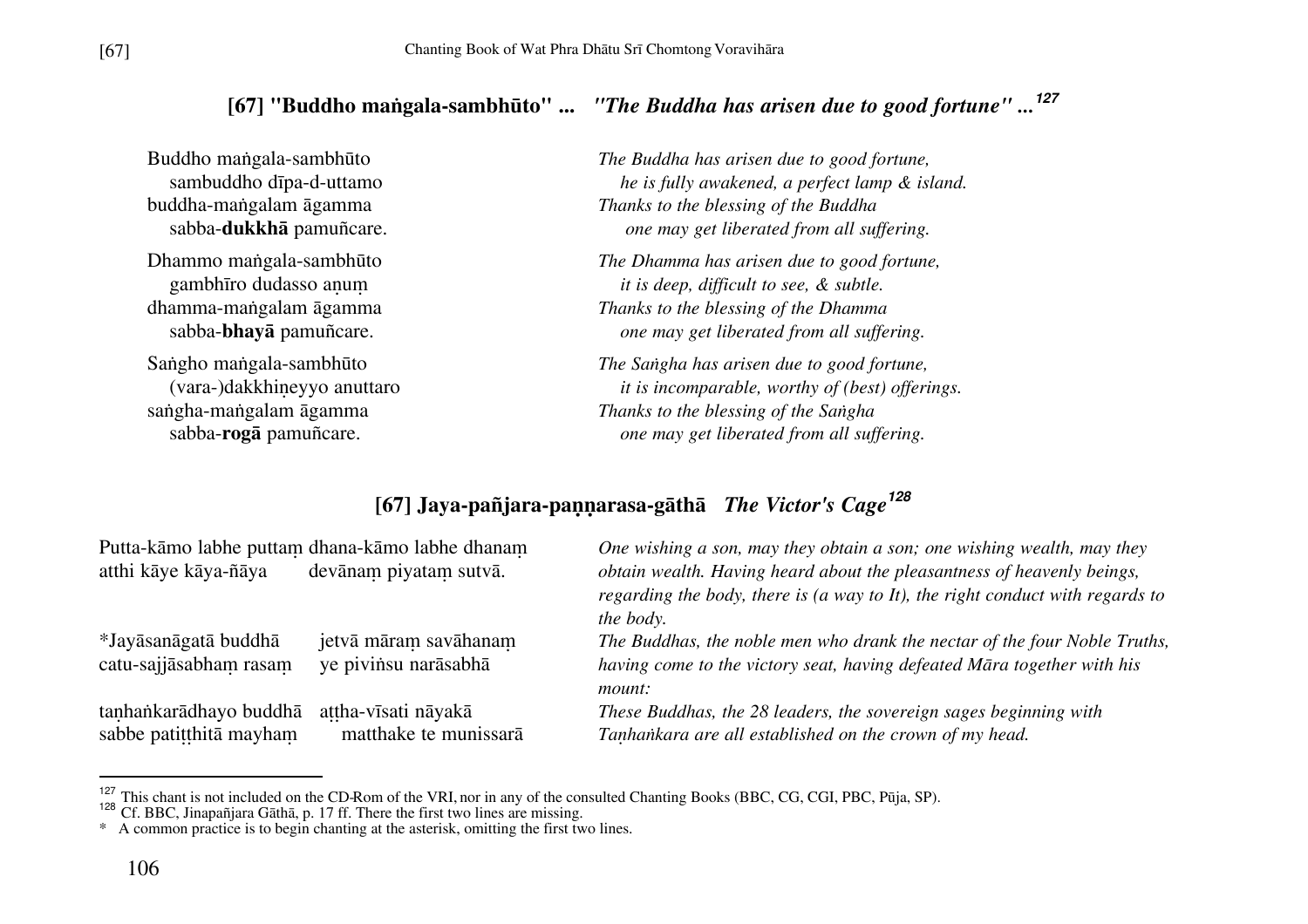#### [68]

sīse patit thito may hammo dvilocane buddho dhammo dvilocane sangho patithito mayham ure sabba-gunākaro

hadaye me anuruddho sārīputto ca dhakkhine

kondañño pitthi-bhāgasmim moggallāno ca vāmake

dakkhine savane mayham āsum ānanda-rāhulo kassapo ca mahānāmo ubhāsum vāma-sotake

kesato<sup>[12](#page-106-0)9</sup> pitthi-bhāgasmim nisinno siri-sampanno sobhito muni-pungavo

suriyo va pabhankaro

kumāra-kassapo thero mahesī citta-vādako so mayham vadane niccampatithāsi gunākaro

punno angulimālo ca upālī nanda-sīvalī therā pañca ime jāta nalāte tilakā mama

sesāsīti mahāthera vijitā jina-sāvakā etesīti mahātherā *jitavanto jinorasā* 

jinā nānā vara-saṃyuttā<sup>[13](#page-106-1)0</sup> satta-ppākāra<sup>131</sup>-laṅkatā ratanam purato āsi dakkhine metta-suttakam dhajaggam pacchato āsi vāme angulimālakam khandha-mora-parittañ ca ātānātiya-suttakam ākāse chadanam āsi sesā pākāra-santhitā vāta-pitt'ādi-sañjatā bāhir'ajjhatt'upaddavā asesā vinayam yantu ananta-jina-tejasā

jalantā sīla-tejena angamangesu santhitā

*The Buddha is established in my head, the Dhamma in my two eyes, the Saïgha − the mine of all virtues − is established in my chest.* 

*Anuruddha is in my heart, and Sārīputta on my right. Koõóañña is behind me, and Moggallāna on my left.* 

<span id="page-106-2"></span><span id="page-106-0"></span>*Ānanda & Rāhula are in my right ear, Kassapa & Mahānāma are both in my left ear.* 

<span id="page-106-1"></span>*Sobhita, the noble sage, sits in full glory, shining like the sun all over the hair at the back of my head.* 

*The great sage, the mine of virtue, Elder Kumārakassapa, the brilliant speaker, is constantly in my mouth.* 

*Five elders − Puõõa, Aïgulimāla, Upāli, Nanda & Sīvalī − have arisen as auspicious marks at the middle of my forehead.*

*The rest of the 80 great leaders − victors, disciples of the victorious Buddha, sons of the victorious Buddha, shining with the majesty of moral virtue − are established in the various parts of my body.* 

*The Ratana-Sutta is in front of me, the Metta-Sutta to my right. The Dhajagga-Sutta is behind me, the Aïgulimāla-Paritta to my left. The Khandha & Mora-Parittas & the Āñānāñiya-Sutta are a roof in space above me. The remaining Suttas are established as a fortress wall around me.* 

*Bound by the power of the Victors' realm, seven fortress walls arrayed against them, may all misfortunes within & without − caused by such things as wind or bile − be destroyed without remainder through the majesty of the unending Victor.* 

j <sup>129</sup> BBC: *kesante*

<sup>130</sup> BBC: *jināõābala-saüyuttā*

<sup>131</sup> BBC: *pākāra*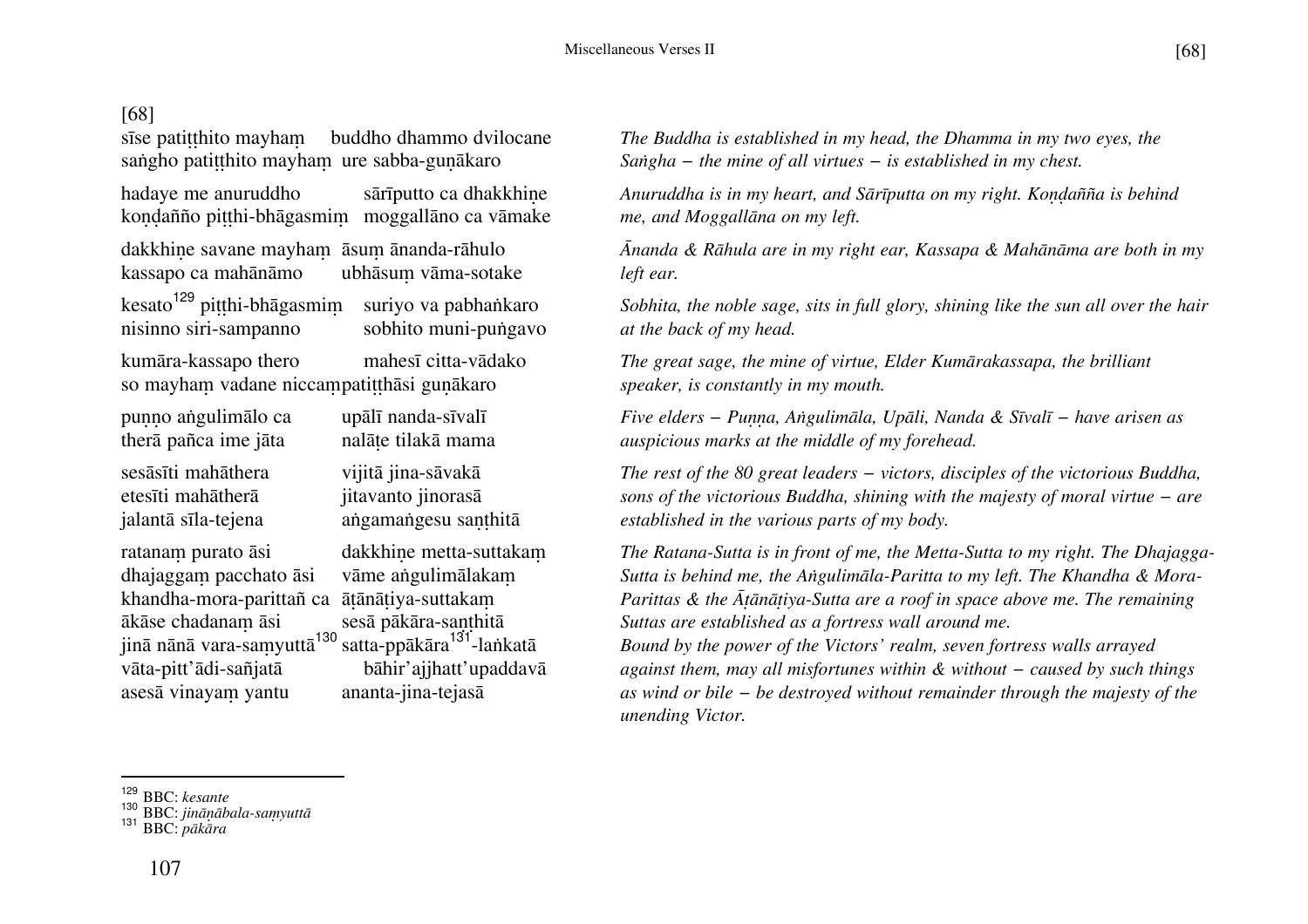| vasato me sakijjena                   | sadā sambuddha-pañjare | As $I$ $a$   |
|---------------------------------------|------------------------|--------------|
| jina-pañjara-majjhamhi                | viharantam mahītale    | living       |
| sadā pālentu mam sabbe                | te mahā-purisāsabhā    | by the       |
| iccevamanto                           | sugutto surakkho       | <i>Thus</i>  |
| [69] jinānubhāvena                    | jitupaddavo            | <b>Throu</b> |
| dhammānubhāvena                       | jitārisangho           | Throu        |
| saṅghānubhāvena                       | jitantarāyo            | <b>Throu</b> |
| saddhammānubhāva-pālito               | carāmi jina-pañjareti  | Guard        |
| Jaya-pañjara-pannarasa-gāthā nițțhitā | The J                  |              |
|                                       |                        |              |

*As I dwell, in all my affairs, always in the cage of the Self-awakened one, living grounded in the midst of the cage of the Victors, I am always guarded by those great noble men.* 

*Thus am I utterly well-sheltered, well-protected. Through the might of the Victor, misfortunes are vanquished. Through the might of the Dhamma, hordes of enemies are vanquished. Through the might of the Saïgha, dangers are vanquished. Guarded by the might of the True Dhamma, I live in the Victor's Cage.*  Iaya-pañjara-pannarasa-gāthā (The 15 verses on the Victor's Cage) ends here.

## **2 [−] Pāramī** *The (Ten) Perfections (Of The Buddha)***1[3](#page-107-0)**

#### (LEADER:)

Handa mayam dasa-pāramī-kāram karomase. *Let us now chant the ten perfections* (of the Buddha).

#### $(ALL:$

Dāna-pāramī-sampanno dāna-upapāramī-sampanno dānaparamattha-pāramī-sampanno mettā-maitrī-karunāmuditā-upekkhā-pāramī-sampanno iti pi so bhagavā.

Sīla-pāramī-sampanno sīla-upapāramī-sampanno sīlaparamattha-pāramī-sampanno mettā-maitrī-karunāmuditā-upekkhā-pāramī-sampanno iti pi so bhagavā.

*Endowed with the perfection of giving, endowed with the higher perfection of giving, endowed with the ultimate perfection of giving, endowed with the perfection of loving kindness & friendliness, sympathetic joy, compassion and equanimity, so indeed is the Blessed One.*

<span id="page-107-0"></span>*Endowed with the perfection of virtue, endowed with the higher perfection of virtue, endowed with the ultimate perfection of virtue, endowed with the perfection of loving kindness & friendliness, sympathetic joy, compassion and equanimity, so indeed is the Blessed One.*

 132 This Chant is taken from a Chanting Book (in Thai Script, p. 178), the nuns use in Wat Phra Dhātu Srī Chomtong Voravihāra.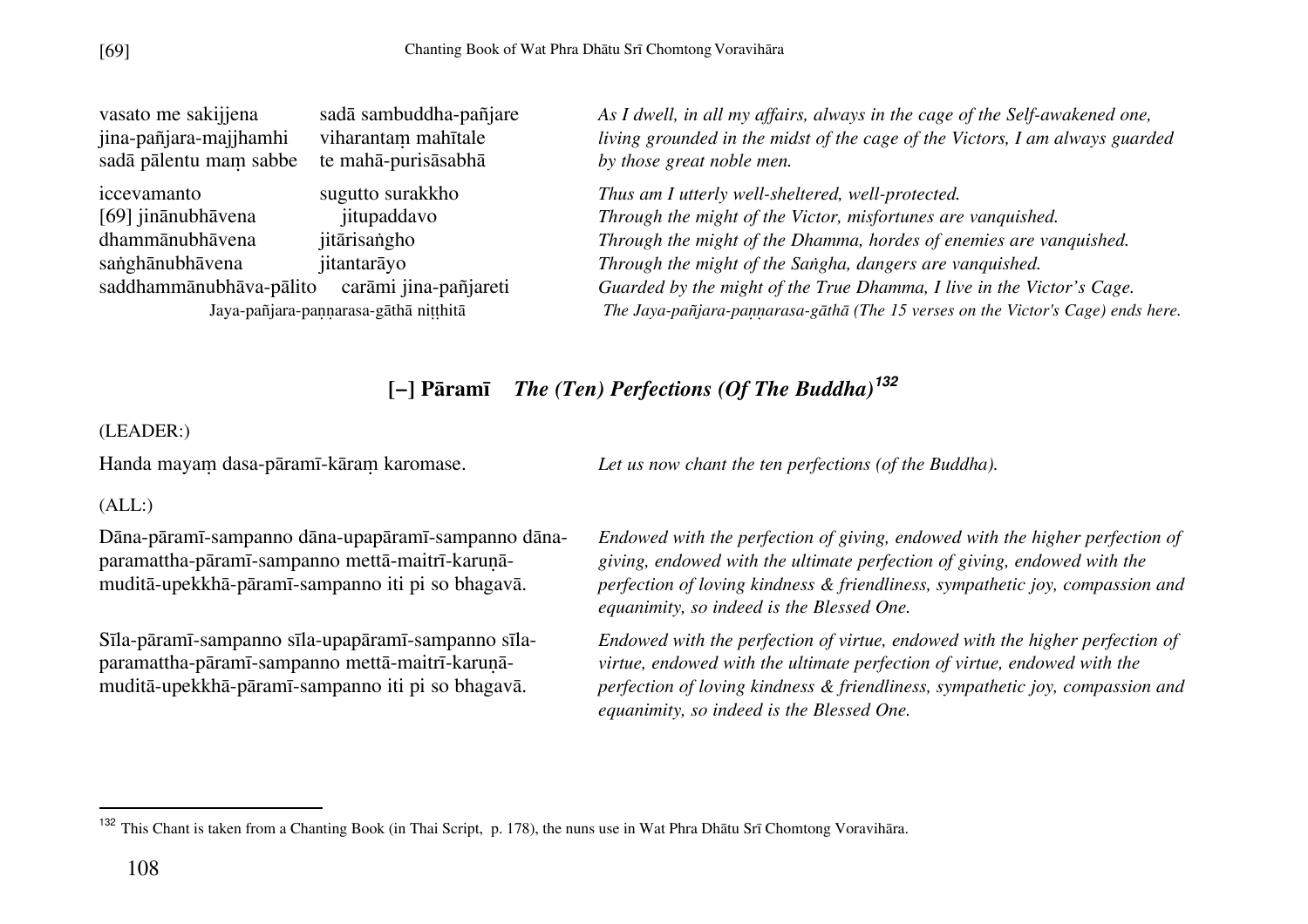Nekkhamma-pāramī-sampanno nekkhamma-upapāramīsampanno nekkhamma-paramattha-pāramī-sampanno mettā-maitrī-karunā-muditā-upekkhā-pāramī-sampanno iti pi so bhagavā.

Paññā-pāramī-sampanno paññā-upapāramī-sampanno paññā-paramattha-pāramī-sampanno mettā-maitrī-karunāmuditā-upekkhā-pāramī-sampanno iti pi so bhagavā.

Viriya-pāramī-sampanno viriya-upapāramī-sampanno viriya-paramattha-pāramī-sampanno mettā-maitrī-karunāmuditā-upekkhā-pāramī-sampanno iti pi so bhagavā.

Khanti-pāramī-sampanno khanti-upapāramī-sampanno khanti-paramattha-pāramī-sampanno mettā-maitrī-karunāmuditā-upekkhā-pāramī-sampanno iti pi so bhagavā.

Sacca-pāramī-sampanno sacca-upapāramī-sampanno sacca-paramattha-pāramī-sampanno mettā-maitrī-karunāmuditā-upekkhā-pāramī-sampanno iti pi so bhagavā.

Adhitthāna-pāramī-sampanno adhitthāna-upapāramīsampanno adhitthāna-paramattha-pāramī-sampanno mettāmaitrī-karunā-muditā-upekkhā-pāramī-sampanno iti pi so bhagavā.

Mettā-pāramī-sampanno mettā-upapāramī-sampanno mettā-paramattha-pāramī-sampanno mettā-maitrī-karunāmuditā-upekkhā-pāramī-sampanno iti pi so bhagavā.

*Endowed with the perfection of renunciation, endowed with the higher perfection of renunciation, endowed with the ultimate perfection of renunciation, endowed with the perfection of loving kindness & friendliness, sympathetic joy, compassion and equanimity, so indeed is the Blessed One.*

*Endowed with the perfection of wisdom, endowed with the higher perfection of wisdom, endowed with the ultimate perfection of wisdom, endowed with the perfection of loving kindness & friendliness, sympathetic joy, compassion and equanimity, so indeed is the Blessed One.*

*Endowed with the perfection of energy, endowed with the higher perfection of energy, endowed with the ultimate perfection of energy, endowed with the perfection of loving kindness & friendliness, sympathetic joy, compassion and equanimity, so indeed is the Blessed One.*

*Endowed with the perfection of patience, endowed with the higher perfection of patience, endowed with the ultimate perfection of patience, endowed with the perfection of loving kindness & friendliness, sympathetic joy, compassion and equanimity, so indeed is the Blessed One.*

*Endowed with the perfection of truthfulness, endowed with the higher perfection of truthfulness, endowed with the ultimate perfection of truthfulness, endowed with the perfection of loving kindness & friendliness, sympathetic joy, compassion and equanimity, so indeed is the Blessed One.*

*Endowed with the perfection of resolution, endowed with the higher perfection of resolution, endowed with the ultimate perfection of resolution, endowed with the perfection of loving kindness & friendliness, sympathetic joy, compassion and equanimity, so indeed is the Blessed One.*

*Endowed with the perfection of loving kindness, endowed with the higher perfection of loving kindness, endowed with the ultimate perfection of loving kindness, endowed with the perfection of loving kindness & friendliness, sympathetic joy, compassion and equanimity, so indeed is the Blessed One.*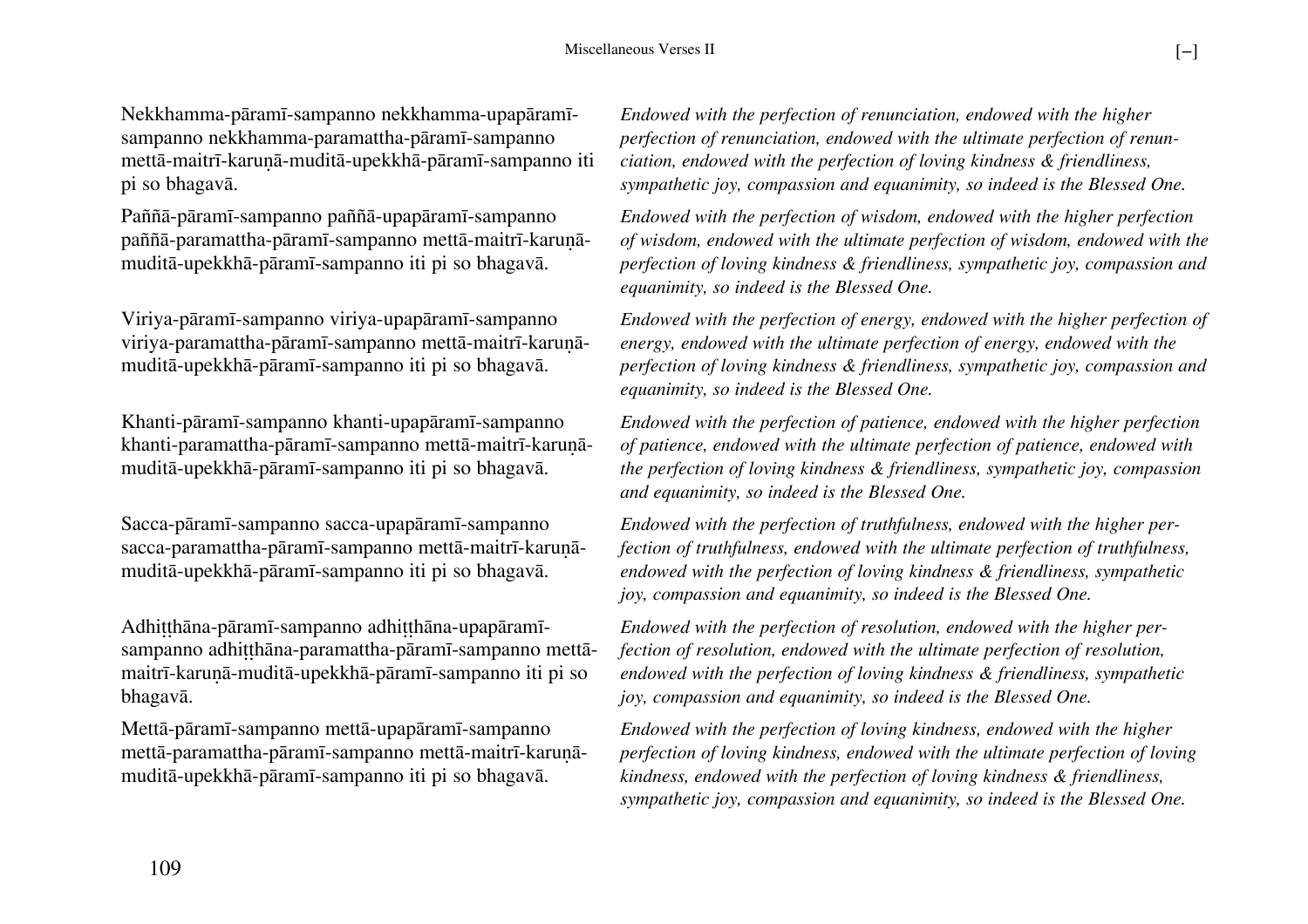Upekkhā-pāramī-sampanno upekkhā-upapāramīsampanno upekkhā-paramattha-pāramī-sampanno mettāmaitrī-karunā-muditā-upekkhā-pāramī-sampanno iti pi so bhagavā.

Dasa-pāramī-sampanno dasa-upapāramī-sampanno dasaparamattha-pāramī-sampanno mettā-maitrī-karunāmuditā-upekkhā-pāramī-sampanno iti pi so bhagavā.

*Endowed with the perfection of equanimity, endowed with the higher perfection of equanimity, endowed with the ultimate perfection of equanimity, endowed with the perfection of loving kindness & friendliness, sympathetic joy, compassion and equanimity, so indeed is the Blessed One.*

*Endowed with the ten perfections, endowed with the ten higher perfections, endowed with the ten ultimate perfections, endowed with the perfection of loving kindness & friendliness, sympathetic joy, compassion and equanimity, so indeed is the Blessed One.*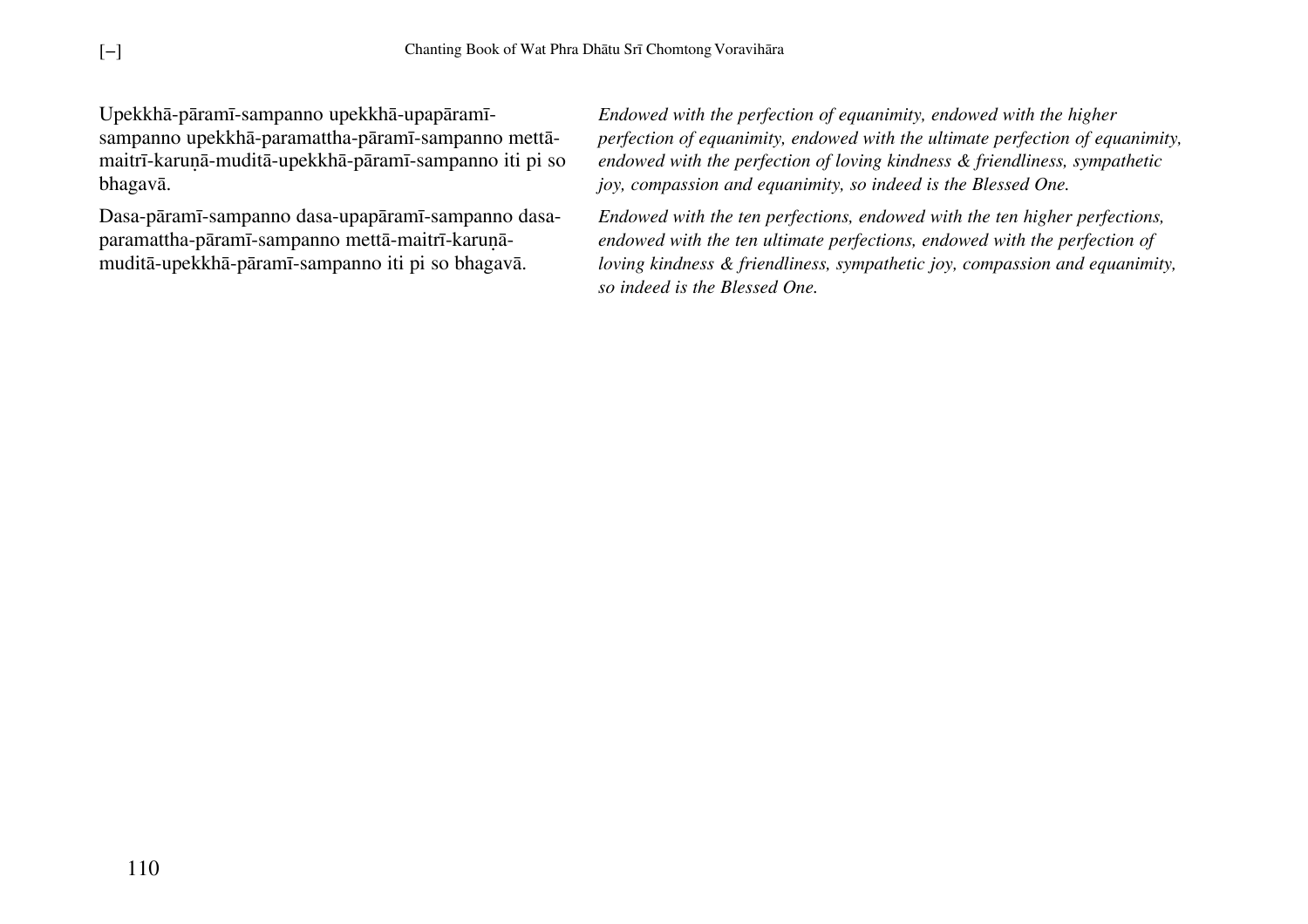## *Paying Respect To The Buddha With A Flower Bouquet, Incents & Candles On Buddhist Holy Days (***WAN PHRA** *Or* **Uposatha** *Day)*

<span id="page-110-0"></span>**[76]** *Paying Respect To The Buddha With Offerings*

| <sup>133</sup> Iminā sakkārena buddham abhipūjāyami<br>Iminā sakkārena dhammam abhipūjayāmi<br>Iminā sakkārena sangham abhipūjayāmi      | With these offerings, I pay respect to the Buddha.<br>With these offerings, I pay respect to the Dhamma.<br>With these offerings, I pay respect to the Sangha. |
|------------------------------------------------------------------------------------------------------------------------------------------|----------------------------------------------------------------------------------------------------------------------------------------------------------------|
| Yam amha kho mayam bhagavantam saranam gatā<br>LAO PEN PHUU TÜNG SÜNG PHRA PHUUMI PHRA PHAAK<br><b>JAAO PHRA ONG DAI WAA PEN SARANA.</b> | We have gone to the Blessed One for refuge.<br>We are those who have gone to the Blessed One who is (our) refuge.                                              |
| Yo no bhagavā satthā                                                                                                                     | The Blessed One is our teacher.                                                                                                                                |
| PHRA PHUUMI PHRA PHAAK JAAO PHRA ONG DAI PEN<br>SAASADAA KONG RAO.                                                                       | The Blessed One who is our supreme teacher                                                                                                                     |
| Yassa ca mayam bhagavato dhammam rocema.                                                                                                 | We delight in the Dhamma of the Blessed One.                                                                                                                   |
| LÄ RAO CHOOP JAI THAM KONG PHRA PHUUMI PHRA<br>PHAAK JAAO PHRA ONG DAI.                                                                  | And we delight in the Dhamma of He who is the Blessed One.                                                                                                     |
| Imehi sakkārehi tam bhagavantam sa-dhammam sa-                                                                                           | With these offerings we pay homage to the Blessed One, as well as his                                                                                          |
| sangham abhipūjayāma.<br>RAO THANG JAI BUUJAA SÜNG PHRA PHUUMI PHRA                                                                      | Dhamma and Sangha.<br>We pay homage to the Blessed One, as well as the Dhamma and the Sangha,                                                                  |
| PHAAK JAAO PHRA ONG NAN, PHROM THANG PHRA                                                                                                | with these, our arranged offerings.                                                                                                                            |
| THAM, PHROM THANG PHRA SONG, DUAY KHÜNG                                                                                                  |                                                                                                                                                                |
| SAKKAARA THANG LAI LAO NII.                                                                                                              |                                                                                                                                                                |
|                                                                                                                                          |                                                                                                                                                                |

j <sup>133</sup> The first three lines are usually omitted.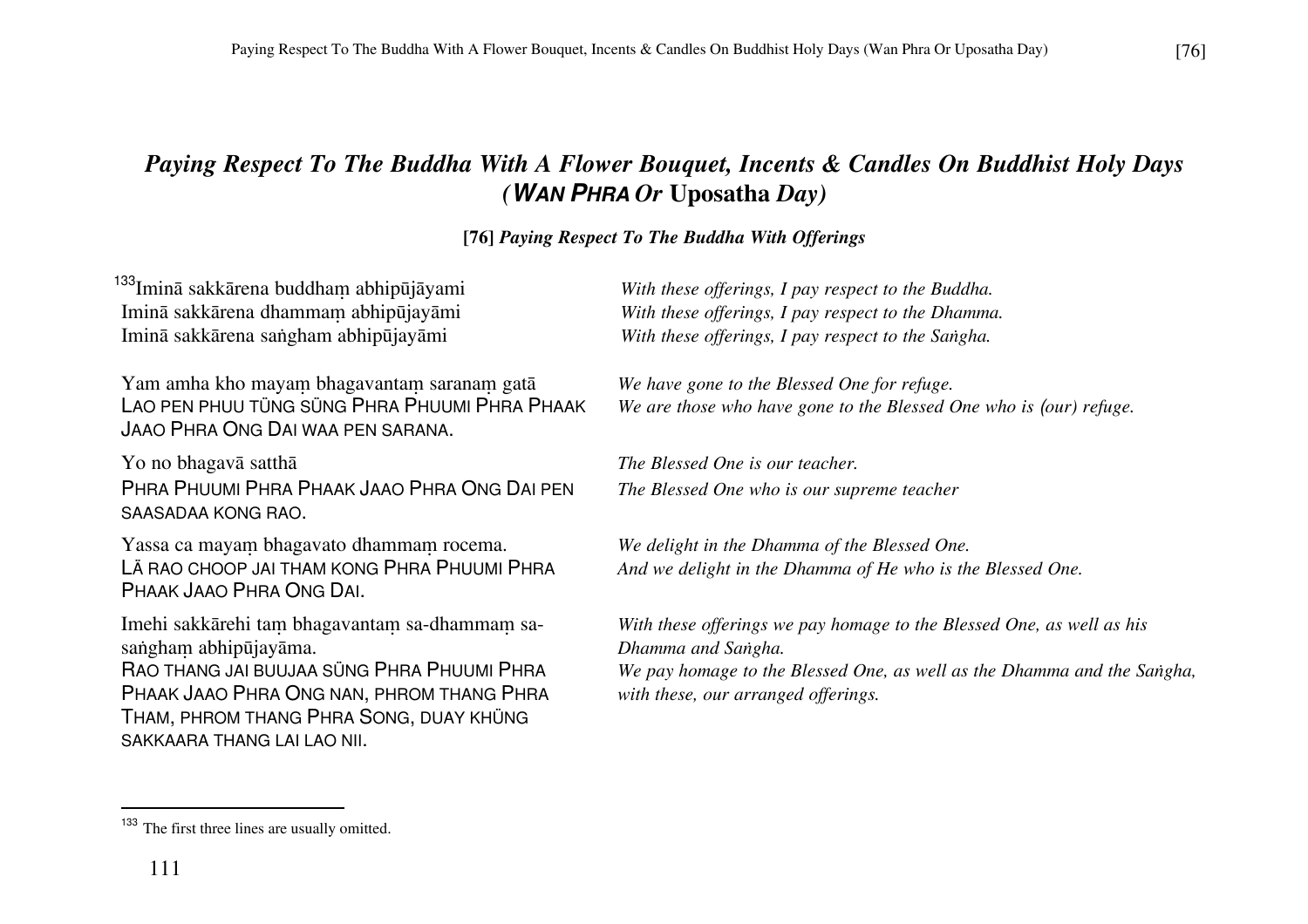| Araham sammā-sambuddho bhagavā;<br>buddham bhagavantam abhivādemi.<br>(PROSTRATE 1 TIME) | Blessed is He, the Accomplished One, the Perfectly Enlightened One.<br>To the Buddha, the Blessed One, I pay homage.                                            |
|------------------------------------------------------------------------------------------|-----------------------------------------------------------------------------------------------------------------------------------------------------------------|
| Svākkhāto bhagavatā dhammo;<br>dhammam namassāmi.<br>(PROSTRATE 1 TIME)                  | Well-Proclaimed is the Teaching of the Blessed One.<br>To the Dhamma I pay Homage.                                                                              |
| Supatipanno bhagavato sāvaka-saṅgho;<br>sangham namāmi.<br>(PROSTRATE 1 TIME)            | Perfectly Practiced are the Disciples of the Blessed One.<br>I bow low to the Sangha.                                                                           |
|                                                                                          | [2] Pubbabhāga-Namakāra-Pāṭha Preliminary Passage In Homage (To The Buddha)                                                                                     |
| (LEADER:)                                                                                |                                                                                                                                                                 |
| Handa mayam buddhassa bhagavato pubbabhāga-<br>namakāram karomase.                       | Now let us chant the preliminary (passage in) homage to the Blessed One.                                                                                        |
| (ALL)                                                                                    |                                                                                                                                                                 |
| Namo tassa bhagavato arahato sammā-sambuddhassa. (3)<br>TIMES)                           | Homage to the Blessed One, the Worthy One, the Perfectly Self-awakened<br>One.                                                                                  |
|                                                                                          | [11] Buddhānussati - The Recollection Of The Buddha                                                                                                             |
| (LEADER:)                                                                                |                                                                                                                                                                 |
| Handa mayam buddhānussati-nayam karomase.                                                | Now let us recite the guide to the recollection of the Buddha.                                                                                                  |
| Iti pi so bhagavā araham sammā-sambuddho<br>vijjā-caraņa-sampanno sugato lokavidū        | He is a Blessed One, a Worthy One, a Perfectly Self-awakened One,<br>consummate in knowledge & conduct, one who has gone the good way,<br>knower of the cosmos, |
| anuttaro purisa-damma-sārathi satthā deva-manussānam                                     | unexcelled trainer of those who can be taught, teacher of human & divine                                                                                        |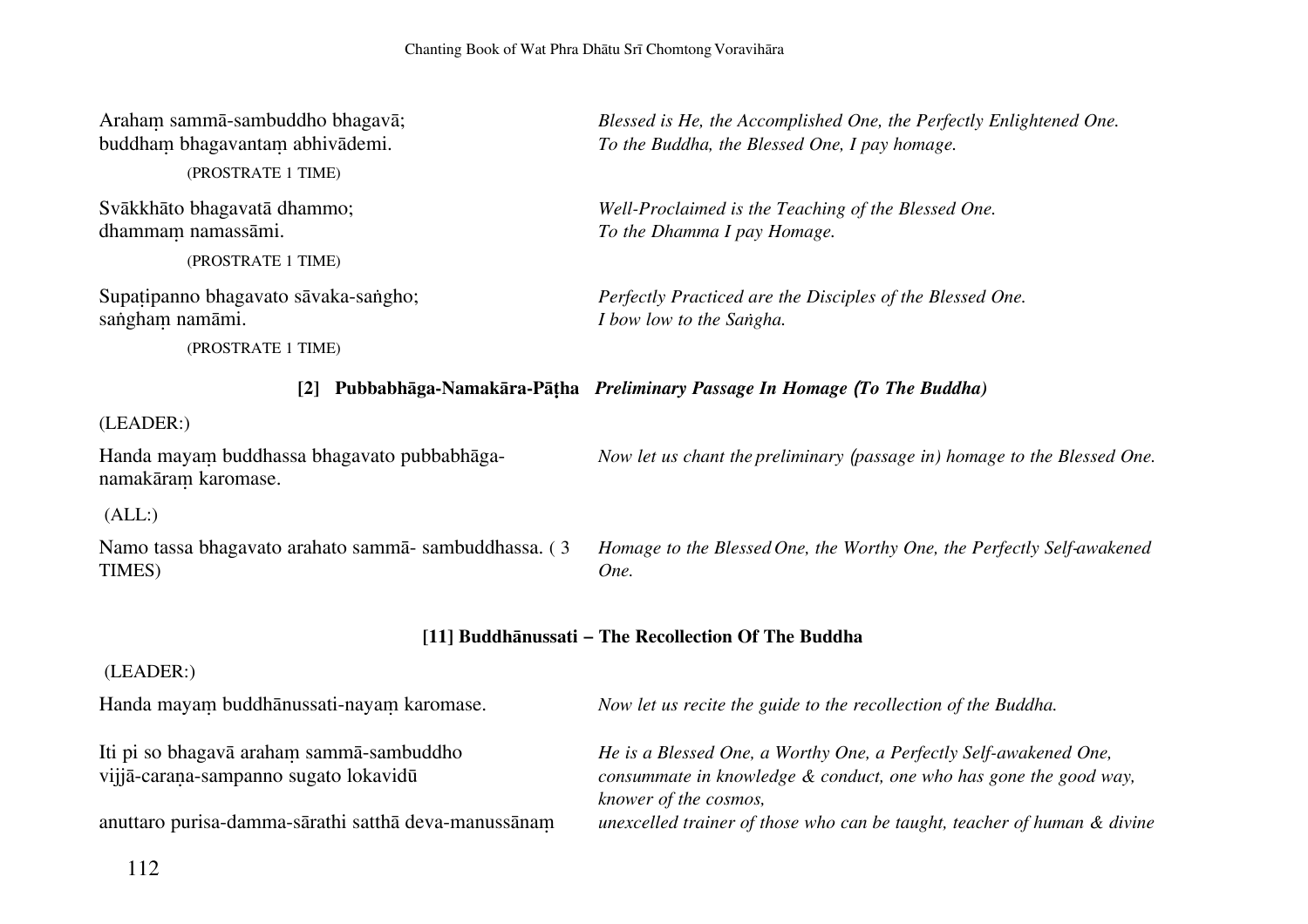#### Paying Respect To The Buddha With A Flower Bouquet, Incents & Candles On Buddhist Holy Days (Wan Phra Or Uposatha Day)

#### (BOW DOWN AND SAY:)

Kāyena vācāya va cetasā vā, Buddhe kukammam pakatam mayā yam, Buddho patigganhatu accayantam, Kālantare samvaritum va buddhe.

buddho bhagavā ti. *beings; awakened; blessed.*

*Whatever bad kamma I have done to the Buddha by body, by speech, or by mind, may the Buddha accept my admission of it, so that in the future I may show restraint toward the Buddha.* 

#### **[12] Dhammānussati − The Recollection Of The Dhamma**

(LEADER:)

Handa mayaü dhammānussati-nayaü karomase. *Now let us recite the guide to the recollection of the Dhamma.*

 $(ALL:$ 

(BOW DOWN AND SAY):

Kāyena vācāya va cetasā vā, Dhamme kukammam pakatam mayā yam, Dhammo patigganhatu accayantam, Kālantare samvaritum va dhamme.

[Svākkhāto] bhagavatā dhammo, *The Dhamma is well-expounded by the Blessed One,* sanditthiko akāliko ehipassiko, *to be seen here & now, timeless, inviting all to come & see,* opanayiko paccattaü veditabbo viññūhī ti. *leading inward, to be seen by the wise for themselves.*

> *Whatever bad kamma I have done to the Dhamma by body, by speech, or by mind, may the Dhamma accept my admission of it, so that in the future I may show restraint toward the Dhamma.*

#### **[13] Saïghānussati − A Guide To The Recollection Of The Saïgha**

#### (LEADER:)

 $(ALL:$ 

Handa mayam sanghānussati-nayam karomase. *Now let us recite the guide to the recollection of the Sangha: Now let us recite the guide to the recollection of the Sangha:* 

[Supañipanno] bhagavato sāvaka-saïgho, *The Saïgha of the Blessed One's disciples who have practiced well,*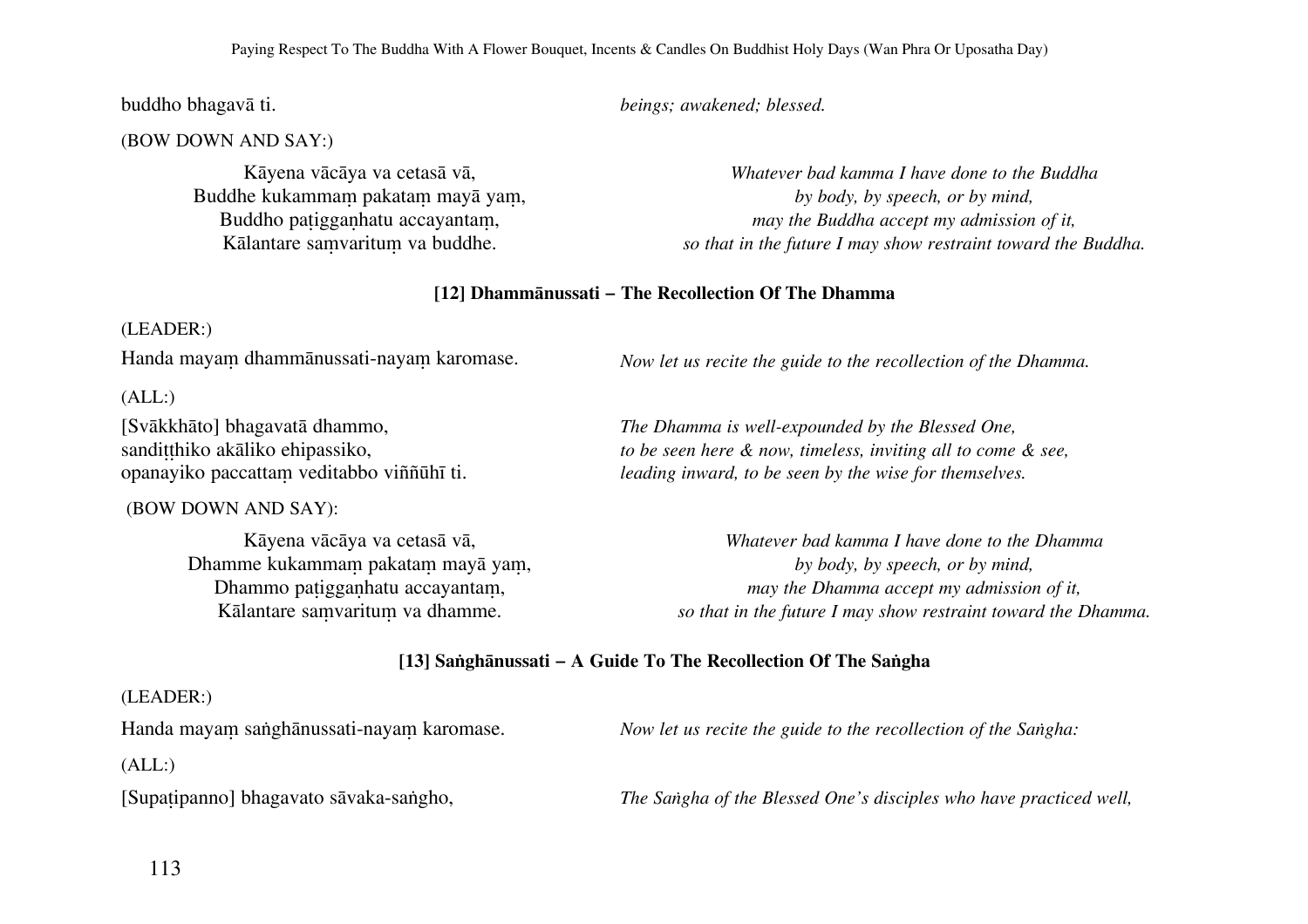uju-patipanno bhagavato sāvaka-sangho, ñāya-patipanno bhagavato sāvaka-sangho, sāmīci-patipanno bhagavato sāvaka-saṅgho,

yad idaü cattāri purisa-yugāni aññha purisa-puggalā, *i.e., the four pairs − the eight types − of Noble Ones:* anuttaram puñña-kkhettam lokass<del>ā ti. *the incomparable field of merit for the world.*</del>

#### (BOW DOWN AND SAY:)

Kāyena vācāya va cetasā vā, Sanghe kukammam pakatam mayā yam, Sangho patigganhatu accayantam, Kālantare samvaritum va sanghe.

*the Saïgha of the Blessed One's disciples who have practiced straightforwardly, the Saïgha of the Blessed One's disciples who have practiced methodically, the Saïgha of the Blessed One's disciples who have practiced masterfully,*

esa bhagavato sāvaka-saïgho *That is the Saïgha of the Blessed One's disciples − worthy of gifts,*  āhuneyyo pāhuneyyo dakkhiõeyyo añjali-karaõīyo, *worthy of hospitality, worthy of offerings, worthy of respect,*

> *Whatever bad kamma I have done to the Saïgha by body, by speech, or by mind, may the Saïgha accept my admission of it, so that in the future I may show restraint toward the Saïgha.*

Now starts the circling around the CHEDI and VIHAAN with the Flower Bouquet, Incents & Candles and the offering of these things. Thereafter follows a short sitting meditation (about 10 min.) and then this special Evening Chanting will end as usual with **[8] KAAM GRUAD NAAM ...**, **[9] WAN DAA LUANG ...**, and **[10] WAN DAA NOI ...** (p. 22 ff.).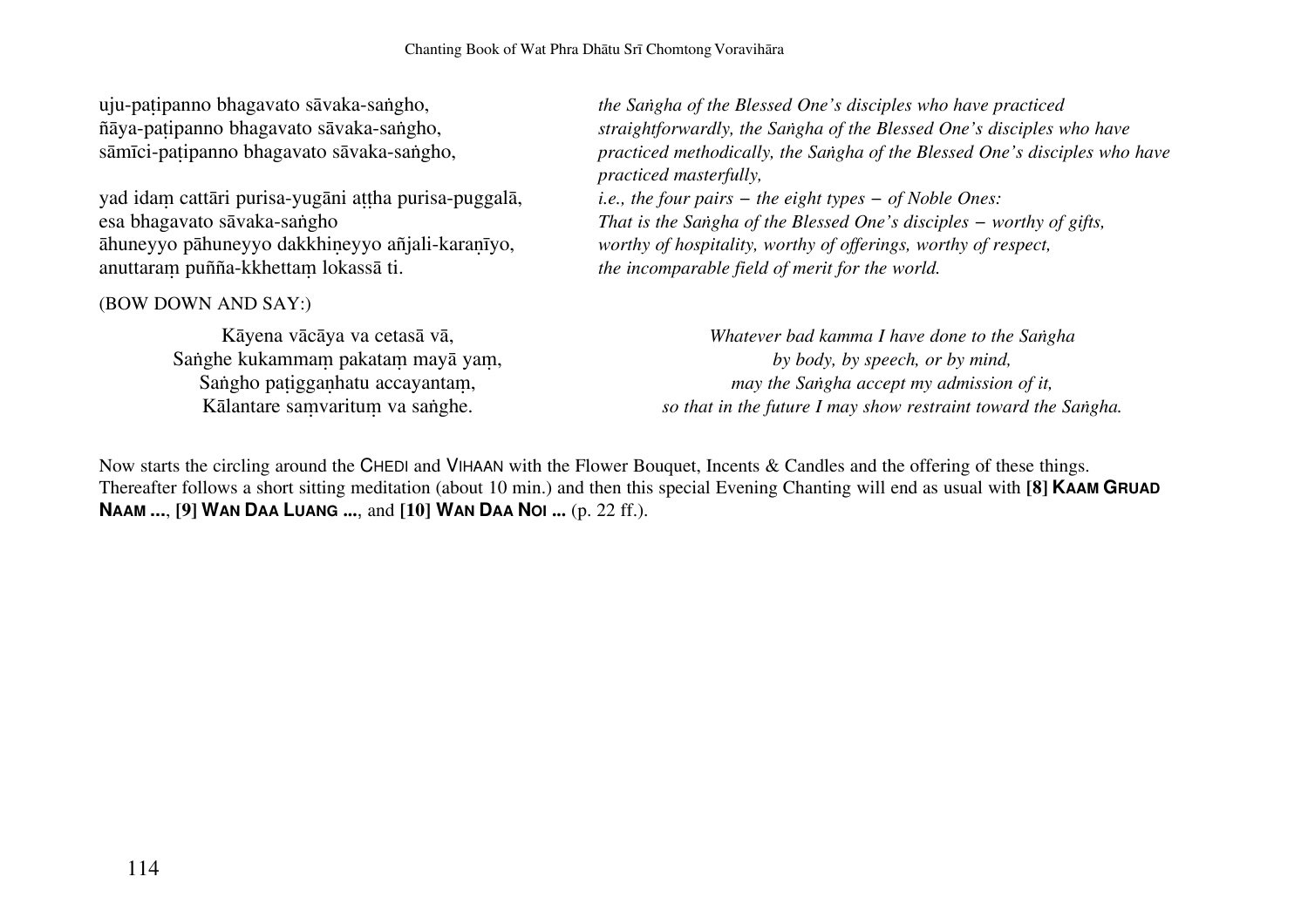## <span id="page-114-0"></span>*Special Chants for Monks*

### **[87]** *Before Reciting the Pāñimokkha*

### **4 [87]** *Confessio[n](#page-114-0)***<sup>13</sup>**

#### **If a junior monk confesses to a senior monk**

| (JUNIOR MONK:) | Aham bhante sambahulā nānā-vatthukāyo āpattiyo<br>āpanno tā patidesemi. | I, venerable sir, having many times fallen into offences<br>with different bases, those do I confess. |
|----------------|-------------------------------------------------------------------------|-------------------------------------------------------------------------------------------------------|
| (SENIOR MONK:) | Passasi āvuso?                                                          | Do you see, venerable friend?                                                                         |
| (JUNIOR MONK:) | Ama bhante passāmi. [88]                                                | Yes, venerable sir, I see.                                                                            |
| (SENIOR MONK:) | Āyatim āvuso samvareyyāsi.                                              | In future, venerable friend, you should be restrained.                                                |
| (JUNIOR MONK:) | Sādhu sutthu bhante samvarissāmi. (3 times)                             | It is well indeed, venerable sir, I shall be restrained.                                              |

### **If a senior monk confesses to a junior monk**

| (SENIOR MONK:) | Aham āvuso sambahulā nānā-vatthukāyo āpattiyo<br>āpanno tā patidesemi. | I, venerable friend, having many times fallen into offences<br>with different bases, those do I confess. |
|----------------|------------------------------------------------------------------------|----------------------------------------------------------------------------------------------------------|
| (JUNIOR MONK:) | Passatha bhante?                                                       | Do you see, venerable sir?                                                                               |
| (SENIOR MONK:) | Ama āvuso passāmi.                                                     | Yes, venerable friend, I see.                                                                            |
| (JUNIOR MONK:) | Ayatim bhante samvareyyatha.                                           | In future, venerable sir, you should be restrained.                                                      |
| (SENIOR MONK:) | Sādhu sutthu āvuso samvarissāmi. (3 times)                             | It is well indeed, venerable friend, I shall be restrained.                                              |

j  $134$  Cf. OP p. 43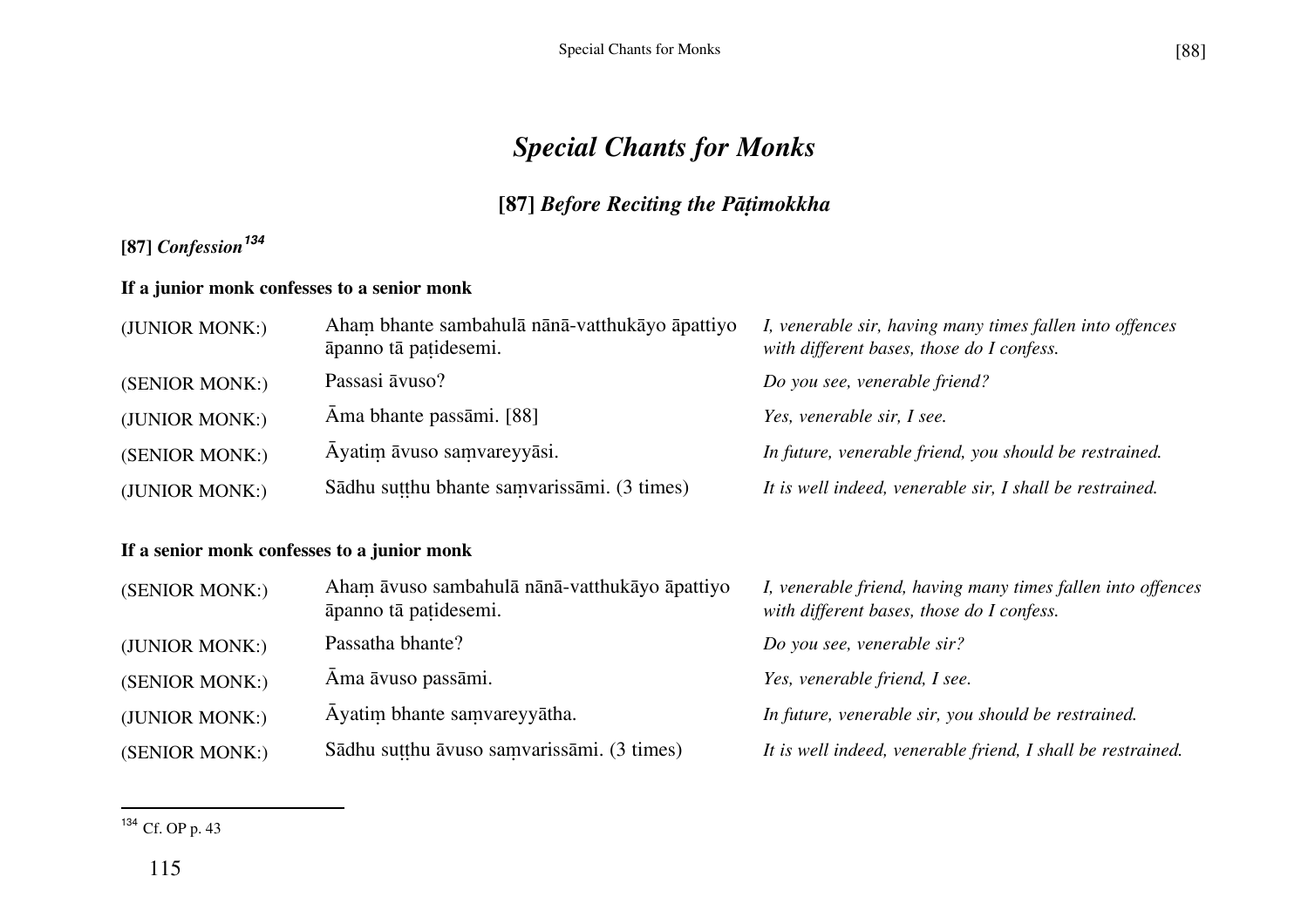#### THEN EITHER:

**[2] Paying Respect To The Triple Gem** (p. 12)

**[2] Pubbabhāga-Namakāra-Pāñha** *Preliminary Passage In Homage* **(***To The Buddha)* (p. 18)

#### OR:

**[20] Iminā sakkārena ...** *(Brief Worshiping Of The Triple Gem)* (p. 36)

**[11] Pubbabhāga-namakāra-Pāñha** *Preliminary Passage In Homage (To The Buddha)* (p. 114)

**[11] Buddhānussati** *A Guide To The Recollection Of The Buddha* (p. 114)

- **[12] Dhammānussati** *A Guide To The Recollection Of The Dhamma* (p. 115)
- **[13] Saïghānussati** *A Guide To The Recollection Of The Saïgha* (p. 115)

## **[ −]** *After Reciting the Pāñimokkha***[135](#page-115-0)**

#### **[−] Sacca-kiriyā gāthā** *Verses on Asseverations of Truth*

#### (LEADER):

Handa mayam sacca-kiriyā gāthāyo bhanāmase: *Now let us recite the Verses on Asseverations of Truth.* 

<span id="page-115-0"></span>

(ALL):

 $[N'$  atthi me saranam aññam] Buddho me saranam varam Etena sacca-vajjena Sotthi me hotu sabbadā.

N' atthi me saranam aññam Dhammo me saranam varam Etena sacca-vajjena

*I have no other refuge, The Buddha is my foremost refuge. Through the speaking of this truth, may I be blessed always. I have no other refuge, The Dhamma is my foremost refuge. Through the speaking of this truth,*

j <sup>135</sup> CGI; cf. Pāṭimokkha p.138 ff.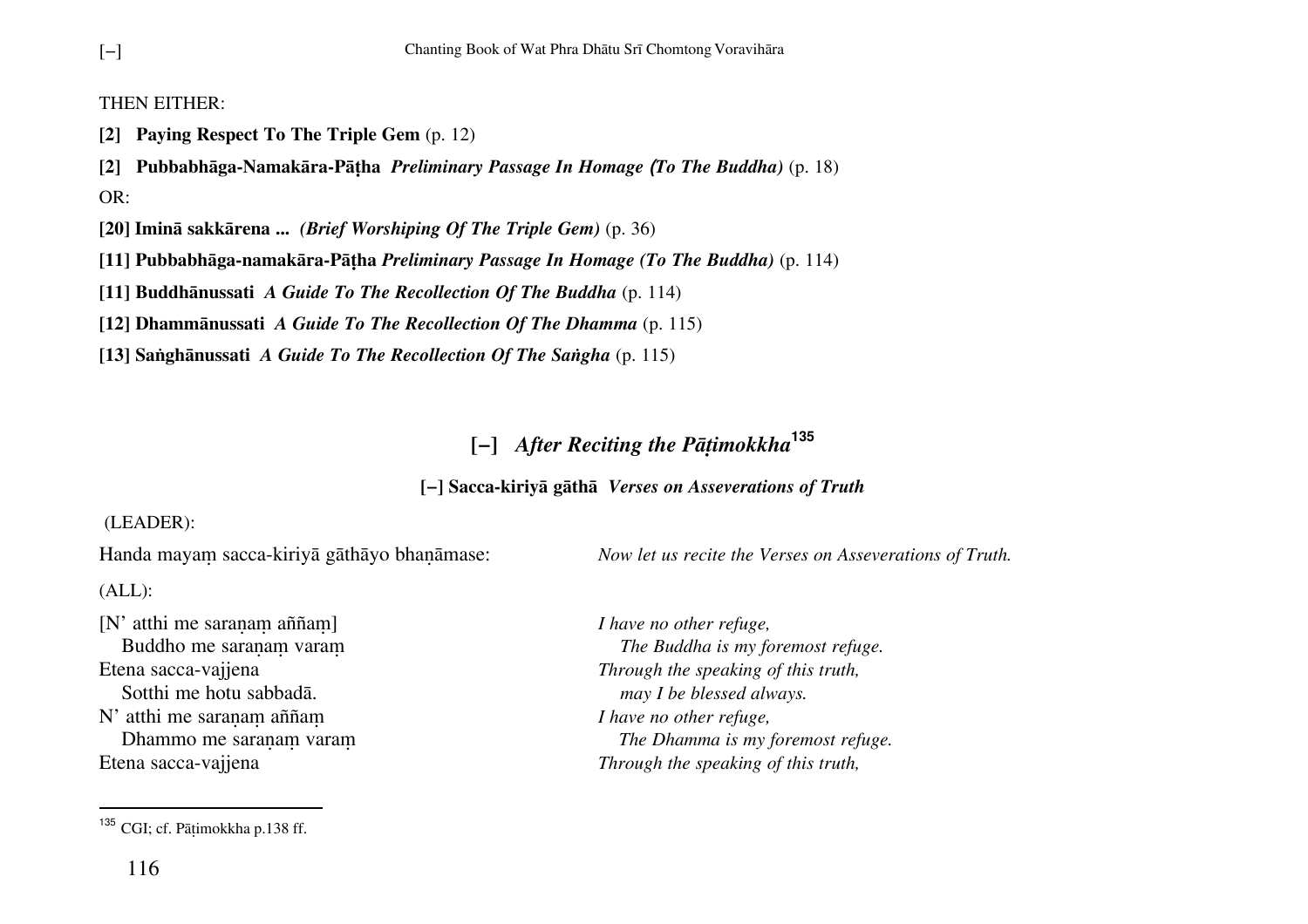Sotthi me hotu sabbadā. *may I be blessed always.*

N' atthi me saranam aññam Sangho me saranam varam Etena sacca-vajjena Sotthi me hotu sabbadā.

*I have no other refuge, The Saïgha is my foremost refuge. Through the speaking of this truth, may I be blessed always.*

### **[ −] Sīluddesa-pāñha** *Exhortation on Moral Conduct***[136](#page-116-0)**

[Bhāsitam idam] tena Bhagavatā jānatā passatā arahatā sammā-sambuddhena:

"Sampanna-sīlā bhikkhave viharatha sampannapātimokkhā. Pātimokkha-samvara-samvutā viharatha ācāra-gocara-sampannā. Anumattesu vajjesu bhayadassāvī samādāya sikkhatha sikkhāpadesūti."

Tasmā tih' amhehi sikkhitabbam:

"Sampanna-sīlā viharissāma sampanna-pātimokkhā. Pātimokkha-samvara-samvutā viharissāma ācāra-gocarasampannā. Anumattesu vajjesu bhaya-dassāvī samādāya sikkhissāma sikkhāpadesūti." Evañhi no sikkhitabbam.

*This has been said by the Lord, One-who-knows, One-who-sees, the Arahant, the Perfect Buddha, enlightened by himself:*

<span id="page-116-0"></span>*"Be perfect in moral conduct, o bhikkhus. Be* perfect *in the Pāñimokkha. Dwell restrained* in accordance *with the restraint of the Pāñimokkha. Be perfect in conduct and resort, seeing danger even in the slightest faults. Train yourselves by undertaking rightly the rules of training. "*

<span id="page-116-1"></span>*Therefore we should train ourselves: "We will be perfect in moral conduct!* We will b*e* perfect *in the Pāñimokkha.* We will d*well restrained* in accordance *with the restraint of the Pāñimokkha. We will be perfect in conduct and resort, seeing danger even in the slightest faults! We will train yourselves by undertaking rightly the rules of training!" Thus indeed we should train ourselves.*

### **7 [−] Tāyana-gāthā** *Verses on Protection***1[3](#page-116-1)**

[Chinda-sotam] parakkamma Kāme panūda brāhmana Nappahāya muni kāme N' ekattam upapajjati.

*Strive and cut the stream (of craving), Discard desires of sense, religious man!. Without abandoning desires of sense The sage's mind one-pointed never can arise.*

j  $^{136}_{127}$  Pāṭimokkha p. 138 f. (compare CGI)

 $137$  Pāṭimokkha p. 142 f. (SN i 48; compare CGI)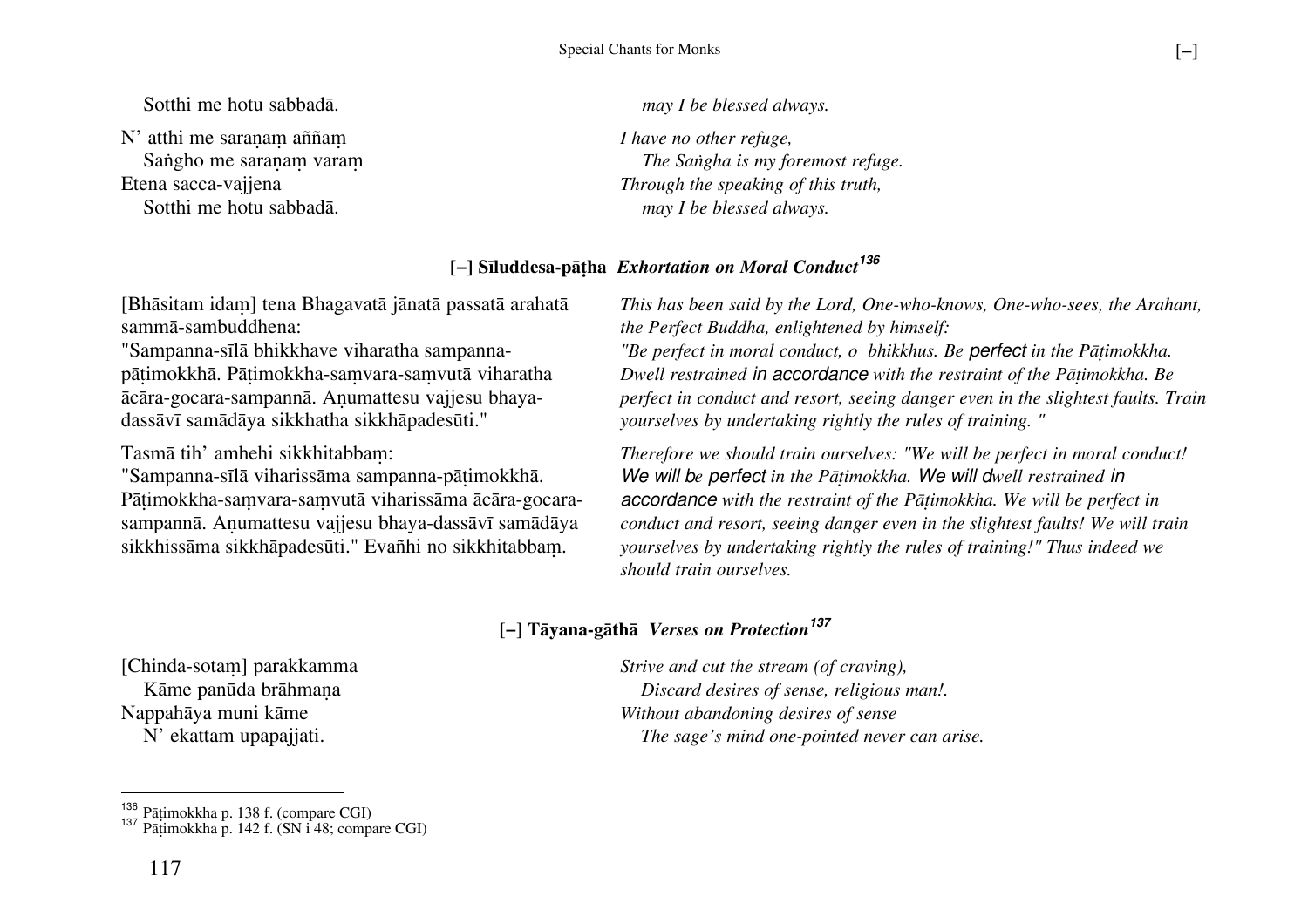| Kayirā ce kayirāthenam       | Vigorously and with all one's strength     |
|------------------------------|--------------------------------------------|
| Dalhamenam parakkame         | Should be done what should be done;        |
| Sithilo hi paribbajo         | A lax monastic life stirs up               |
| Bhiyyo ākirate rajam.        | The dust of passion all the more.          |
| Akatam dukkatam seyyo        | An evil deed is better left undone         |
| Pacchā tappati dukkatam      | Since following on the evil comes remorse; |
| Katañ ca sukatam seyyo       | Whereas, a deed of weal is better done     |
| Yam katvā nānutappati.       | Which being done leads never to remorse.   |
| Kuso yatha duggahito         | As Kusa-grass when wrongly grasped         |
| Hattham evānukantati         | Doth cut the hand:                         |
| Sāmaññam dupparāmattham      | So, recluses' life when wrongly used       |
| Nirayāyūpakaddhati.          | Drags one to hell.                         |
| Yan kiñci sithilam kammam    | Any deed that's loosely done,              |
| Sankilitthañ ca yam vatam    | Any vow corruptly kept,                    |
| Sankassaram brahmacariyam    | The holy life led dubiously $-$            |
| Na tam hoti, mahapphalan ti. | None of these will bear great fruit.       |

**[29] Karaõīya-Metta-Sutta** *The Discourse on Lovingkindness*

**[9] WAN DAA LUANG** *Asking For Forgiveness From The Triple Gems And All Devas*

## <span id="page-117-0"></span>**8 [90] Vassāvāsa** *Rains-Residence***1[3](#page-117-0)**

Imasmim āvāse imam temāsam vassam upemi. *I* (shall) stay for the rains in this monastery for three months.

<sup>(3</sup> TIMES)

j  $138$  Cf. OP 46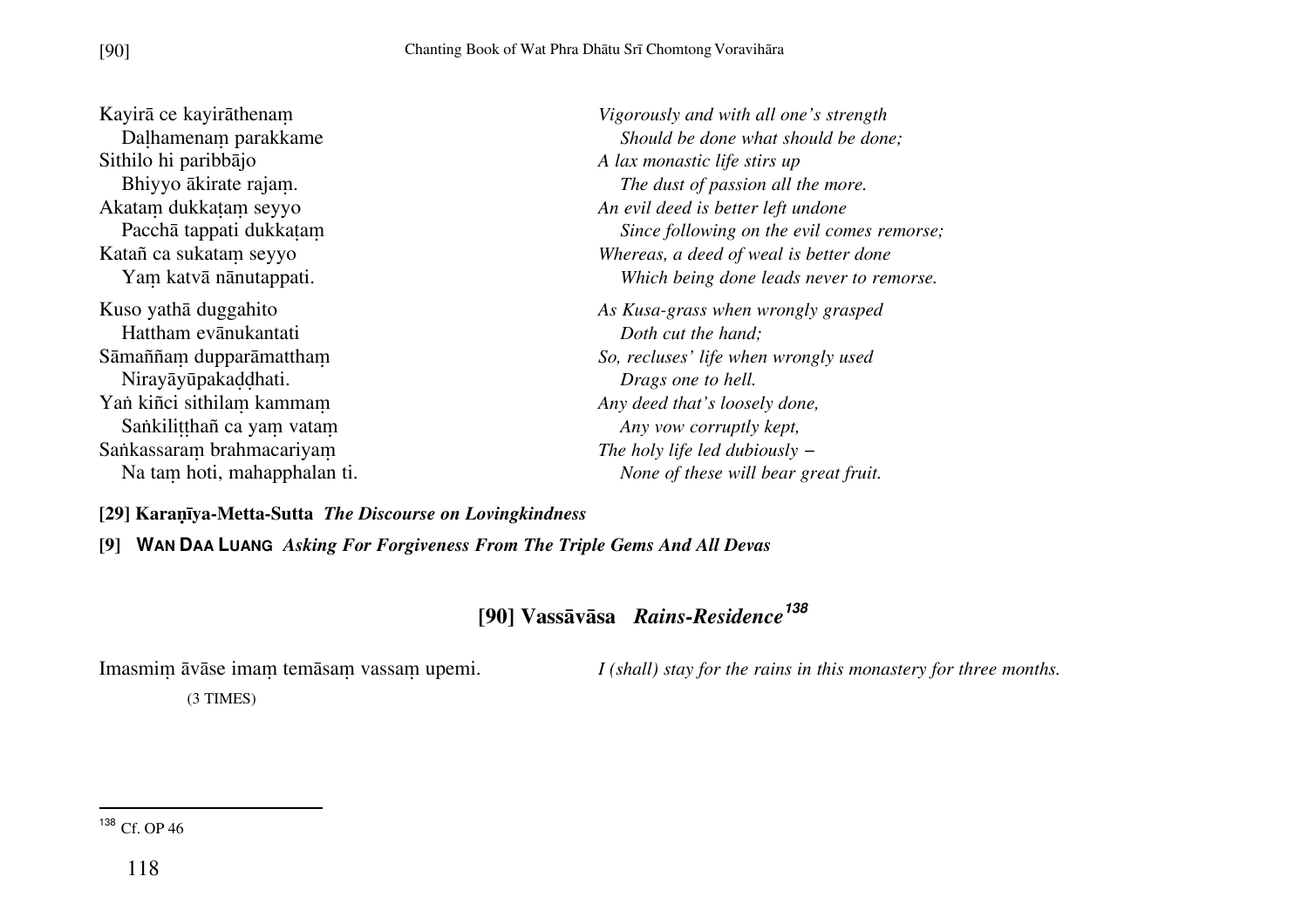## **[ 90] Khamāpana-kamma** *Asking for Forgiveness***[139](#page-118-0)**

### (BHIKKHU WHO IS / BHIKKHUS WHO ARE ASKING FOR FORGIVENESS:)

Ācāriye<sup>[14](#page-118-1)0</sup> pamādena d(a)vāra-ttayena kataṃ sabbaṃ aparādhaṃ khamatha me / no bhante. [91] *Forgive me / us, Venerable Teacher, for all wrong-doing done carelessly to the Venerable One by way of the three doors (of mind, speech and body).* 

(THERA:)

Aham te / vo khamāmi, tayā / tumhehi pi me khamitabbam. *I forgive you; you should forgive me.* 

<span id="page-118-2"></span><span id="page-118-0"></span>

(BHIKKHU WHO IS / BHIKKHUS WHO ARE ASKING FOR FORGIVENESS:)

Khamāmi / Khamāma bhante. *I / We forgive (you), Venerable Sir.* 

## **[92] KHAAM-LAA-Sikkhā** *Disrobing***[141](#page-118-2)**

| Sikkham paccakkhāmi; ajjatagge gihī <sup>142</sup> ti mam sangho | I give up the training; from today onwards the Sangha may hold me to be a   |
|------------------------------------------------------------------|-----------------------------------------------------------------------------|
| dhāretu.                                                         | layman.                                                                     |
| Dutiyam pi: Sikkham paccakkhāmi; ajjatagge gihī ti mam           | For a second time: I give up the training; from today onwards the Sangha    |
| sangho dharetu.                                                  | may hold me to be a layman.                                                 |
| Tatiyam pi: Sikkham paccakkhāmi; ajjatagge gihī ti mam           | For a third time: I give up the training; from today onwards the Sangha may |
| sangho dharetu.                                                  | hold me to be a layman.                                                     |

<sup>&</sup>lt;sup>139</sup>Cf. OP 47 f.<br><sup>140</sup> Acariye may be replaced by other more appropriate words, for instance *There, Mahathere*, or Ayasmante (a general word of respect for bhikkhus senior to oneself).<br><sup>142</sup> Gf. OP 85<br><sup>142</sup> gihī m layman

<span id="page-118-3"></span><span id="page-118-1"></span>In this case one has to replace 'gihī ti' by 'sāmanero ti'.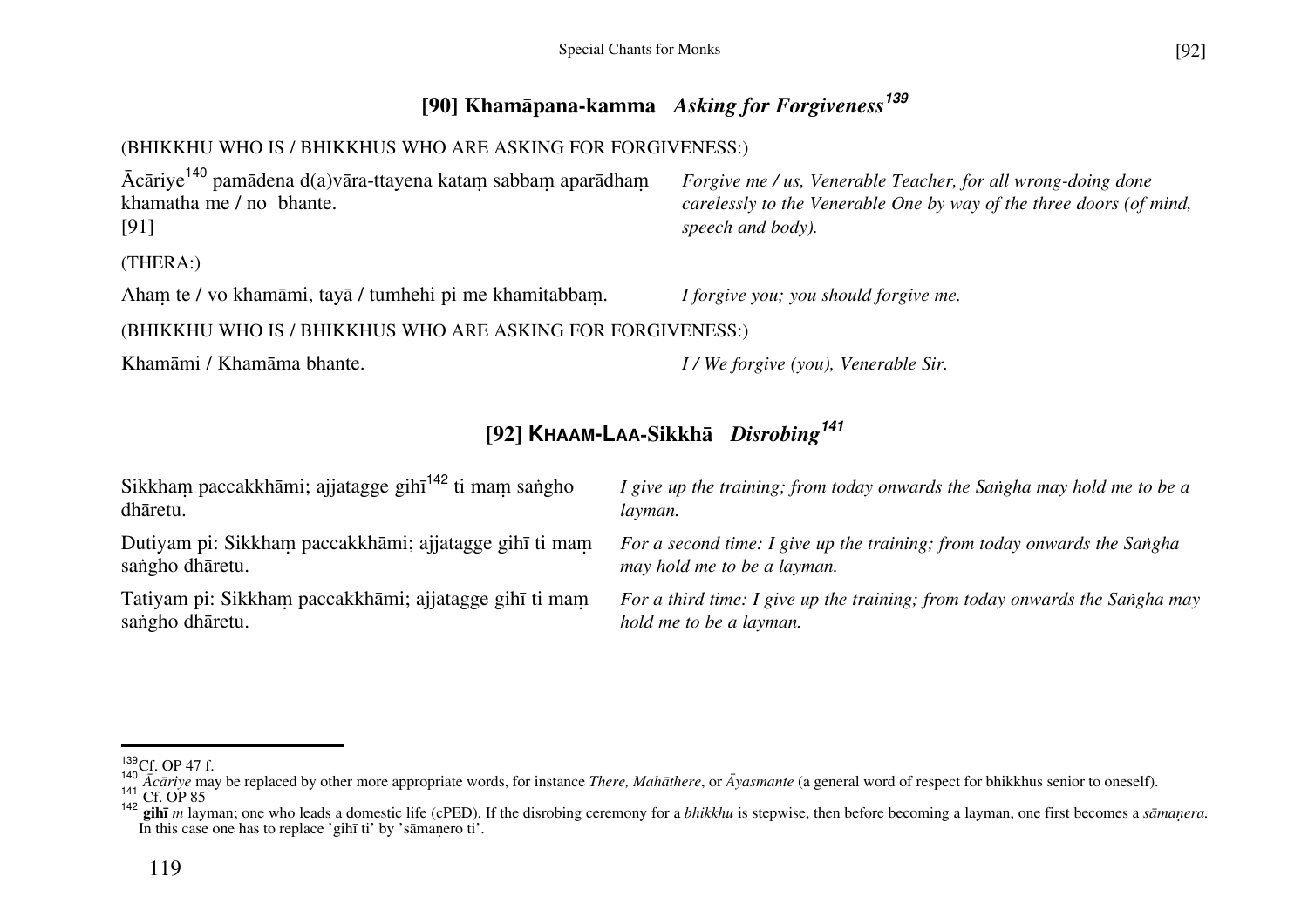# **Appendix**

## *Pronunciation Rules For Pāli & Thai*

Pāli is the original language of the Theravada Buddhist scriptures, the closest we have to the dialect spoken by the Buddha himself. It has no written script of its own, and so every country that has adopted Theravada Buddhism has used its own script to transcribe it. In Thailand Pāli has picked up some of the characteristics of the Thai language. As Thai is a tonal language with five different tones, Pāli syllables got built-in tones. Furthermore consonant clusters are sometimes difficult to pronounce for Thais. They tend to insert the vowel 'a' between consonants, occasionally even in the written Pāli (e.g., *davi* instead of *dvi* [=two]). In this cases sometimes the spelling of the CGI or VRI is given, as otherwise the word couldn't be found in the Pāli dictionary.

#### **Vowels**

**Pāli** (& THAI) have two sorts of vowels, *short* – **a**, **i**, **u** (A, I, U, E, O, Ä, Ö, Ü); and  $long - \bar{a}$ , **ī**, **ū**, e, o (AA, II, UU, EE, OO, ÄÄ, ÖÖ, ÜÜ). Unlike long and shorts vowels in English, the length here refers to the actual amount of time used to pronounce the vowel, and not to its quality. Thus *a (*A*)*  $\&$  *ā* (AA) are both pronounced like the *a* in father, simply that the sound  $\bar{a}$  (AA) is held for approximately twice as long as the sound *a* (A). The same principle holds for the other vowels. Thus, when chanting Pāli (or THAI), the vowels are approximately pronounced as follows:

| <b>a</b> as in sun / father | <b>u</b> as in put / glue       | <b>i</b> as in bill / machine  |
|-----------------------------|---------------------------------|--------------------------------|
| <b>e</b> as in hen / they   | <b>o</b> as in hot / go         |                                |
| ä as in Ma'am               | <b>ö</b> as in word, girl, fern | $\ddot{\mathbf{u}}$ as in ugh! |

#### **Consonants**

Consonants are generally pronounced as they are in English, with a few unexpected twists:

| c as in ancient                             | <b>kh</b> as in Korea (with the puff off air)  | $\tilde{\mathbf{n}}$ as in cañon |
|---------------------------------------------|------------------------------------------------|----------------------------------|
| <b>p</b> unaspirated, as in spot            | <b>t</b> unaspirated, as in stop               | <b>v</b> as w                    |
| <b>k</b> unaspirated, as in skin            | $\mathbf{m} \& \mathbf{\dot{n}}$ as ng         |                                  |
| <b>ph</b> as in pie (with the puff off air) | <b>th</b> as in Thomas (with the puff off air) |                                  |

Certain two-lettered notations − **bh, dh, óh, gh, jh** − denote an aspirated, voiced sound, somewhat in the throat, that we do not have in English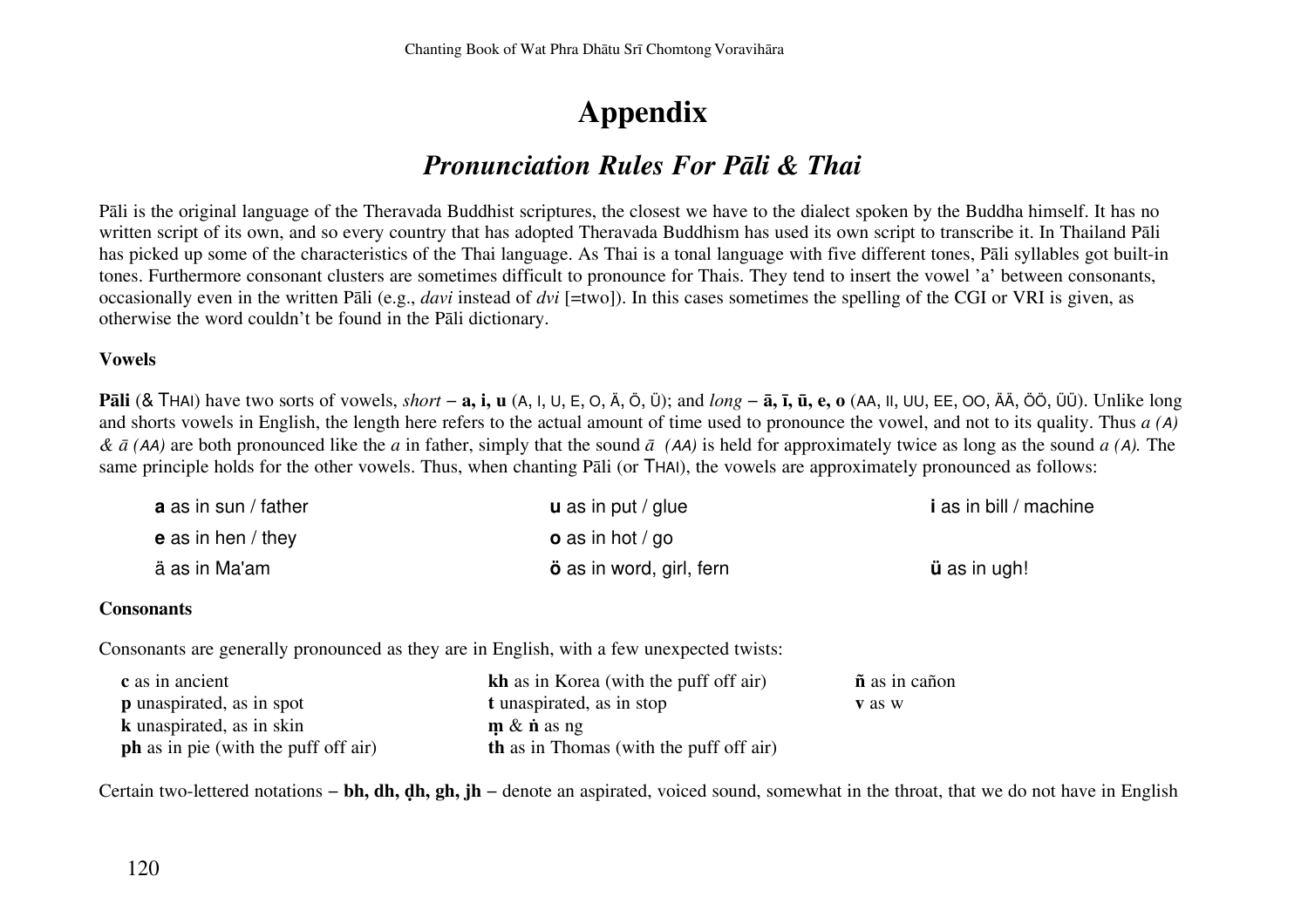and that the Thais do not have in their language, either. The Thai solution to this problem is to pronounce *bh* as a throaty *ph, dh* as a throaty *th,* and *gh* as a throaty *kh.*

Pāli also contains retroflex consonants, indicated with a dot under the letter: **d**, **dh**, **l**, **n**, **t**, **th**. These have no English or Thai equivalent. They are sounded by curling the tip of the tongue back against the palate, producing a distinct nasal tone, but it is o.k., if one pronounces them as the equivalent letters without a dot.

#### **Scanning**

The meters of Pāli poetry consists of various patterns of full-length syllables alternating with half-length syllables.

#### Full-length syllables:

contain a long vowel (ā, ī, ū, e, o); or end with m; or end with a consonant followed by a syllable beginning with a consonant (e.g., Bud-dho, Dham-mo, San-gho, id-dhi).

In this last case, the consonant clusters mentioned above − **bh, dh, óh, gh, jh, kh, ph, th, ñh** − count as single consonants, while other combinations containing h – such as  $\ln \& \text{mh}$  – count as double.

Half-length syllables end in a short vowel.

Thus, a typical line of verse would scan as follows:

**Van - dā - ma - haü ta - ma − ra - õaü si - ra - sā ji - nen - daü**   $1 \quad 1 \quad 1/2 \quad 1 \quad 1/2 \quad 1/2 \quad 1/2 \quad 1 \quad 1/2 \quad 1/2 \quad 1 \quad 1/2 \quad 1 \quad 1$ 

In this book many of the long compound words have been broken down with hyphens into their component words to make them easier to read and − for anyone studying Pāli − to understand. In rare cases this creates a problem in scanning, as the hyphen between component words is not necessary identical with the separation of syllables, for instance, *pañca-kkhandhā* would scan as *pañ-cak-khan-dhā.* The same holds true for separated words, for instance, *dhammam etam* would scan as *dham-ma-me-tam*.; and *tam aranam* as *ta-ma-ra-nam*.

If all these rules seem daunting, the best course is simply to listen carefully to the group and to chant along, following as closely as possible their tempo, rhythm, & pitch. All voices, ideally, should blend together as one.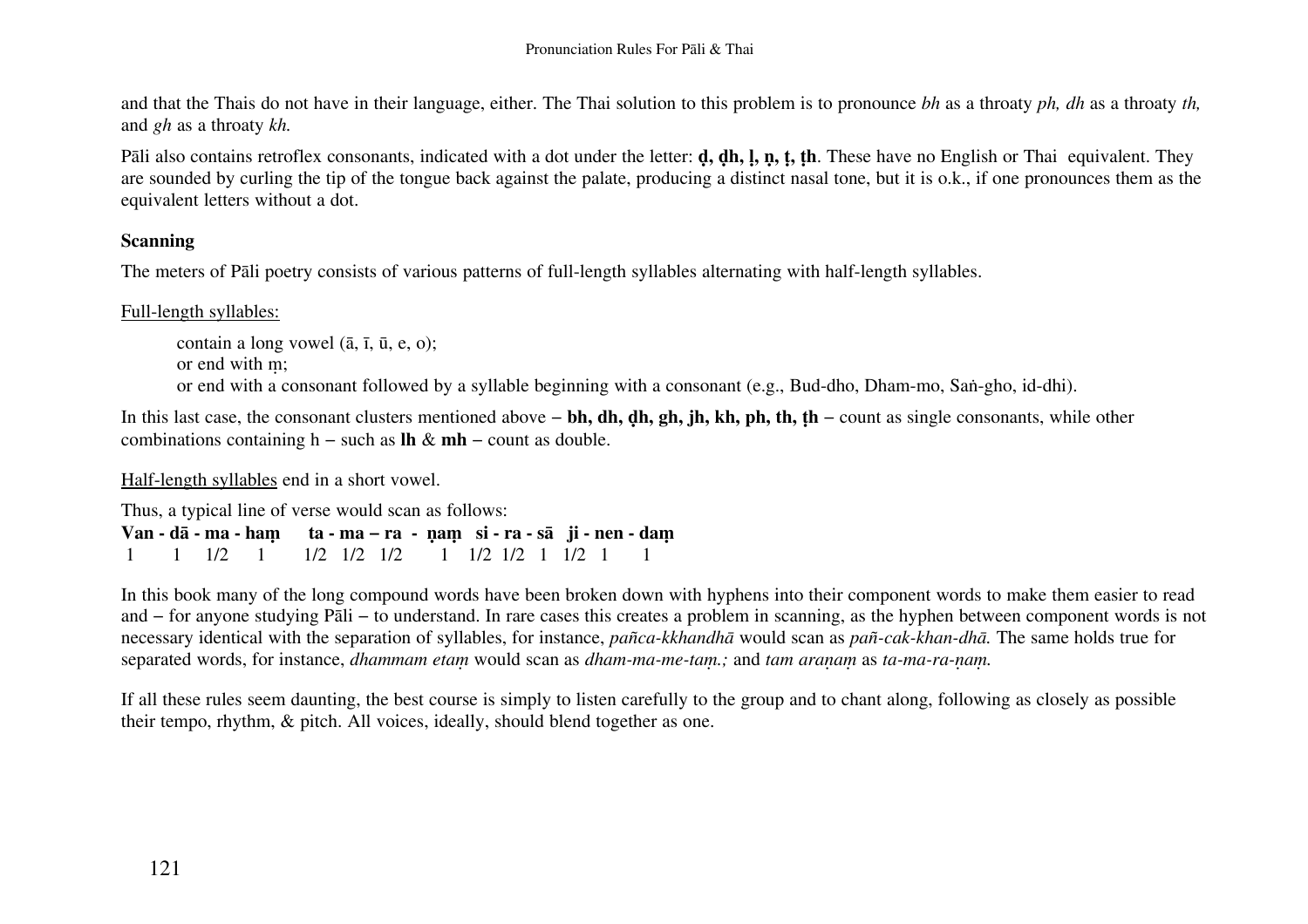## <span id="page-121-1"></span>*Major Thai Buddhist Festivals*

| $15th$ day of $3rd$ moon <sup>144</sup>                                                                                                                                           |
|-----------------------------------------------------------------------------------------------------------------------------------------------------------------------------------|
| $15th$ day of $5th$ moon                                                                                                                                                          |
| $15th$ day of $6th$ moon                                                                                                                                                          |
| $15th$ day of $8th$ moon                                                                                                                                                          |
| $16th$ day of $8th$ moon                                                                                                                                                          |
| $16th$ day of $10th$ moon                                                                                                                                                         |
| $30th$ day of $10th$ moon                                                                                                                                                         |
| $16th$ day of $11th$ moon                                                                                                                                                         |
| Any chosen day of the last month of the rainy season, i.e. from the day after the Full<br>Moon of October until the Full Moon Day of November $(16th$ day of $11th$ moon till the |
| $15th$ day of $12th$ moon                                                                                                                                                         |
|                                                                                                                                                                                   |

 $\overline{a}$ 

<sup>&</sup>lt;sup>143</sup> The Buddha gave the Pāṭimokkha Exortation (= ovāda-pāṭimokkha) to 1250 Arahants (Cf. BBC p. 157 ff., 170 f.; Dhp (Na) 183-185).

<sup>144</sup> The 3rd moon according to the Thai calender, which is the 1st moon of the Chinese calender.

<span id="page-121-2"></span><span id="page-121-0"></span><sup>145</sup> Occasionally there are two full moon days in July, and in this case the 'Rains-residence' is scheduled to begin on the day after the second full moon day of that month.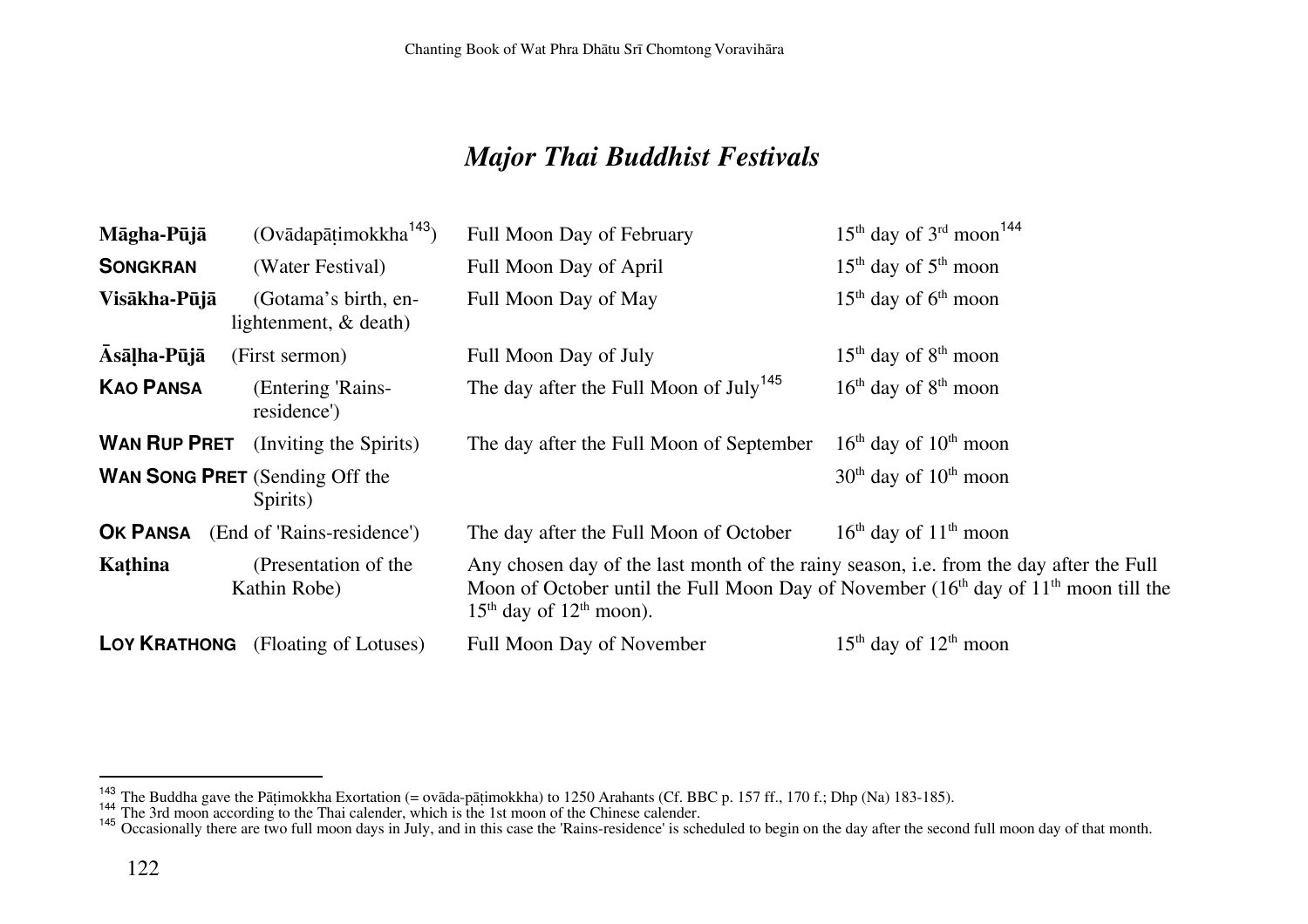<span id="page-122-0"></span>The Various Uses of ParittaTP PT

# **6** *The Various Uses of Paritta***[14](#page-122-0)**

| [25] Mangala-suttam                  | for general blessing                                                                      |
|--------------------------------------|-------------------------------------------------------------------------------------------|
| [27] Ratana-suttam                   | for protection against famine, plague, evil spirits and pestilence                        |
| [29] Karaniya-Metta-Suttam           | for protection against spirits                                                            |
| [30] Khandhaparitta-gāthā            | for protection against snakes, reptiles, scorpions, centipedes, spiders, lizards and rats |
| [30] Vattaka-parittam                | for protection against fire                                                               |
| [31] Mora-parittam                   | for safety of family and home                                                             |
| [32] Atānātiya-parittam              | for protection against demons                                                             |
| [32] Angulimāla-parittam             | for easy childbirth                                                                       |
| [32] Bojjhanga-parittam              | for quick recovery from illness                                                           |
| [34] Abhaya-parittam                 | for protection against unlucky signs, inauspiciousness, evil planets and bad dreams       |
| [36] Dajjagga-paritta                | for overcoming fear, panic and goose flesh                                                |
| [37] Buddha-jaya-mangala-gāthā       | for success                                                                               |
| [38] Jaya-parittam                   | for good fortune                                                                          |
| [55-59] Passages from the Abhidhamma | for improvement of eye, ear, tongue, nose, mind, psychic life and body & funerals         |
| [59] Dukkha-pattādi-gāthā            | for avoiding suffering                                                                    |

j <sup>146</sup> Pūjā p. 300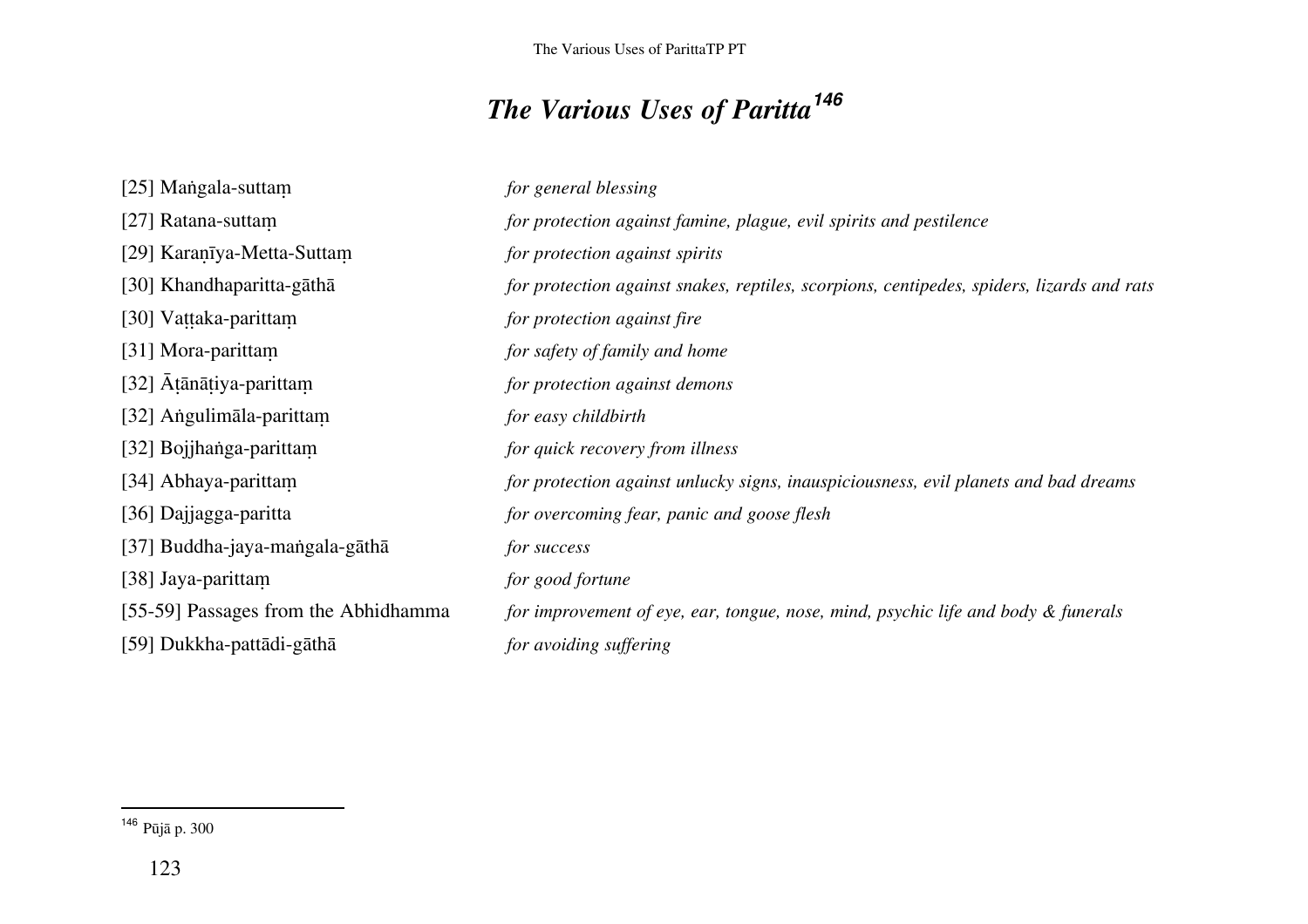## *Index To The Beginning Of The Pali Chants*

#### **A**

Ācāriye pamādena dvārattayena katam, 121 Aciram vata yam kāyo, 98 Adāsi me akāsi me ñāti-mittā, 98 Aggato ve pasannānam aggam, 103 Aggihuttam mukhā yaññā sāvitti, 102 Aham bhante sambahulā nānā-vatthukāyo, 117 Ajja mayā apaccavekkhitvā, 31 Aniccā vata sankhārā, 97 Appamāno Buddho (Khandha-paritta-gāthā), 55 Araham sammā-sambuddho bhagavā, 12, 25, 36, 114 Asevanā ca bālānam panditānañ ca sevanā, 49 Atītam nānvāgameyya na ppatikankhe anāgatam, 89 Atthi loke sīla-guno, 56 Atthi unhassa vijayo, 84 Avijjā-paccayā sankhārā, 87 Ayañ ca kho dakkhinā dinnā (Tiro-kudda-kandha...), 98 Āyudo balado dhīro vannado patibhānado, 103 Āyu-vaóóhako dhana-vaóóhako (Culla-maïgala...), 101

#### **B**

Bahū devā manussā ca, 49 Bāhum sahassam-abhinimmita-sāvudhantam, 64 Bahum ve saranam yanti pabbatāni, 106 Bhāsitam idam tena bhagavatā jānatā passatā, 119 Bhavatu sabba-mangalam, 66 Bhesajjam devamanussānam katukam, 84 Bhuttā bhogā bhatā bhaccā, 104 Bojihango sati-sankhāto dhammānam vicayo, 58

Brahmā ca lokādhipatī sahampati, 39 Buddham saranam gacchāmi, 37, 42, 46 Buddhavārahanta-varatādigunābhiyutto, 26 Buddho mangala-sambhūto sambuddho, 108 Buddho susuddho karunā-mahannavo, 15

#### **C**

Cha paññattiyo khandhapaññatti, 94 Chinda-sotam parakkamma kāme, 119

#### **D**

Dāna-pāramī-sampanno, 110 Dukkhappattā ca niddukkhā, 97

#### **E**

Evam me sutam ... Bārānasiyam viharati Isipatane migadāye ... Dve 'me bhikkhave antā pabbajitena na sevitabbā, 70 Rūpam bhikkhave anattā, 77 Sāvatthiyam viharati Jetavane ... Atha kho aññatarā devatā, 49 Bhūtapubbam bhikkhave devāsurasangāmo, 67 Uppādā vā bhikkhave Tathāgatānam, 82

#### **H**

Hetupaccayo ārammanapaccayo, 92, 96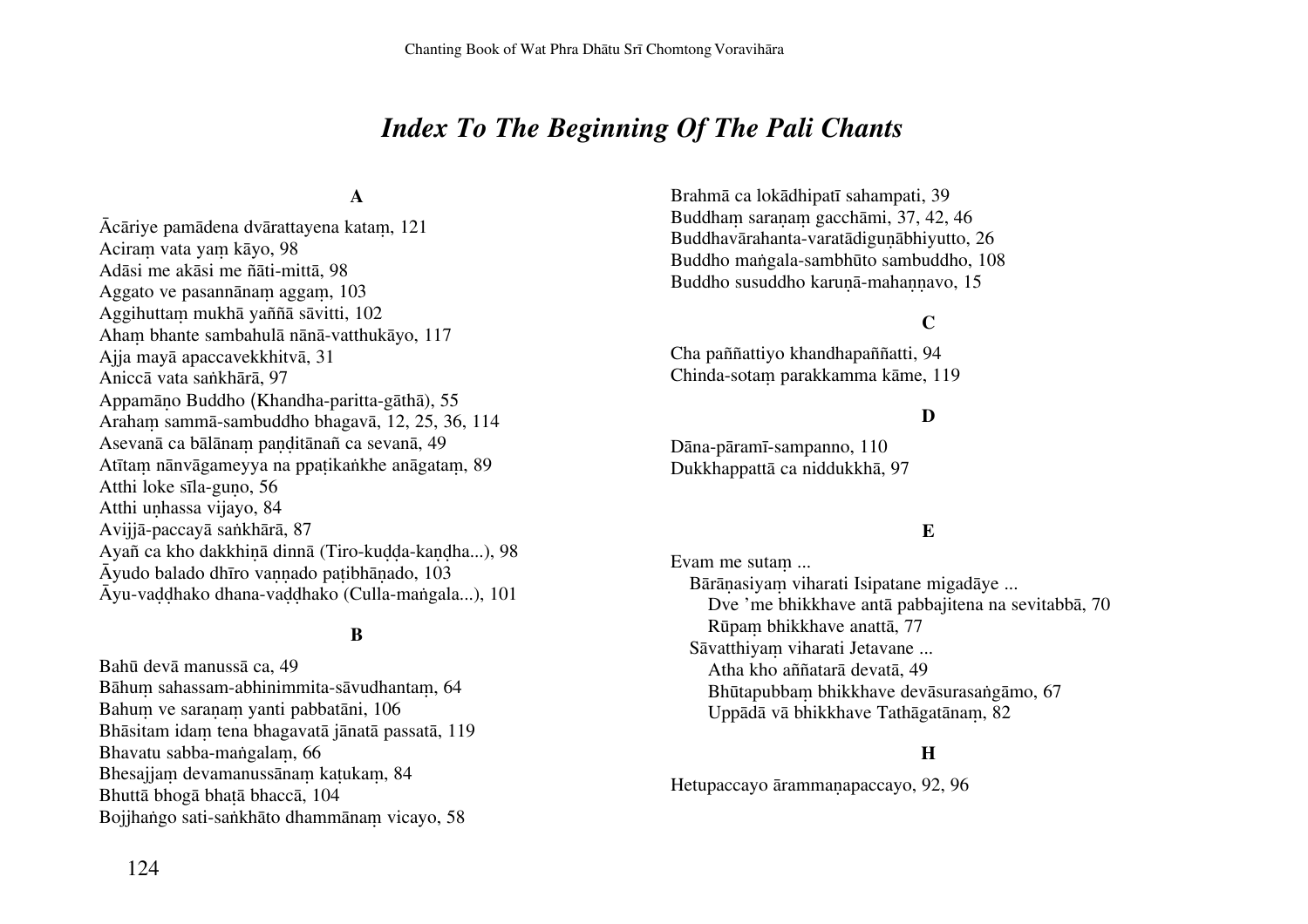#### **I**

Idam dāna-kammam nibbāna-paccayo, 22 Idam no puñña-bhāgam, 23 Idha tathāgato loke uppanno, 16 Imasmim āvāse imam temāsam vassam upemi, 120 Iminā puñña-kammena upajjhāyā gunuttarā, 32 Iminā sakkārena buddham abhipūjāyami, 36, 113 Iti pi so bhagavā araham,  $26, 63, 114$ 

### **J**

Jayanto bodhiyā mūle, 66 Jayāsanāgatā buddhā jetvā māram, 108

#### **K**

Kāle dadanti sapaññā vadaññū, 102 Karanīyam-attha-kusalena, 53 Kāyena vācāya va cetasā vā, 27, 29, 31, 41, 115, 116 Kusalā dhammā akusalā dhammā, 90, 92

#### **M**

Mahā-kāruniko nātho, 65 Mayam bhante ti-saranena saha atthanga-samannāgatam uposatham yācāma, 44 attha-sīlāni yācāma, 37 pañca-sīlāni yācāma, 42

#### **N**

 $N'$  atthi me saranam aññam ... hotu te jaya-mañgalam, 60 N' atthi me saranam aññam ... sotthi me hotu sabbadā, 118 Nakkhatta-yakkha-bhūtānam, 63 Namo arahato sammā-sambuddhassa mahesino, 48 Namo me sabba-buddhānam, 98

Namo tassa bhagavato, 13, 26, 37, 42, 46, 63, 114

#### **P**

Pānātipātā veramanī sikkhā-padam, 38, 43 Pañca-kkhandhā rūpakkhandho, 93 Patisankhā yoniso cīvaram, 18 Pharitvāna mettam sa-metta, 45 Puggalo upalabbhati saccikattha, 95 Putta-kāmo labhe puttam dhana-kāmo, 108

#### **R**

Rājato vā corato vā manussato, 50 Ratanattayānubhāvena ratana-ttaya-tejasā, 101

#### **S**

Sabba-buddhānubhāvena sabba-dhammānubhāvena, 100 Sabbe sankhārā aniccā ti, 86 Sabbītiyo vivajjantu sabba-rogo vinassatu, 100 Saddhammajo supatipatti-gunādiyutto, 30 Sakkatvā buddha-ratanam, 60 Samantā cakka-vālesu, 45 Sambuddhe atthavīsañ ca, 48 Sambuddho dipadam settho, 33 Sangaho asangaho sangahitena, 94 Sarajjam sasenam sabandhum, 45 Sikkham paccakkhāmi ajjatagge gihī ti, 121 Sīlena sugatim yanti, 39, 43 Siri-dhiti-mati-tejo-jayasiddhi-mahiddhi, 61 Sītam unham patihanti tato vālamigāni ca, 105 So athhaladdho sukhito virulho, 66 Sukho buddhānam uppādo sukhā, 107 Supatipanno bhagavato sāvaka-sañgho, 29, 63, 115 Svākkhātatādiguna-yogavasena seyyo, 28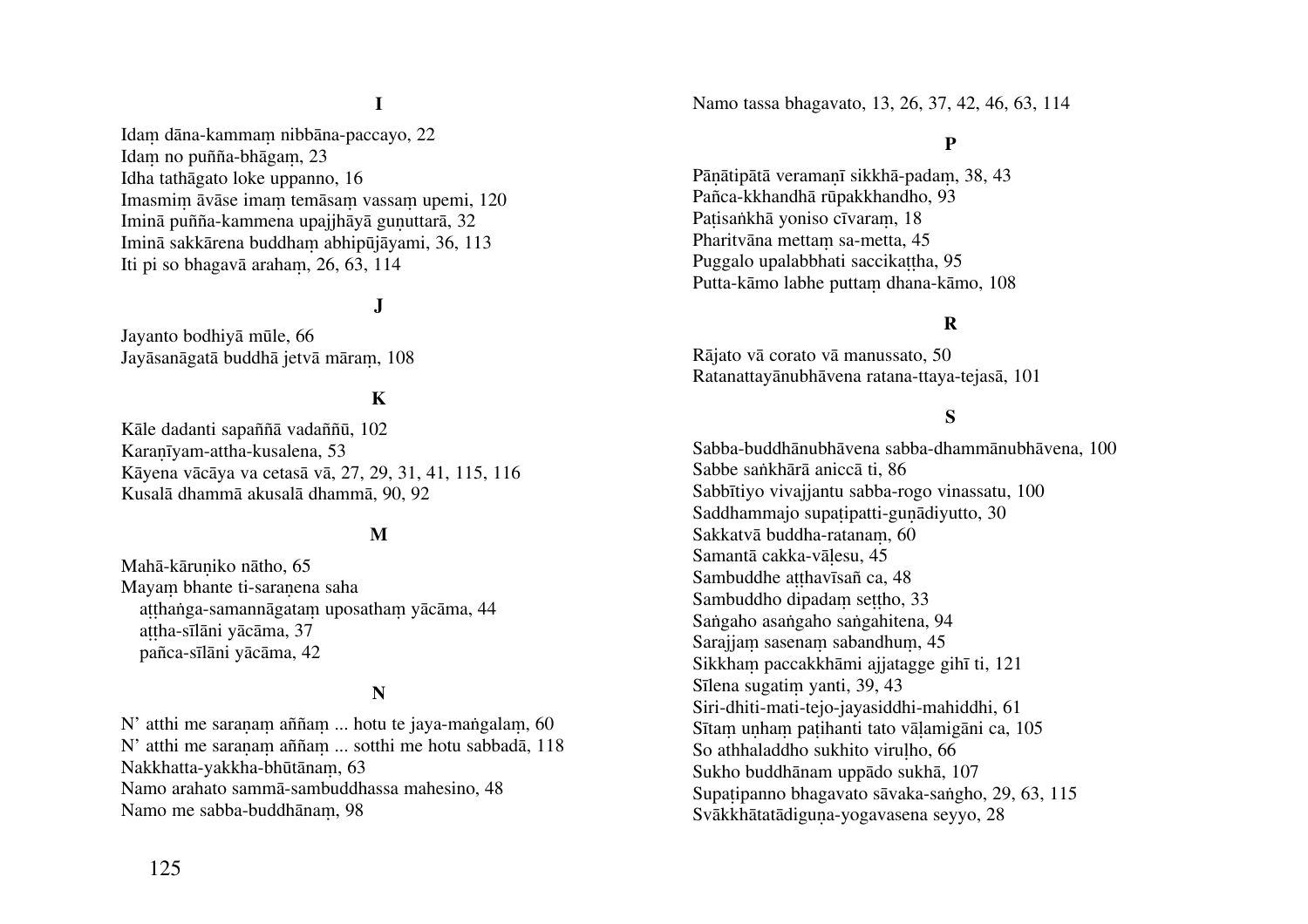#### Svākkhāto bhagavatā dhammo, 28, 63, 115

Tam kho pana bhagavantam, 26

**U**

**T**

Udetayañ cakkhumā eka-rājā, 56

**V**

Vandāmi bhante sabbam aparādham, 24 Vandāmi buddham sabbam me dosam, 23 Vevanniyamhi ajjhūpagato, 35 Vipassissa namatthu cakkhumantassa sirīmato, 57 Vipatti-pañibāhāya sabba-sampatti-siddhiyā, 44 Virūpakkhehi me mettam, 55

#### **Y**

Ya devatā santi vihāra-vāsinī, 20 Yadā have pātubhavanti dhammā, 88 Yam amha kho mayam bhagavantam saranam, 113 Yan dunnimittam avamañ galañ ca, 59 Yan kiñci vittam idha vā, 51 Yasmim padese kappeti vasam pandita-jātiyo, 104 Yassa saddhā tathāgate acalā supatit thitā, 86 Yathā pi selā vipulā, 85 Yathā vārivahā pūrā paripūrenti sāgaram, 100 Yathā-paccayam pavattamānam, 19 Yato 'ham bhagini ariyāya jātiyā, 58 Ye keci kusalā dhammā, 96 Yo cakkhumā moha-malāpakattho, 47 Yo so bhagavā, 12, 25 Yo so supatipanno, 14 Yo so svākkhāto, 14 Yo so tathāgato, 13

## *Abbreviations & Literature*

Pages of quoted Pāli scriptures refer to the pages or verse numbers of the PTS edition.

- Adj Adjective
- BBC A Book of Buddhist Chants, Palelai Buddhist Temple, Singapore 1998
- BPS Buddhist Publication Society, Kandy (Sri Lanka)
- BudDic Nyanatiloka, **Buddhist Dictionary**; Manual of Buddhist Terms and Doctrines. Third revised and enlarged edition by Nyanaponika. German edition: **Buddhistisches Wörterbuch**. Kurzgefasstes Handbuch der buddhistischen Lehren und Begriffe in alphabetischer Anordnung. Herausgegeben von Nyanaponika. Beyerlein & Steinschulte, Herrnschrot; 280 Seiten; ISBN 3-931095-09-6; *http://www.palikanon.com/wtb/wtb\_idx.html*
- CCB Chomtong Chanting Book (Pāli in Thai script)
- cf. confer